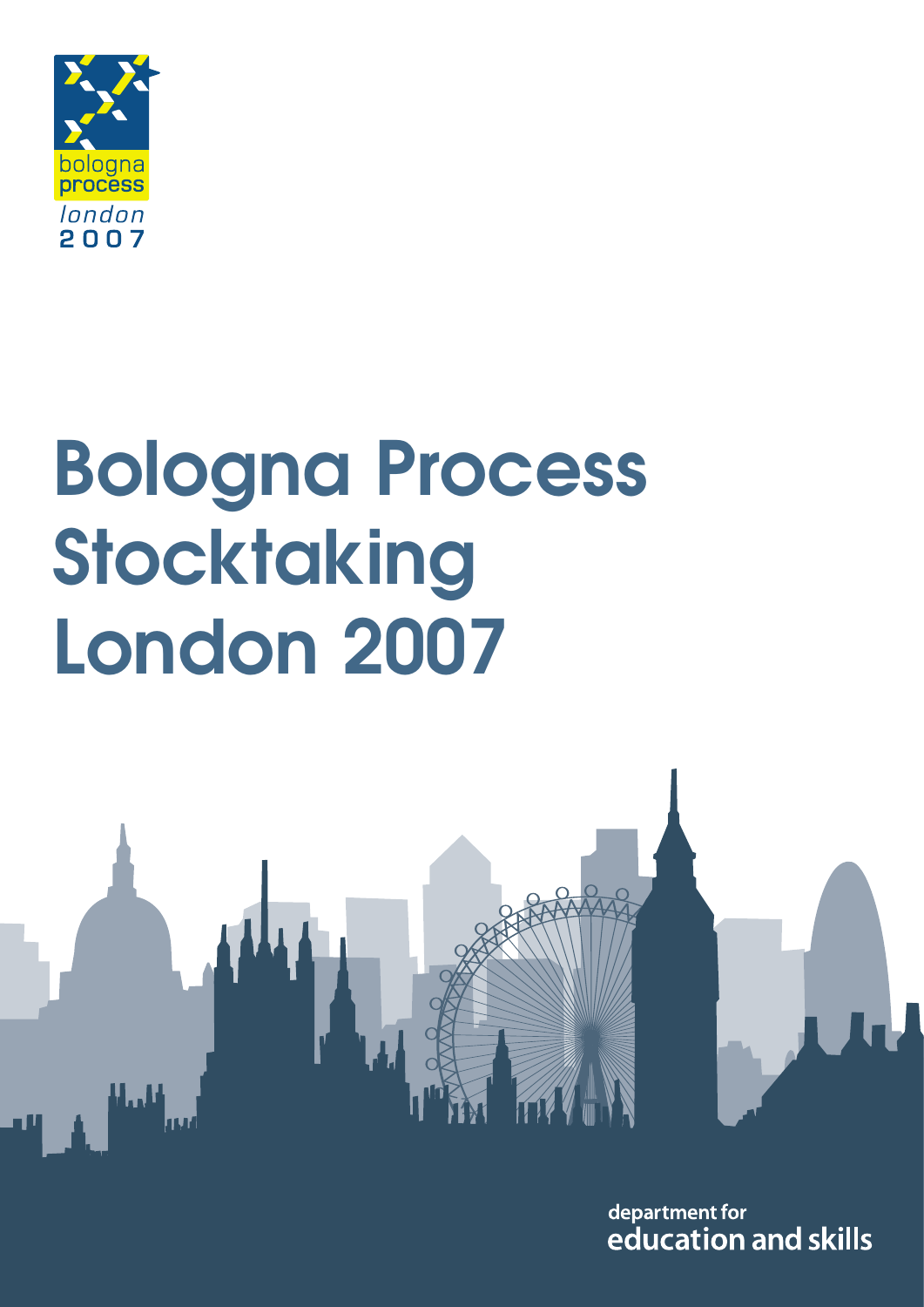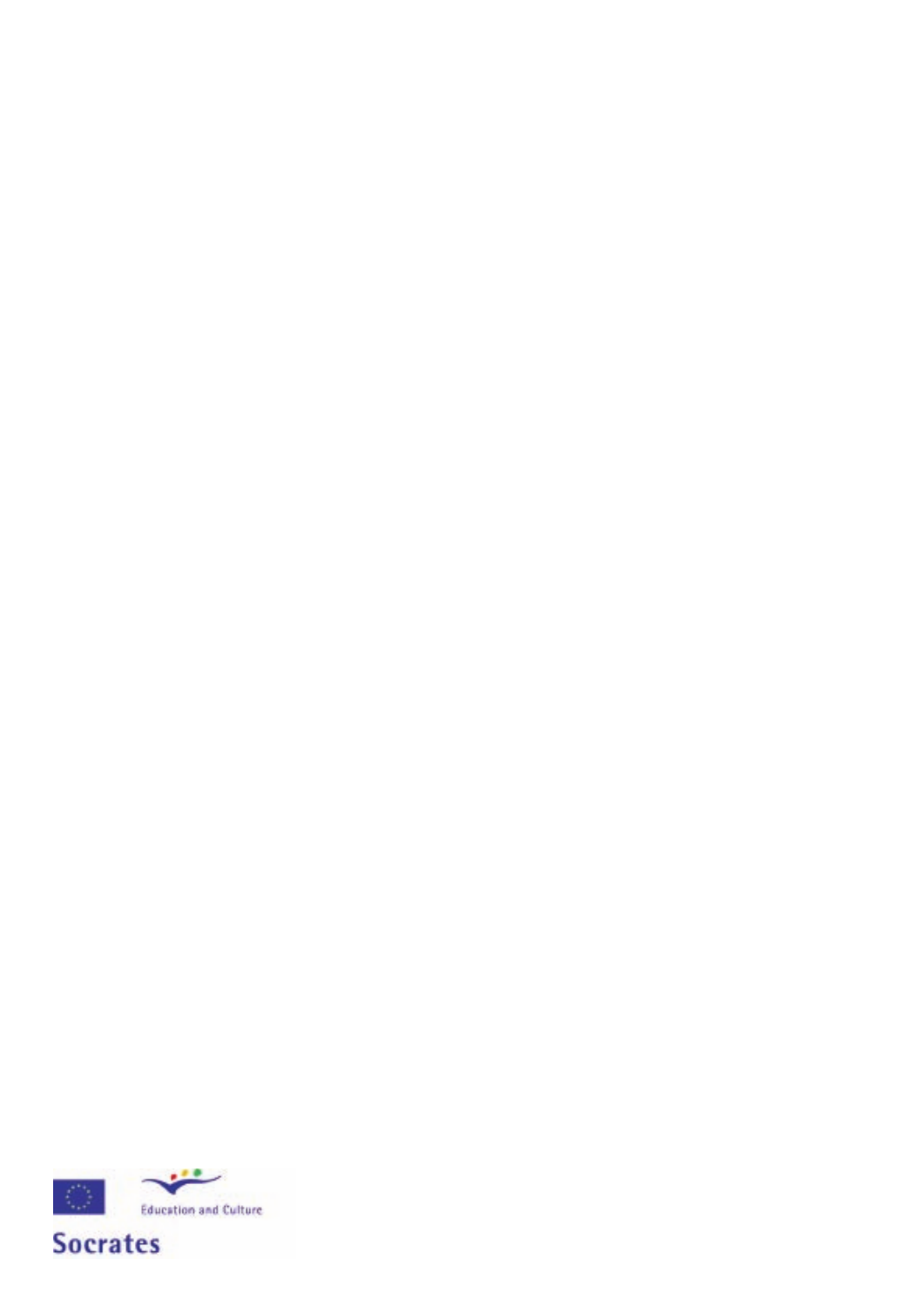## **Bologna Process Stocktaking Report 2007**

**Report from a working group appointed by the Bologna Follow-up Group to the Ministerial Conference in London, May 2007**

*This project has been funded with support from the European Commission in the framework of the Socrates programme. This publication reflects the views only of the authors, and the Commission cannot be held responsible for any use which may be made of the information contained therein.*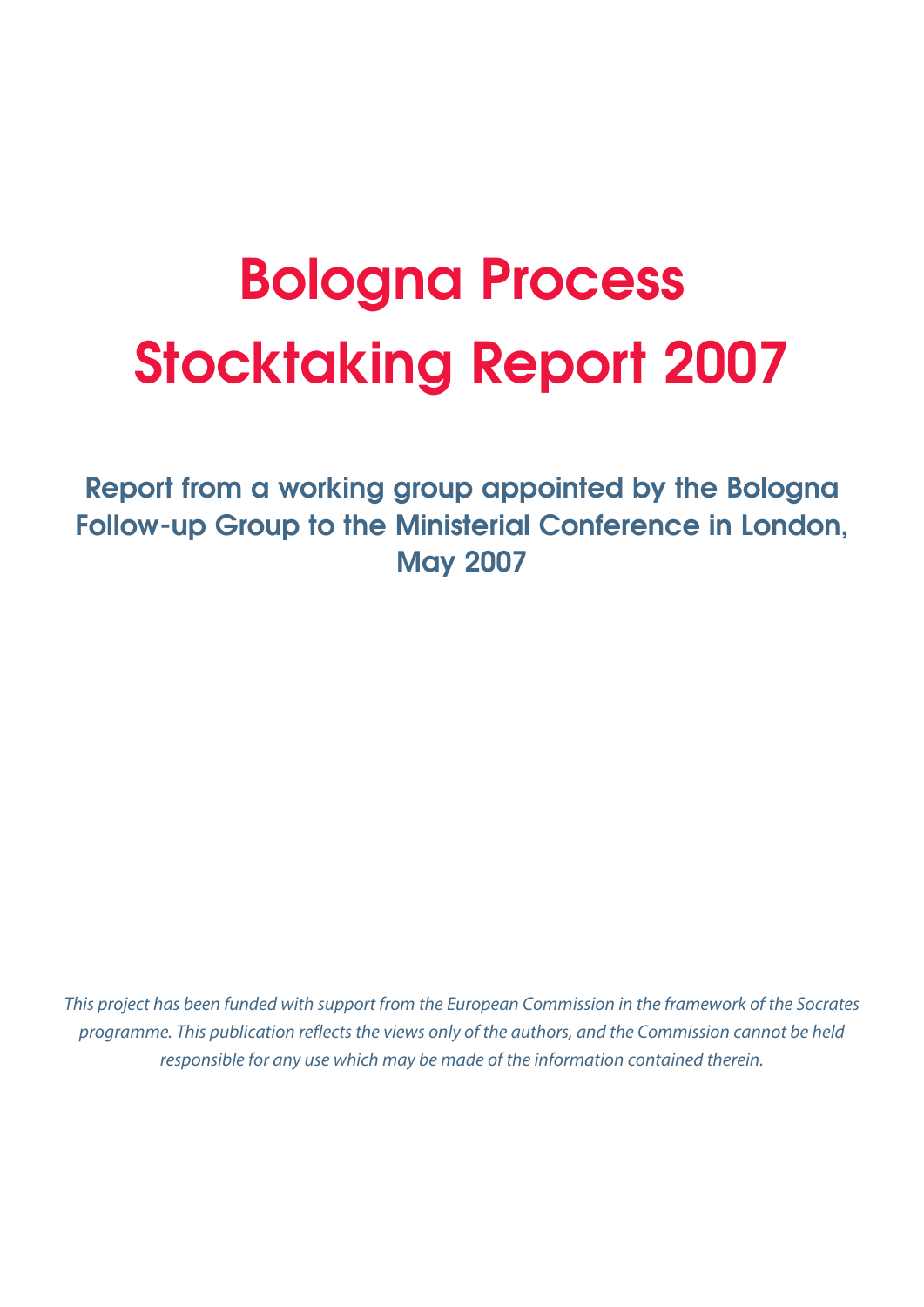### **Bologna Follow-up Group Stocktaking Working Group 2005-2007**

#### **Chair**

Prof Andrejs Rauhvargers (Latvia)

#### **Members**

Marie-Anne Persoons (Belgium - Flemish Community)

Heli Aru (Estonia)

Uta Grund (Germany)

Foteini Asderaki (Greece)

Sverre Rustad (Norway)

Camelia Sturza (Romania, replaced Prof Vasile Isan)

Darinka Vrecko (Slovenia)

Prof Aybar Ertepinar (Turkey)

David Crosier (European University Association)

Stéphanie Oberheidt (Eurydice European Unit)

Ann McVie (Bologna Secretariat)

*Expert appointed to assist working group* Cynthia Deane (Options Consulting)

The work on the 2007 Bologna Process stocktaking was supported by the European Commission, both through the Socrates Programme and by facilitating analysis of data from the 'non-Socrates' countries by Eurydice European Unit. The Working Group would like to thank Eurydice and the European University Association (EUA) for supporting their representatives' participation in the Working Group. This ensured that the stocktaking was informed by the results of Eurydice *Focus on the Structure of Higher Education in Europe* and the EUA *Trends V* studies. We also thank the Council of Europe for its generous support.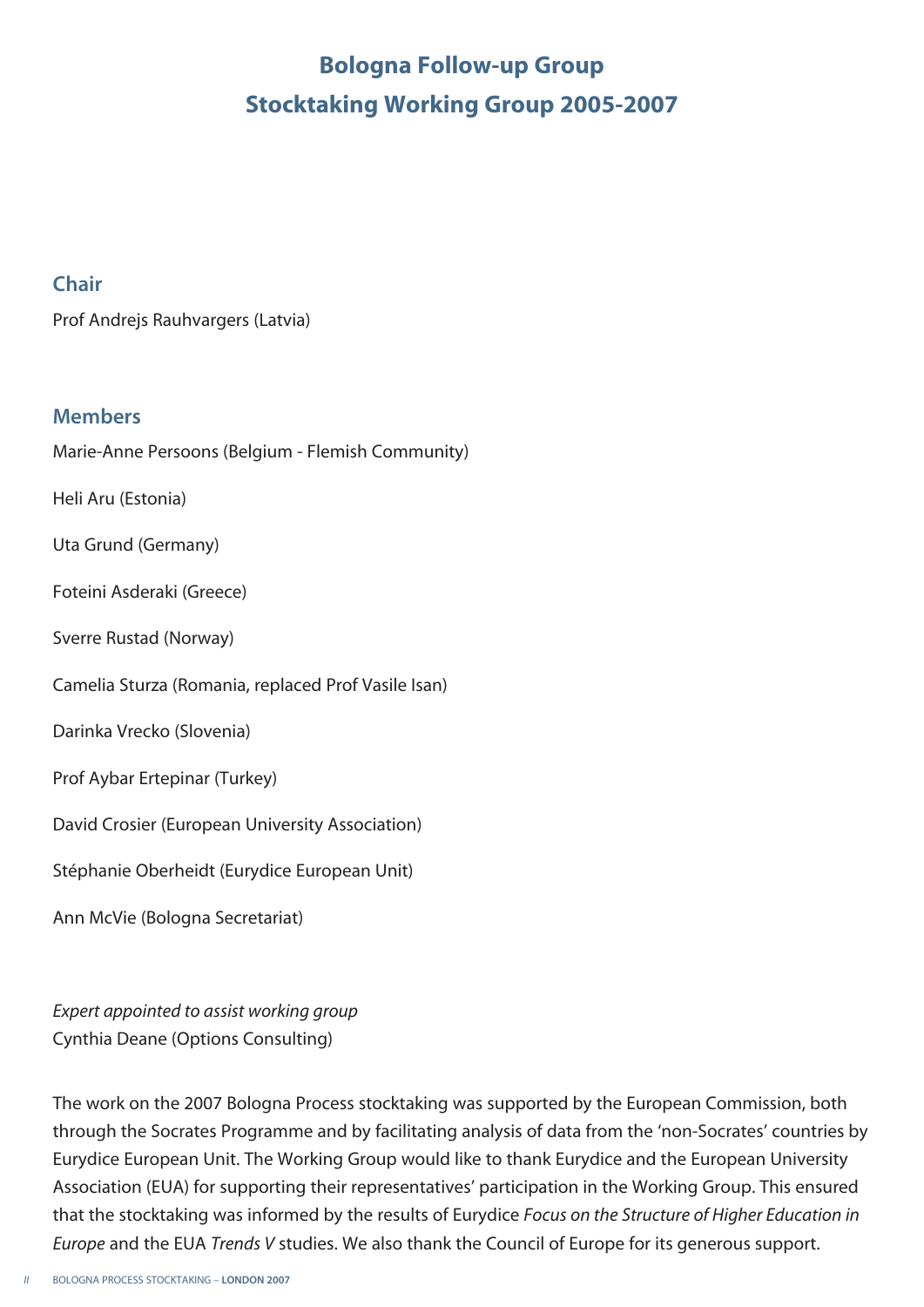## **Contents**

| <b>Acknowledgements</b>  |                                              | iv |
|--------------------------|----------------------------------------------|----|
| <b>Executive summary</b> |                                              | 1  |
| Part 1                   | 2007 stocktaking: background and methodology | 5  |
| Part 2                   | <b>Analysis of 2007 stocktaking results</b>  | 11 |
| Part 3                   | <b>Conclusions and recommendations</b>       | 47 |
| <b>Annex</b>             | <b>2007 stocktaking scorecards</b>           | 55 |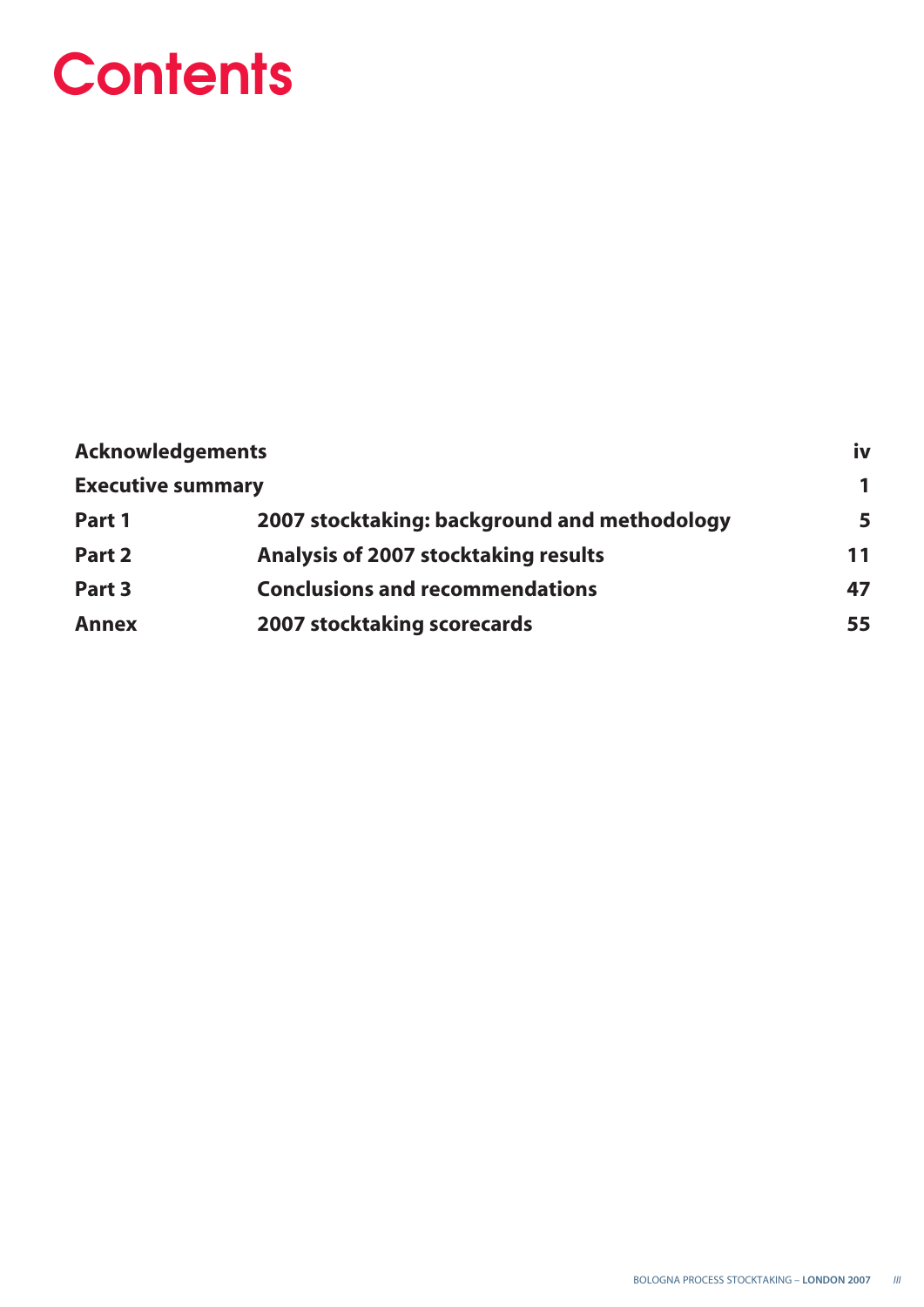## **Acknowledgements**

As chair of the Working Group on Stocktaking, I would like to pay tribute to my colleagues on the group for their valuable contributions and for the nice, friendly and constructive atmosphere throughout our work. I would also like to acknowledge the work of Ann McVie of the UK Secretariat who not only ensured a smooth work process but also took up a substantial share of the overall work herself and did it in an elegant and efficient manner.

It was a real pleasure for the Working Group to have Cynthia Deane as an expert. Her analytical approach, knowledge and experience, not least in the previous stocktaking were highly appreciated by the Working Group and to a great extent eased the task of the Working Group chair.

Finally, I would like to thank the Bologna Follow-up Group representatives from each of the participating countries who provided the material in the National Reports, which in turn forms the basis of the Stocktaking Report.

I am confident that the Working Group has produced a report that integrates quantifiable indicators and qualitative analysis and therefore provides an objective statement of the level of progress in the aspects for which the Ministers requested taking stock in 2007. The report identifies both the areas where the progress has been the strongest and the aspects in which most effort has to be made as we move towards the overall Bologna Process goals. I also believe that the combination of qualitative and quantitative analysis should be continued and further developed in the next phase of stocktaking.

#### *Andrejs Rauhvargers,*

*Chair, BFUG Working Group on Stocktaking* 

*April 2007*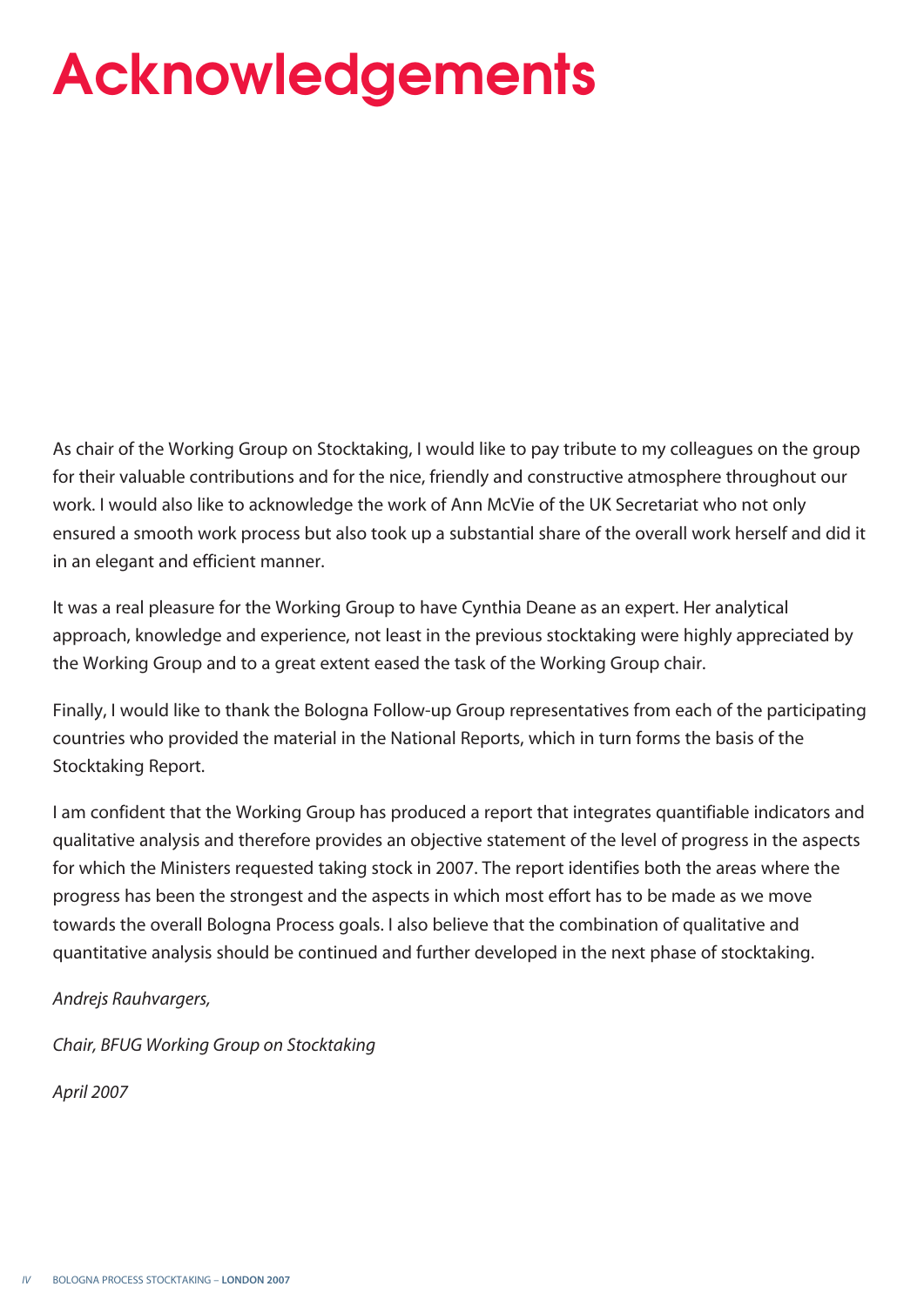## **Executive summary**

#### **Outline of the 2007 stocktaking report**

This report on the Bologna Process stocktaking was prepared for the London Ministerial meeting in May 2007. The report has three parts.

Part 1 explains the background to the 2007 stocktaking exercise, linking it to the findings of the 2005 stocktaking report and to the Bergen Communiqué. It also describes the methodology that was used in the 2007 stocktaking.

Part 2 includes quantitative and qualitative analysis of the stocktaking results.

Part 3 draws conclusions about progress towards achieving the goals that were set by the Ministers in Bergen and makes recommendations for the future based on the analysis of the 2007 stocktaking results.

#### **Summary of findings from the 2007 stocktaking**

**There are three main findings from the 2007 stocktaking:**

- **1. There has been good progress in the Bologna Process since Bergen.**
- **2. The outlook for achieving the goals of the Bologna Process by 2010 is good, but there are still some challenges to be faced.**
- **3. Stocktaking works well as an integral part of the Bologna Process strategy.**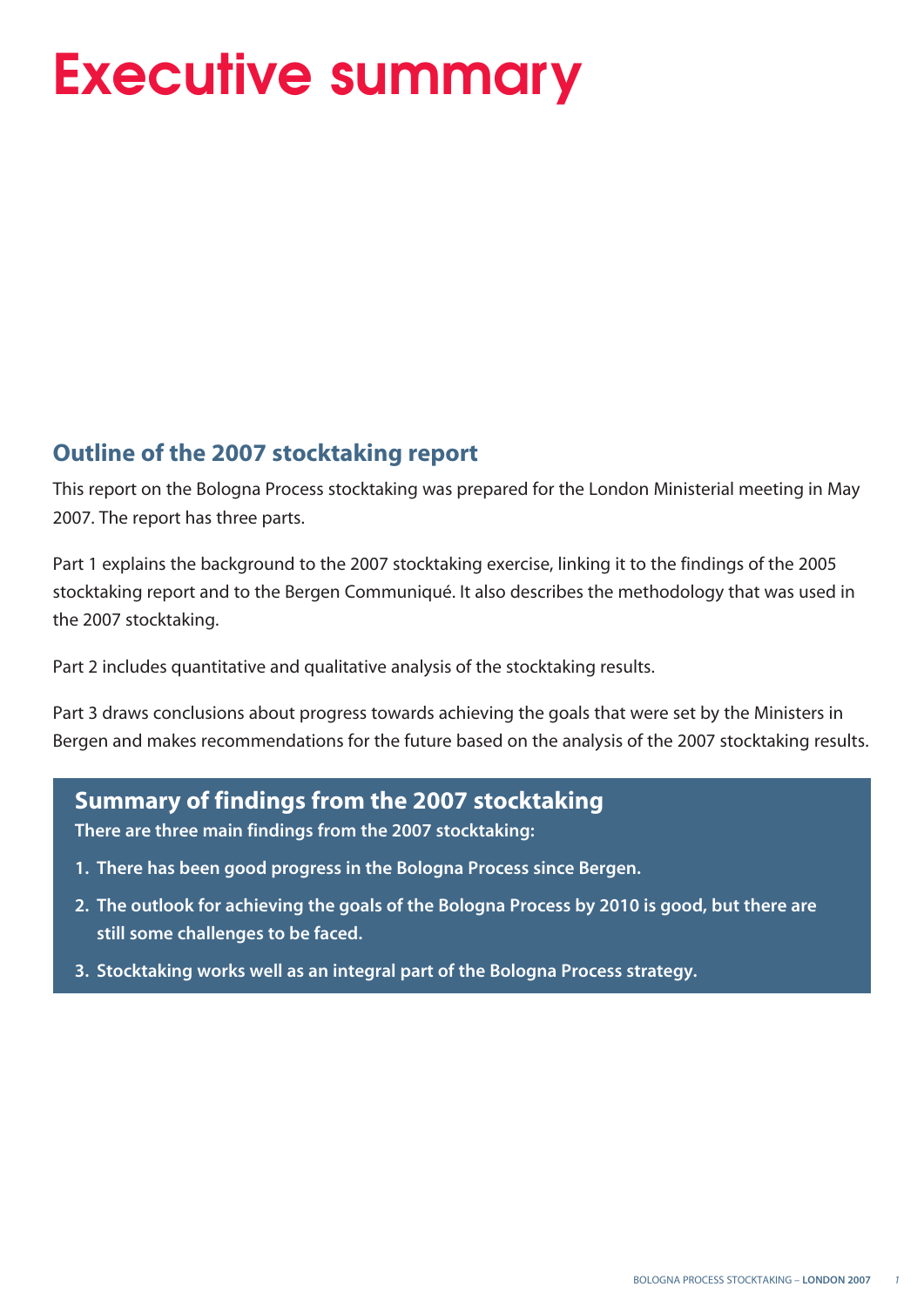#### **Conclusion 1**

#### *There has been good progress in the Bologna Process since Bergen*

**The 2007 scorecard shows that the overall picture within the Bologna Process is much more "green" than it was in 2005. The stocktaking results show that there has been considerable progress towards achieving the goals set by the Ministers in Bergen.**

#### **Good progress on the three-cycle degree system**

The three-cycle degree system is now at an advanced stage of implementation across the participating countries. The access from one cycle to the next has improved, and there is a trend towards providing structured doctoral programmes.

Work has started on implementing national frameworks for qualifications compatible with the overarching framework for qualifications in the European Higher Education Area (EHEA).

Some elements of flexible learning paths in higher education exist in all countries. In some countries they are at a more developed stage and include procedures for the recognition of prior learning.

#### **Good progress on quality assurance**

Implementation of the *Standards and Guidelines for Quality Assurance in the European Higher Education Area*, adopted in Bergen, has started on a widespread basis.

Student involvement in quality assurance has grown significantly since 2005, while there is more work to be done on extending the level of international participation.

#### **Good progress on recognition of degrees and study periods**

There is good progress towards incorporating the principles of the Lisbon Recognition Convention in national legislation and institutional practice. However, not all countries have yet ratified the Convention.

Countries have developed national action plans to improve the quality of their recognition processes.

There is potential for a significant increase in the number of joint degrees awarded in two or more countries. Legal barriers to the recognition of joint degrees have been largely removed.

Higher education institutions have begun to recognise prior learning (including non-formal and informal learning) for access to higher education programmes and qualifications. However there is more work to be done in this area.

#### **Linking higher education and research**

Many countries are strengthening the links between the higher education and research sectors.

Some countries have concrete plans to increase the numbers of doctoral graduates taking up research careers.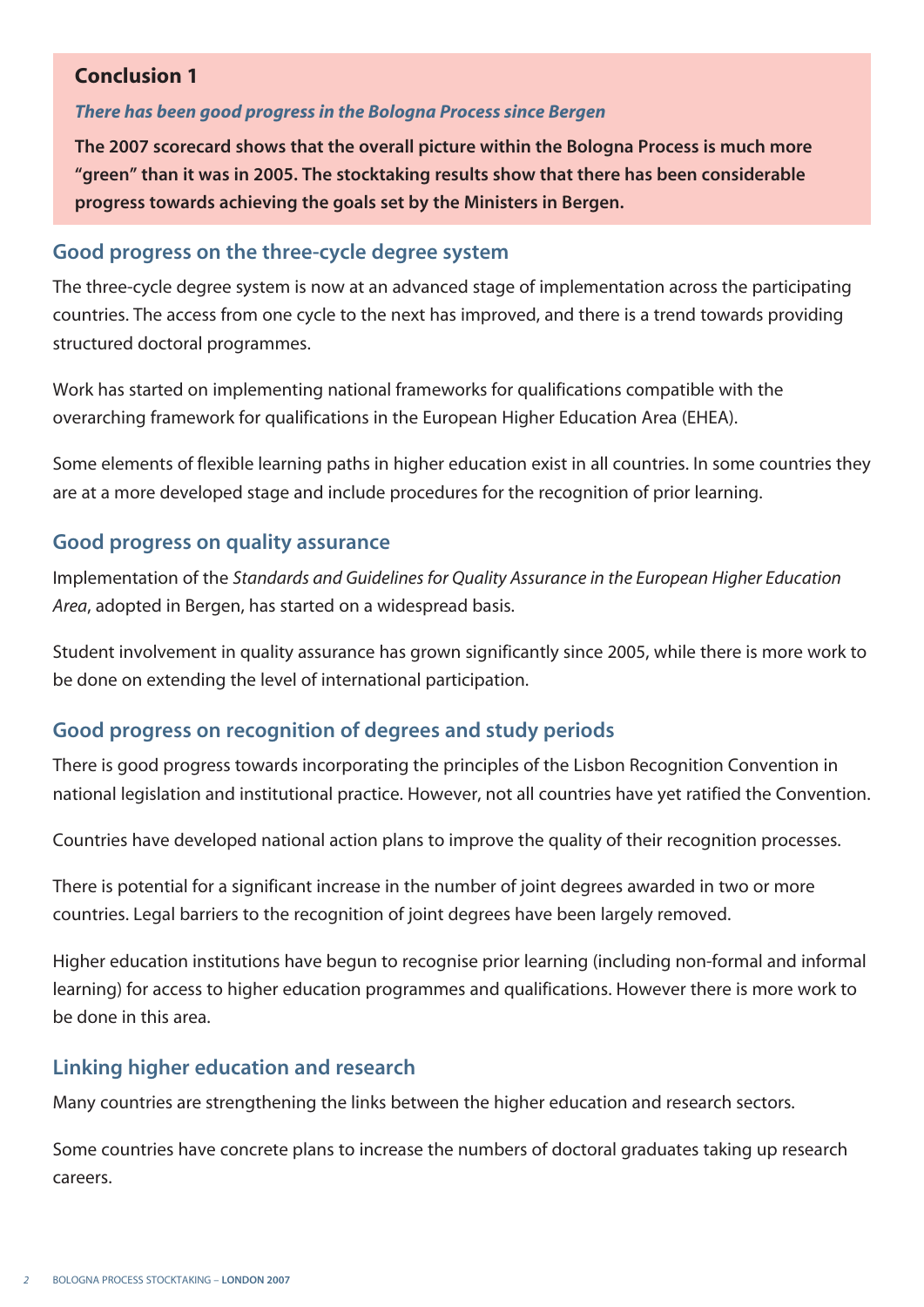#### **Conclusion 2**

#### *The outlook for achieving the goals of the Bologna Process by 2010 is good, but there are still some challenges to be faced*

**There has been good progress up to now, however it is not uniform across all countries and all action lines. There is a need to look ahead and focus on reaching all the goals of the Bologna Process in each participating country by 2010.**

#### **The Bologna Process is an effective catalyst for reform at national level**

The Bologna Process has driven the process of higher education reform at national level. Higher education institutions, their staff and students, business and social partners, and international organisations are more actively engaged as partners in implementing the Bologna Process than was previously the case.

The sharing of expertise has contributed to building capacity at both institutional and national levels so that there has been measurable progress across all participating countries.

#### **There is a need to link all the action lines**

While the 2007 stocktaking found that there has been good progress on specific action lines and indicators, it is not enough to look at these in isolation because all aspects of the Bologna Process are interdependent. There are two themes that link all action lines: a focus on *learners*, and a focus on *learning outcomes*.

If the Bologna Process is to be successful in meeting the needs and expectations of learners, all countries need to use learning outcomes as a basis for their national qualifications frameworks, systems for credit transfer and accumulation, the diploma supplement, recognition of prior learning and quality assurance. This is a precondition for achieving many of the goals of the Bologna Process by 2010.

#### **Conclusion 3**

#### *Stocktaking works well as an integral part of the Bologna Process strategy*

**Stocktaking within the Bologna Process involves collaborative peer-reported self-evaluation, which has been effective in encouraging countries to take action at national level. All countries have made progress, and stocktaking has made the progress visible.**

From the experience of both the 2005 and 2007 stocktaking exercises, it is clear that stocktaking within the Bologna Process works best when it is an integral part of a goal-driven development strategy that includes five "steps to success":

- 1. Agree the policy goals, linking them to a vision for the future that is shared by all participating countries
- 2. Set targets to be achieved within a certain time frame (make sure they are specific, measurable, achievable, relevant and timed: SMART)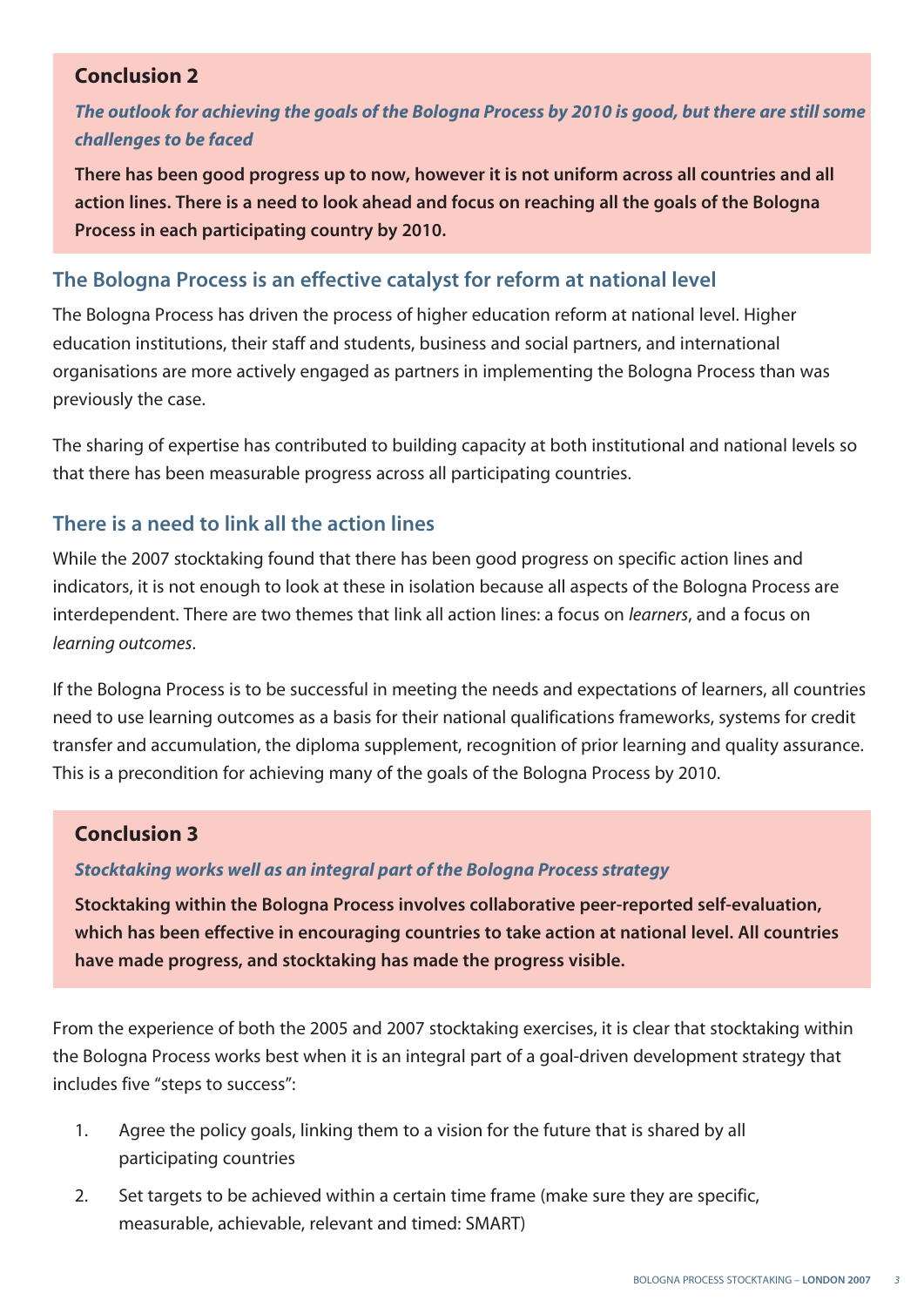- 3. Take action at national level and collectively (provide relevant support, share good practice, encourage peer collaboration)
- 4. Review progress individually: self-evaluation using agreed criteria (scorecard) complemented by qualitative reporting
- 5. Evaluate achievement collectively (stocktaking).

#### **Recommendations from the 2007 stocktaking** *Recommendation to Ministers*

**Set clear policy goals and specific targets for the next period of the Bologna Process, especially in the areas of the third cycle, employability, recognition, lifelong learning, flexible learning paths and the social dimension.** 

#### *Recommendations for countries*

- **1. Work towards fully implementing a national qualifications framework based on learning outcomes by 2010.**
- **2. Link the development of the qualifications framework to other Bologna action lines, including quality assurance, credit transfer and accumulation systems, lifelong learning, flexible learning paths and the social dimension.**
- **3. Ensure that progress is promoted across all action lines, including the more challenging aspects that are not easily and immediately attainable.**
- **4. Make formal links between the Bologna Process and the ENIC/NARIC (European Network of Information Centres/ National Academic Recognition Information Centre) network to undertake further work on developing and implementing national action plans for recognition.**

#### *Recommendations for future stocktaking*

**Repeat the stocktaking in 2009, with the close collaboration of other partner organisations, including Eurydice European Unit, European University Association (EUA) and ESIB (National Unions of Students in Europe), in setting out the timetable and the arrangements for data collection and analysis.**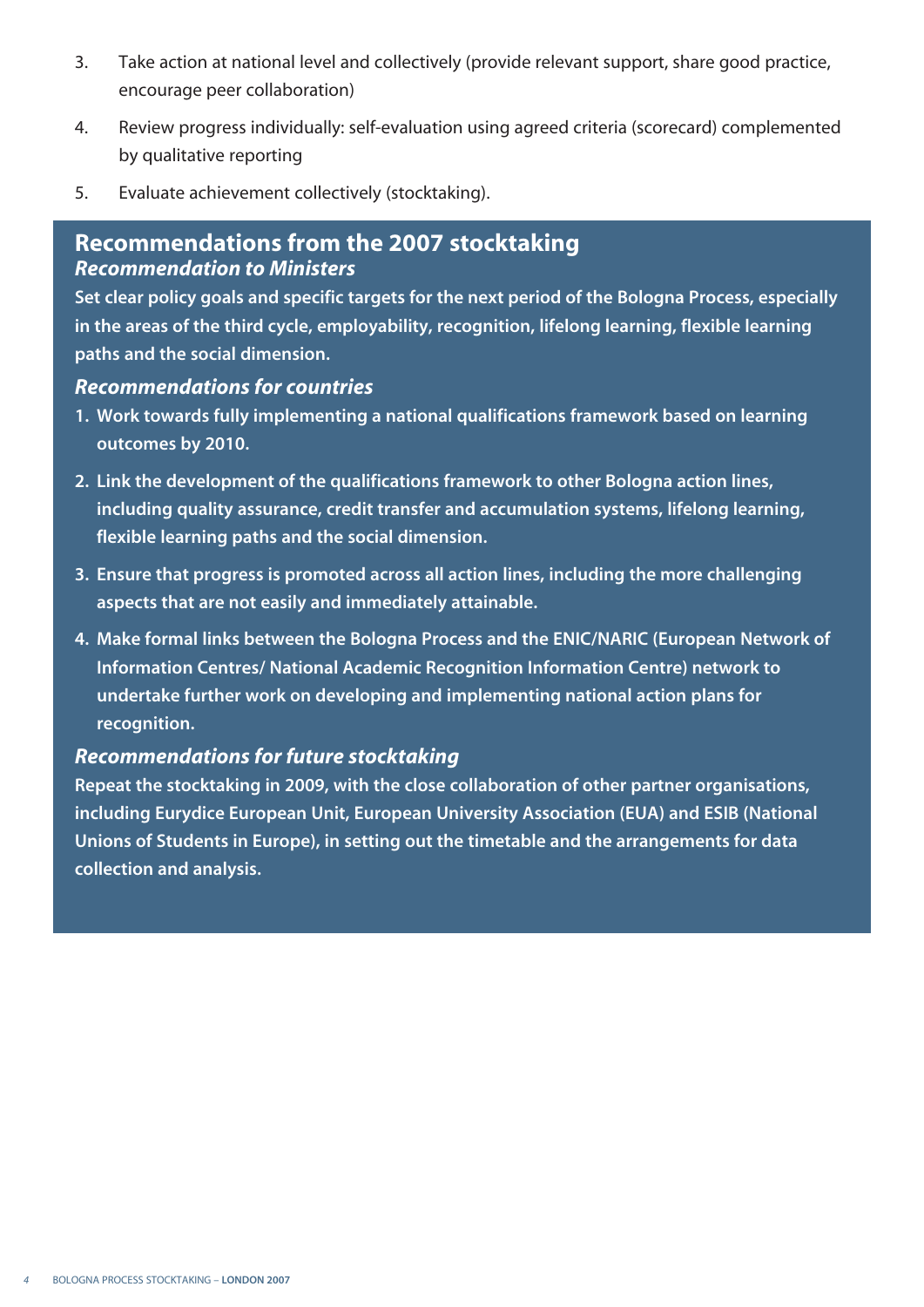### **Part 1**

## **2007 stocktaking: background and methodology**

**This part of the report explains the background to the 2007 stocktaking exercise, linking it to the findings of the 2005 Stocktaking Report and to the Bergen Communiqué. It also describes the methodology that was used in the 2007 stocktaking.** 

#### **Background to the 2007 stocktaking exercise**

The first stocktaking of progress in the Bologna Process was carried out in 2005, following a decision taken by the Ministers at their 2003 meeting in Berlin. When the Stocktaking Working Group presented its report to the ministerial meeting in Bergen in 2005, the Ministers accepted the recommendation that the stocktaking exercise should continue and they asked that a further report should be prepared for their meeting in London in May 2007.

This report presents the results of the 2007 stocktaking, which was designed to check the progress that participating countries have made on the aspects of the Bologna Process that are included in the Bergen Communiqué. The report gives an overview of progress since 2005 and also of progress towards achieving the 2010 goals of the Bologna Process.

### **Building on the findings of the 2005 stocktaking**

The 2005 stocktaking report concluded that very good progress had been made on achieving the targets in the three priority action lines set by Ministers in the Berlin Communiqué: quality assurance, degree system and recognition. However, the report also identified a number of important gaps in those areas.

For the *quality assurance* action line, the two main issues were the low level of student and international participation and the need to go beyond establishing quality assurance *systems* to promote a quality assurance *culture* in all aspects of higher education.

In the *degree system* action line, the issue of providing access to the next cycle gave rise to some controversy based on differing interpretations of the term "access". Another issue was the need to engage social partners, especially employers, in the governance and decision-making of higher education systems to ensure the continuing relevance of degrees to employment.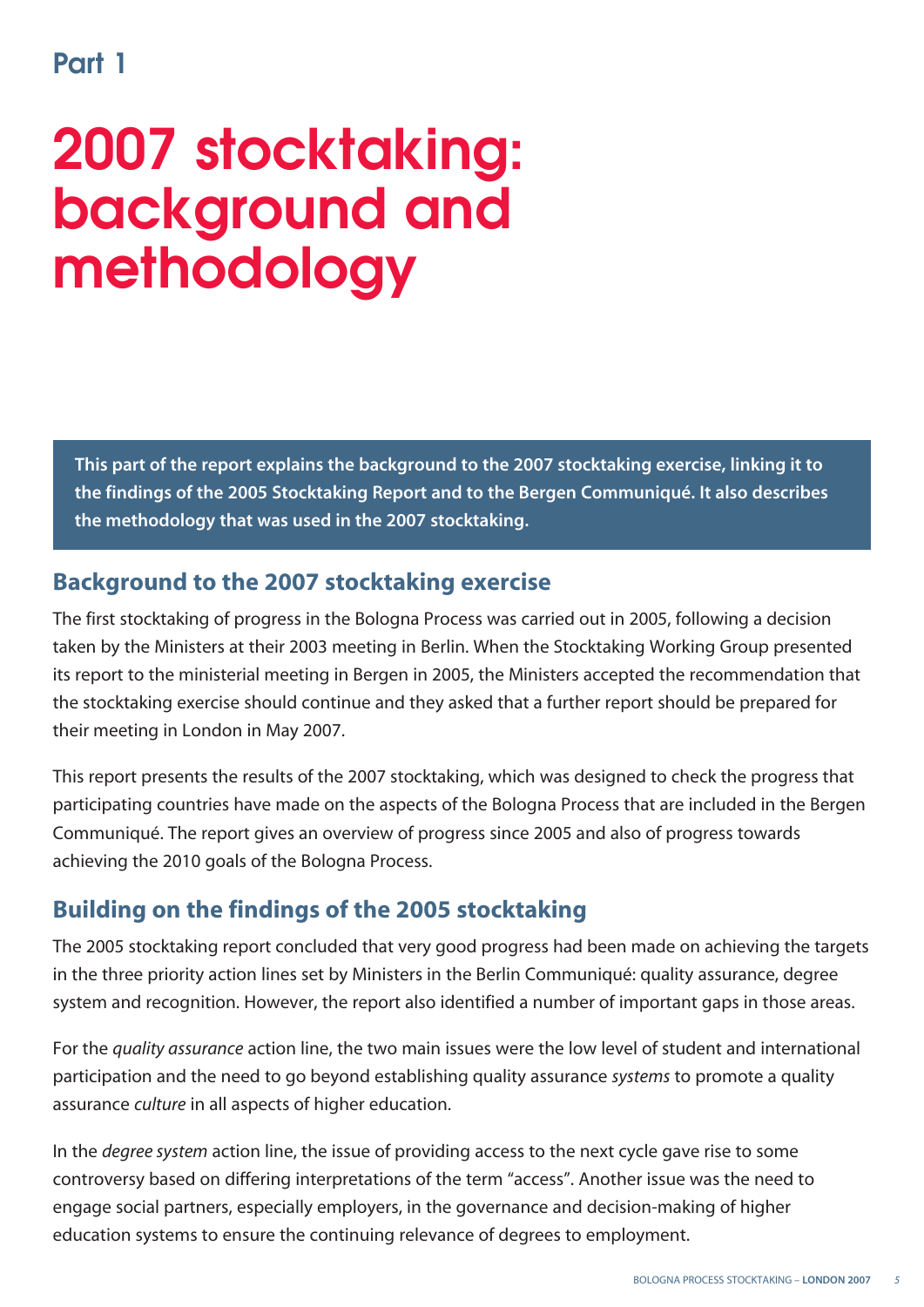In the *recognition* action line, the 2005 Stocktaking Report showed that there were some problems in implementing tools such as the diploma supplement and it also emphasised the need for progress to be made on developing the emerging framework for qualifications of the EHEA.

The report recommended that the stocktaking exercise would continue and this was endorsed by the Ministers in the Bergen Communiqué.

#### **The Bergen Communiqué: issues for stocktaking in 2007**

In the Bergen Communiqué, Ministers charged the Bologna Follow-up Group (BFUG) with continuing and widening the stocktaking process, and stated that they expected implementation of the three intermediate priorities (degree system, quality assurance, recognition of degrees and study periods) to be largely completed by 2007. Ministers asked the BFUG to include a number of specific issues in the 2007 stocktaking and underlined important aspects in which they expected results.

**We expect stocktaking ... to continue in the fields of the degree system, quality assurance and recognition of degrees and study periods....**

**In particular, we shall look for progress in** 

- **● implementation of the standards and guidelines for quality assurance as proposed in the ENQA report;**
- **● implementation of the national frameworks for qualifications;**
- **● the awarding and recognition of joint degrees, including at the doctorate level;**
- **● creating opportunities for flexible learning paths in higher education, including procedures for the recognition of prior learning.**

**(***Bergen Communiqué***<sup>1</sup> , p.5)**

#### **Questions for the 2007 stocktaking**

The priority action areas and the other main themes identified by the Ministers in the Bergen Communiqué gave rise to a set of questions as a starting point for the 2007 stocktaking.

#### **Questions about the degree system**

How advanced is the implementation of the three cycle degree system?

Has work started on implementing a national framework for qualifications compatible with the overarching framework for qualifications of the EHEA?

#### **Questions about quality assurance**

Has each country started to implement the *Standards and Guidelines for Quality Assurance in the European Higher Education Area* adopted in Bergen?

<sup>1</sup> The full text of the *Bergen Communiqué* is at http://www.bologna-bergen2005.no/Docs/00-Main\_doc/050520\_Bergen\_Communique.pdf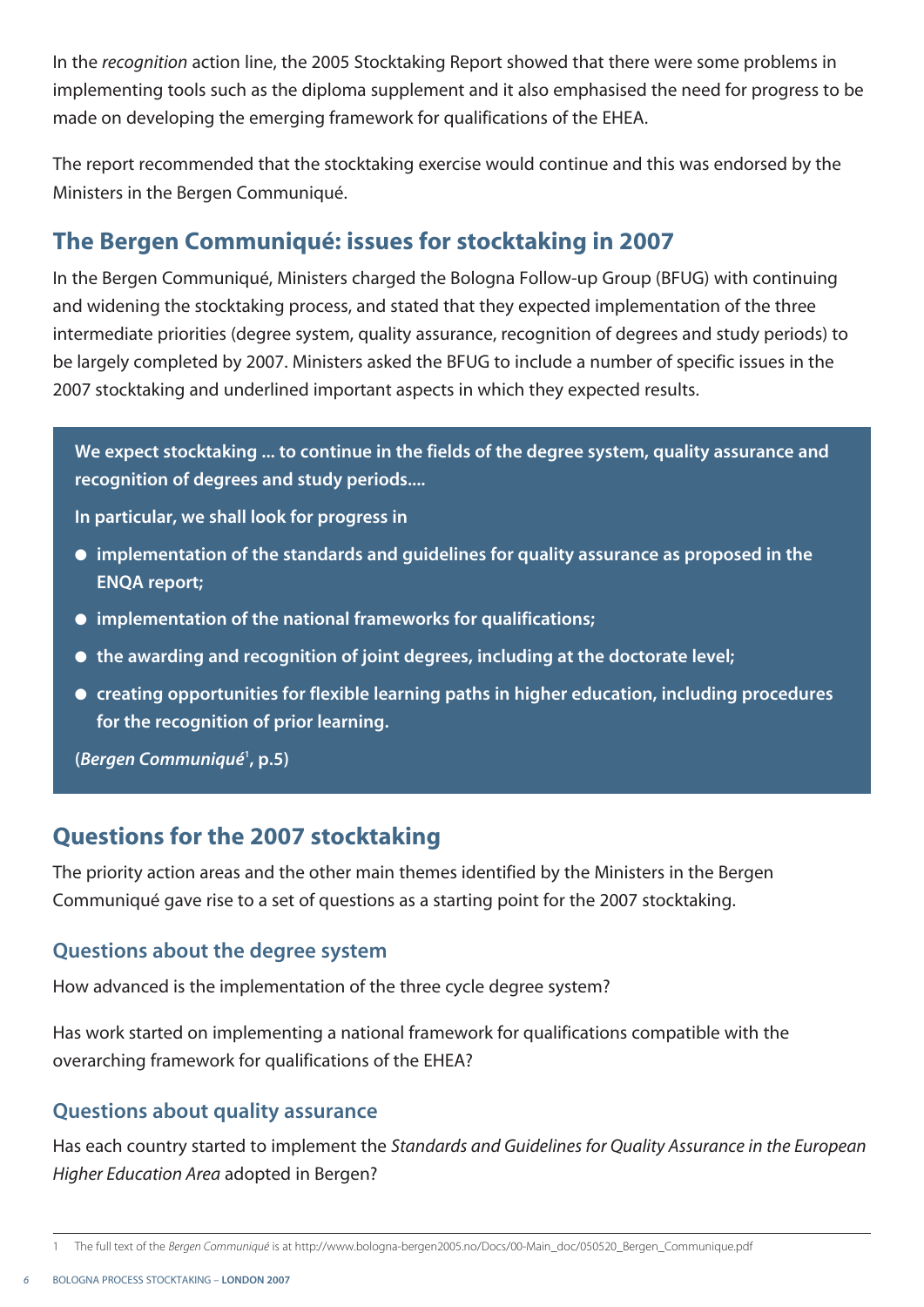What progress has been made as regards student involvement and international cooperation in quality assurance?

#### **Questions about recognition of degrees and study periods**

Have all countries ratified the Lisbon Recognition Convention as urged in the Bergen Communiqué?

Has each country implemented the principles of the Lisbon Recognition Convention and incorporated them in national legislation as appropriate?

Has each country developed a national action plan to improve the quality of the process associated with the recognition of foreign qualifications?

Have all countries removed the obstacles for awarding and recognition of joint degrees (i.e. degrees awarded jointly by higher education institutions in two or more countries)?

#### **Questions about flexible learning paths in higher education and recognition of prior learning**

What progress has been made on creating opportunities for flexible learning paths in higher education, including procedures for the recognition of prior learning?

Are there procedures and arrangements in all countries for recognition of prior learning (including nonformal and informal learning) for access to higher education programmes and for allocating credits?

#### **Questions about other themes from the Bergen Communiqué**

In addition to the three interim priority action lines, the Bergen Communiqué gave rise to questions about the role of higher education in research; about the employability of graduates, and about the role of the Bologna Process in promoting partnership at institutional and national levels. These questions were also included in the template for national reports.

#### *Higher education and research*

How well is the higher education sector linked with other research sectors in the participating countries?

What plans are in place to increase the numbers of doctoral candidates taking up research careers?

#### *Employability of graduates*

What measures are being taken to increase the employability of graduates with bachelor qualifications?

#### *Partnership*

How well are higher education institutions, their staff and students engaged as partners in the implementation of the Bologna Process?

To what extent are organisations representing business and the social partners cooperating in reaching the goals of the Bologna Process?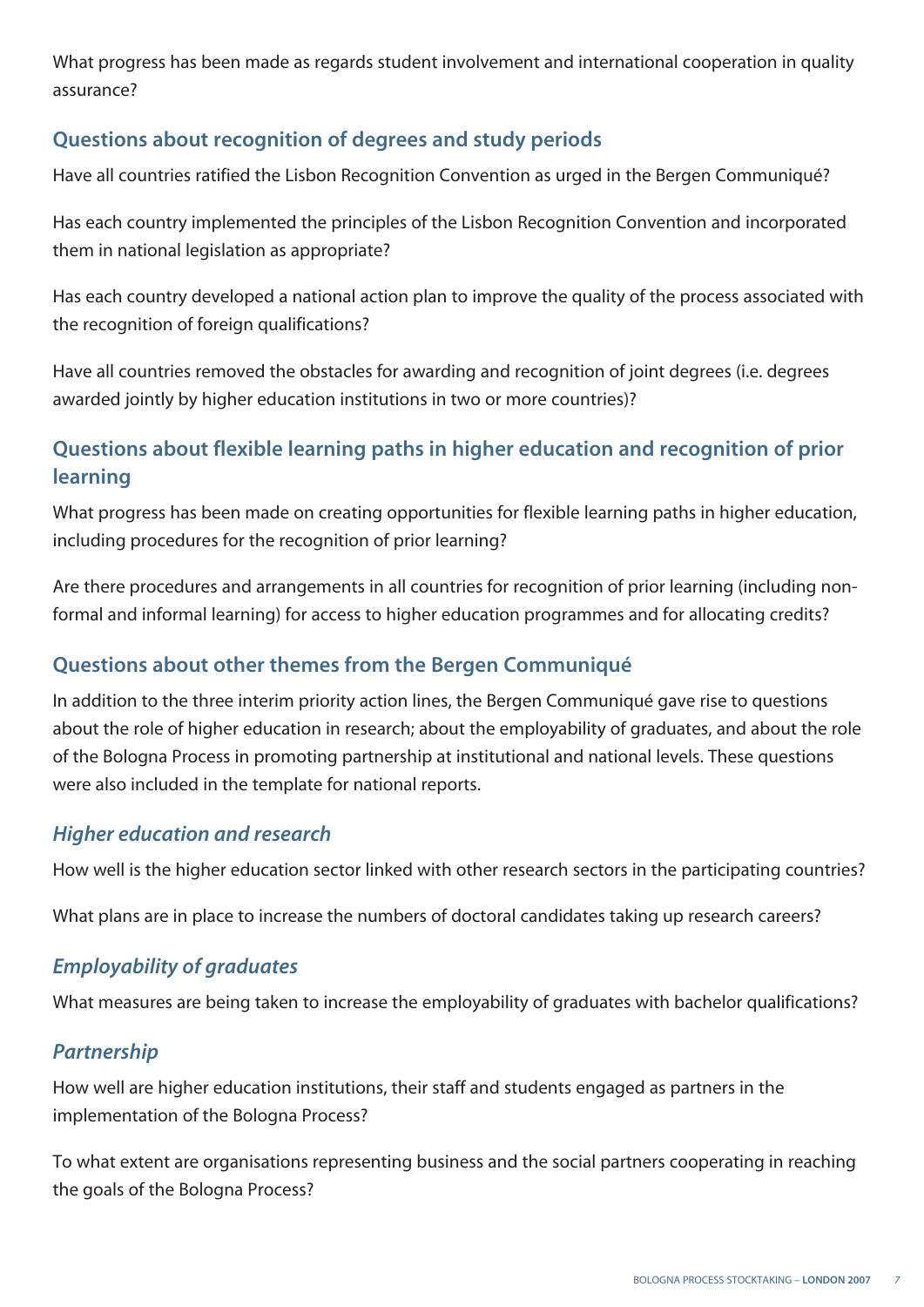#### **2007 stocktaking methodology**

The Bologna Follow-up Group appointed a working group chaired by Prof. Andrejs Rauhvargers (Latvia) to carry out the stocktaking. The members of the working group were: Marie-Anne Persoons (Belgium - Flemish Community); Heli Aru (Estonia); Uta Grund (Germany); Foteini Asderaki (Greece); Sverre Rustad (Norway); Camelia Sturza (Romania, replaced Prof. Vasile Isan); Darinka Vrecko (Slovenia); Prof. Aybar Ertepinar (Turkey); David Crosier (European University Association); Stéphanie Oberheidt (Eurydice European Unit); Ann McVie (Bologna Secretariat); Cynthia Deane (Expert).

#### **Terms of reference of the 2007 Stocktaking Working Group**

The Bologna Follow-up Group asked the Stocktaking Working Group to include two aspects in the 2007 stocktaking: firstly the issues that were explicitly mentioned in the Bergen Communiqué as being part of the next stocktaking exercise, and secondly the related issues mentioned in the communiqué where Ministers wanted to see that progress had been made by 2007.

The Working Group was asked to:

- 1. Identify the key issues to be addressed through the stocktaking exercise as well as the methodology to be used in this exercise
- 2. Collaborate with partner and other organisations in order to maximise the use of data sources
- 3. Define, where appropriate, the structure of a separate questionnaire to be used in the stocktaking should this be required
- 4. Prepare a structure for the national contributions to the stocktaking to be submitted by participating countries
- 5. Prepare a report for approval by the BFUG in advance of the London Conference in 2007.

#### **Steps in the stocktaking process**

In the period from December 2005 to April 2007 the Working Group, supported by the expert and the secretariat, completed the following steps in the stocktaking process:

- **●** defined the stocktaking framework, which integrated data from various sources
- **●** developed the stocktaking indicators and criteria for the 2007 scorecard
- **●** formulated questions and devised a template for national reports
- **●** gathered data by asking countries to submit national reports
- **●** analysed data from national reports and other sources
- prepared the Stocktaking Report.<sup>2</sup>

<sup>2</sup> The Working Group met five times: 9 December 2005; 27 February and 11 October 2006; 12-13 February and 26-27 March 2007.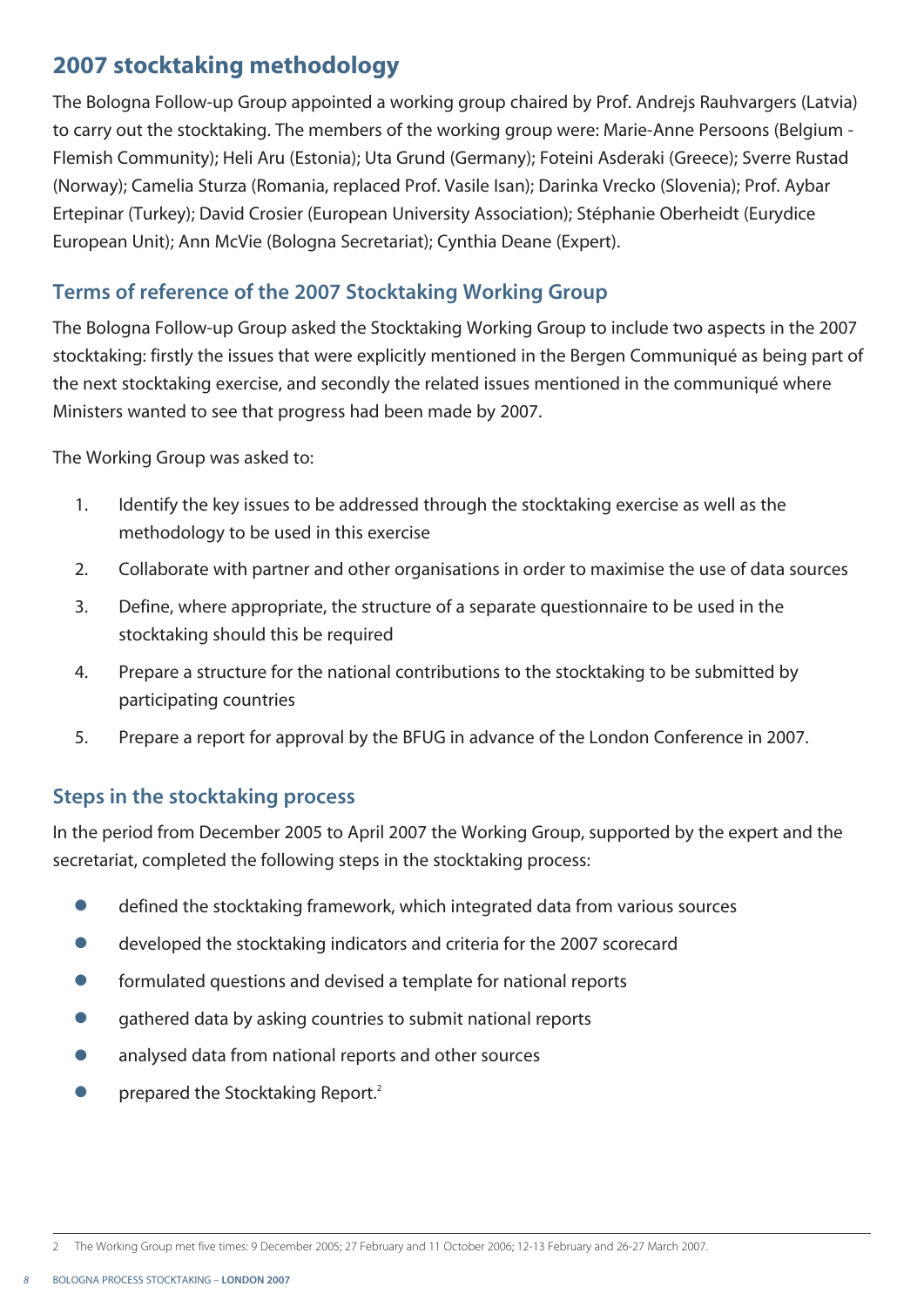#### *The framework for stocktaking in 2007*

The 2007 stocktaking built on the methodology that was developed in 2005, and combined a quantitative and a qualitative approach to assessing progress within the Bologna Process. The first step for the Working Group was to decide how to include the "related issues" in the stocktaking exercise. The BFUG advised that the experience of the previous stocktaking exercise, where clearly measurable information was included in the scorecard and other issues were covered in the text, was relevant in this context. The Stocktaking Working Group adopted this framework as a way of combining quantitative and qualitative analysis of progress. It was also a way of keeping the stocktaking exercise manageable within the available resources.

It was decided that the data for the stocktaking would be drawn mainly from national reports submitted by all countries, backed up and validated by data from a number of other sources. As in 2005, the other data sources in 2007 were:

- **●** Eurydice report: *Focus on the Structure of Higher Education in Europe*
- **●** EUA (European University Association) report: *Trends V*
- **●** ESIB (National Unions of Students in Europe) survey: *Bologna With Student Eyes*.

The Working Group included a member from Eurydice and one from the EUA, which made it possible to share data.

#### *The 2007 scorecard: stocktaking indicators and criteria*

The Working Group used the 2005 scorecard indicators as a starting point, and made changes to take account of the progress that was expected to have happened within the two years since the previous stocktaking.<sup>3</sup> This meant that some of the 2005 indicators were amalgamated, some of the criteria for the colour categories were changed and some new indicators were added.

The Working Group decided that there would not be scorecard indicators for third cycle doctoral studies and flexible learning paths in higher education, but that these aspects would be included in national reports. They would then be treated within the qualitative part of the stocktaking report. The indicators for the 2007 stocktaking were approved by the Bologna Follow-up Group in April 2006.

#### *National reports*

The 2007 stocktaking differed from the 2005 exercise in that the scorecard criteria were agreed at an earlier stage in the process. The template for national reports was then designed to elicit the appropriate data and it was sent to all participating countries in May 2006 together with the scorecard.<sup>4</sup> This meant that all countries knew in advance the criteria against which progress on the indicators would be assessed in the stocktaking exercise.

<sup>3</sup> The 2005 scorecard is included in the Stocktaking Report which is available at http://www.bologna-bergen2005.no/Bergen/050509\_Stocktaking.pdf

<sup>4</sup> The 2007 scorecard criteria and the template for national reports are at http://www.dfes.gov.uk/bologna/index.cfm?fuseaction=docs.list&DocCategoryID=2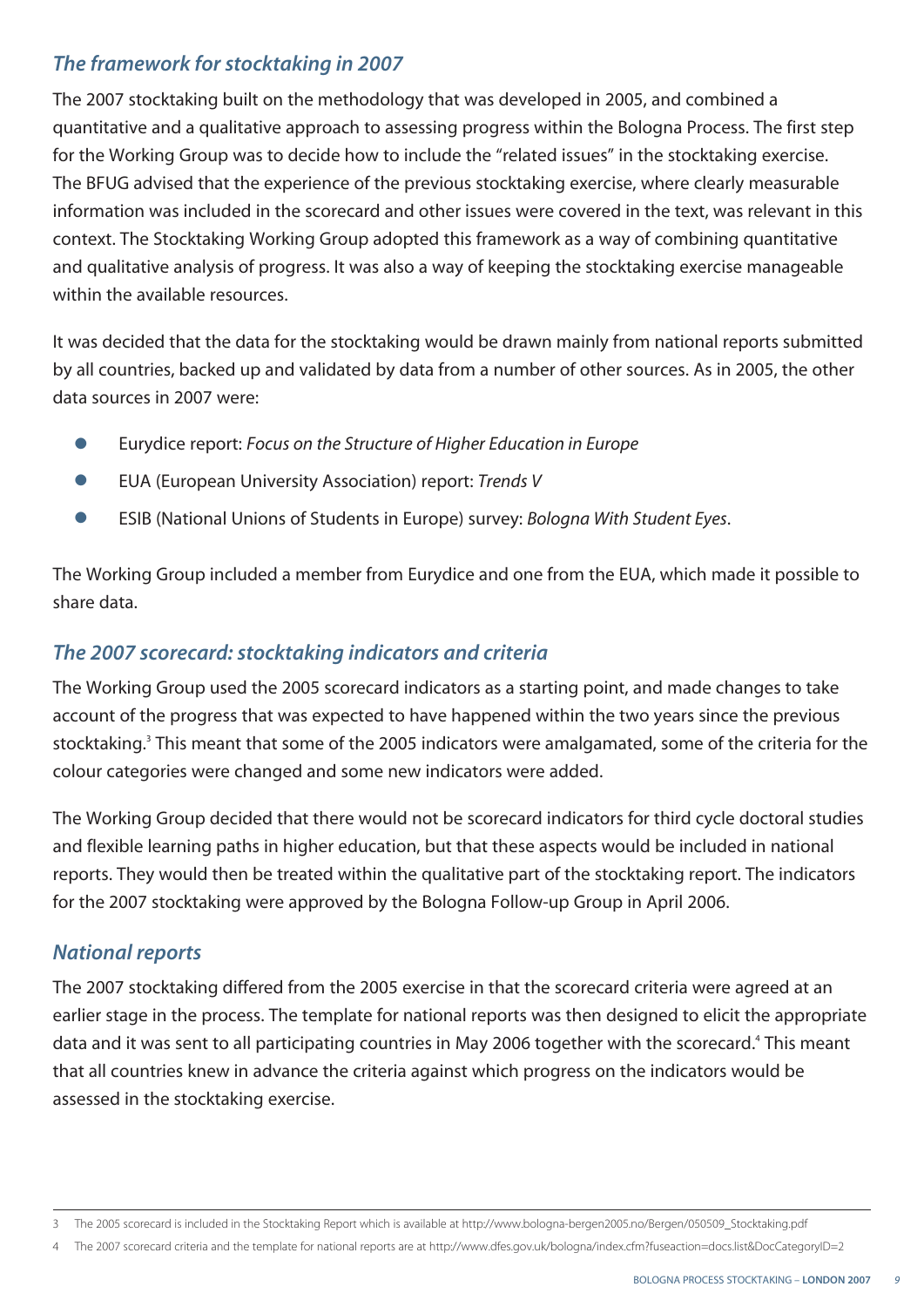The deadline for submitting national reports was 15 December 2006, and by that date reports had been received from only eight countries. Most reports were submitted within a month of the closing date. There were a few countries that delayed the stocktaking process by submitting their reports very late. The last national report was received three months after the deadline. The total number of reports was 48: there are 46 countries in the Bologna Process, with two reports for each of Belgium and the United Kingdom.<sup>5</sup>

#### *Analysing data from national reports and other sources*

In their national reports, countries provided data about their progress on the Bologna action lines. They also described the processes initiated at national level to support implementation of the Bologna reforms. All national reports conformed to the template that was supplied, but not all responses directly answered the questions that were asked. This made it difficult to assign scores for the indicators, and on several occasions countries were asked to supply more information.

The secretariat sent the first draft of country scorecards to the countries for checking at the end of January 2007. If countries saw grounds to have a score revised, they were asked to supply relevant evidence to justify the change. In almost three-quarters of the requests, the score was changed on the basis of the new information that the country submitted. In some other cases, it was decided that the score would not change but an explanatory note would be added to the text accompanying the country scorecard in the report.

It is significant to note that in 2007 six countries asked that a score be revised compared to just one country in 2005. This may suggest that countries are now more willing to present a true picture of their stage of progress and are less concerned with "looking good". It is also important to recognise that the situation is dynamic and ever-changing. While this Stocktaking Report presents an overview of the situation at the end of 2006, some countries have made more progress since scores were assigned on the basis of the information they gave in their national reports. This is mentioned in the note that accompanies each country scorecard, where appropriate.

When the analysis of stocktaking results from the national reports was complete, the Working Group had an opportunity to validate the findings against the Eurydice, EUA and ESIB data.

#### *Preparing the Stocktaking Report*

In preparing the 2007 Stocktaking Report, the Working Group wanted to produce a document that would give Ministers, policy makers and higher education practitioners a clear and comprehensive analysis of progress. While the scorecard is an important part of the report, the results need to be read in conjunction with the commentary to get a full picture of how the Bologna Process has advanced since 2005, and how it is positioned to achieve all its goals by 2010.

<sup>5</sup> All 2007 national reports are available at http://www.dfes.gov.uk/bologna/index.cfm?fuseaction=docs.list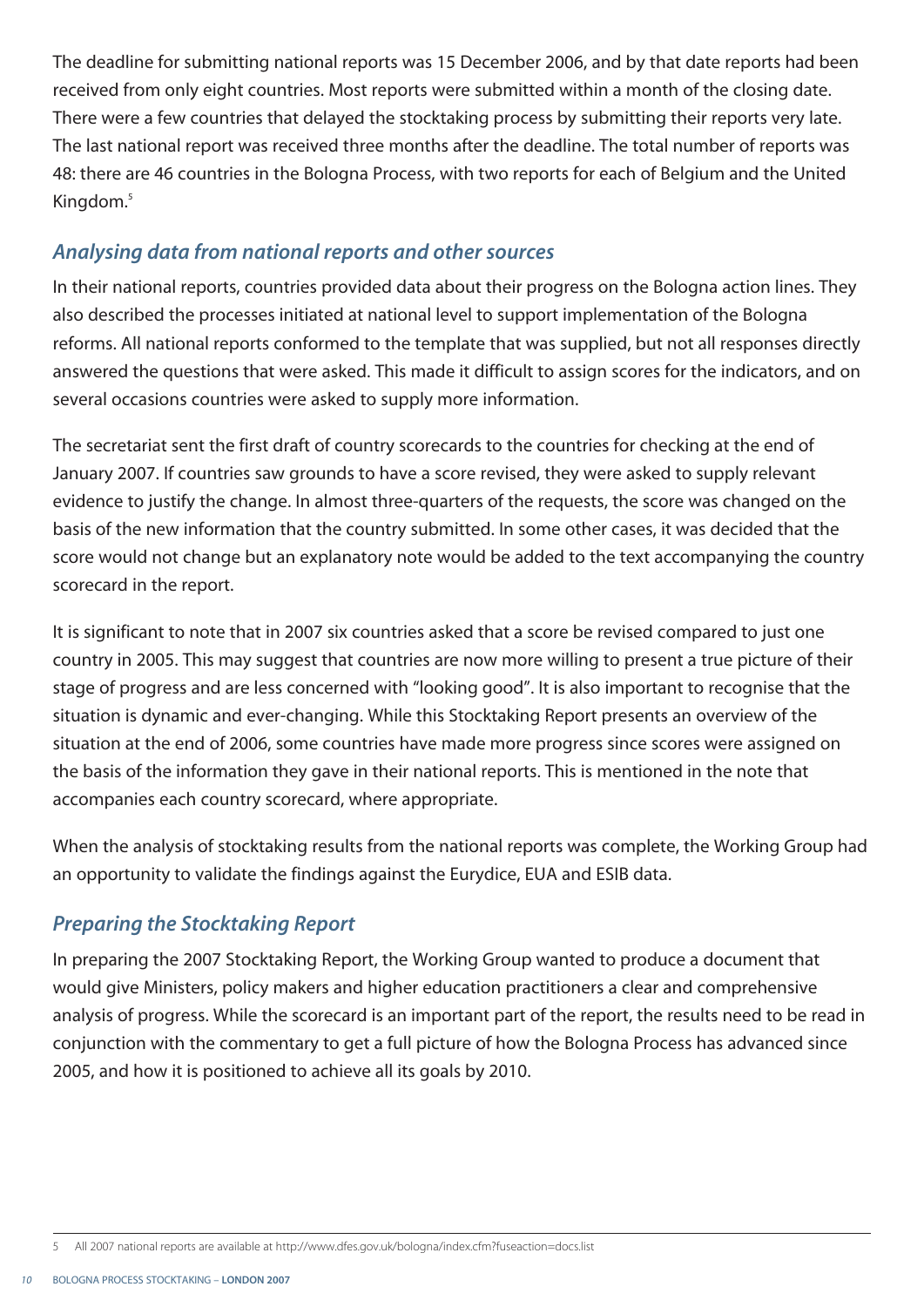### **Part 2**

## **Analysis of 2007 stocktaking results**

**This part of the report analyses the results of the stocktaking, showing where there has been any notable progress or lack of progress. It includes results, comments and analysis for each indicator in the scorecard and also for the other aspects of the stocktaking that were not included in the scorecard. The level of progress is assessed by comparing the 2007 data with the 2005 stocktaking results, where the indicators are directly comparable. An "at a glance" summary scorecard and the individual scorecards for all countries are included in the Annex.**

#### **Stocktaking results for indicators included in the scorecard**

#### *Stocktaking on the Degree System*

#### **Table 1**

#### **Number of countries in each colour category for indicators 1-3**

| <b>Degree System</b>                                        | Green | Light green | <b>Yellow</b> | <b>Orange</b> | <b>Red</b> |
|-------------------------------------------------------------|-------|-------------|---------------|---------------|------------|
| 1. Stage of implementation of<br>the first and second cycle | 23    | 11          | 10            | 4             |            |
| 2. Access to the next cycle <sup>6</sup>                    | 37    | 5           |               |               | 3          |
| 3. Implementation of national<br>qualifications framework   |       | 6           | 11            | 23            |            |

6 "Access" is defined according to the Lisbon Recognition Convention: "Access : the right of qualified candidates to apply and to be considered for admission".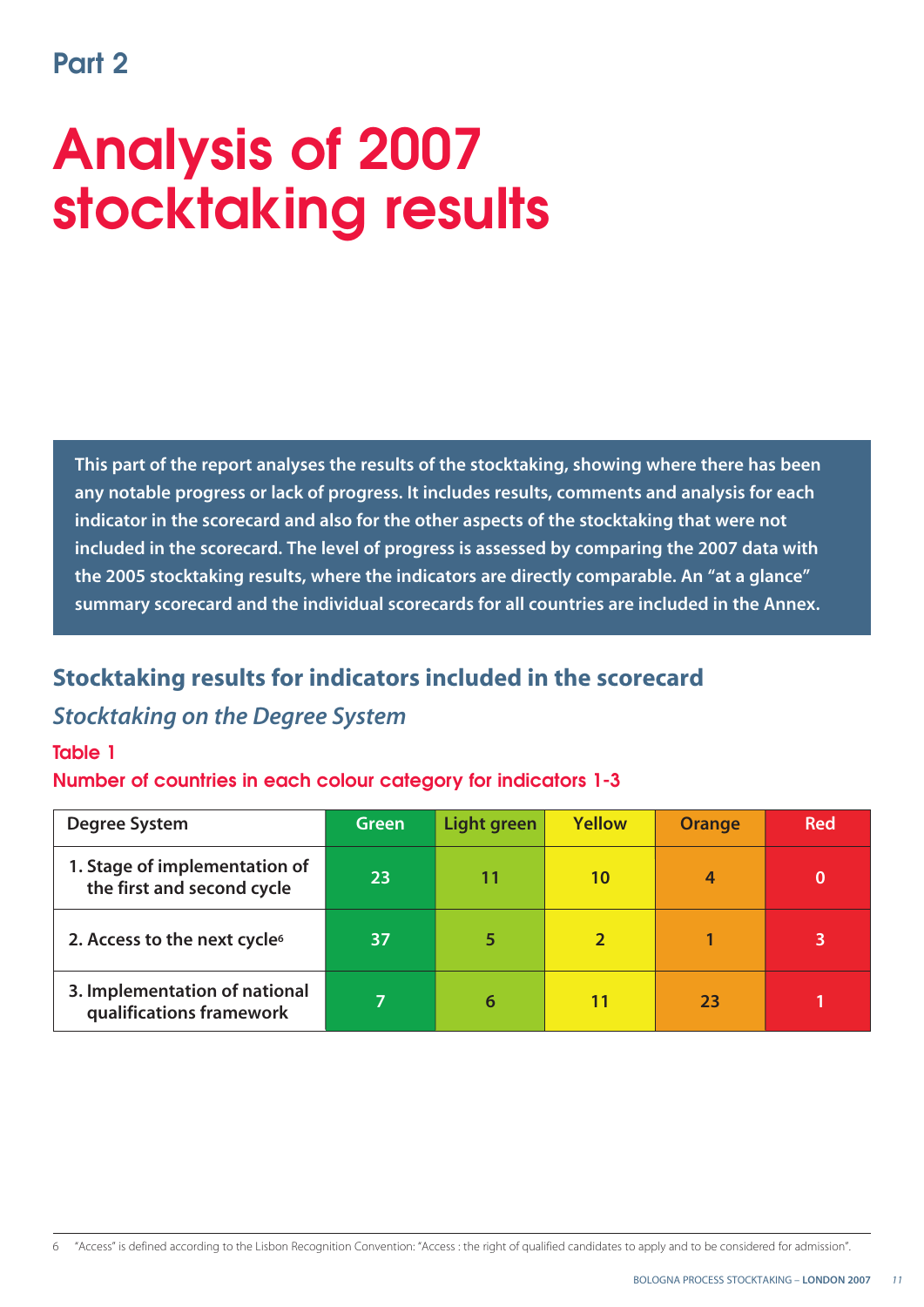#### **Figure 1a Degree System: number and percentage of countries in each colour category or indicators 1-3**



#### **Indicator 1: Stage of implementation of the first and second cycle**

| Number of countries in each<br>score category for Indicator 1 | 23                                                                                                                                                                                                                     | 11 | 10 | 4 | $\bf{0}$ |  |  |
|---------------------------------------------------------------|------------------------------------------------------------------------------------------------------------------------------------------------------------------------------------------------------------------------|----|----|---|----------|--|--|
| <b>DEGREE SYSTEM</b>                                          | 1. Stage of implementation of the first and second cycle                                                                                                                                                               |    |    |   |          |  |  |
| Green (5)                                                     | In 2006/07 at least 90% of all students are enrolled in a two-cycle<br>degree system that is in accordance with the Bologna principles                                                                                 |    |    |   |          |  |  |
| Light green (4)                                               | In 2006/07 60-89% of all students are enrolled in a two-cycle degree<br>system that is in accordance with the Bologna principles                                                                                       |    |    |   |          |  |  |
| Yellow (3)                                                    | In 2006/07 30-59% of all students are enrolled in a two-cycle degree<br>system that is in accordance with the Bologna principles                                                                                       |    |    |   |          |  |  |
| Orange (2)                                                    | In 2006/07 less than 30% of all students are enrolled in a two-cycle<br>degree system that is in accordance with the Bologna principles<br><b>OR</b>                                                                   |    |    |   |          |  |  |
|                                                               | Legislation for a degree system in accordance with the Bologna<br>principles has been adopted and is awaiting implementation                                                                                           |    |    |   |          |  |  |
| <b>Red (1)</b>                                                | No students are enrolled in a two-cycle degree system that is in<br>accordance with the Bologna principles AND there is no legislation<br>in force to make the degree system compatible with the Bologna<br>principles |    |    |   |          |  |  |

*12* BOLOGNA PROCESS STOCKTAKING – **LONDON 2007**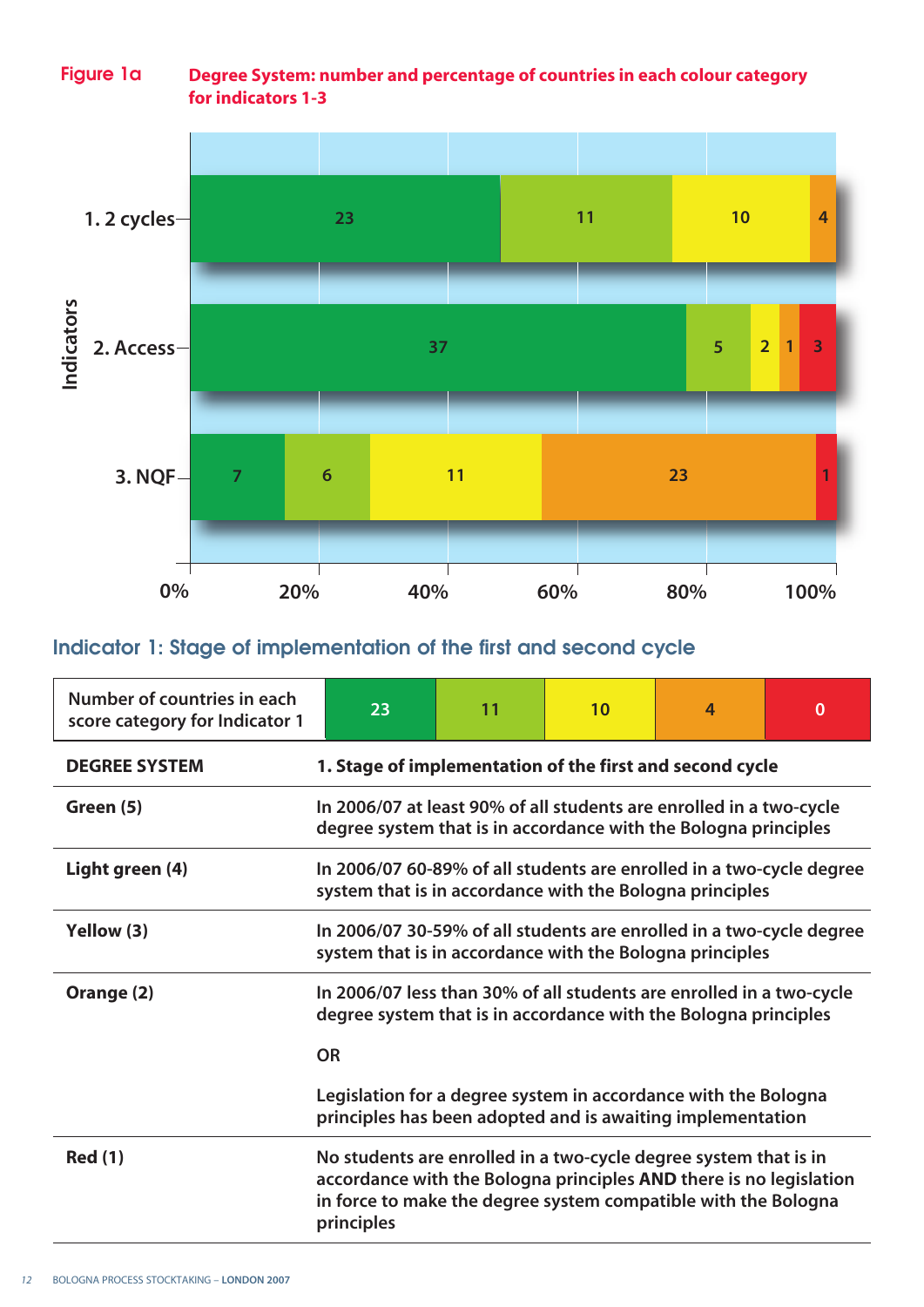This was quite a demanding indicator because it replaced two of the 2005 indicators. Countries were asked to report on the percentage of students below doctoral level enrolled in the two-cycle degree system. It was a concrete measure, but several national reports gave no exact percentages.

**Almost half of the countries have the vast majority of students already studying in the twocycle degree system and another eleven countries have at least 60 per cent of students enrolled in the two-cycle degree system.** 

**ndicator 1: Stage of implementation of the first and second cycle**



*(In 2005, there were 43 countries; in 2007, there are 48)*

#### **Progress since 2005**

**Figure 1b**

The 2007 indicator 1 and 2005 indicator 6 both measured the level of student enrolment in the two-cycle system. Fig. 1b shows that there has been good progress on implementing the first and second cycle since 2005: even though the indicator was more demanding in 2007, the results are substantially better.

Most countries are introducing the first and second cycle of the degree system gradually and progress is steady: there are only four countries that have completed legislation but have not yet implemented it. From the evidence of the 2007 stocktaking, this action line will be fully implemented by 2010 and this particular goal of the Bologna Process will be achieved.

7 2005 criteria:"green" >81% of students enrolled in 2-cycle system; "light green" 51-80%; "yellow" 25-50%; "orange" 1-24%; "red"=no students enrolled.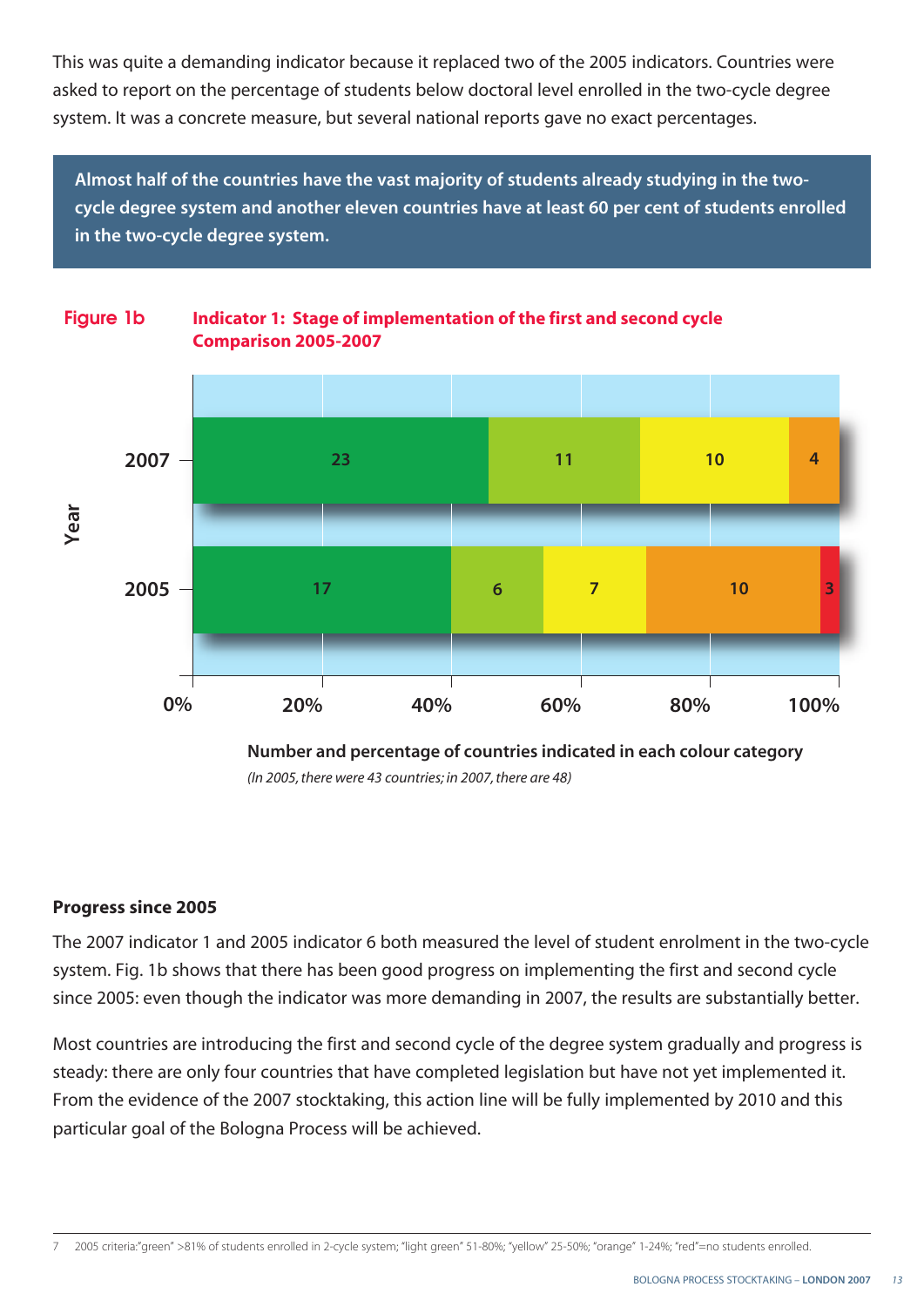#### **Indicator 2: Access to the next cycle**

| Number of countries in each<br>score category for Indicator 2 | 37                                                                                                                                                                                                                   | 5 | $\overline{2}$ |  | 3 |  |  |
|---------------------------------------------------------------|----------------------------------------------------------------------------------------------------------------------------------------------------------------------------------------------------------------------|---|----------------|--|---|--|--|
| <b>DEGREE SYSTEM</b>                                          | 2. Access to the next cycle                                                                                                                                                                                          |   |                |  |   |  |  |
| Green (5)                                                     | All first cycle qualifications give access to several second cycle<br>programmes and all second cycle qualifications give access to at<br>least one third cycle programme without major transitional<br>problems     |   |                |  |   |  |  |
| Light green (4)                                               | All first cycle qualifications give access to at least one second cycle<br>programme and all second cycle qualifications give access to at<br>least one third cycle programme without major transitional<br>problems |   |                |  |   |  |  |
| Yellow (3)                                                    | There are some (less than 25%) first cycle qualifications that do not<br>give access to the second cycle and/or some second cycle<br>qualifications that do not give access to the third cycle                       |   |                |  |   |  |  |
| Orange (2)                                                    | A significant number (25-50%) of first and/or second cycle<br>qualifications do not give access to the next cycle                                                                                                    |   |                |  |   |  |  |
| <b>Red (1)</b>                                                | Most (more than 50%) first and/or second cycle qualifications do<br>not give access to the next cycle OR there are no arrangements for<br>access to the next cycle                                                   |   |                |  |   |  |  |

This indicator was meant to check whether national higher education structures ensure that students completing a Bologna cycle have access to the next cycle. The countries were asked to report whether first cycle graduates have access to several second cycle programmes (with a view to having more choice after the introduction of the two-cycle system) and whether second cycle graduates have access to at least one third cycle programme. As in the 2005 stocktaking, access was defined according to the Lisbon Recognition Convention as "the right of qualified candidates to apply and to be considered for admission". Thus, the indicator measured whether students had the right to apply and be considered for admission, rather than the actual student numbers progressing to the next cycle.

#### **More than four-fifths of the countries report that there is access to the next cycle without barriers.**

The principle behind this indicator is that there are clear pathways of progression for graduates from one cycle to the next cycle. While countries have reported that there are no "major transitional problems" between cycles, students and graduates may have different perceptions. With regard to progression between cycles, countries have taken a range of approaches.

Bridging courses or other measures may be required in some countries when the students either seek admission to a different study field or they switch between academic and professional streams.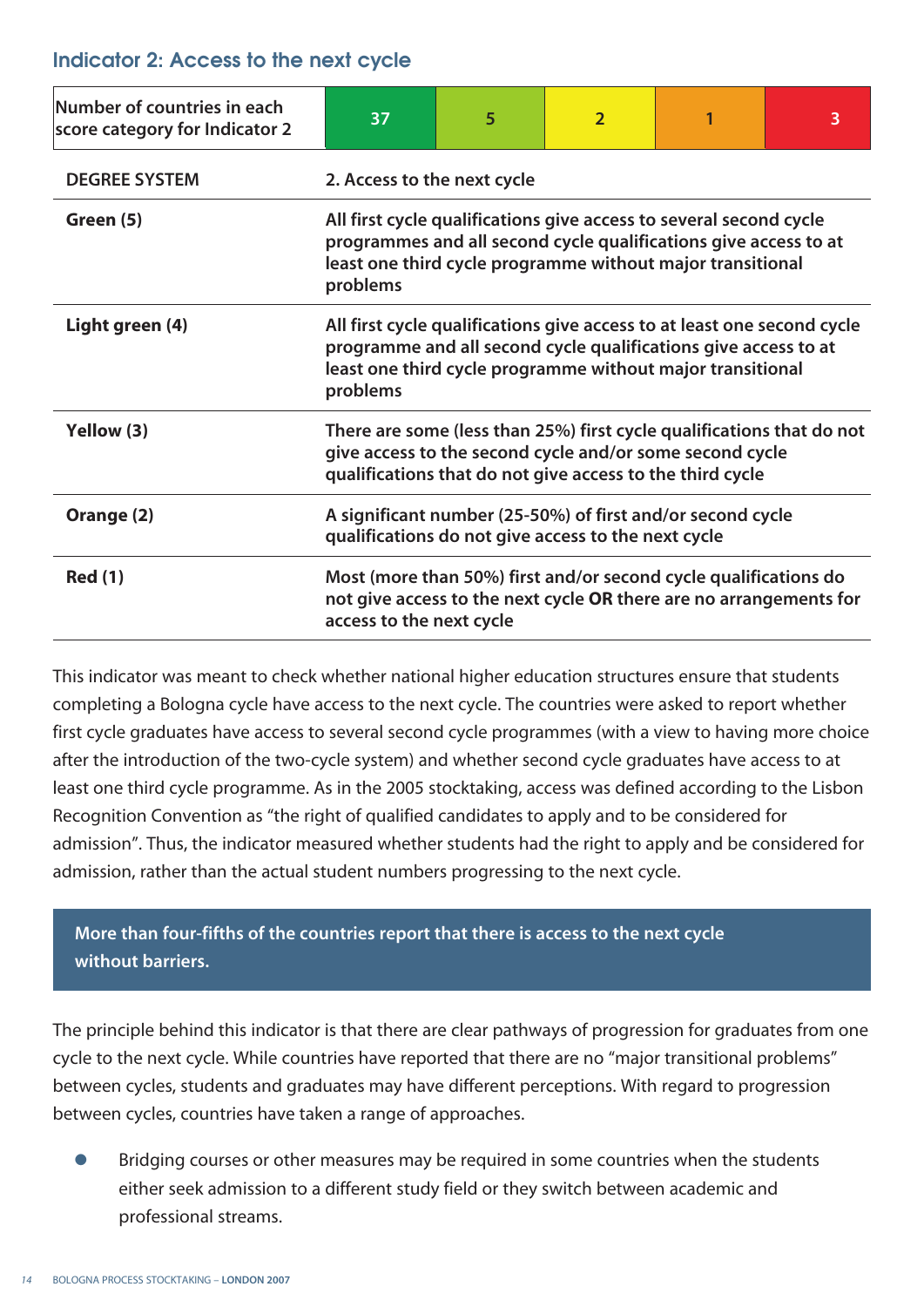- **●** In some countries there are two levels of bachelors, each of which matches the Dublin descriptors. However some of these qualifications do not usually give direct access to the second cycle and bridging courses or a period of relevant experience may be required. Such measures are seen by those countries as ways of widening access to the next cycle.
- In most countries, a second cycle qualification qualifies candidates for admission to the third cycle. The exceptions in some countries may be those second cycle qualifications that are in a different subject area than the first cycle, but even then bridging may be possible. Some countries admit first cycle graduates directly to third cycle studies under certain conditions.

For the future, national frameworks of qualifications will enable countries to ensure that there are more transparent transition arrangements between cycles. The Ministers agreed in Bergen that they would have in place by 2010 national frameworks that are compatible with the overarching three-cycle framework of qualifications for the EHEA. The Bergen Communiqué also mentions the possibility that "intermediate qualifications" can be included "within national contexts" to take account of short programmes in the first and second cycle.



#### **Figure 1c Indicator 2: Access to the next cycle Comparison 2005-2007**

 **Number and percentage of countries indicated in each colour category**

#### **Progress since 2005**

The current indicator 2 was also more demanding than in 2005: it considered access to both second and third cycle compared to just first-to-second cycle transition in 2005. In addition, in 2007 the criterion for the highest score required that a first cycle graduate had access to several second cycle programmes rather than "at least one" in 2005.

Fig 1c shows that there has been good progress on access to the next cycle since 2005: even though the indicator was more demanding, the results are better in 2007.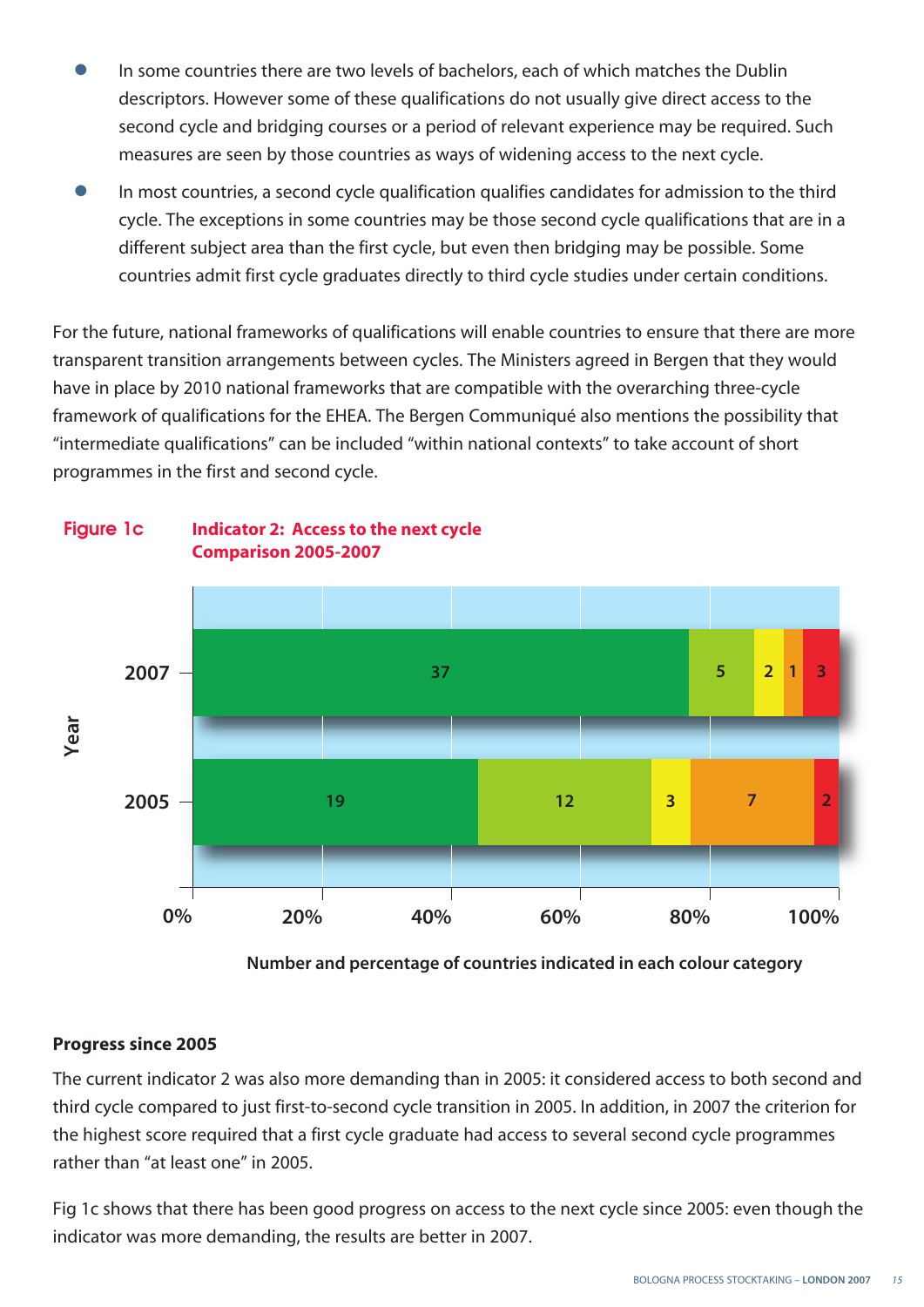#### **Indicator 3: Implementation of national qualifications framework**

| Number of countries in each<br>score category for Indicator 3 | 7                                                                                                                                                                                                      | 6 | 11 | 23 |  |  |  |  |
|---------------------------------------------------------------|--------------------------------------------------------------------------------------------------------------------------------------------------------------------------------------------------------|---|----|----|--|--|--|--|
| <b>DEGREE SYSTEM</b>                                          | 3. Implementation of national qualifications framework (QF)                                                                                                                                            |   |    |    |  |  |  |  |
| Green (5)                                                     | A national QF in line with the overarching QF for EHEA is in place                                                                                                                                     |   |    |    |  |  |  |  |
| Light green (4)                                               | A proposal for a national QF in line with the overarching QF for<br>EHEA has been discussed with all relevant stakeholders at the<br>national level and a timetable for implementation has been agreed |   |    |    |  |  |  |  |
| Yellow (3)                                                    | A proposal for a national QF in line with the overarching QF for<br><b>EHEA has been prepared</b>                                                                                                      |   |    |    |  |  |  |  |
| Orange (2)                                                    | The development process leading to definition of national QF in<br>line with the overarching QF for EHEA has started, and it includes<br>all the relevant national stakeholders                        |   |    |    |  |  |  |  |
| <b>Red (1)</b>                                                | Work at establishing national QF in line with the overarching QF for<br><b>EHEA has not started</b>                                                                                                    |   |    |    |  |  |  |  |

This is a new indicator for 2007, and countries are at varying stages of progress towards implementing a national qualifications framework in line with the framework for the EHEA that was adopted by the Ministers in Bergen.

**The Ministers in Bergen asked that countries should have started work on their national qualifications frameworks by 2007, and all but one have done so. A small number of countries have already developed and implemented their national frameworks; some others have prepared legislation and are ready to start implementation. Almost all countries have at least started the development process and have engaged all relevant stakeholders, usually by putting in place working groups or special commissions.**

Most of the countries that are in the green category had started developing their national framework before 2005: some have taken ten to fifteen years to complete the development process and implement their framework fully. In view of this, there is a concern among some of the other countries that the goal of having national frameworks in place by 2010 might rush the national process. They recognise that while the principles of the framework can be introduced in legislation relatively quickly, it is likely to take some years before the framework is fully implemented.

While national qualification frameworks that are compatible with the overarching EHEA framework will also be compatible with the European Qualifications Framework for Lifelong Learning (EQF) proposed by the European Commission, it was noted by some countries that there is confusion at national and institutional level between the framework for the EHEA adopted in Bergen and the EQF.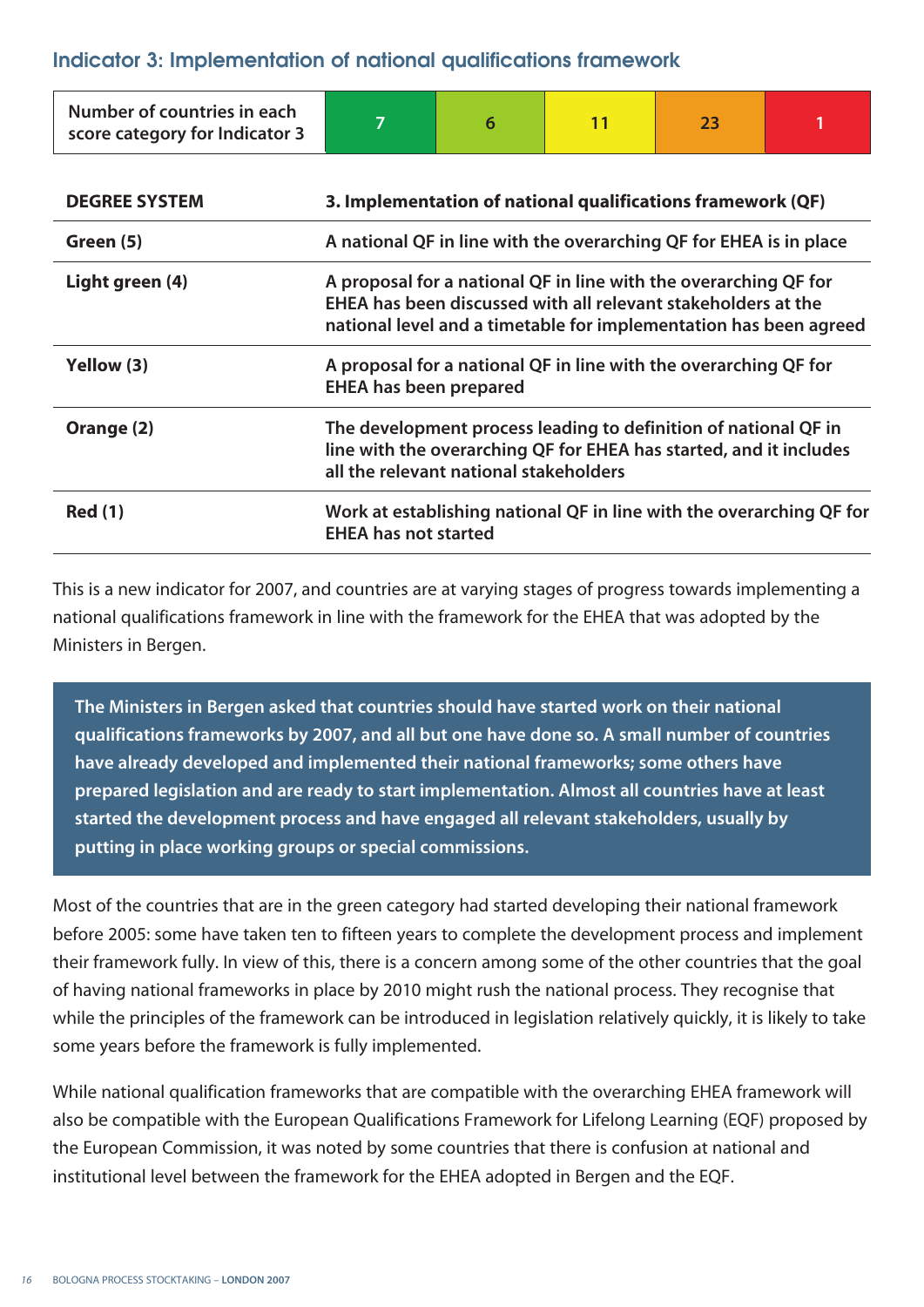It is clear that this is an indicator where a great effort needs to be made before 2010. There is still a lot of work to be done in many countries, and there is a need to consider what kinds of collegial support can be provided through the Bologna Process to help these countries to develop their national frameworks. This might include continuation of the regional workshops started in the 2005-2007 period, having an appropriate international organisation or network to facilitate meetings and the creation of an expert pool, as suggested by the Qualifications Frameworks Working Group.

Developing national frameworks of qualifications will bring together a number of strands of the Bologna Process, all of which are based on a learning outcomes approach: quality assurance; credit transfer and accumulation systems; recognition of prior learning; lifelong learning; flexible learning paths and the social dimension.



 **Number and percentage of countries indicated in each colour category**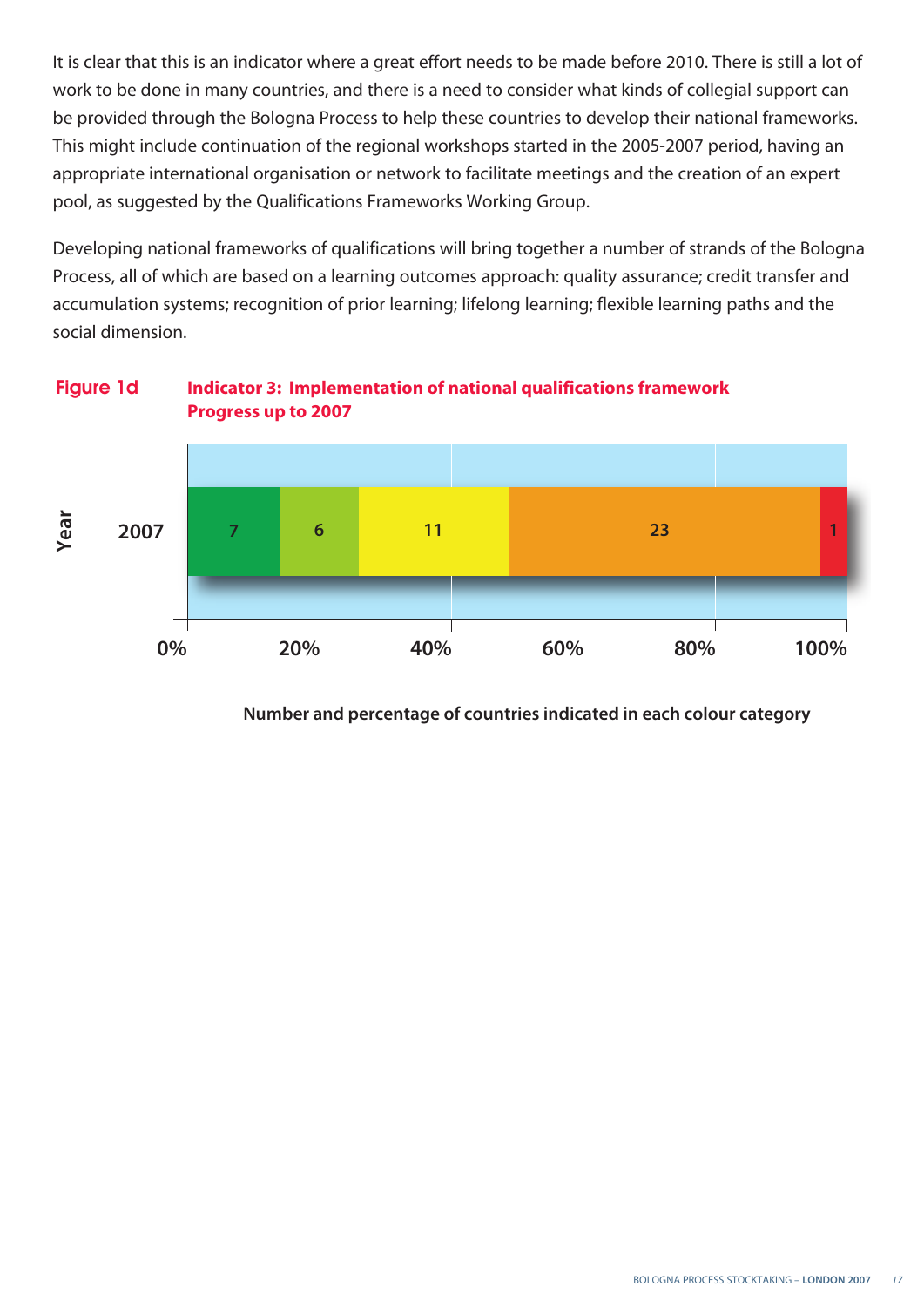### *Stocktaking on Quality Assurance*

#### **Table 2**

#### **Number of countries in each colour category for indicators 4-7**

| <b>Degree System</b>                                                                         | <b>Green</b> | <b>Light green</b> | <b>Yellow</b> | <b>Orange</b>  | <b>Red</b> |
|----------------------------------------------------------------------------------------------|--------------|--------------------|---------------|----------------|------------|
| 4. National implementation of<br><b>Standards and Guidelines for</b><br>QA in the EHEA (ESG) | 17           | 26                 | 4             | 1              | $\bf{0}$   |
| 5. Stage of development<br>of external quality<br>assurance system                           | 18           | 23                 | 5             | $\overline{2}$ | $\bf{0}$   |
| 6. Level of student<br>participation                                                         | 17           | 16                 | 11            | 4              | 0          |
| 7. Level of international<br>participation                                                   | 11           | 14                 | 16            | 3              | 4          |

#### **Figure 2 Quality assurance: number and percentage of countries in each colour category for indicators 4-7**

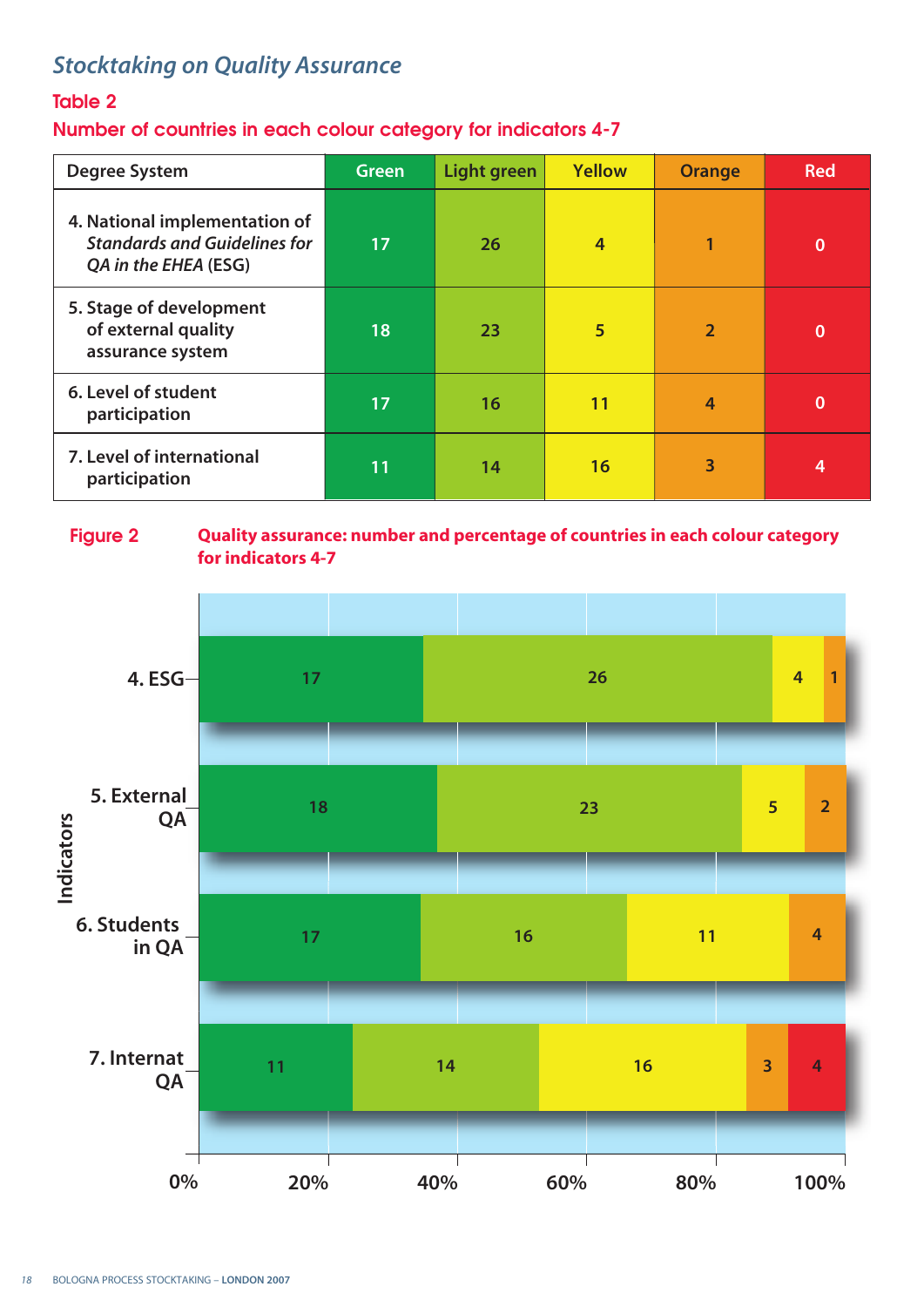**Indicator 4: National implementation of** *Standards and Guidelines for Quality Assurance (QA) in the EHEA*

| Number of countries in each<br>score category for Indicator 4 | 17                                                                                                                                               | 26 | 4 | 1 | 0 |  |  |
|---------------------------------------------------------------|--------------------------------------------------------------------------------------------------------------------------------------------------|----|---|---|---|--|--|
| <b>QUALITY ASSURANCE</b>                                      | 4. National implementation of Standards and Guidelines for<br><b>Quality Assurance (QA) in the EHEA</b>                                          |    |   |   |   |  |  |
| Green (5)                                                     | A national QA system in line with the Standards and Guidelines for<br>QA in the EHEA is fully operational                                        |    |   |   |   |  |  |
| Light green (4)                                               | The process of implementing a national QA system in line with the<br>Standards and Guidelines for QA in the EHEA has started                     |    |   |   |   |  |  |
| Yellow (3)                                                    | There are plans and established deadlines for amending the<br>national QA system in line with the Standards and Guidelines for QA<br>in the EHEA |    |   |   |   |  |  |
| Orange (2)                                                    | National quality assurance system is under review in line with the<br><b>Standards and Guidelines for QA in the EHEA</b>                         |    |   |   |   |  |  |
| <b>Red (1)</b>                                                | No arrangements to implement the Standards and Guidelines for QA<br>in the EHEA                                                                  |    |   |   |   |  |  |

This is a new indicator and its purpose was to check whether countries have started to implement the *Standards and Guidelines for Quality Assurance in the EHEA* (often referred to as ESG). The criterion for green was that a national QA system in line with the *Standards and Guidelines for Quality Assurance in the EHEA* is fully operational. However, countries could achieve a score of light green without necessarily having completed the steps indicated in *yellow* and *orange*.

**In effect, the indicator shows that in close to one-third of countries a national quality assurance system in line with the** *Standards and Guidelines for Quality Assurance in the EHEA* **is already fully operational (***green***), while all others (***light green, yellow* **and** *orange***) have started work on aligning their quality assurance system with the Standards and Guidelines.** 

However, there is widespread recognition that in many countries there is still a lot to be done and there are many gaps to be filled. While the formal structures for quality assurance are in place, a finding that is supported by the EUA *Trends V* study, there is a need to provide more support for internal quality assurance/ quality improvement processes that will "embed" a genuine quality culture in higher education institutions. For 2009, the stocktaking process may need to ask for more detailed information about the operation of internal quality assurance processes.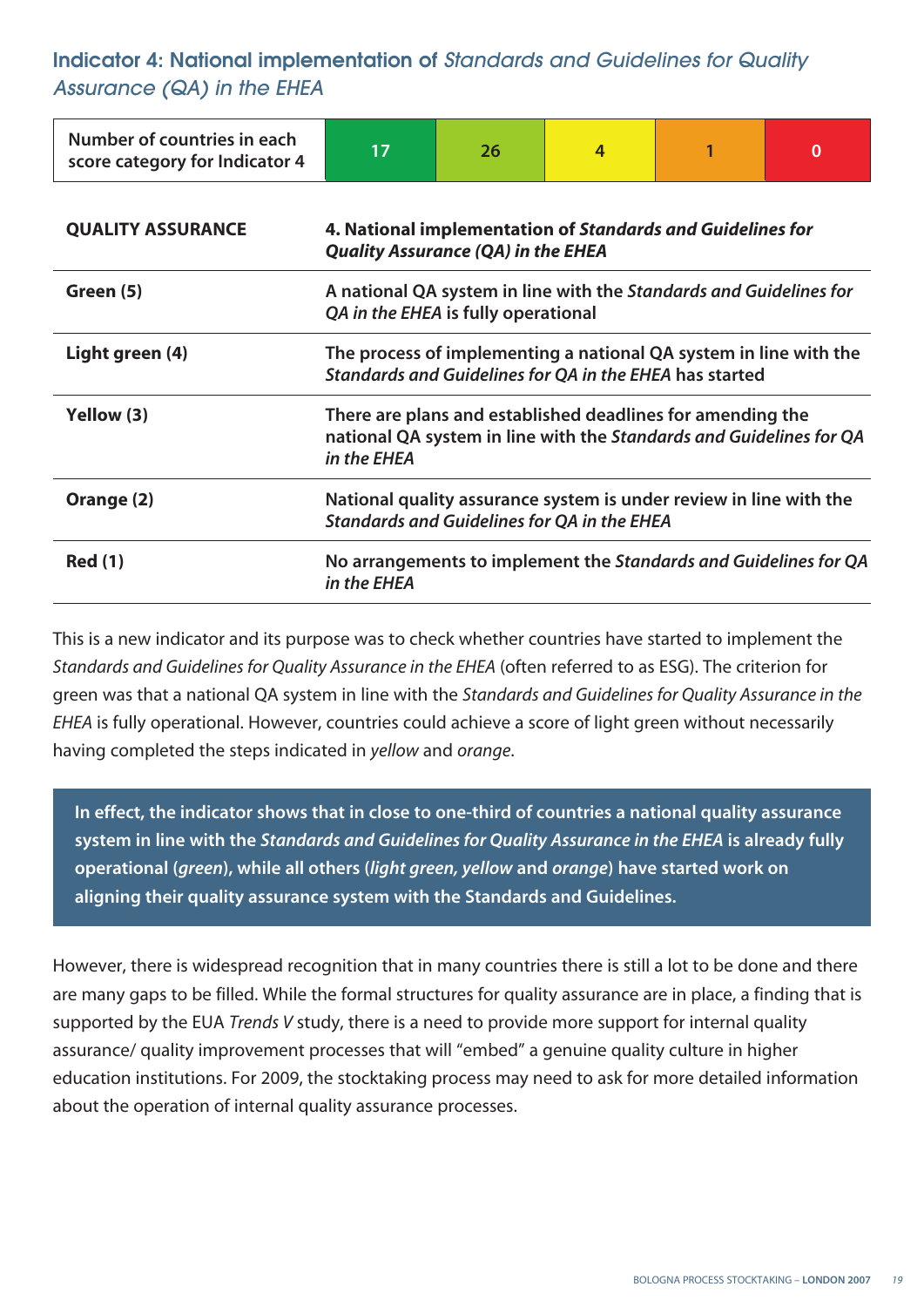

**Number and percentage of countries indicated in each colour category**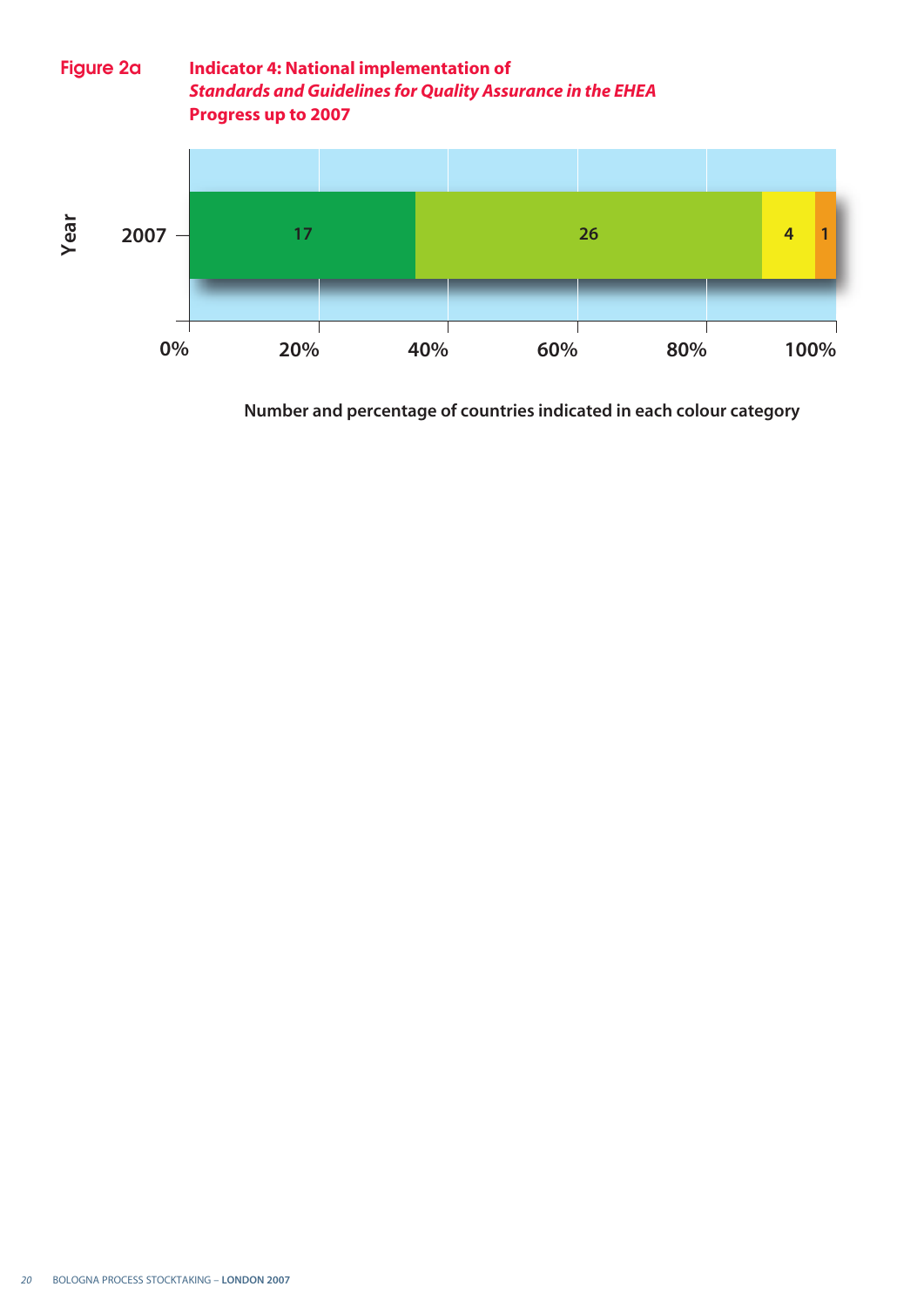### **Indicator 5: Stage of development of external quality assurance system**

| Number of countries in each<br>score category for Indicator 5 | 18                                                                                                                                                                           | 23                                                                                                                               | 5 | $\overline{2}$ | $\mathbf{0}$ |  |  |  |
|---------------------------------------------------------------|------------------------------------------------------------------------------------------------------------------------------------------------------------------------------|----------------------------------------------------------------------------------------------------------------------------------|---|----------------|--------------|--|--|--|
| <b>QUALITY ASSURANCE</b>                                      |                                                                                                                                                                              | 5. Stage of development of external quality assurance system                                                                     |   |                |              |  |  |  |
| Green (5)                                                     |                                                                                                                                                                              | A fully functioning quality assurance system is in operation at<br>national level and applies to all HE                          |   |                |              |  |  |  |
|                                                               | Evaluation of programmes or institutions includes three elements:                                                                                                            |                                                                                                                                  |   |                |              |  |  |  |
|                                                               | internal assessment,                                                                                                                                                         |                                                                                                                                  |   |                |              |  |  |  |
|                                                               | external review,                                                                                                                                                             |                                                                                                                                  |   |                |              |  |  |  |
|                                                               | publication of results.                                                                                                                                                      |                                                                                                                                  |   |                |              |  |  |  |
|                                                               | In addition, procedures have been established for peer review of<br>national QA agency(ies) according to the Standards and Guidelines<br>for QA in the EHEA                  |                                                                                                                                  |   |                |              |  |  |  |
| Light green (4)                                               | A Quality Assurance system is in operation at national level and<br>applies to all HE                                                                                        |                                                                                                                                  |   |                |              |  |  |  |
|                                                               | The quality assurance system covers three elements:                                                                                                                          |                                                                                                                                  |   |                |              |  |  |  |
|                                                               |                                                                                                                                                                              | internal assessment                                                                                                              |   |                |              |  |  |  |
|                                                               |                                                                                                                                                                              | external review                                                                                                                  |   |                |              |  |  |  |
|                                                               |                                                                                                                                                                              | publication of results                                                                                                           |   |                |              |  |  |  |
|                                                               |                                                                                                                                                                              | But no procedures are in place for peer review of national QA<br>agency(ies) according to the Standards and Guidelines for QA in |   |                |              |  |  |  |
| Yellow (3)                                                    | A Quality Assurance system is in operation at national level, but it<br>does not apply to all HE. The quality assurance system covers at<br>least one of the three elements: |                                                                                                                                  |   |                |              |  |  |  |
|                                                               |                                                                                                                                                                              | internal assessment                                                                                                              |   |                |              |  |  |  |
|                                                               |                                                                                                                                                                              | external review                                                                                                                  |   |                |              |  |  |  |
|                                                               |                                                                                                                                                                              | publication of results                                                                                                           |   |                |              |  |  |  |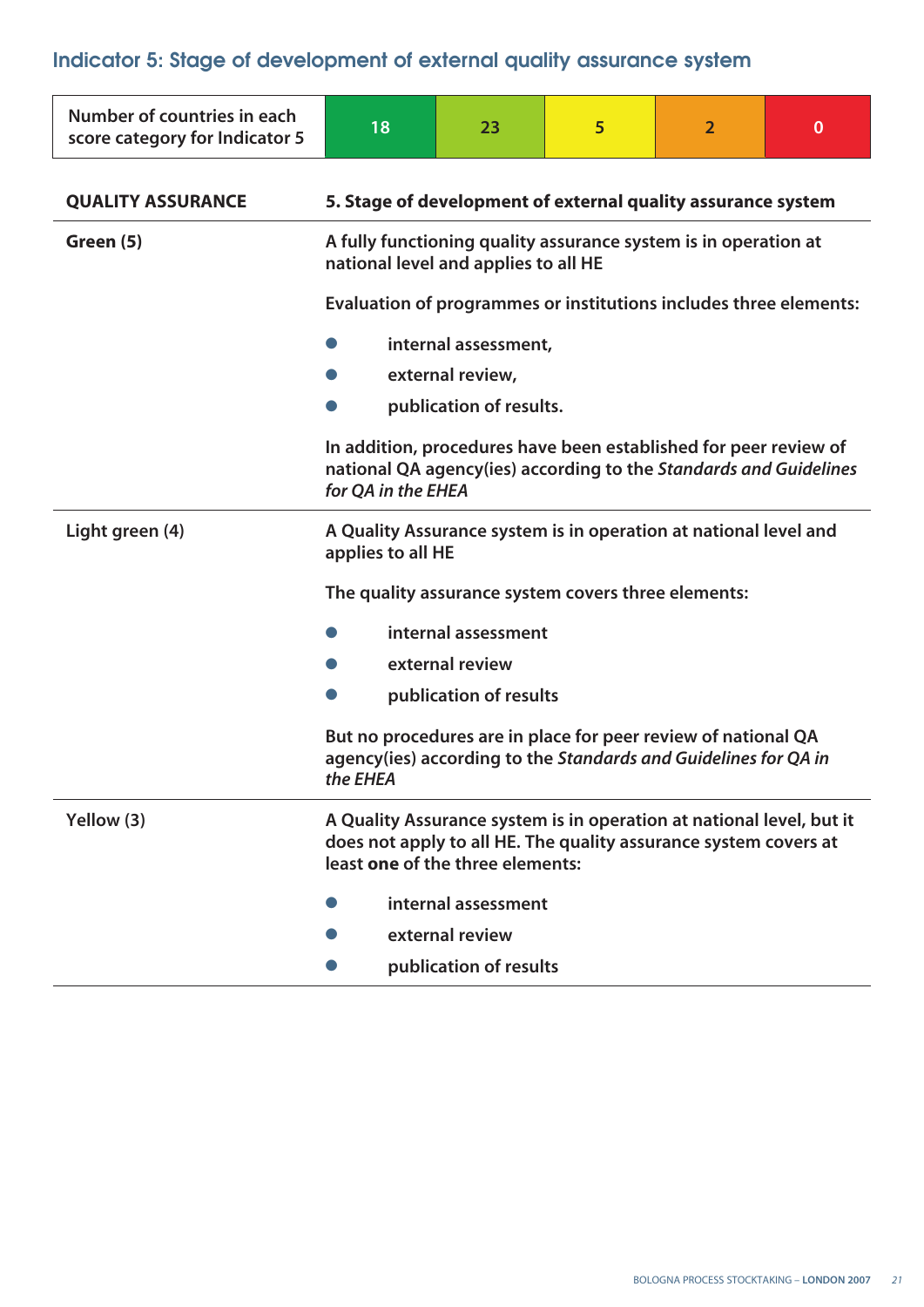| Orange (2)     | Legislation or regulations on quality assurance of programmes or<br>institutions, including at least the first three elements, have been<br>prepared but are not implemented yet |
|----------------|----------------------------------------------------------------------------------------------------------------------------------------------------------------------------------|
|                | <b>OR</b>                                                                                                                                                                        |
|                | implementation of legislation or regulations has begun on a very<br>limited scale                                                                                                |
| <b>Red</b> (1) | No legislation or regulations on evaluation of programmes or<br>institutions with at least the first three elements                                                              |
|                | <b>OR</b>                                                                                                                                                                        |
|                | legislation in the process of preparation                                                                                                                                        |
|                |                                                                                                                                                                                  |

The criteria for green were that

- **●** a fully functioning quality assurance system is in operation and applies to all higher education
- evaluation of programmes or institutions includes three elements: internal assessment, external review and publication of results
- **●** procedures have been established for peer review of quality assurance agency.

**Even though this indicator was more demanding than in 2005, very good progress is reported. The biggest problem for many countries is that they have yet to establish procedures for external review of the quality assurance agency.** 

Some groups of countries have begun to cooperate with each other to support implementation of their external quality assurance systems, for example by having joint accreditation processes. It might be useful for the European Association for Quality Assurance (ENQA) in Higher Education to provide information that would help countries to collaborate further, and for them to explain how countries have organised their external reviews.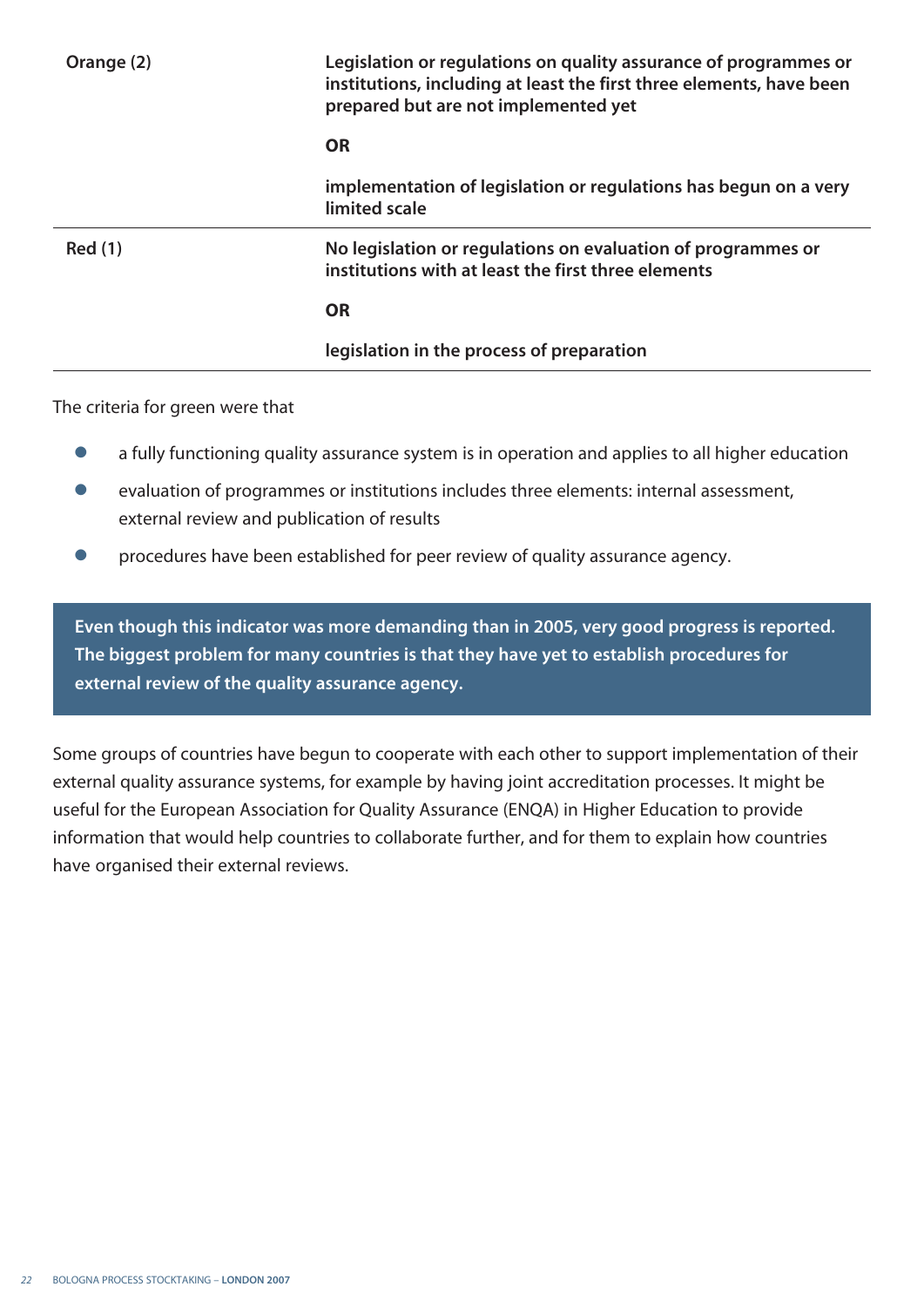#### **Progress since 2005**

This indicator has changed since 2005, when the criteria for green did not include peer review of quality assurance agencies. In spite of this, however, as fig 2b shows there has been significant progress in establishing systems for external evaluation, with many more countries now in the combined green/light green categories than in 2005.

However, although many countries mention plans to undertake peer review of quality assurance agencies in the next few years, not all countries have established procedures for peer review, so there is no increase in the number of countries in the *green* category in 2007.



**Figure 2b Indicator 5: Stage of development of external quality assurance systems Comparison 2005-2007**

 **Number and percentage of countries indicated in each colour category**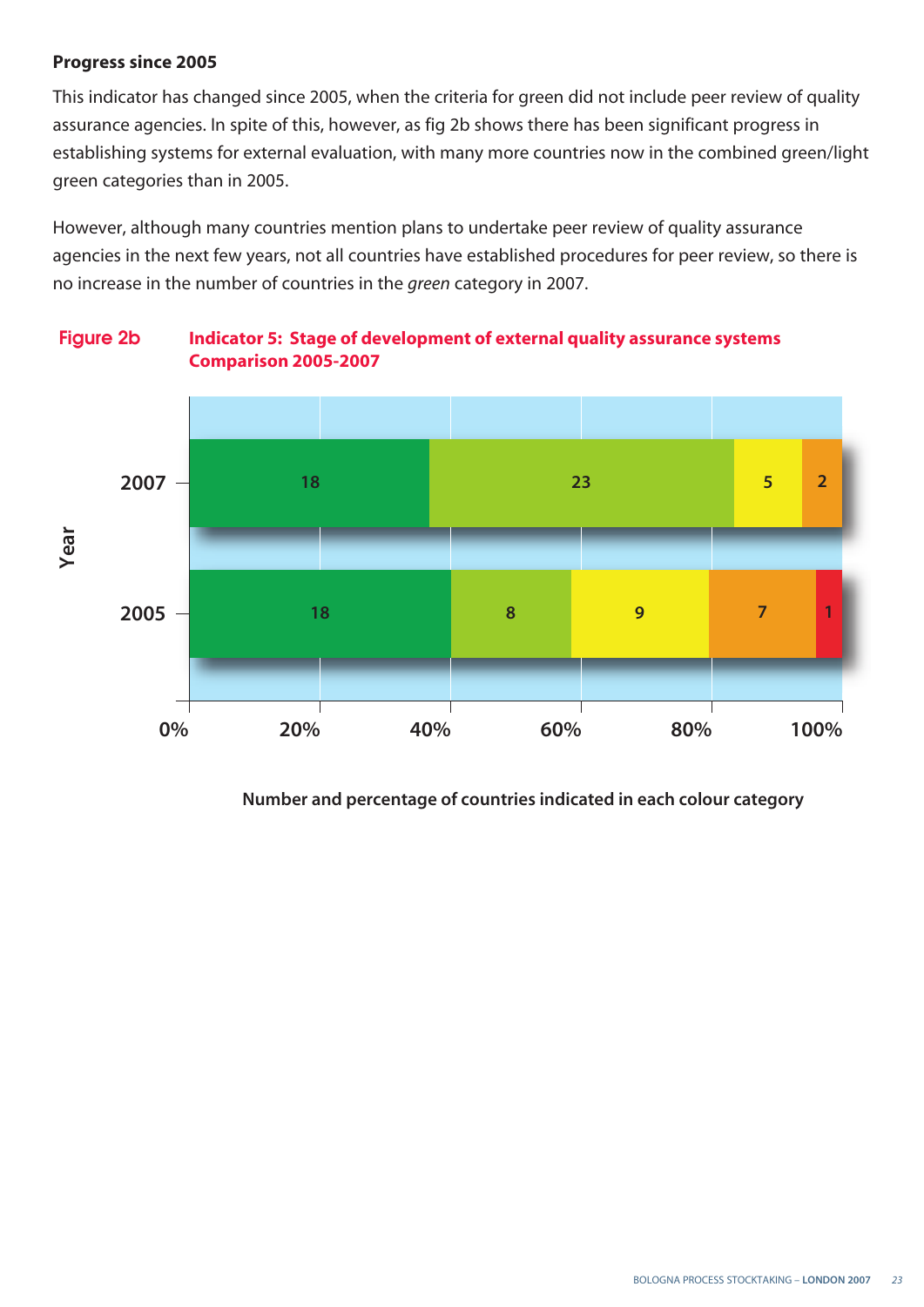#### **Indicator 6: Level of student participation in quality assurance**

| Number of countries in each<br>score category for Indicator 6 | 17                                                                                                                                                                 | 16                                      | 11 | $\overline{4}$ | $\Omega$ |  |  |
|---------------------------------------------------------------|--------------------------------------------------------------------------------------------------------------------------------------------------------------------|-----------------------------------------|----|----------------|----------|--|--|
| <b>QUALITY ASSURANCE</b>                                      | 6. Level of student participation in quality assurance                                                                                                             |                                         |    |                |          |  |  |
| Green (5)                                                     | <b>Students participate at four levels:</b>                                                                                                                        |                                         |    |                |          |  |  |
|                                                               | in the governance of national bodies for QA                                                                                                                        |                                         |    |                |          |  |  |
|                                                               | in external review of Higher education institutions and/or<br>programmes: either in expert teams, as observers in expert<br>teams or at the decision making stage, |                                         |    |                |          |  |  |
|                                                               |                                                                                                                                                                    | in consultation during external reviews |    |                |          |  |  |
|                                                               |                                                                                                                                                                    | in internal evaluations                 |    |                |          |  |  |
| Light green (4)                                               | Students participate at three of the four above levels                                                                                                             |                                         |    |                |          |  |  |
| Yellow (3)                                                    | Students participate at two of the four above levels                                                                                                               |                                         |    |                |          |  |  |
| Orange (2)                                                    | Students participate at one of the four above levels                                                                                                               |                                         |    |                |          |  |  |
| <b>Red (1)</b>                                                | There is no student involvement                                                                                                                                    |                                         |    |                |          |  |  |
|                                                               | <b>OR</b>                                                                                                                                                          |                                         |    |                |          |  |  |
|                                                               | No clarity about structures and arrangements for student<br>participation                                                                                          |                                         |    |                |          |  |  |

**Every country has achieved some level of student participation in quality assurance, and in more than two-thirds of countries students participate in at least three of the four levels. This represents a significant increase since 2005, a finding which is backed up by data from EUA** *Trends V* **and from the ESIB survey.** 

#### **Progress since 2005**

This indicator is directly comparable with 2005 as the criteria have remained the same. It is also the indicator where the greatest amount of progress has been made, as shown in fig 2c.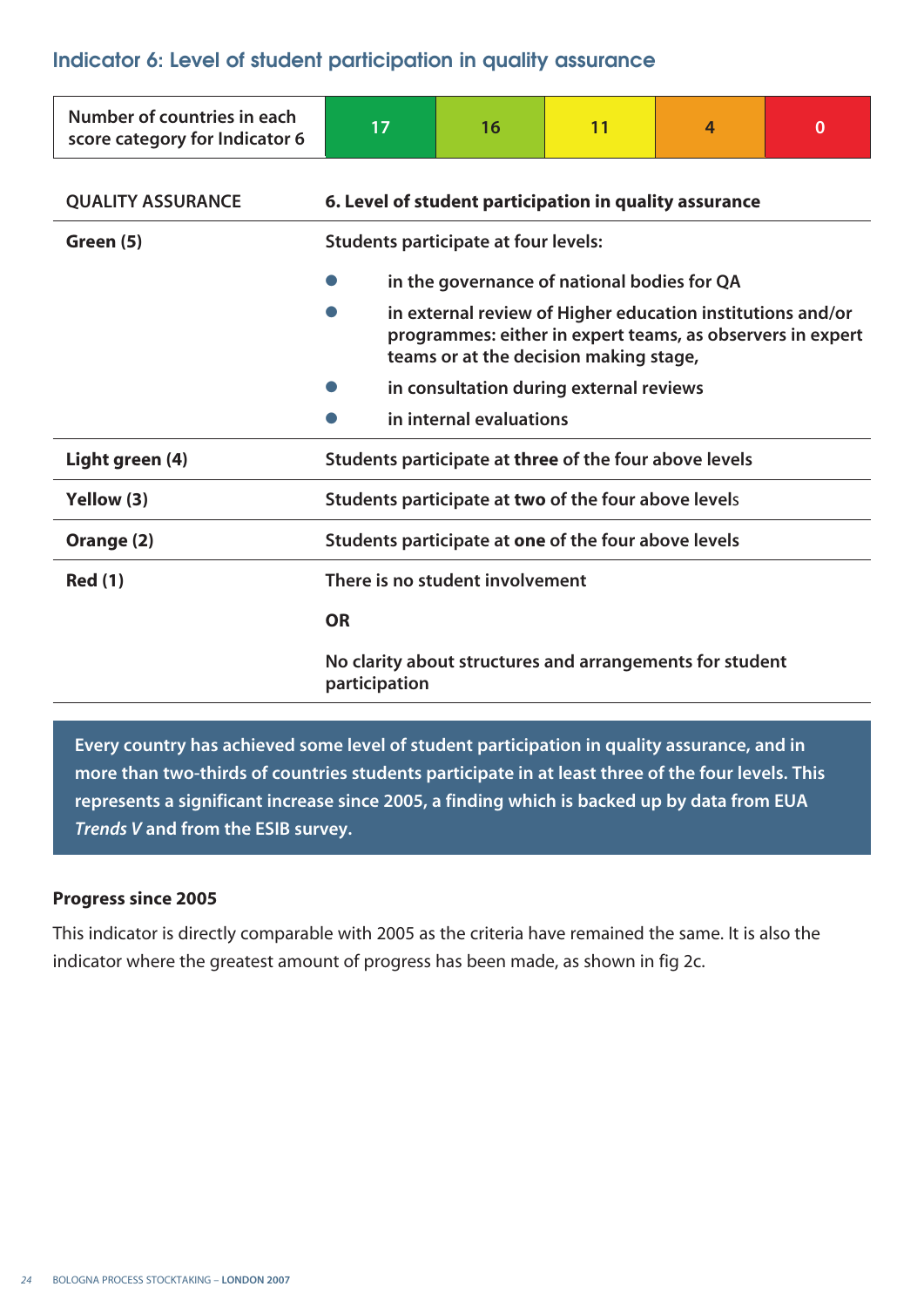#### **Figure 2c ndicator 6: Level of student participation in quality assurance Comparison 2005-2007**



**N mber and percentage of countries indicated in each colour category**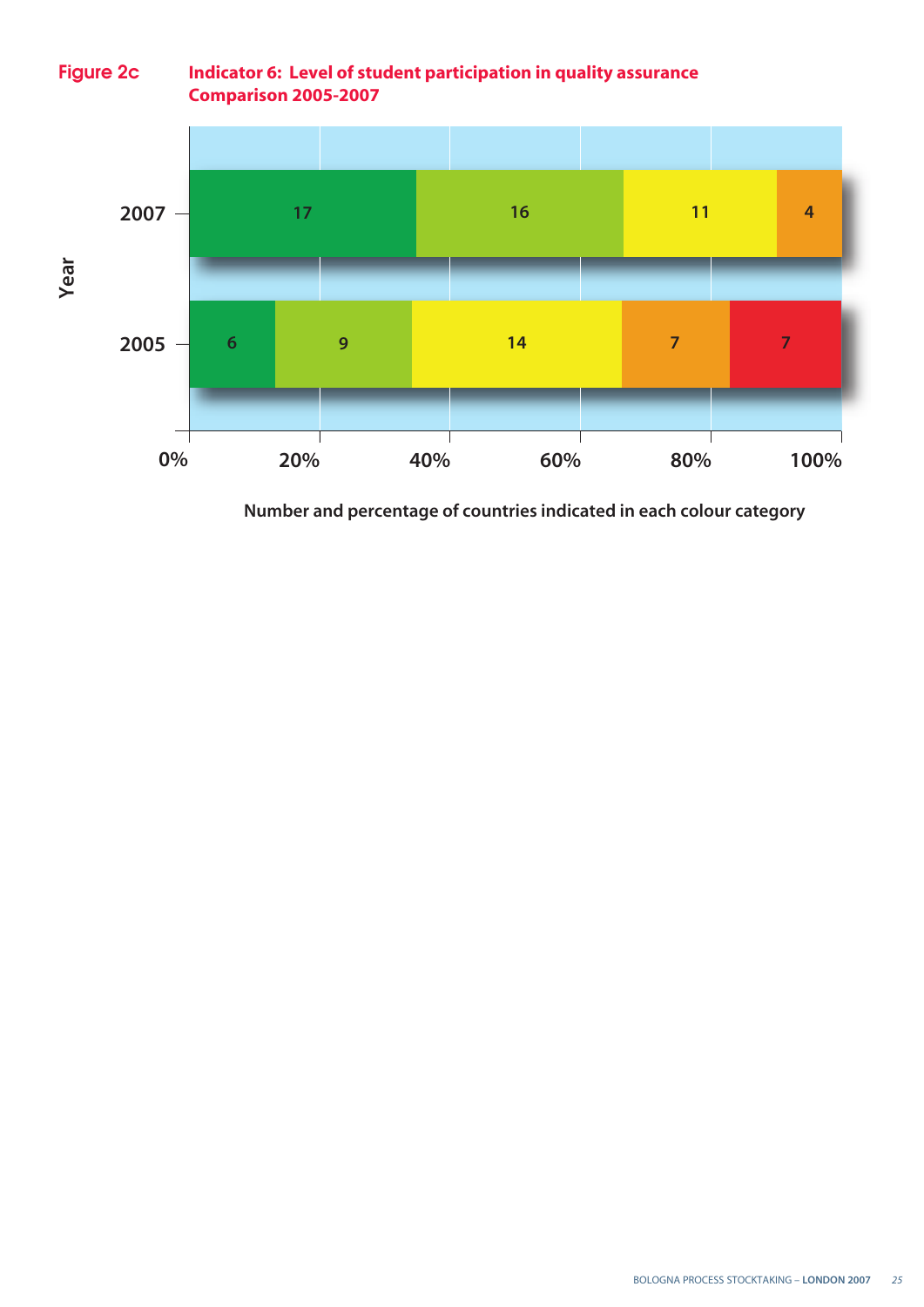#### **Indicator 7: Level of international participation in quality assurance**

| Number of countries in each<br>score category for Indicator 7 | 11                                                                                                                                                                                                                                 | 14                                                           | 16 | 3                                                                | 4 |  |  |  |
|---------------------------------------------------------------|------------------------------------------------------------------------------------------------------------------------------------------------------------------------------------------------------------------------------------|--------------------------------------------------------------|----|------------------------------------------------------------------|---|--|--|--|
| <b>QUALITY ASSURANCE</b>                                      |                                                                                                                                                                                                                                    | 7. Level of international participation in quality assurance |    |                                                                  |   |  |  |  |
| Green (5)                                                     |                                                                                                                                                                                                                                    | International participation takes place at four levels:      |    |                                                                  |   |  |  |  |
|                                                               | in the governance of national bodies for quality assurance<br>in the external evaluation of national QA agencies<br>as members or observers within teams for external review<br>of Higher education institutions and/or programmes |                                                              |    |                                                                  |   |  |  |  |
|                                                               |                                                                                                                                                                                                                                    |                                                              |    | membership of ENQA or other international networks               |   |  |  |  |
| Light green (4)                                               | International participation takes place at three of the four above<br>levels                                                                                                                                                       |                                                              |    |                                                                  |   |  |  |  |
| Yellow (3)                                                    | levels                                                                                                                                                                                                                             |                                                              |    | International participation takes place at two of the four above |   |  |  |  |
| Orange (2)                                                    | levels                                                                                                                                                                                                                             |                                                              |    | International participation takes place at one of the four above |   |  |  |  |
| <b>Red (1)</b>                                                |                                                                                                                                                                                                                                    | There is no international involvement                        |    |                                                                  |   |  |  |  |
|                                                               | <b>OR</b>                                                                                                                                                                                                                          |                                                              |    |                                                                  |   |  |  |  |
|                                                               | No clarity about structures and arrangements for international<br>participation                                                                                                                                                    |                                                              |    |                                                                  |   |  |  |  |

**The stocktaking results show that there is still some way to go on international participation in quality assurance, with less than a quarter of countries in the** *green* **category. This reflects the fact that external review of quality assurance agencies is still at an early stage of development in most countries, so there cannot be international participation in this area yet.** 

There are some barriers to including foreign experts as members of external review teams. Language was mentioned by a number of countries as an obstacle; this is particularly difficult for smaller countries with less widely-spoken languages. Some countries have solved the problem by using English or another common language throughout the external evaluation process, which greatly adds to the cost and inconvenience for the institutions concerned. International participation in the governance of quality assurance agencies is also mentioned as a problem for some countries because of legislative restrictions.

The challenge for the future is to increase international participation as a way of guaranteeing the international acceptance, openness and transparency of quality assurance processes in all countries. This might be achieved by focussing on developing an international dimension to the external review of quality assurance agencies, and by building on the initiatives of ENQA, EUA and the Council of Europe to promote international cooperation.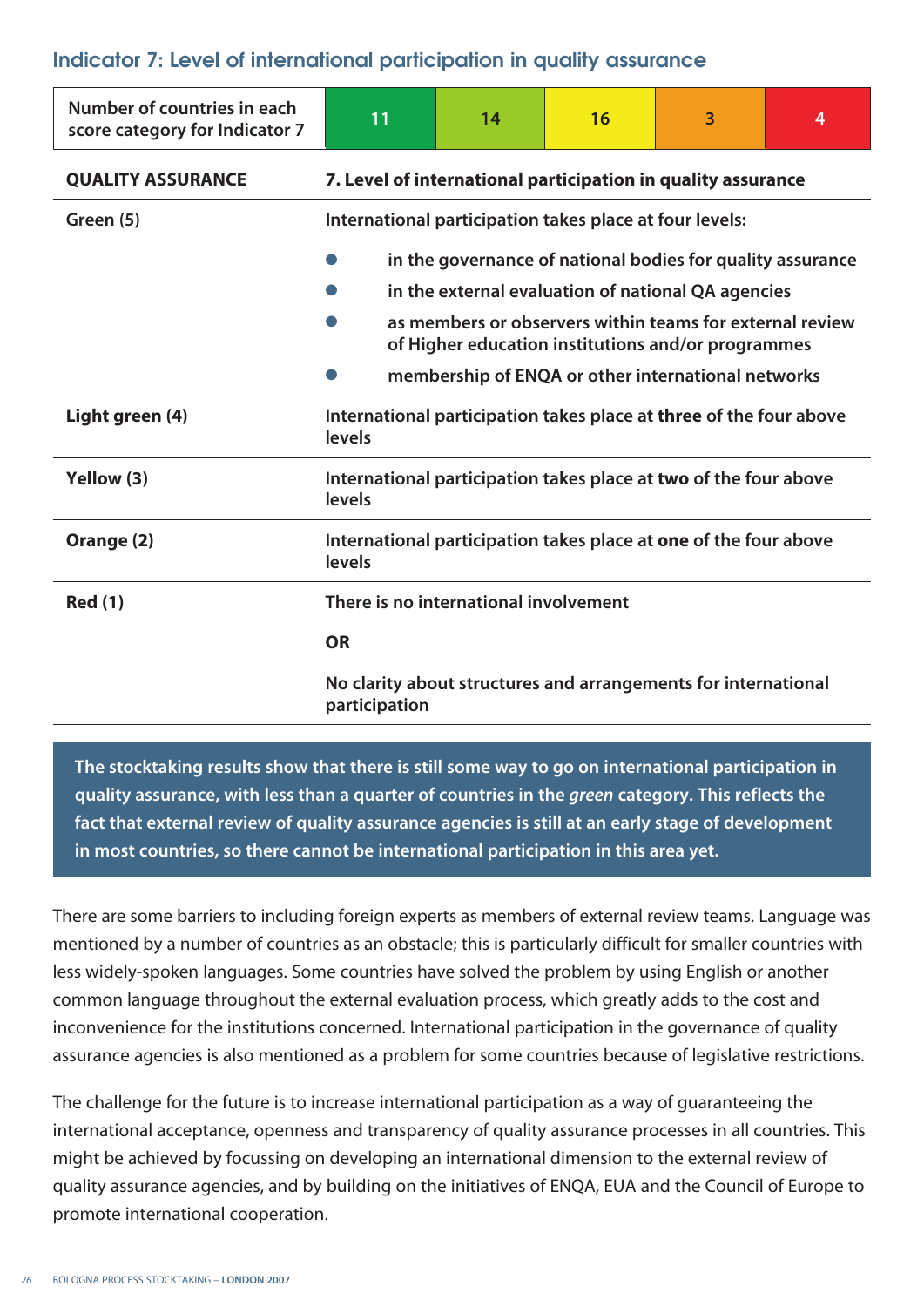#### **Progress since 2005**

This indicator was more challenging in 2007 than in 2005 with the addition of *evaluation of quality assurance agencies* to the criteria for *green*. As a consequence, there are fewer countries in the *green/light green* categories and more countries in the *red* category in 2007 than there were in 2005, as shown in fig 2d.



#### **Figure 2d ndicator 7: Level of international participation in quality assurance Comparison 2005-2007**

 **Number and percentage of countries indicated in each colour category**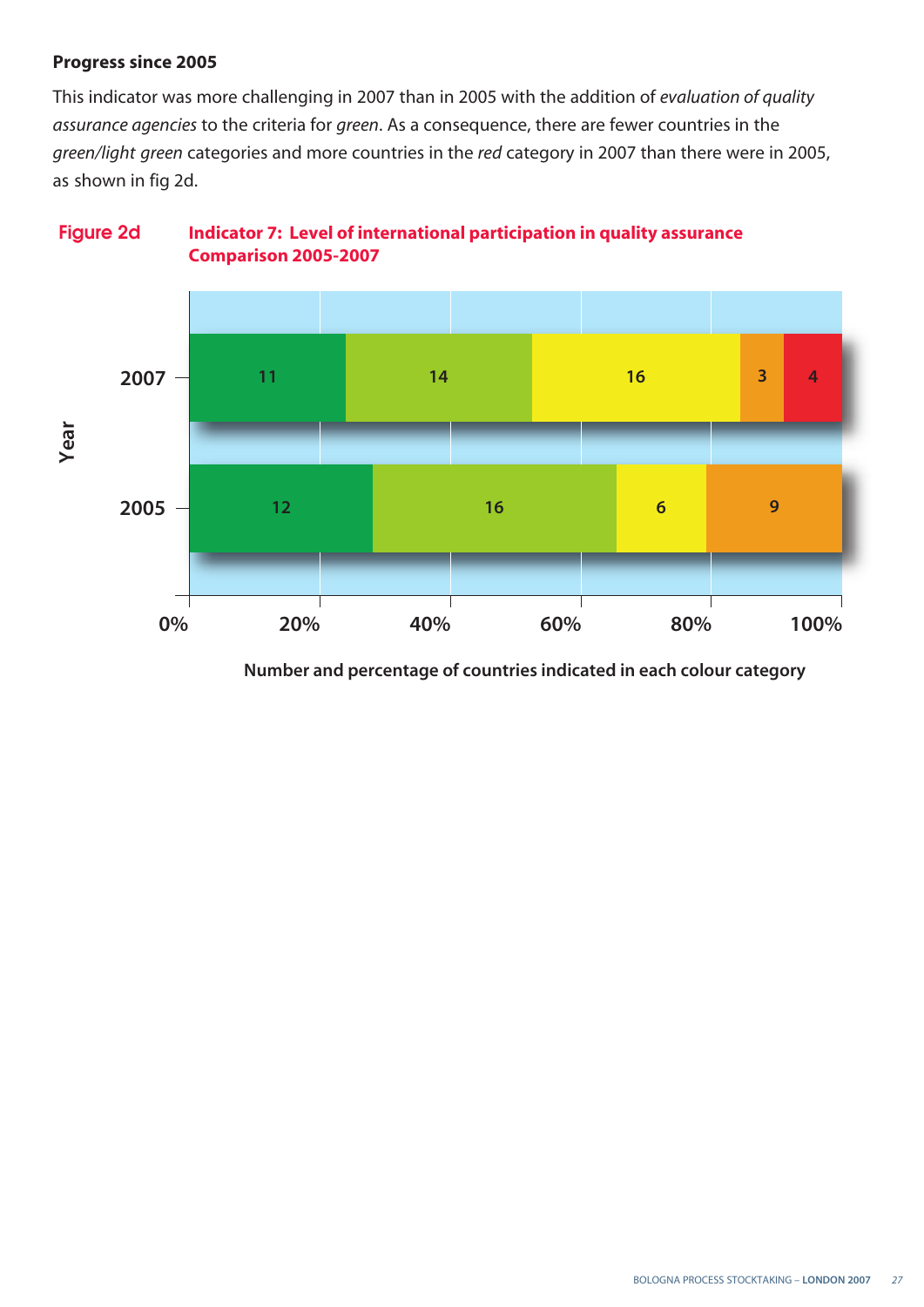### *Stocktaking on Recognition of Degrees and Study Periods*

#### **Table 3**

**Number of countries in each colour category for indicators 8-10**

| <b>Recognition of degrees and</b><br>study periods                                             | Green | <b>Light green</b> | <b>Yellow</b> | <b>Orange</b> | <b>Red</b> |
|------------------------------------------------------------------------------------------------|-------|--------------------|---------------|---------------|------------|
| 8. Stage of implementation of<br>diploma supplement                                            | 25    |                    | 14            |               |            |
| 9. National implementation of<br>the principles of the Lisbon<br><b>Recognition Convention</b> | 31    | 5                  |               | 3             | 8          |
| 10. Stage of implementation<br>of ECTS                                                         | 27    | 9                  | 6             | 6             | 0          |

#### **Figure 3**

#### **Recognition of degrees and study periods: number and percentage of countries in each colour category for indicators 8-10**

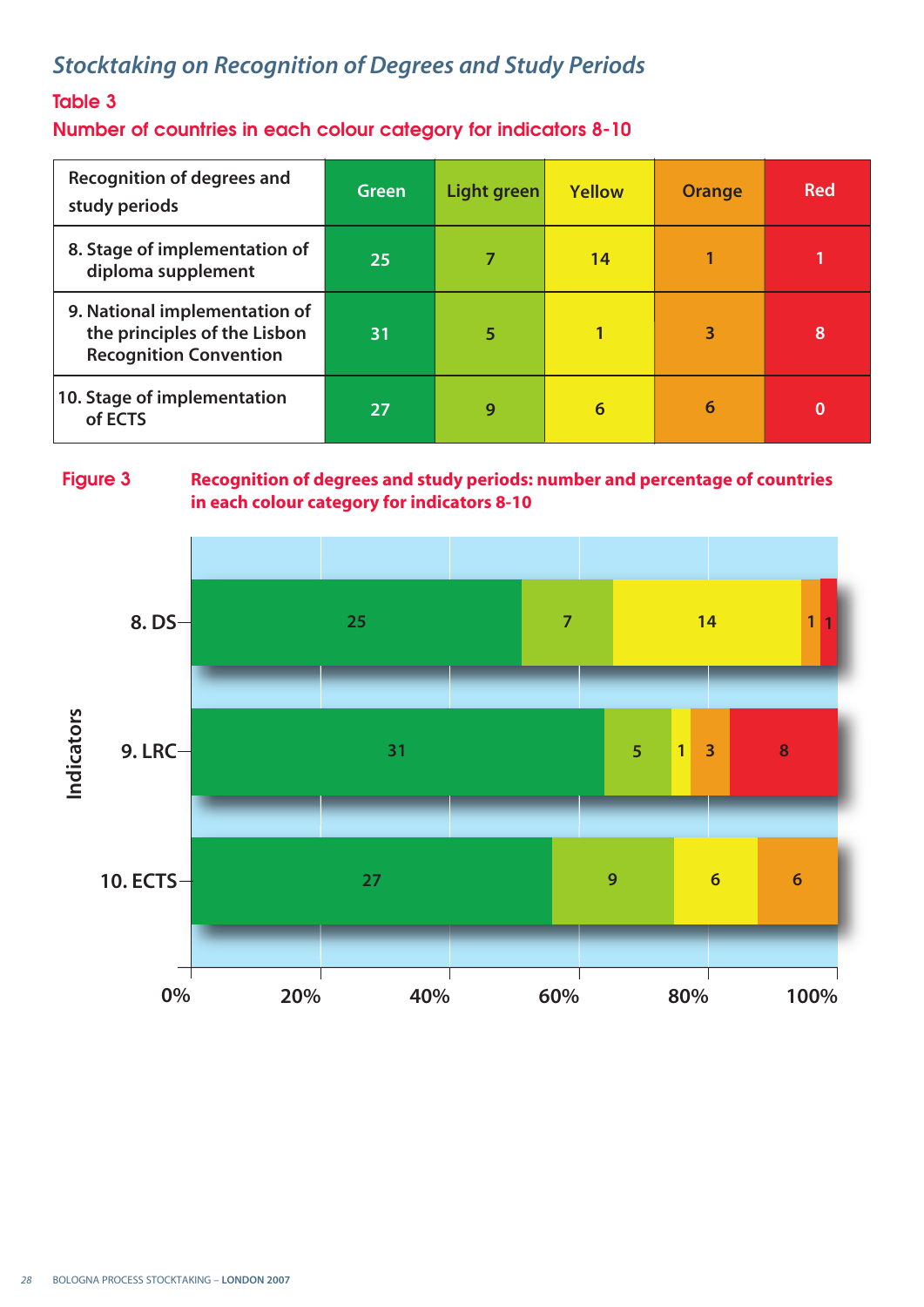#### **Indicator 8: Stage of implementation of diploma supplement**

| Number of countries in each<br>score category for Indicator 8 | 25                                                                                                                                                                    | 7                  | 14 |  |  |
|---------------------------------------------------------------|-----------------------------------------------------------------------------------------------------------------------------------------------------------------------|--------------------|----|--|--|
| <b>RECOGNITION</b>                                            | 8. Stage of implementation of diploma supplement                                                                                                                      |                    |    |  |  |
| Green (5)                                                     | Every student graduating in 2007 will receive a diploma<br>supplement (DS) in the EU/CoE/UNESCO diploma supplement<br>format and in a widely spoken European language |                    |    |  |  |
|                                                               | automatically                                                                                                                                                         |                    |    |  |  |
|                                                               | free of charge                                                                                                                                                        |                    |    |  |  |
| Light green (4)                                               | Every student graduating in 2007 will receive the diploma<br>supplement in the EU/CoE/UNESCO diploma supplement format<br>and in a widely spoken European language    |                    |    |  |  |
|                                                               | on request                                                                                                                                                            |                    |    |  |  |
|                                                               |                                                                                                                                                                       | free of charge     |    |  |  |
| Yellow (3)                                                    | A DS in the EU/CoE/UNESCO diploma supplement format and in a<br>widely spoken European language will be issued to some students<br>OR in some programmes in 2007      |                    |    |  |  |
|                                                               | on request                                                                                                                                                            |                    |    |  |  |
|                                                               |                                                                                                                                                                       | free of charge     |    |  |  |
| Orange (2)                                                    | A DS in the EU/CoE/UNESCO diploma supplement format and in a<br>widely spoken European language will be issued to some students<br>OR in some programmes in 2007      |                    |    |  |  |
|                                                               | on request                                                                                                                                                            |                    |    |  |  |
|                                                               |                                                                                                                                                                       | not free of charge |    |  |  |
| <b>Red (1)</b>                                                | Systematic issuing of DS in the EU/CoE/UNESCO diploma<br>supplement format and in a widely spoken European language has<br>not started                                |                    |    |  |  |

**The use of the diploma supplement is increasing steadily, with more than half the countries having fully completed implementation. In a number of countries where it is not yet issued automatically, the diploma supplement is available to all students and is issued on request. However, in one-third of countries the diploma supplement is not yet available to all students in all programmes.**

A number of different approaches to issuing the diploma supplement can be identified from national reports.

Some countries automatically issue the diploma supplement in one language, and will issue a translation on request.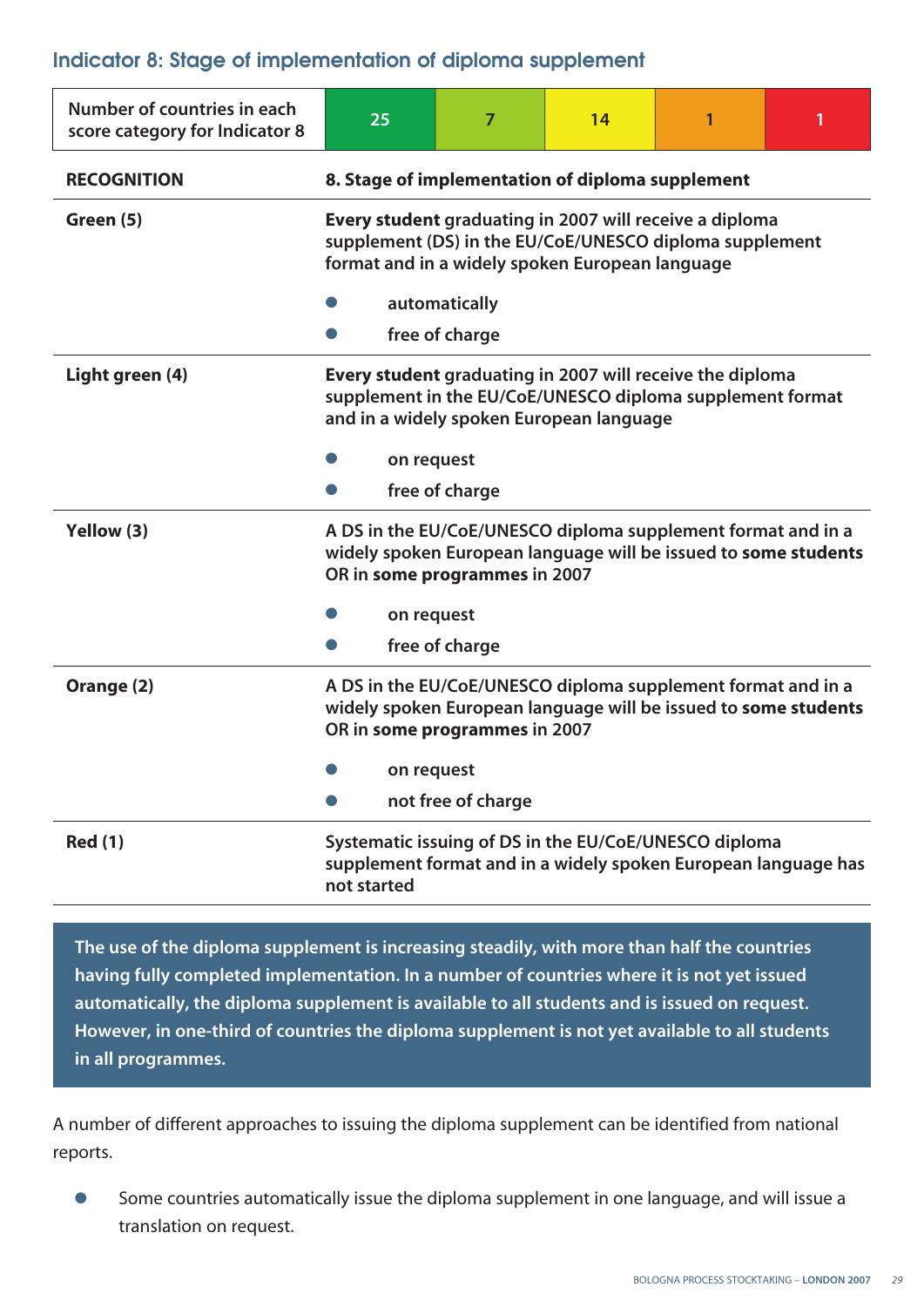- Some countries issue the diploma supplement to doctoral graduates, others do not.
- Some seem to issue the diploma supplement to bachelors on request only.
- Some issue the diploma supplement to all graduates in the two-cycle system (but they may have a large number of study programmes not yet transformed to two cycles).

The 2007 stocktaking has raised some important issues about the diploma supplement, which might be addressed in the next two years. Firstly, there is a need to clarify that the diploma supplement applies to all three cycles of the degree system. Secondly, there is a need to look at how well the actual diploma supplements in different countries correspond to the Unesco/Council of Europe/EU joint diploma supplement format adopted in 2001. It was noted that while the format of the diploma supplement is available on the official websites of a number of international organisations, the instructions for filling the diploma supplements that were elaborated together with the format itself are not so easily accessible. The ENIC/NARIC network might be involved in gathering and analysing examples of diploma supplements issued in all countries.

#### **Progress since 2005**

The criteria for green and light green were the same in 2007 as they were in 2005, while the criteria for yellow and orange were more demanding in 2007. In 2005 it was sufficient to have plans to introduce the diploma supplement or to be carrying out pilot testing; however this is not the case in 2007.

Even though the 2007 criteria were more demanding, fig 3a shows that there has been good progress in implementing the diploma supplement since 2005.



#### **Figure 3a ndicator 8: Stage of implementation of diploma supplement Comparison 2005-2007**

 **Number and percentage of countries indicated in each colour category**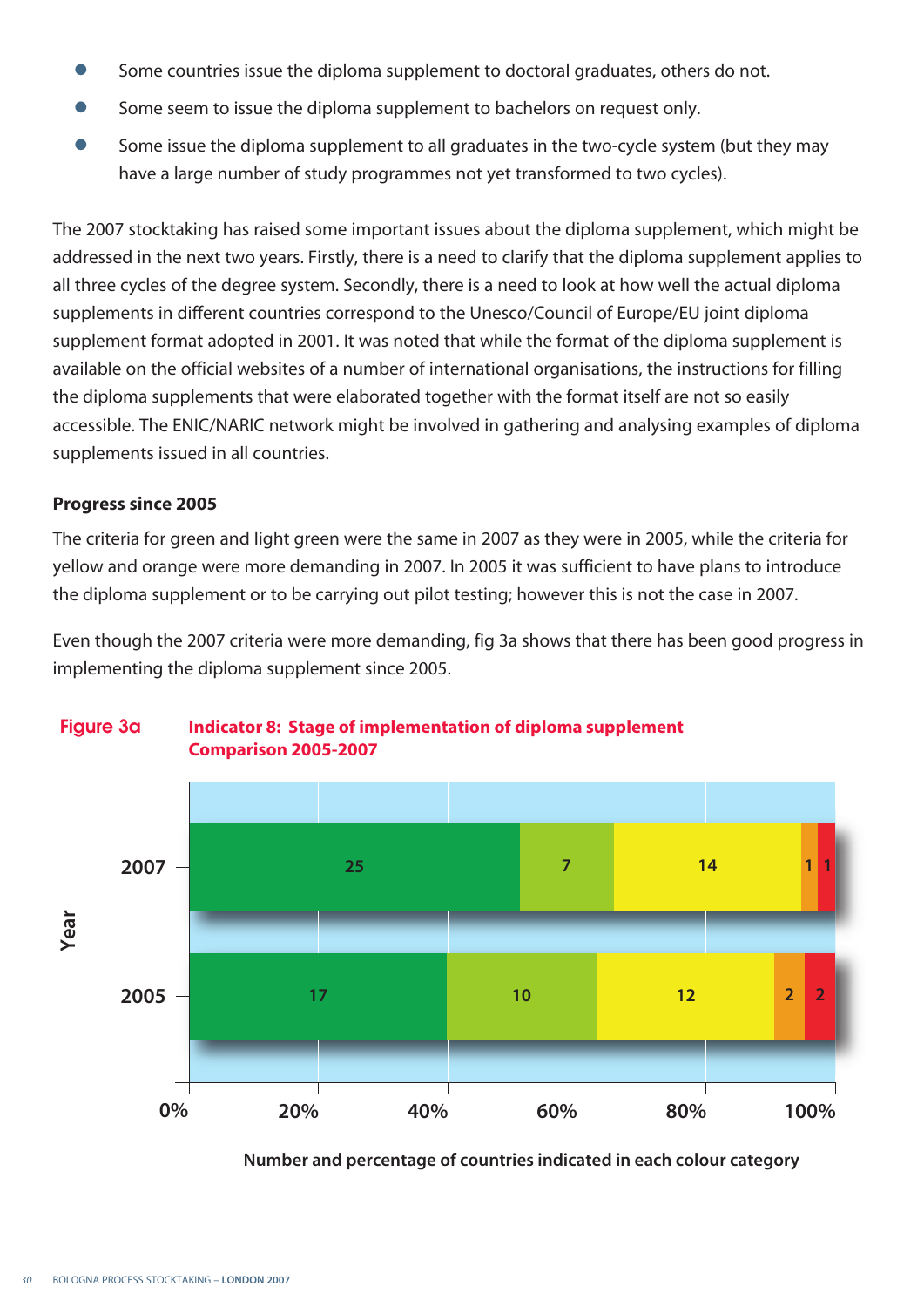## **Indicator 9: National implementation of the principles of the Lisbon Recognition Convention**

| Number of countries in each<br>score category for Indicator 9 | 31                                                                                                                                                                                                                                                                                                                   | 5                                       | 1 | $\overline{\mathbf{3}}$ | 8 |  |
|---------------------------------------------------------------|----------------------------------------------------------------------------------------------------------------------------------------------------------------------------------------------------------------------------------------------------------------------------------------------------------------------|-----------------------------------------|---|-------------------------|---|--|
| <b>RECOGNITION</b>                                            | 9. National Implementation of the principles of the Lisbon<br><b>Recognition Convention®</b>                                                                                                                                                                                                                         |                                         |   |                         |   |  |
| Green (5)                                                     | The Convention has been ratified; appropriate legislation complies<br>with the legal framework of the Lisbon Convention; the later<br>Supplementary Documents have been adopted in appropriate<br>legislation and applied in practice, so that the five main principles<br>are fulfilled:                            |                                         |   |                         |   |  |
|                                                               | applicants have a right to fair assessment,                                                                                                                                                                                                                                                                          |                                         |   |                         |   |  |
|                                                               | there is recognition if no substantial differences can be<br>proven,                                                                                                                                                                                                                                                 |                                         |   |                         |   |  |
|                                                               | in cases of negative decisions the competent recognition<br>authority demonstrates the existence of (a) substantial<br>difference(s)                                                                                                                                                                                 |                                         |   |                         |   |  |
|                                                               | the country ensures that information on its institutions and<br>their programmes is provided                                                                                                                                                                                                                         |                                         |   |                         |   |  |
|                                                               | an ENIC has been established.                                                                                                                                                                                                                                                                                        |                                         |   |                         |   |  |
| Light green (4)                                               | The Convention has been ratified; appropriate legislation complies<br>with the legal framework of the Lisbon Convention; the later<br>Supplementary Documents have been adopted in appropriate<br>legislation, but some amendments are needed to apply in practice<br>the principles of the Supplementary Documents. |                                         |   |                         |   |  |
| Yellow (3)                                                    | The Convention has been ratified and appropriate legislation<br>complies with three or four of the five above-mentioned principles<br>of the Lisbon Recognition Convention.                                                                                                                                          |                                         |   |                         |   |  |
| Orange (2)                                                    | The Convention has been ratified and appropriate legislation<br>complies with one or two of the five above-mentioned principles of<br>the Lisbon Recognition Convention.                                                                                                                                             |                                         |   |                         |   |  |
| <b>Red (1)</b>                                                | The Convention has been ratified but appropriate legislation has<br>NOT been reviewed against the legal framework of the Lisbon<br><b>Convention or the Supplementary Documents.</b>                                                                                                                                 |                                         |   |                         |   |  |
|                                                               | <b>OR</b>                                                                                                                                                                                                                                                                                                            |                                         |   |                         |   |  |
|                                                               |                                                                                                                                                                                                                                                                                                                      | <b>Convention has not been ratified</b> |   |                         |   |  |

8 More recognition issues are discussed in the section on national action plans for improving recognition below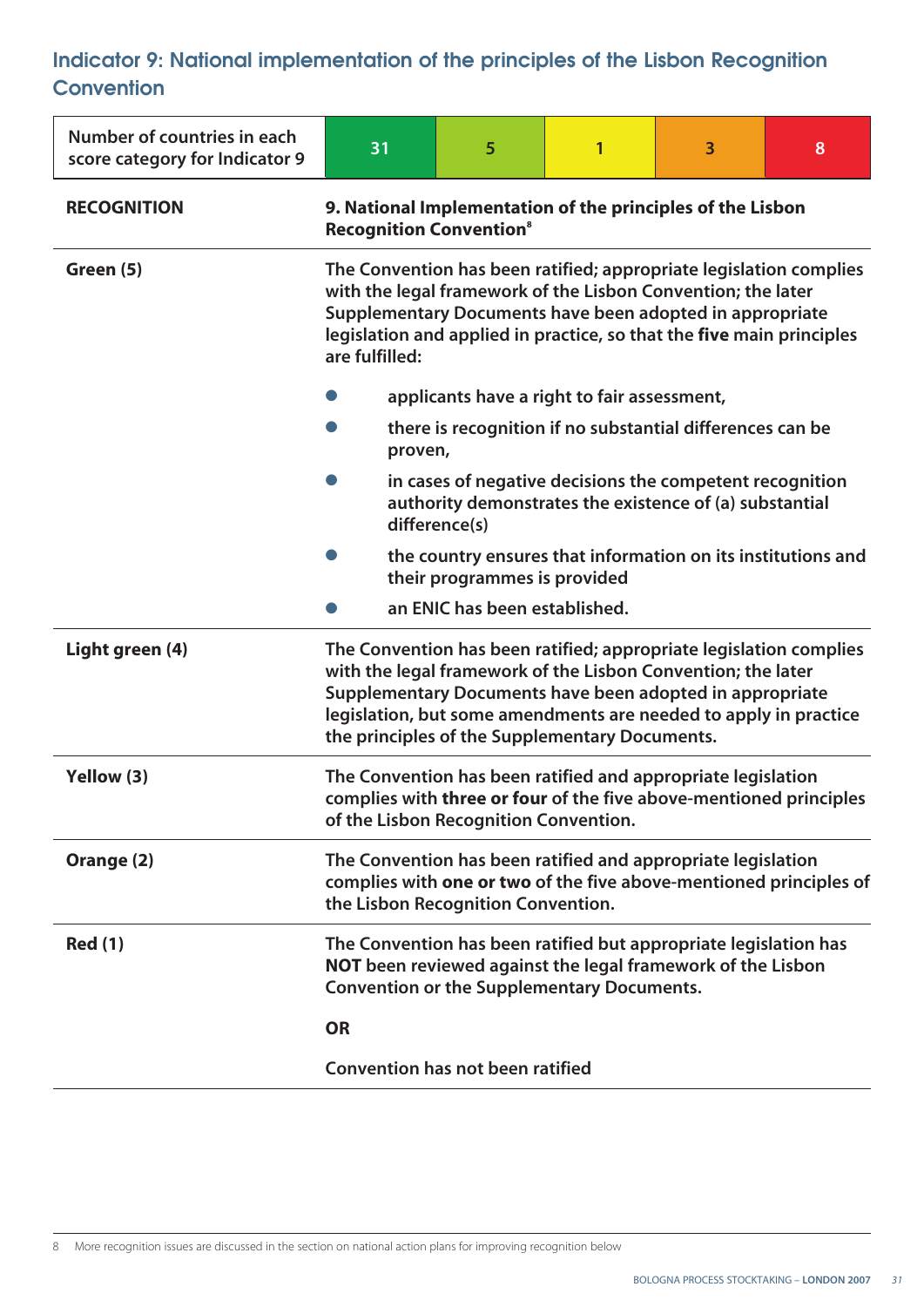The Lisbon Recognition Convention (LRC) is the only legally binding instrument that applies to the Bologna Process. In the Bergen Communiqué, Ministers stressed that those countries that had not yet ratified the Convention in 2005 should do so without delay. The criterion was therefore more demanding in 2007 than in 2005, with an even greater emphasis on ratification of the Convention and also on applying its five main principles in practice. The ratification process has taken longer than expected in a number of countries, with the result that only one country has ratified the Convention in the last two years.

Many countries have recently amended their legislation and do not have legal obstacles that prevent them from applying the principles of the Convention in practice. Some countries also extend the application of Convention principles to applicants from countries that are not parties to the Convention. Several countries have established databases of recognition decisions with a view to simplifying procedures in future. Countries have produced national action plans for improving recognition, which are examined later in this report.

However, some of the reality is hidden within the apparently very good results. The terminology used for national recognition procedures is often confused and this may conceal huge differences between countries. Several countries say that their higher education institutions need more information on Convention principles and training on how to apply them in practice. While it appears from national reports and action plans on recognition that legislation is largely compliant with the *letter* of the Convention, there are various approaches to recognition at institutional level that may not fully embody the *spirit* of the Convention principles. It should also be noted that some countries are in the red category because they have not ratified the Convention, but they have already started to implement the Convention principles in legislation and practice.

In the period before 2010, it would be worthwhile to examine more closely the conduct of recognition procedures at national level and in institutions, and how recognition practices can be made truly coherent across the EHEA. It would also be useful to check how well countries have transposed Convention principles into national laws, while recognising the autonomy of higher education institutions. Another aspect that is worthy of examination is how recognition and quality assurance are linked to each other: if fair recognition of qualifications is seen as an indicator of quality, implementation of the Convention could be checked as part of the quality assurance process.

## **Progress since 2005**

This indicator is not directly comparable with the 2005 criteria, because in 2005 it was possible for a country to score yellow without having ratified the Lisbon Recognition Convention. In 2007, a country that has not yet ratified the Convention can score only red, regardless of whether or not the principles have been applied in legislation. For this reason, the number of countries in the red category has actually increased in 2007.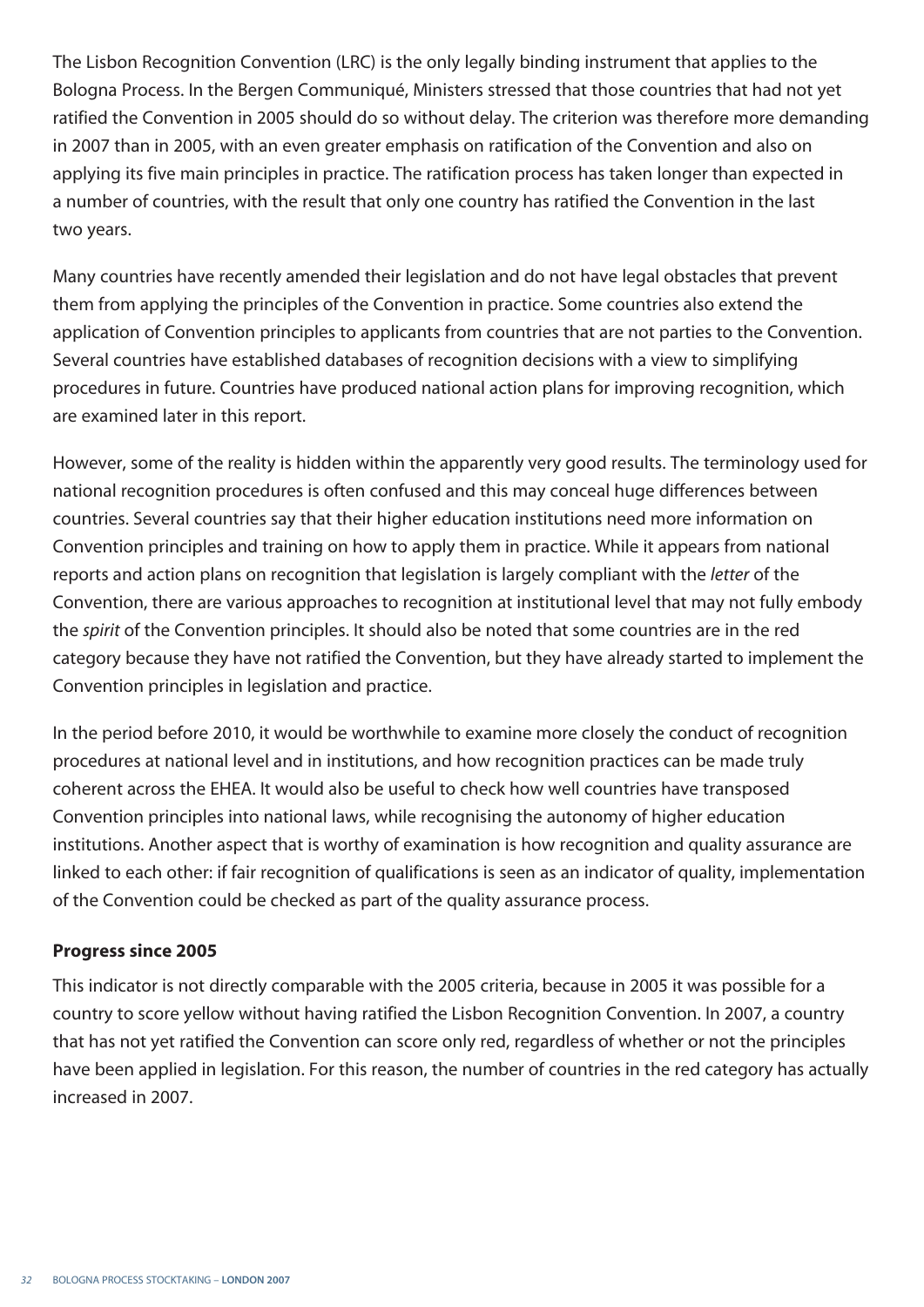**Indicator 10: Stage of implementation of the European Credit Transfer System (ECTS)**

| Number of countries in each<br>score category for Indicator 10 | 27                                                                                                                                                                                      | 9 | 6 | 6 | $\bf{0}$ |  |  |
|----------------------------------------------------------------|-----------------------------------------------------------------------------------------------------------------------------------------------------------------------------------------|---|---|---|----------|--|--|
| <b>RECOGNITION</b>                                             | 10. Stage of implementation of ECTS                                                                                                                                                     |   |   |   |          |  |  |
| Green (5)                                                      | In 2007 ECTS credits are allocated in all first and second cycle<br>programmes, enabling credit transfer and accumulation.                                                              |   |   |   |          |  |  |
| Light green (4)                                                | In 2007 credits are allocated in at least 75 per cent of the first and<br>second cycle Higher Education programmes, using ECTS                                                          |   |   |   |          |  |  |
|                                                                | <b>OR</b>                                                                                                                                                                               |   |   |   |          |  |  |
|                                                                | a fully compatible credit system enabling credit transfer and<br>accumulation                                                                                                           |   |   |   |          |  |  |
| Yellow (3)                                                     | In 2007 credits are allocated in 50-74 per cent of Higher Education<br>programmes, using ECTS or a fully compatible national credit<br>system enabling credit transfer and accumulation |   |   |   |          |  |  |
| Orange (2)                                                     | In 2007:<br>ECTS credits are allocated in less than 50 per cent of Higher<br><b>Education programmes</b>                                                                                |   |   |   |          |  |  |
|                                                                | <b>OR</b>                                                                                                                                                                               |   |   |   |          |  |  |
|                                                                | A national credit system is used which is not fully compatible<br>with <b>ECTS</b>                                                                                                      |   |   |   |          |  |  |
|                                                                | <b>OR</b>                                                                                                                                                                               |   |   |   |          |  |  |
|                                                                | ECTS is used in all programmes but only for credit transfer                                                                                                                             |   |   |   |          |  |  |
| <b>Red (1)</b>                                                 | No credit system is in place yet                                                                                                                                                        |   |   |   |          |  |  |

In more than half of the countries ECTS is already used for credit transfer and accumulation, while another quarter of the countries use ECTS in at least 75 per cent of programmes, or use an ECTS compatible national credit system across the board.

**The results demonstrate that ECTS is developing as a system of credit transfer and accumulation. However, national reports also show that while many countries have begun to use credits both for transfer and for accumulation, a much smaller number link credits with learning outcomes.**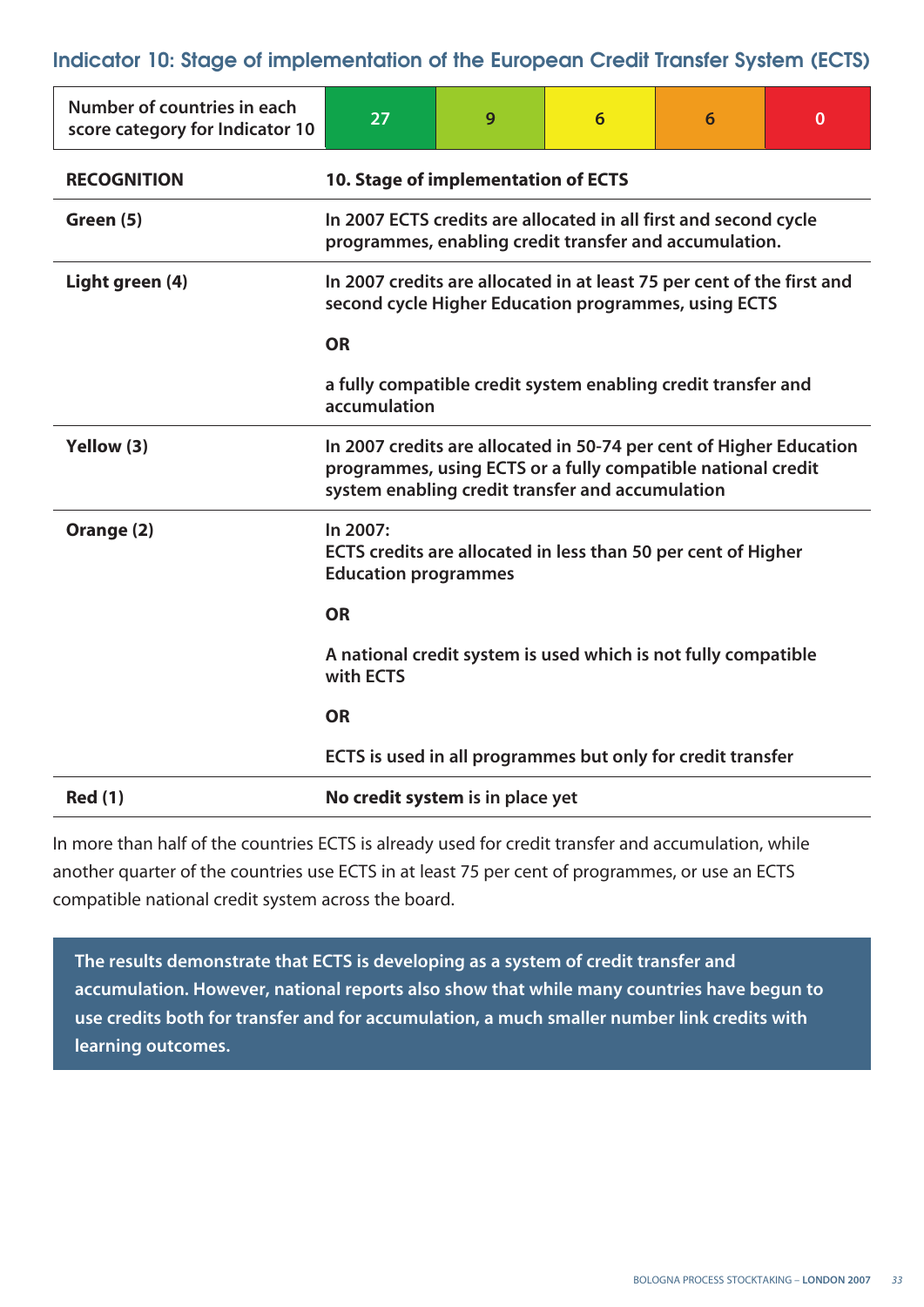For the future, there is a need for more emphasis on the links between learning outcomes, qualifications frameworks, and credit transfer and accumulation. This will be more fully in line with the key features indicated in the ECTS: "Credits in ECTS can only be obtained after successful completion of the work required and appropriate assessment of the learning outcomes achieved. Learning outcomes are sets of competences, expressing what the student will know, understand or be able to do after completion of a process of learning, long or short."9

### **Progress since 2005**

The criteria for this indicator were more specific and demanding in 2007 than in 2005. The 2005 criterion for green was that ECTS credits were allocated in most programmes enabling transfer and accumulation, while light green could be achieved if ECTS was used in a *limited number* of programmes. As a consequence of this change in the criteria, the increase in the number of countries gaining high scores has been relatively small, as shown in fig 3b.

**Figure 3b ndicator 10: Stage of implementation of ECTS Comparison 2005-2007**



## **Number and percentage of countries indicated in each colour category**

9 European Credit Transfer and Accumulation System (ECTS). Key Features, see http://ec.europa.eu/education/programmes/socrates/ects/doc/ectskey\_en.pdf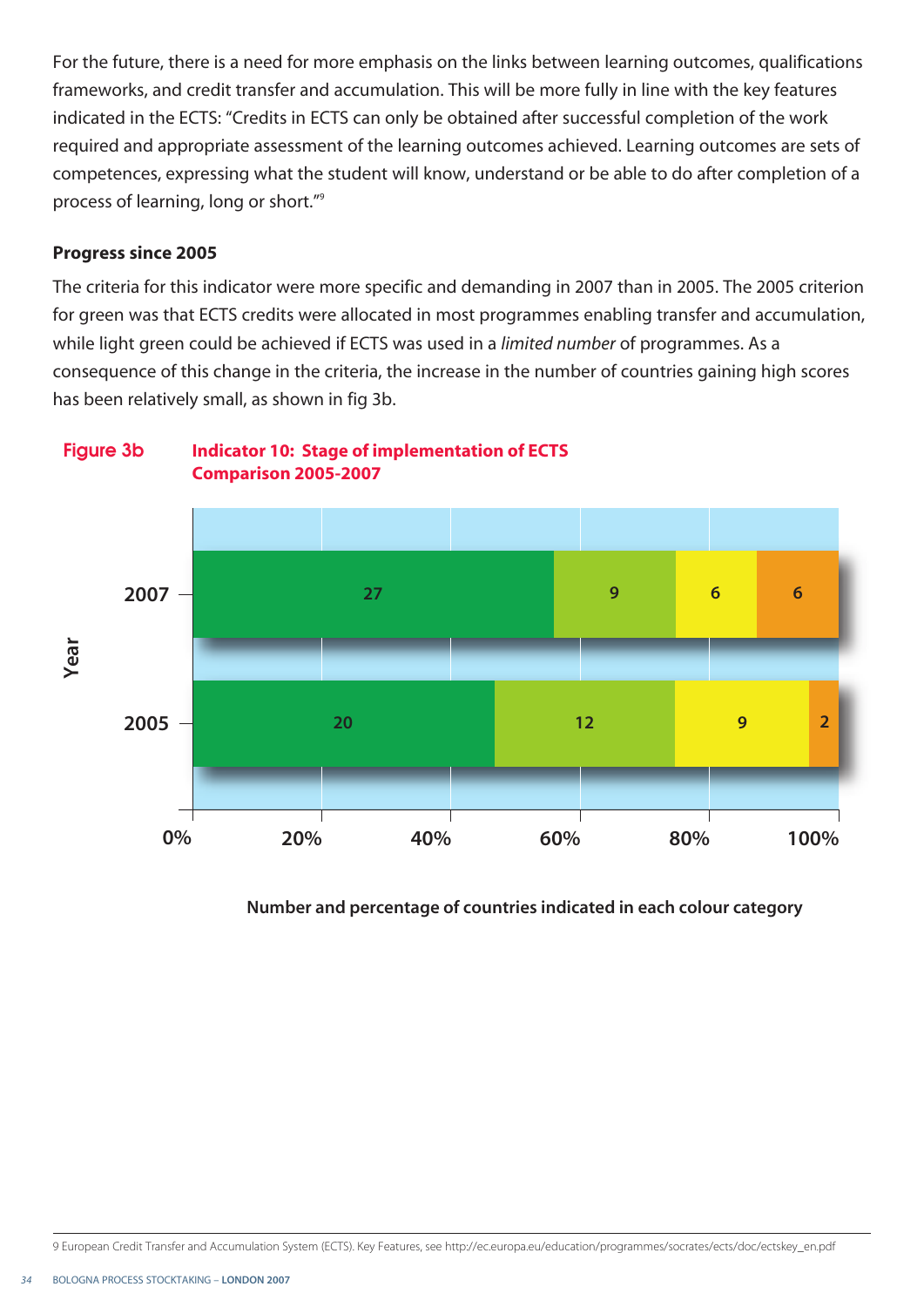## *Stocktaking on Recognition of Prior Learning and Joint Degrees*

## **Table 4**

**Number of countries in each colour category for indicators 11-12**

| <b>Recognition of prior learning</b><br>and joint degress | Green | Light green | <b>Yellow</b> | <b>Orange</b> | <b>Red</b> |
|-----------------------------------------------------------|-------|-------------|---------------|---------------|------------|
| 11. Recognition of prior<br>learning (RPL)                | 17    | 11          | 9             | 9             |            |
| 12. Establishment and<br>recognition of joint<br>degress  | 32    | 16          | $\bf{0}$      | 0             | O          |

**Figure 4 Recognition of prior learning and joint degrees: number and percentage of countries in each colour category for indicators 11-12**

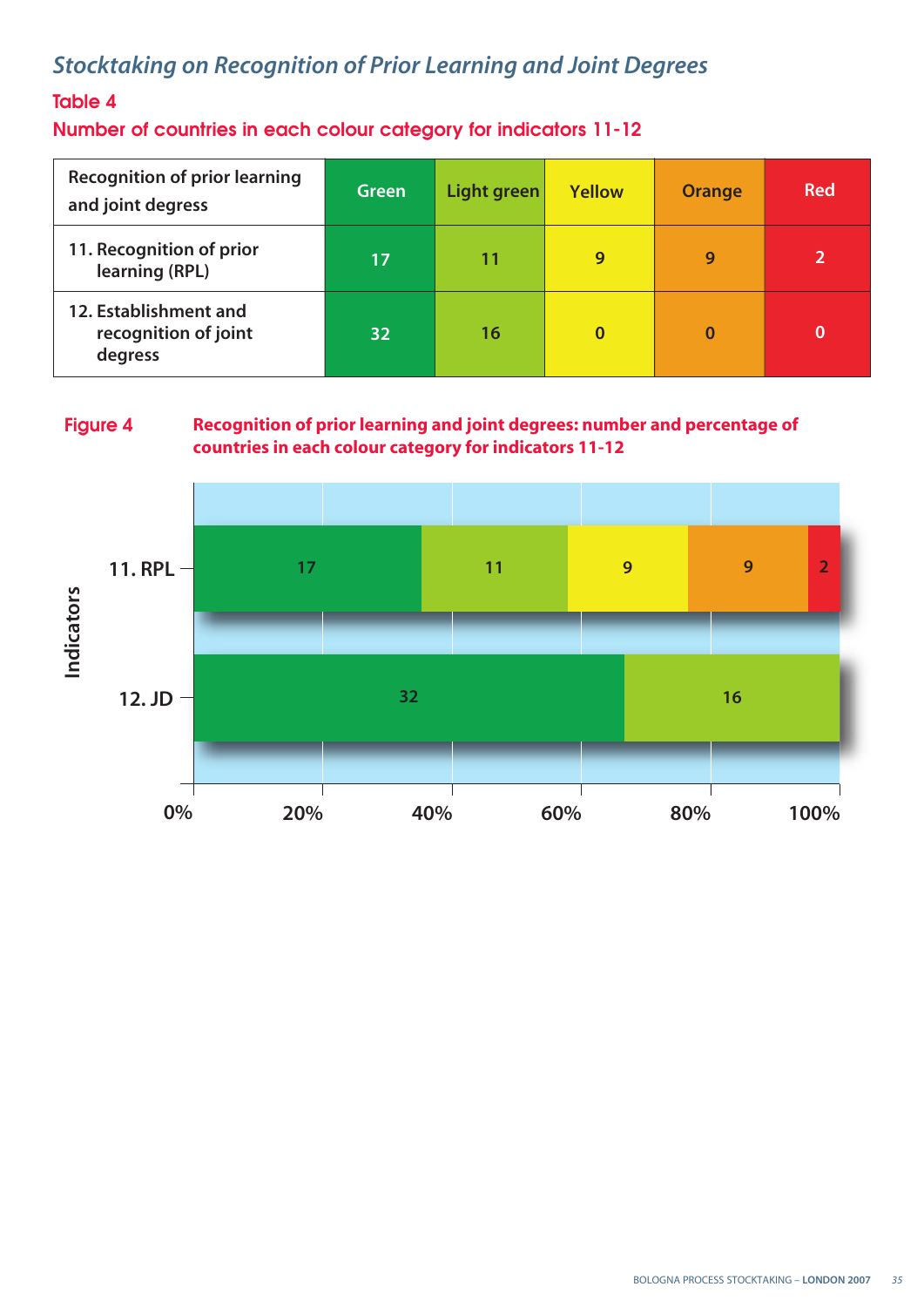## **Indicator 11: Recognition of prior learning**

| Number of countries in each<br>score category for Indicator 11 | 17                                                                                                                                                                                                                                                           | 11 | 9 | 9 | $\overline{2}$ |  |  |
|----------------------------------------------------------------|--------------------------------------------------------------------------------------------------------------------------------------------------------------------------------------------------------------------------------------------------------------|----|---|---|----------------|--|--|
| <b>LIFELONG LEARNING</b>                                       | 11. Recognition of prior learning                                                                                                                                                                                                                            |    |   |   |                |  |  |
| Green (5)                                                      | There are procedures/national guidelines or policy for assessment<br>of prior learning as a basis for 1) access to higher education<br>programmes, and 2) allocation of credits towards a qualification<br>and/or exemption from some programme requirements |    |   |   |                |  |  |
| Light green (4)                                                | There are procedures/national guidelines or policy for assessment<br>of prior learning but they are used for only one of the<br>abovementioned purposes                                                                                                      |    |   |   |                |  |  |
| Yellow (3)                                                     | Procedures/national guidelines or policy for establishing<br>assessment of prior learning have been agreed or adopted and are<br>awaiting implementation                                                                                                     |    |   |   |                |  |  |
|                                                                | <b>OR</b>                                                                                                                                                                                                                                                    |    |   |   |                |  |  |
|                                                                | There are no specific procedures/national guidelines or policy for<br>assessment of prior learning, but procedures for recognition of<br>prior learning are demonstrably in operation at some higher<br>education institutions or study programmes           |    |   |   |                |  |  |
| Orange (2)                                                     | Implementation of recognition of prior learning is in a pilot phase<br>at some higher education institutions                                                                                                                                                 |    |   |   |                |  |  |
|                                                                | <b>OR</b>                                                                                                                                                                                                                                                    |    |   |   |                |  |  |
|                                                                | Work at drawing up procedures/national guidelines or policy for<br>recognition of prior learning has started                                                                                                                                                 |    |   |   |                |  |  |
| <b>Red (1)</b>                                                 | No procedures for recognition of prior learning are in place EITHER<br>at the national OR at the institutional/programme level.                                                                                                                              |    |   |   |                |  |  |

**This was an entirely new indicator in 2007. Just over one-third of countries have achieved the highest score, which suggests that procedures for the recognition of prior learning are at an early stage of development in the majority of countries.** 

There was no common understanding of *recognition of prior learning*; in some cases it was taken to mean only recognising qualifications achieved in other institutions. There were very few concrete examples of practice in national reports.

This is an area where there is a need to raise awareness of the issues and provide support for future development. It is also important to link recognition of prior learning with the development of national frameworks of qualifications, and with systems of credit transfer and accumulation. At this stage of progress, it might be too early to apply the indicator approach to stocktaking in this area. There is further discussion of this point in the concluding part of the report.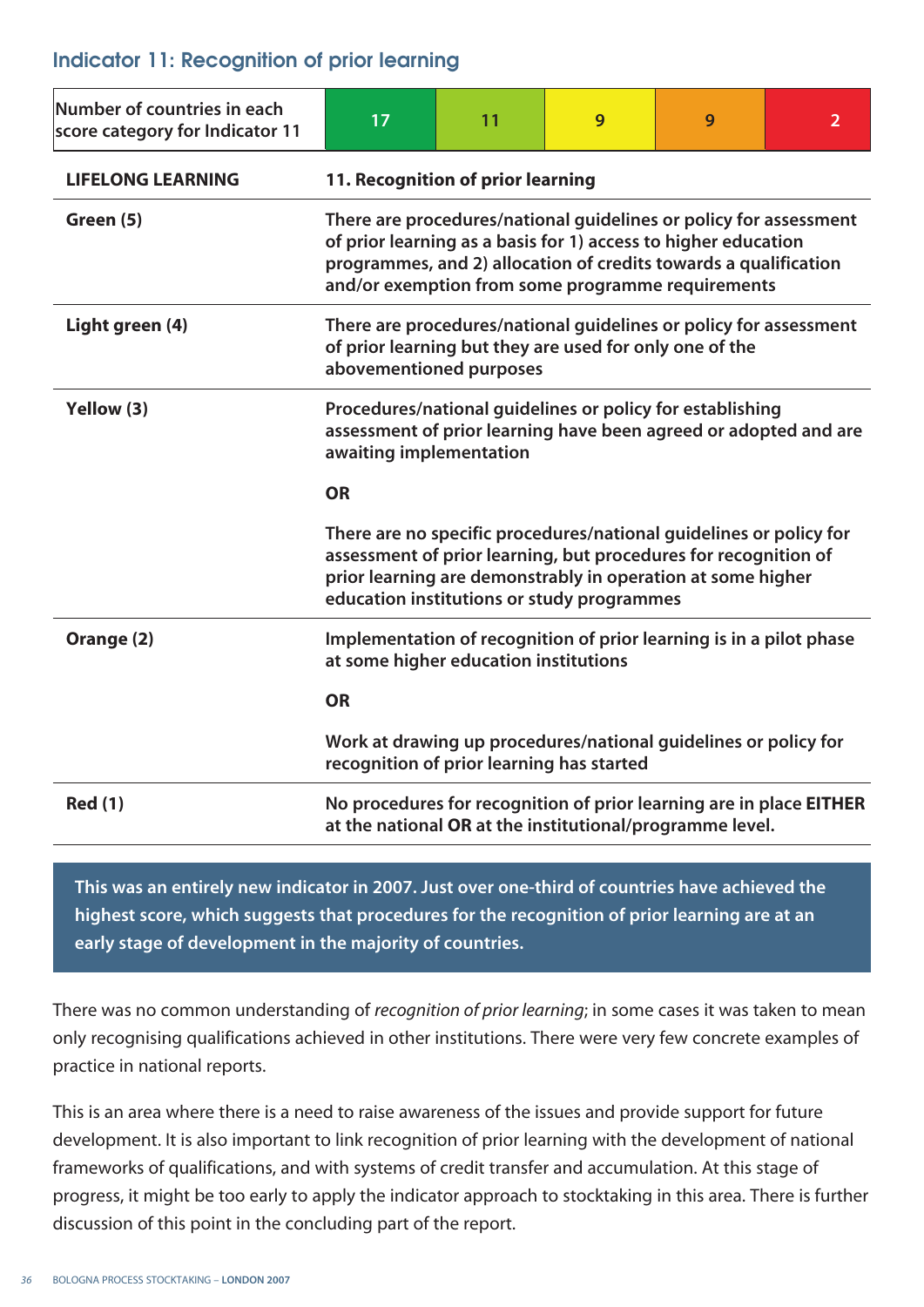## **Indicator 12: Establishment and recognition of joint degrees**

| Number of countries in each<br>score category for Indicator 12 | 32                                                                                                                                                                                                                                                                                                             | 16 | $\Omega$ | $\Omega$ | 0 |  |
|----------------------------------------------------------------|----------------------------------------------------------------------------------------------------------------------------------------------------------------------------------------------------------------------------------------------------------------------------------------------------------------|----|----------|----------|---|--|
| <b>JOINT DEGREES</b>                                           | 12. Establishment and recognition of joint degrees                                                                                                                                                                                                                                                             |    |          |          |   |  |
| Green (5)                                                      | Legislation allows and encourages establishing joint programmes<br>and joint degrees. A number of higher education institutions have<br>already established joint programmes and are awarding nationally<br>recognised degrees jointly with higher education institutions of<br>other countries at all levels. |    |          |          |   |  |
| Light green (4)                                                | There are no legal or other obstacles to establishing joint<br>programmes and the awarding and recognition of joint degrees or<br>at least double or multiple degrees, but legislation does not<br>specifically refer to joint degrees.                                                                        |    |          |          |   |  |
|                                                                | <b>OR</b>                                                                                                                                                                                                                                                                                                      |    |          |          |   |  |
|                                                                | Legislation for establishing joint programmes, awarding and<br>recognition of joint degrees has been prepared and agreed, but not<br>yet implemented.                                                                                                                                                          |    |          |          |   |  |
| Yellow (3)                                                     | There are no legal or other obstacles to establishing joint<br>programmes with Higher education institutions of other countries,<br>but a degree is awarded in only one country after completion of<br>the joint programme.                                                                                    |    |          |          |   |  |
| Orange (2)                                                     | There are obstacles to establishing joint programmes, awarding or<br>recognizing joint degrees, but legislation or regulations are being<br>drafted.                                                                                                                                                           |    |          |          |   |  |
| <b>Red (1)</b>                                                 | There are no possibilities to establish joint programmes, award and<br>recognize joint degrees under current legislation and there are no<br>plans to change this situation                                                                                                                                    |    |          |          |   |  |

**This was a new indicator for 2007. Almost all countries state that legislation either explicitly encourages or at least does not prevent higher education institutions awarding joint degrees with higher education institutions from other countries.** 

Quite a number of countries have reviewed and changed their legislation recently in order to allow establishment and recognition of joint degrees. This may be regarded as a good example of how the Bologna Process can have an effect on national policy and practice.

In the stocktaking, countries were put in the green category when they had begun to award joint degrees, even if there was no explicit reference to legislation: in some countries legislation is not needed so the existence of joint degrees was regarded as adequate evidence of having achieved this criterion in accordance with the Bergen Communiqué. It should be noted that the Eurydice study used a different approach, namely checking whether awarding and recognition were explicitly mentioned in national legislation, and therefore the results are somewhat different.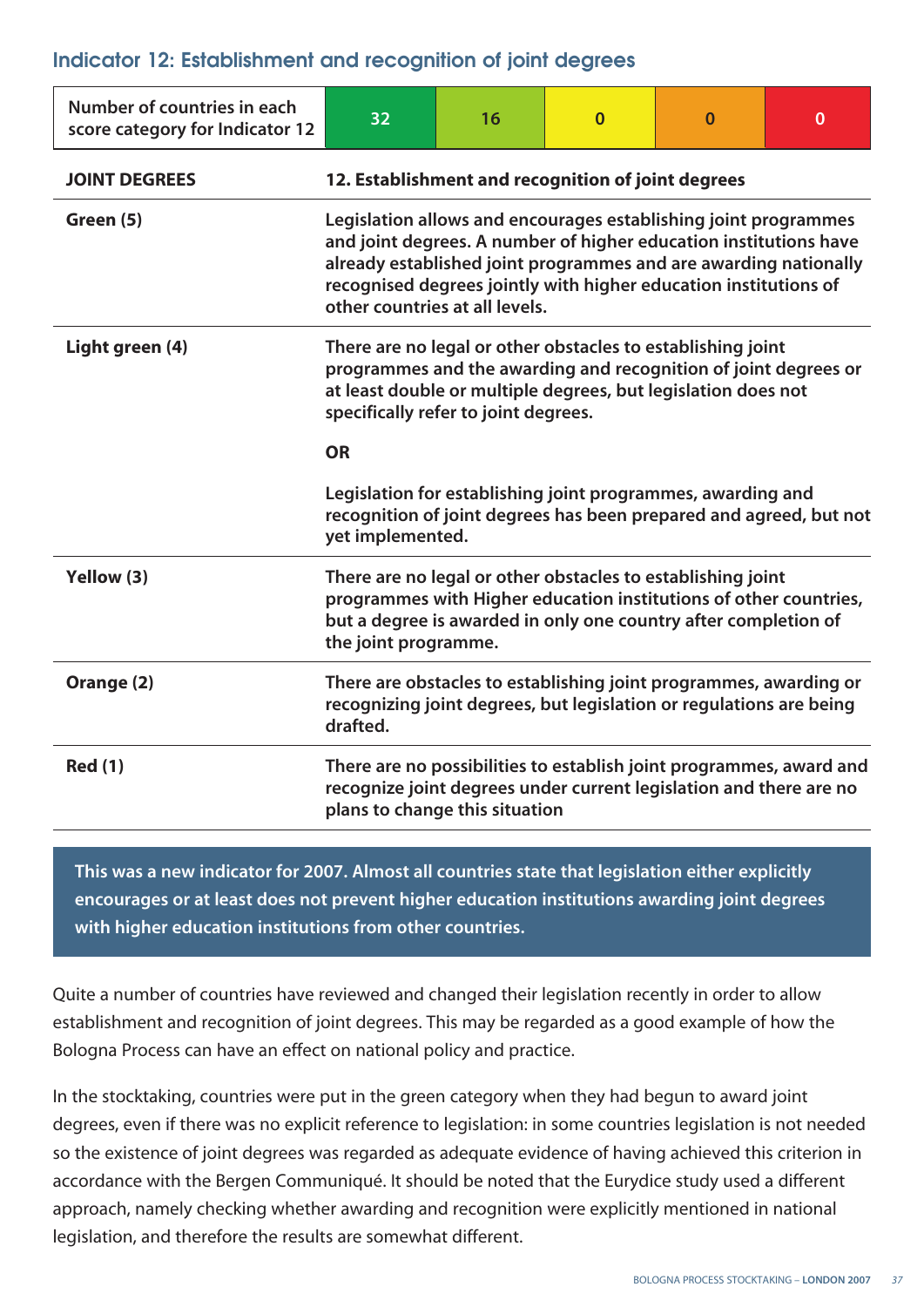## **Stocktaking on areas not included in the scorecard**

This section of the report comments on the stocktaking themes that were identified in the Bergen Communiqué but not included in the scorecard: the progress on implementing the third cycle; measures to increase the employability of graduates; flexible learning paths in higher education; the links between higher education and research; the benefits of international cooperation and partnership in the Bologna Process. It also outlines the main issues arising from the national action plans on recognition. Finally, it explores some of the main challenges for the future, as identified in the national reports.

## **Progress on implementing the third cycle**

## *Growth of structured doctoral programmes in the third cycle*

**The national reports and the comparison of data from** *Trends III* **and** *Trends IV* **indicate that there is growth in the number of structured doctoral programmes in the third cycle, with new legislation adopted in several countries. Several countries say that while they have focused up to now on implementing the first and second cycles, implementing doctoral studies has become a central issue recently.**

## *Normal length of full-time doctoral studies*

Most countries have indicated 3 to 4 years full-time study, but the average time for completion of doctoral studies is often longer than the norm, sometimes because study is combined with other duties in the institution. In a large number of countries, structured doctoral programmes include taught courses, which vary in duration from half a year (30 ECTS credits) to 1.5 years.

## *Supervisory and assessment procedures*

Most countries have supervisory activities for doctoral students, which in many cases are determined by the higher education institutions themselves. The most common assessment procedure is periodic attestation or reporting, which may take place once a year, twice a year or once every two years. Some countries indicate that doctoral candidates have to sit exams.

## *Qualifications framework*

Many countries have already included, or propose to include, doctoral studies in their qualifications framework.

## *Interdisciplinary training and the development of transferable skills*

Some countries include interdisciplinary training and development of transferable skills in doctoral studies, mainly where doctoral schools have been established, while others plan to do so in the future.

## *Use of credit transfer and accumulation in doctoral programmes*

There is a range of approaches to the use of credit transfer and accumulation in doctoral programmes. Some countries use credit points across all doctoral studies, some use them for taught courses only, and others do not use them in any doctoral studies programmes.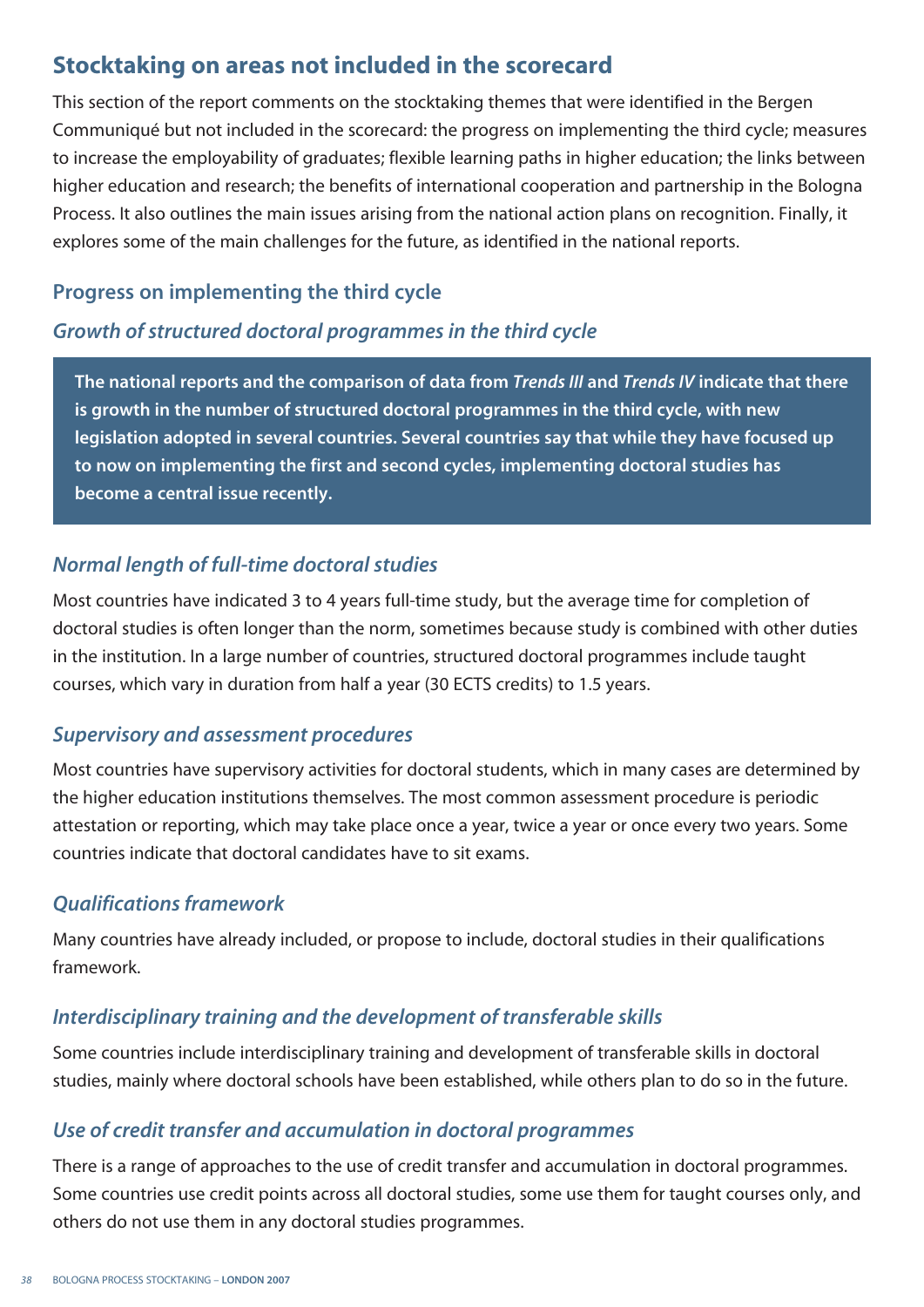## **Increasing the employability of graduates with bachelor qualifications**

Question 11 of the national report template asked "What measures are being taken to increase the employability of graduates with bachelor qualifications?" The quality of responses to this question was very varied. The answers demonstrated that employability of graduates is seen by higher education institutions as one of the most important focal points for higher education. Since bachelors and masters are new degrees in many countries, it is not yet clear what the level of employability of graduates will be, so the responses were to some extent speculative.

Some countries estimated the current level of graduate employment based on general national employment data only. A number of countries indicated good employment prospects for graduates. However it is important to note that, as some countries suggested, variations in employment opportunities for graduates might sometimes be influenced by changes in the labour market and the national economy and might therefore not reflect institutions' efforts to increase employability. None of the countries expects sharp changes in graduate employment in the near future.

The national reports show that the percentages of first cycle graduates progressing to the second cycle and those entering the labour market vary considerably from country to country, and also between different types of higher education. In some countries, the highest rates of first cycle graduates entering the labour market are those who hold professionally-oriented bachelor degrees. It also seems that considerable numbers of bachelor degree holders find employment in countries that have a long tradition of a two-cycle system while in some other countries that have established tradition of 'long' higher education programmes the holders of the newly-introduced bachelor degrees may experience employment problems. This finding is confirmed by the *Trends V* study, which raises the issue of the acceptability of bachelor degrees to employers.

The proportion of first cycle graduates following studies in the second cycle ranges across the whole spectrum: from 80-100 per cent for university graduates in some countries to as little as 5-10 per cent for professional bachelors in others. This may be linked to the employability of bachelor graduates in the country concerned.

Countries are developing different measures to increase the labour-market relevance of qualifications. Some are reforming their existing bachelor programmes with a view to enhancing the employability of graduates, while others who are currently introducing the two-cycle system are concentrating their efforts on the employability of first cycle graduates. Some countries have adopted accreditation criteria that include meeting professional requirements or skills and competencies, while others link higher education funding to graduate employment. Some of the practical measures include involving employers in formulating professional standards; introducing practical training in university first cycle programmes; introducing career consultancy at higher education institutions, or creating support systems for job-seekers.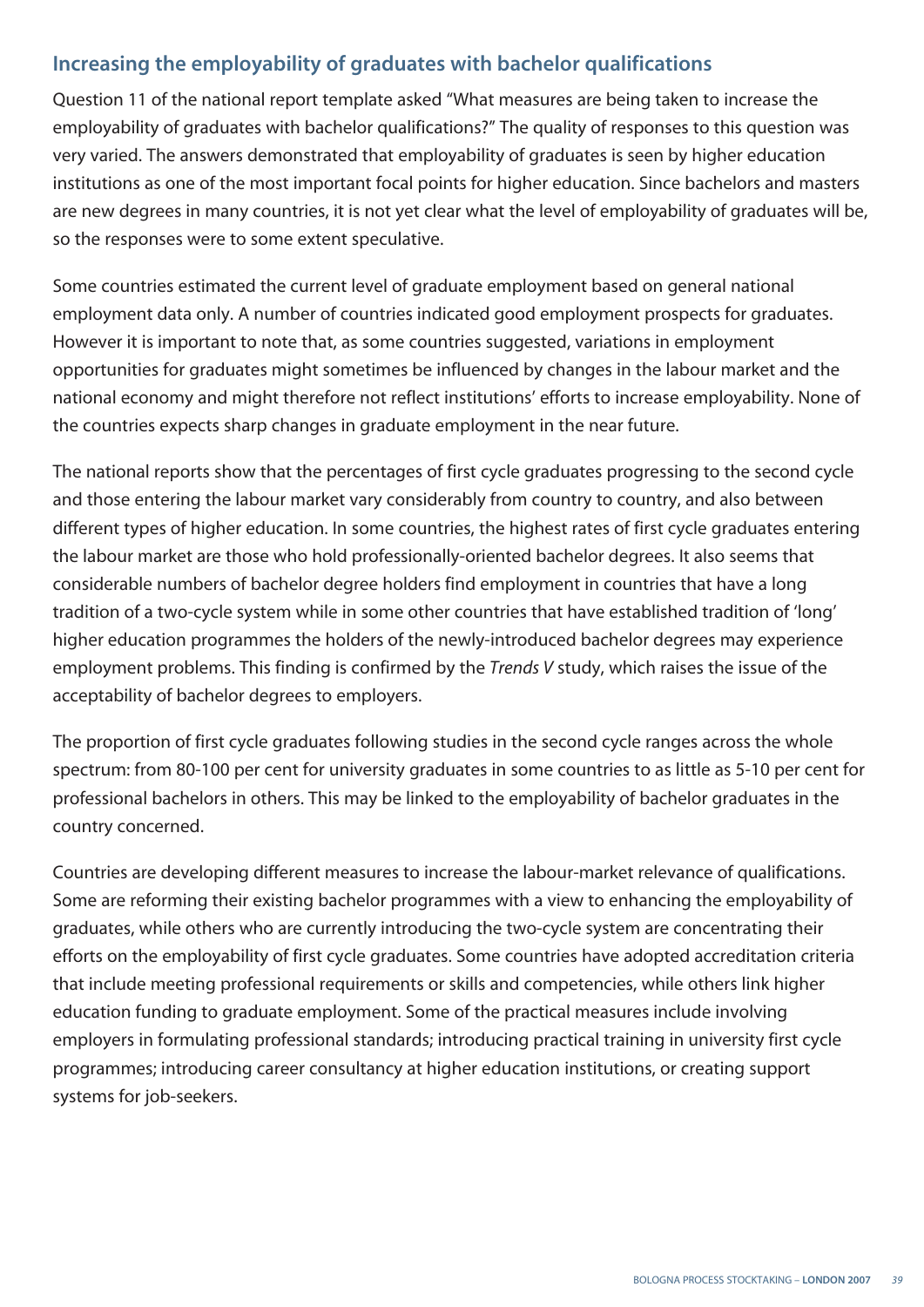**In summary, the picture that emerges from the 2007 stocktaking about the employability of first cycle graduates is not very clear. There may be merit in sharing good practice in this area. The graduate employability issue is one of the key issues of the Bologna Process. Therefore, if it is to be the focus of more detailed stocktaking, there is a need for all countries to gather systematic data on graduate employment.** 

## **Creating opportunities for flexible learning paths in higher education**

Countries were asked to describe legislative and other measures that they have taken to create opportunities for flexible learning paths in higher education. It is clear from the national reports that countries have different ways of interpreting "recognition of prior learning" (see analysis of indicator 11 above) and "flexible learning paths". In their responses, countries mentioned flexible entry requirements, delivery methods and structures of programmes.

Some countries admit people to higher education without the typical entry qualifications, if the higher education institutions consider them qualified. There may be special conditions that apply: for example a certain minimum age limit, belonging to a socially disadvantaged group, or passing a special entrance examination. Some countries admit holders of secondary vocational qualifications who would not formally qualify for admission; in other countries a combination of preparatory and higher education studies has been introduced.

Many countries have a long tradition of organising alternative ways of learning for students who, for various reasons, cannot study in the typical full-time study programmes. The arrangements mainly concern the timing of study programmes: for example providing opportunities to study in the evenings, at weekends, or by correspondence. These arrangements seem to exist, in one way or another, nearly everywhere, either in parallel with full-time programmes within the same institutions or in higher education institutions specialising in providing these alternative learning paths.

A number of countries are focussing on introducing e-learning opportunities, either alone or in combination with traditional studies. Some "Net universities" seem to be emerging, while one country has organised a virtual open university and an open polytechnic that are fully accessible to learners with different educational backgrounds.

In some countries, new initiatives are emerging to introduce truly flexible learning paths combining different kinds of learning. These developments are often made possible by the implementation of a national framework of qualifications, based on awarding credit for learning outcomes achieved in a range of formal, informal and non-formal learning contexts.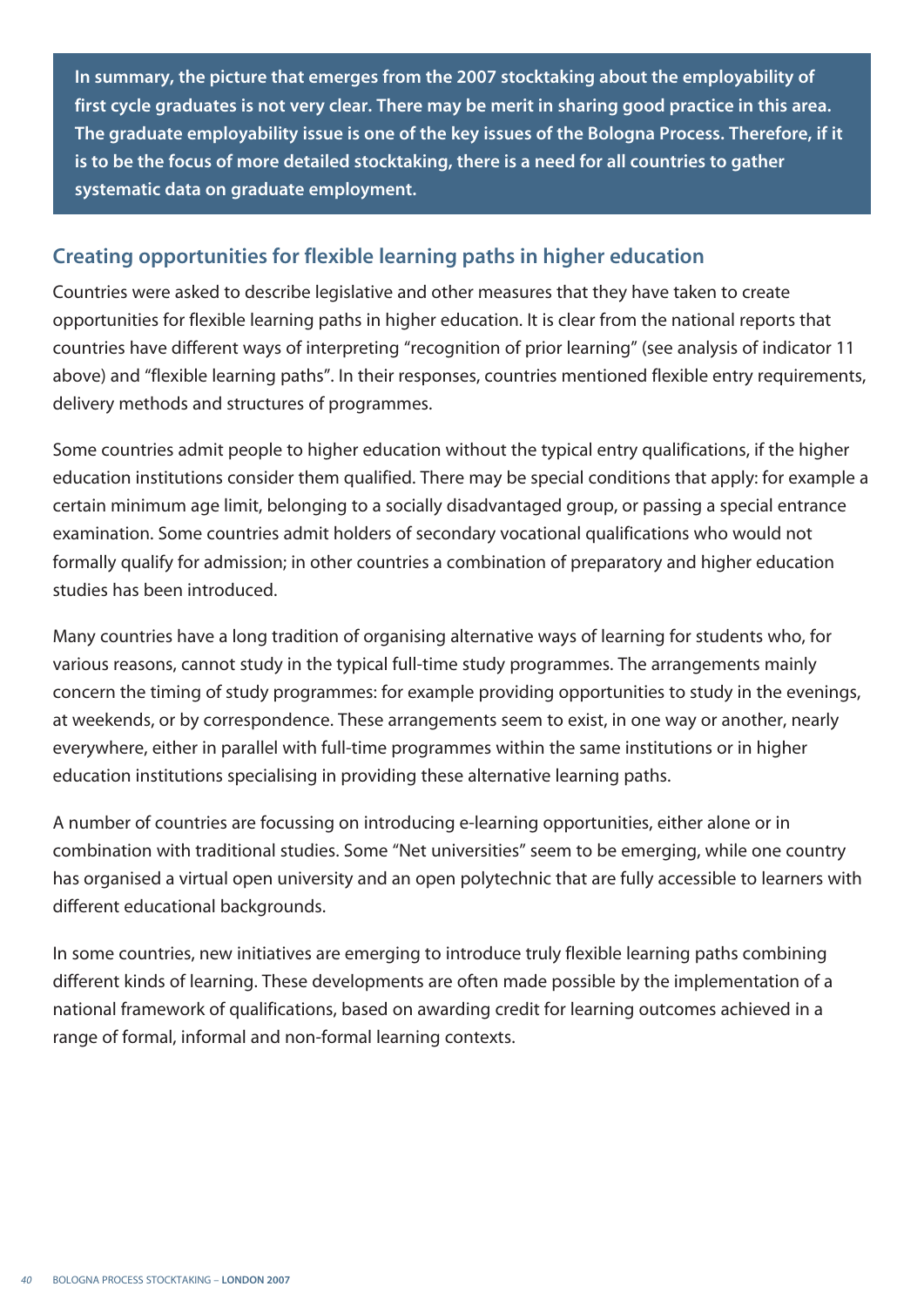**Developments in this area are still at an early stage, and results may not be easily quantifiable for some time, but the development process should start with setting clear policy goals. There is a need to raise awareness of the role higher education can play in advancing social and economic cohesion, especially by providing increased access for people who have traditionally been under-represented at this level.** 

## **Higher education and research**

In their national reports, countries were asked to describe the relationship between higher education and research, and to indicate the proportion of research carried out in higher education institutions. In addition, they were asked to say whether they are taking any steps to improve the synergy between higher education and other research sectors.

The responses of most countries were quite vague: they generally stated that they had policies for strengthening the relationship between higher education and research, without specifying the measures they were taking. Where specified, these were usually measures to strengthen research in itself, by allocating extra funding or promoting new research programmes.

In many countries higher education is seen as an important component of the national approach to research and development (R&D) and innovation. This depends on investment to develop institutional research capacity; to generate new knowledge, and to implement leading edge research technologies. It also requires concerted effort to spread knowledge about the results from scholarly work and scientific research so that it is seen as a benefit to the economy.

In the minority of countries that supplied relevant data, the percentage of research carried out at higher education institutions ranged from 12 per cent to 80 per cent. Many countries said that most research is carried out or led by universities. Some countries are encouraging higher education institutions to set up their own research institutes, while research institutions outnumber universities in a small number of countries.

Among the steps that countries mentioned they were taking to improve the synergy between higher education and other research sectors were:

- **●** adopting national strategy and policy measures to strengthen research cooperation between higher education institutions and research institutes, as well as with business and industry
- **●** encouraging mobility between the academic and industrial worlds
- **●** providing incentives to attract the best researchers
- **•** promoting cooperation between different sectors of HE in research
- **●** strengthening technology transfer
- **●** creating a technology park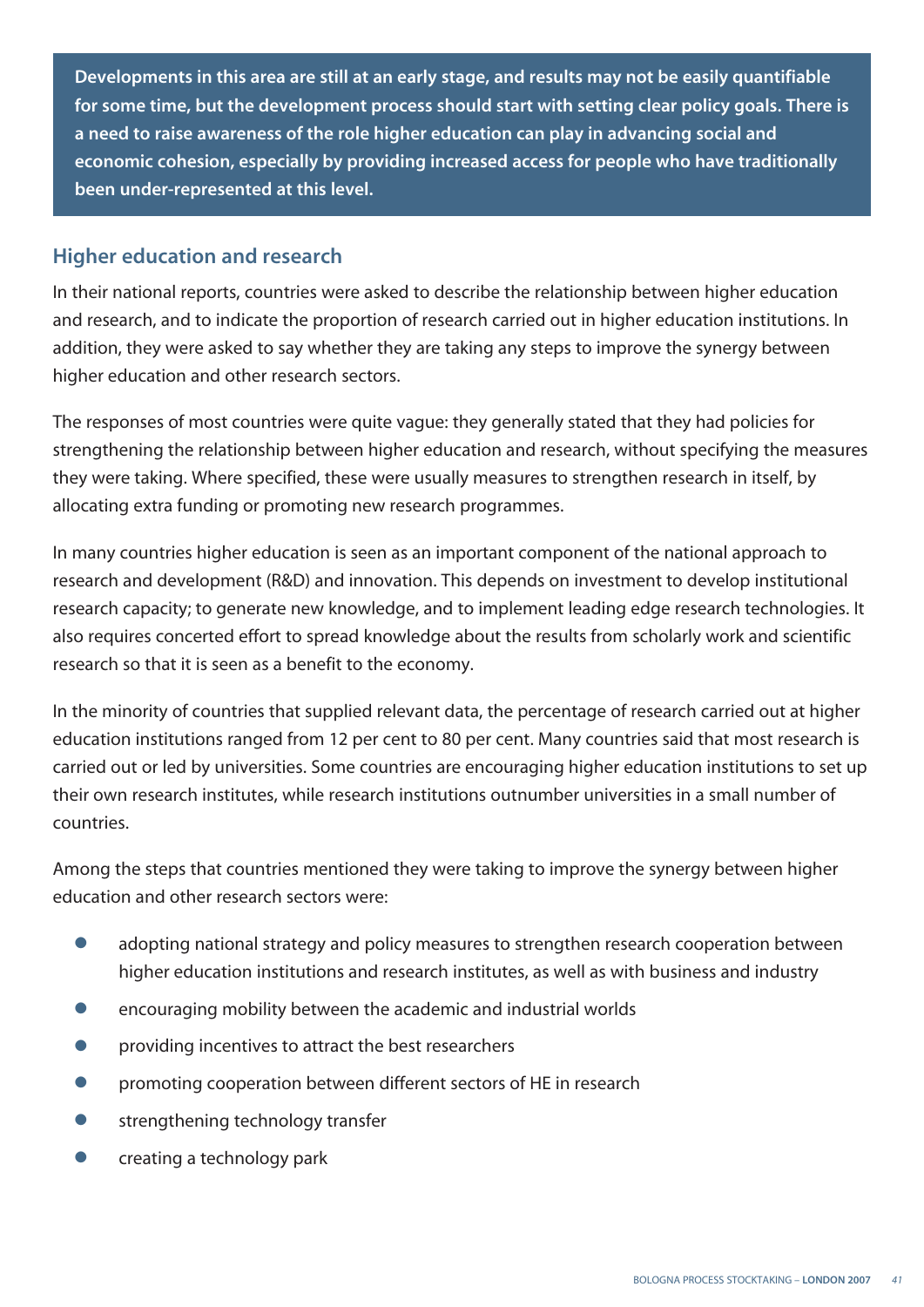- **●** merging research institutes into universities
- establishing spin-off firms, forming venture capital funds, establishment and promotion of regional HE and research centres
- **●** changing higher education institutional structures to integrate research institutes
- **●** establishing joint centres of research, higher education and business
- **●** increasing focus on commercialisation and communication of research results
- subsidising public-private research consortia.

**From the wide variation in responses in the 2007 national reports, it is difficult to establish a clear picture of the relationship between higher education and research and whether that is changing as a result of the Bologna Process. If there is to be further development in this area there is a need to formulate clear policy goals and to measure progress against these goals.**

## *Doctoral candidates and graduates taking up research careers*

Question 24 of the national report template asked "What percentage of doctoral candidates take up research careers; are any measures being taken to increase the number of doctoral candidates taking up research careers?"

A number of countries did not state the percentage of doctoral graduates that continue in research careers. The available data or estimates indicate that the percentage of doctoral graduates taking up research careers varies greatly: from more than 90 per cent in some countries to "very few" in a small number of cases.

The main measures to attract doctoral graduates to research careers include:

- **●** creating or supporting post-doctoral positions
- **●** providing specific grants to post-doctoral researchers
- **●** raising salaries
- **●** increasing funding for research in general
- **●** providing information on career opportunities in research
- **●** measures related to taxation
- **●** promoting mobility of doctoral students and internationalisation of doctoral studies
- finding research posts for young researchers in the private sector.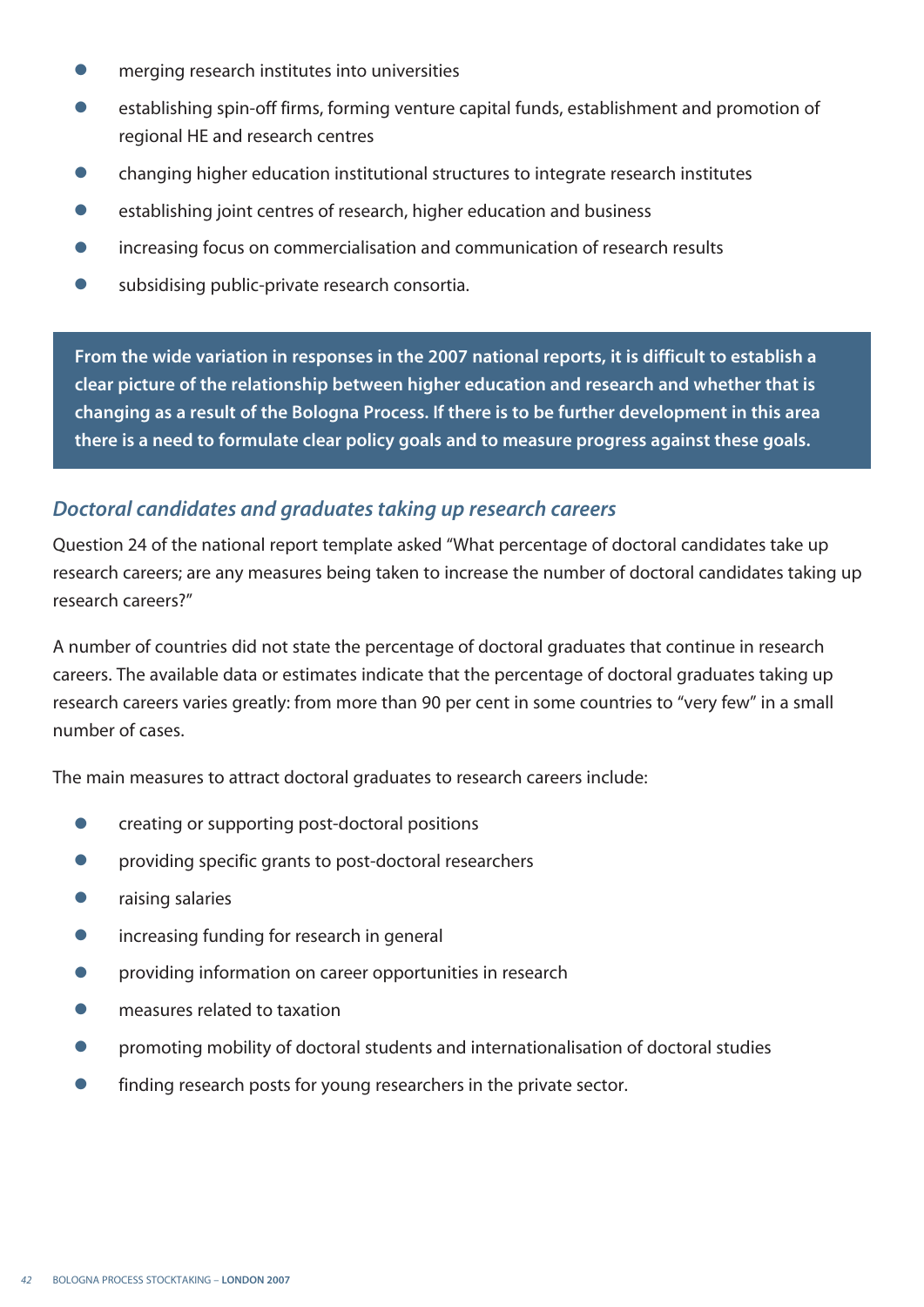**In some countries, the main concern is that there are still small numbers of students enrolled in doctoral studies programmes, so the first step is to increase these numbers.** 

## **Benefits of international cooperation and partnership within the Bologna Process**

It is clear from the 2007 stocktaking that international cooperation within the Bologna Process has contributed to building capacity at both institutional and governmental levels and this has led to significant progress across all participating countries. While the initiative for the Bologna Process came from governments, it is becoming increasingly evident that the process is successful because it is built on effective partnerships between government, higher education institutions, (including staff and students), business and social partners.

In the national reports for the 2007 stocktaking, countries were asked to describe arrangements for involving students and staff trade union/representative bodies in the governance of higher education institutions. The responses suggest that there is an increasingly high level engagement of higher education institutions' staff and students as partners in the implementation of the Bologna Process. At institutional level, most countries have formal arrangements for involving students and staff representative bodies in the governance of higher education institutions. The usual approach is to set a compulsory ratio or a certain number of student and staff repesentatives. Representation of different staff groups is the norm. Staff trade unions however are more likely to be involved in specific commissions dealing with issues such as equal rights or labour legislation rather than as representatives in higher education governing bodies.

Countries were also asked to describe how they ensured the cooperation of business and social partners with higher education. Countries reported that they involve business and social partners in higher education in a number of ways, including:

- **●** coordinating the implementation of the Bologna Process
- **●** drafting legislation or policy papers
- **●** elaborating qualifications frameworks
- **●** membership of governance bodies for higher education institutions or at national level
- membership of committees for drafting higher education legislation, improving research and development, employability of graduates, setting graduation requirements/standards
- **●** supporting practical placements for students and graduates.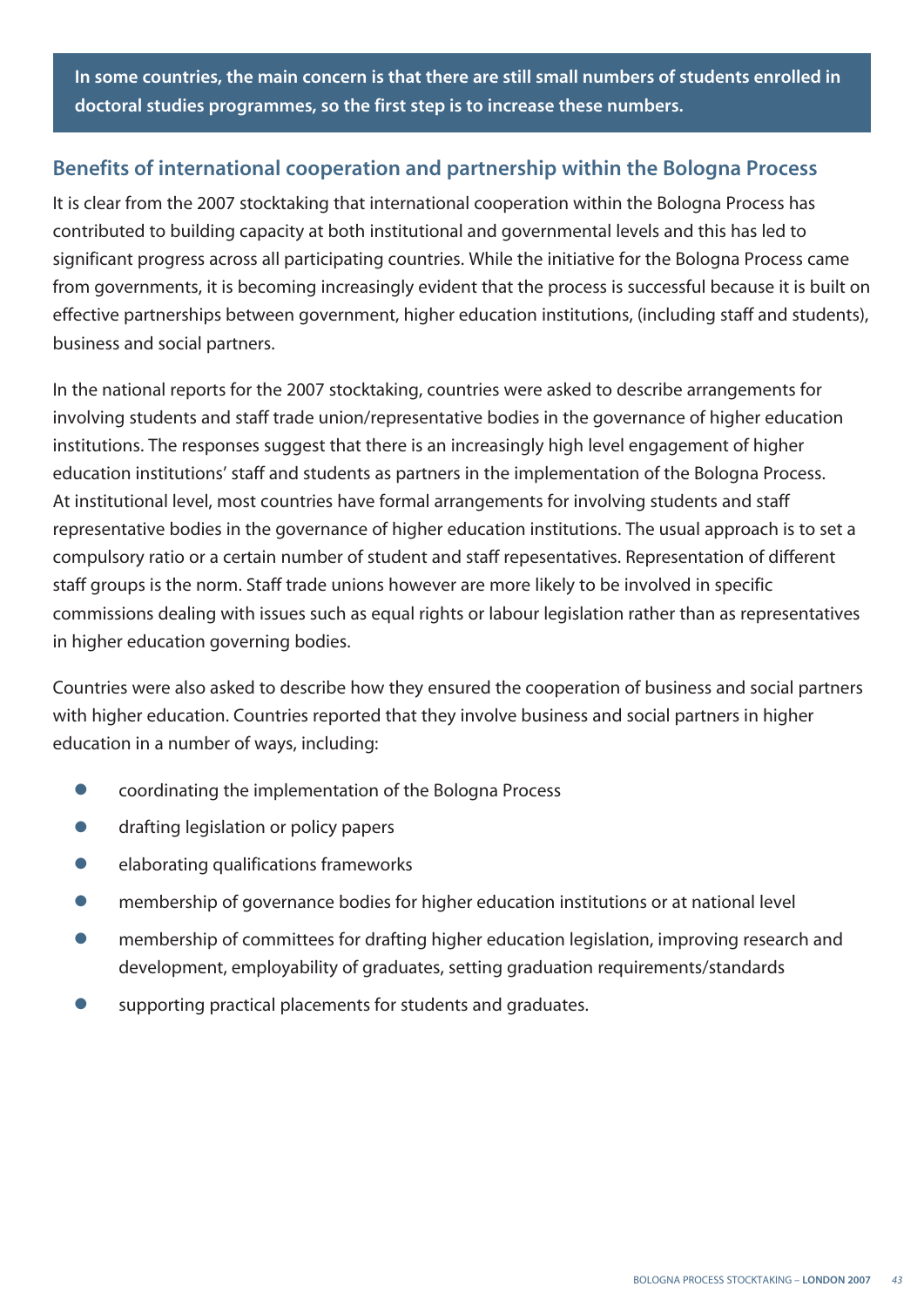Some countries are in the process of drafting new laws that will widen business and employer involvement.

**It appears from the 2007 stocktaking that the Bologna Process is promoting increased involvement of students and staff in the governance of higher education institutions and better cooperation of business and social partners with higher education. Such developments should, in the long run, facilitate reaching the Bologna goals such as increasing employability of graduates, achieving more flexibility in higher education, establishing a quality enhancement culture, and outcomes-based curricula that lead to relevant qualifications.**

## **Main issues arising from national action plans on recognition**

The template for national action plans for recognition included a number of questions about recognition issues. There were questions about how the principles of the Lisbon Recognition Convention were embedded into national legislation and about how recognition practices are applied at state and institutional level. This included ratification of the Convention and the practical implementation of its principles at national level (see the analysis of results for scorecard indicator 9 earlier in this report). The plans also addressed the mechanisms used at national level to ensure implementation of the Convention principles at institutional level.

The need to achieve a balance between respecting institutional autonomy and implementing an international agreement gave rise to a wide spectrum of issues and solutions. Some countries said that they had difficulties ensuring implementation of the Convention principles by higher education institutions because of institutional autonomy. At the other end of the spectrum, in some countries recognition decisions are made at the national level and higher education institutions do not have any role in recognition.

A solution used by some countries was to transpose Lisbon Recognition Convention principles into national legislation: autonomous higher education institutions still have to observe the laws. Another solution was to include implementation of the Convention in the areas examined as part of the quality assessment of higher education institutions.

**National action plans clearly demonstrate that not only are the procedures for assessment of foreign qualifications very different in different countries, but even the terminology used in different countries is diverse and often confusing. It might be helpful if national action plans on recognition were further analysed by the ENIC/NARIC networks with a view to achieving coherence in the treatment of foreign degrees and study periods across the EHEA.**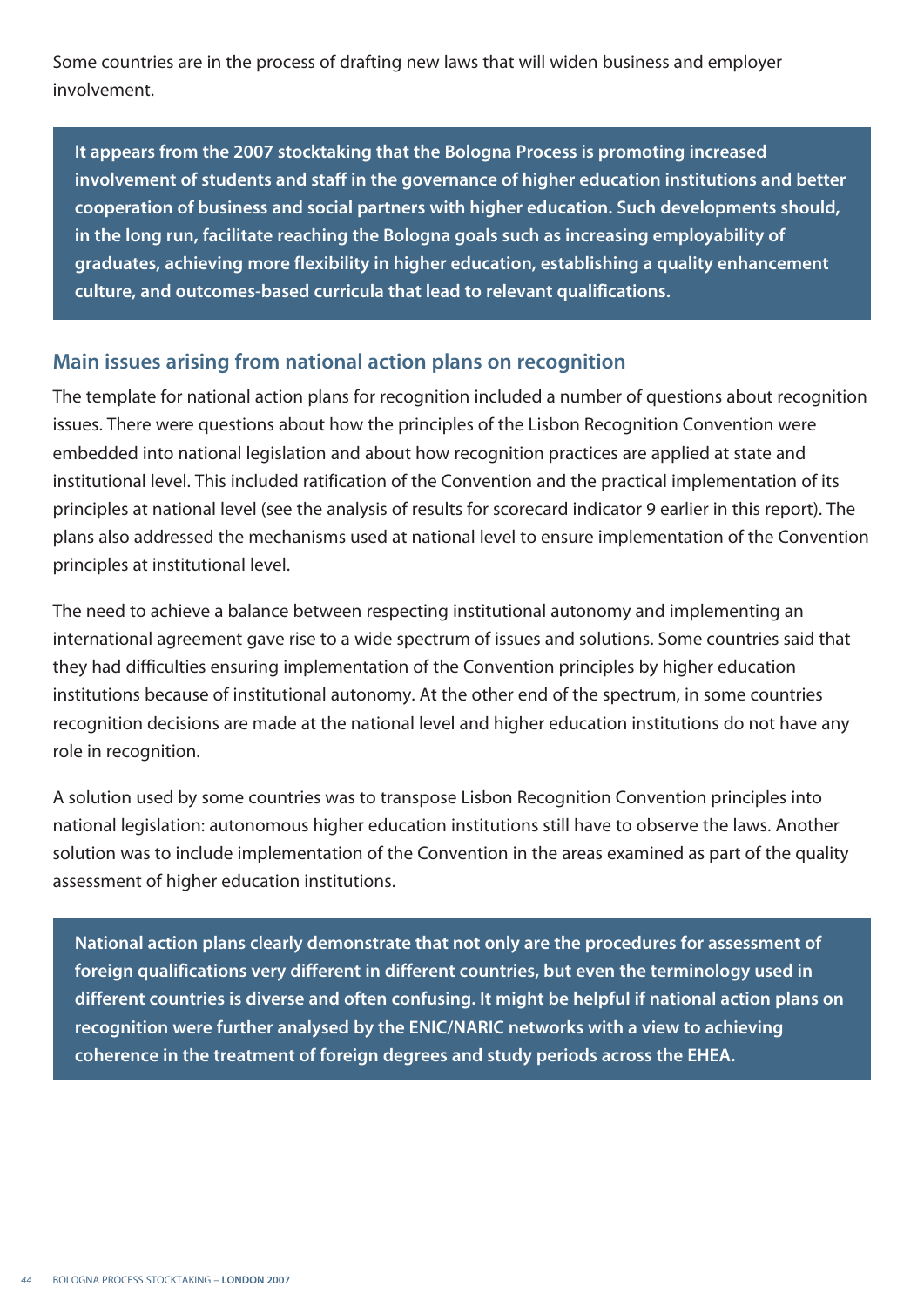The national action plans for recognition also contain a number of examples of good practice that might be further studied and disseminated including:

- **●** finding nationally acceptable solutions for ensuring that higher education institutions follow the principles of the Lisbon Recognition Convention in their recognition practices
- **●** ensuring that recognition of foreign qualifications or study periods is based on identifying and comparing learning outcomes rather than programme details
- making the assessment of prior and experiential learning an integral part of the assessment of qualifications
- **●** ensuring that a qualification is assessed even in those cases where it is difficult to provide full documentary support
- working towards using national qualifications frameworks and the overarching EHEA framework as a basis for comparing qualifications
- **●** granting partial recognition rather than denying recognition even where substantial differences are indicated.

## **Future challenges**

In their national reports, countries were asked to indicate the main challenges that they saw ahead at national level. As table 5 shows, quality assurance and accreditation-related issues were the most frequently mentioned challenges, followed by mobility-related ones, with student mobility being mentioned more often than staff mobility. Many countries said they were concerned about employability of graduates and involvement of stakeholders in higher education. A significant number of countries have also identified challenges related to research and/or doctoral studies; establishing national qualifications frameworks and outcomes-based qualifications, and funding - from securing sufficient funding to better administration of funds.

The European dimension of programmes, combined with the establishment of joint degrees, seems to be an important challenge for some countries, while others are concerned about the introduction of the three-cycle degree system; lifelong learning and its recognition; widening participation; governance, strategy and legislation. It is significant that few countries see recognition of degrees and study periods as major issues for the future, and this suggests that there may be a level of complacency because most countries have complied with the *letter* of the Lisbon Recognition Convention, as mentioned earlier in this report.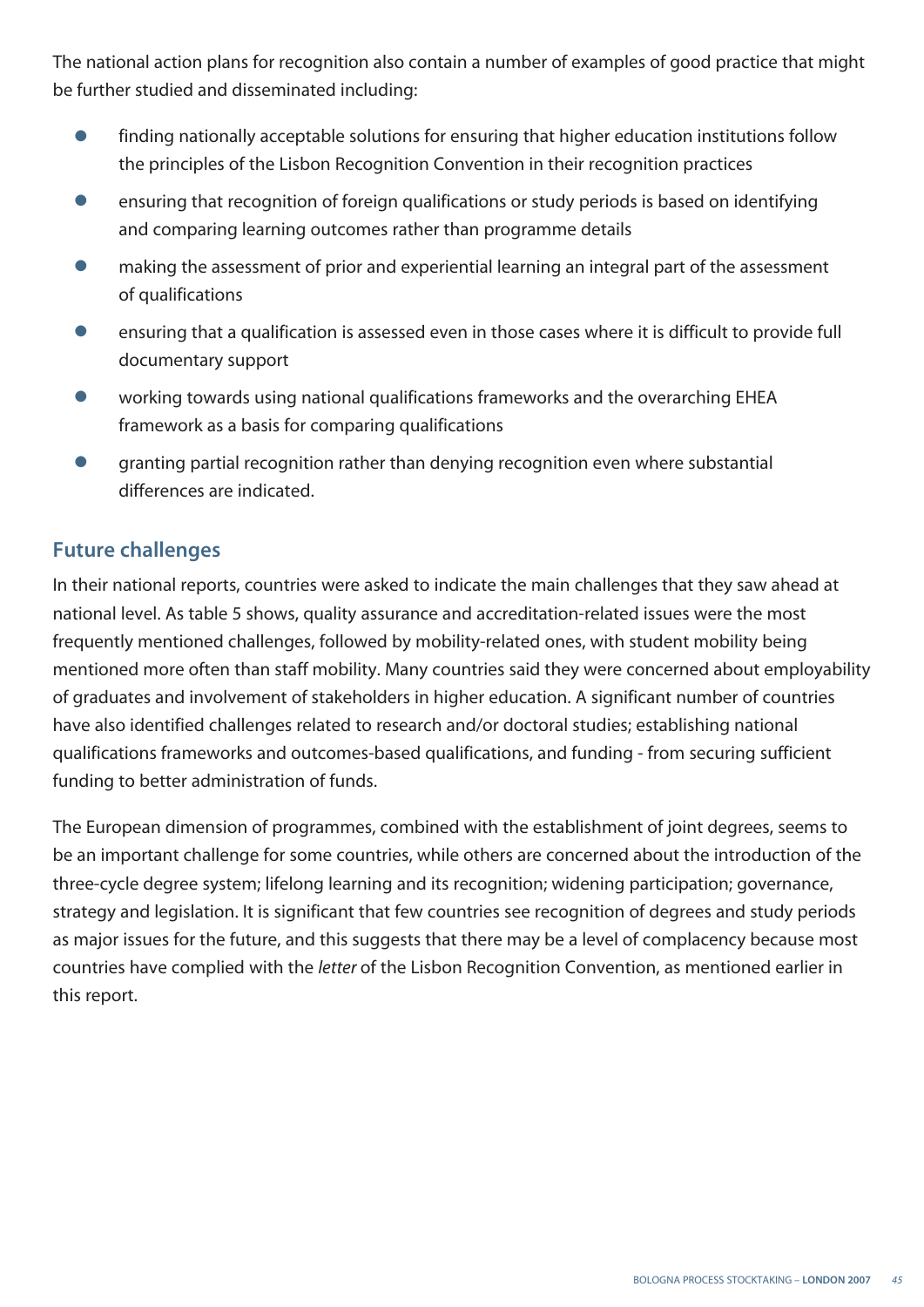In the concluding section of the report, there is further comment on the challenges for the future that have been identified objectively through the 2007 stocktaking.

## **Table 5**

## **National level challenges identified by countries**

| <b>Future challenges mentioned in national reports</b>                   | <b>Number of countries</b><br>$(%:n=48)$ |
|--------------------------------------------------------------------------|------------------------------------------|
| <b>Quality assurance, accreditation</b>                                  | 27(56%)                                  |
| Student and staff mobility (more related to students)                    | 23(48%)                                  |
| <b>Employability and stakeholder involvement</b>                         | 20(42%)                                  |
| <b>Research (including doctoral studies)</b>                             | 18 (38%)                                 |
| National qualifications framework, outcomes-based qualifications         | 17(35%)                                  |
| <b>Funding (including better allocation of resources; management)</b>    | 17 (35%)                                 |
| European dimension in programmes, joint degrees                          | 14(29%)                                  |
| Issues at institutional level (including autonomy)                       | 13(27%)                                  |
| National level governance, strategy and legislation for higher education | 9(19%)                                   |
| Degree system                                                            | 8(17%)                                   |
| <b>Lifelong learning</b>                                                 | 8(17%)                                   |
| <b>Widening participation</b>                                            | 8(17%)                                   |
| <b>Recognition</b>                                                       | 5(10%)                                   |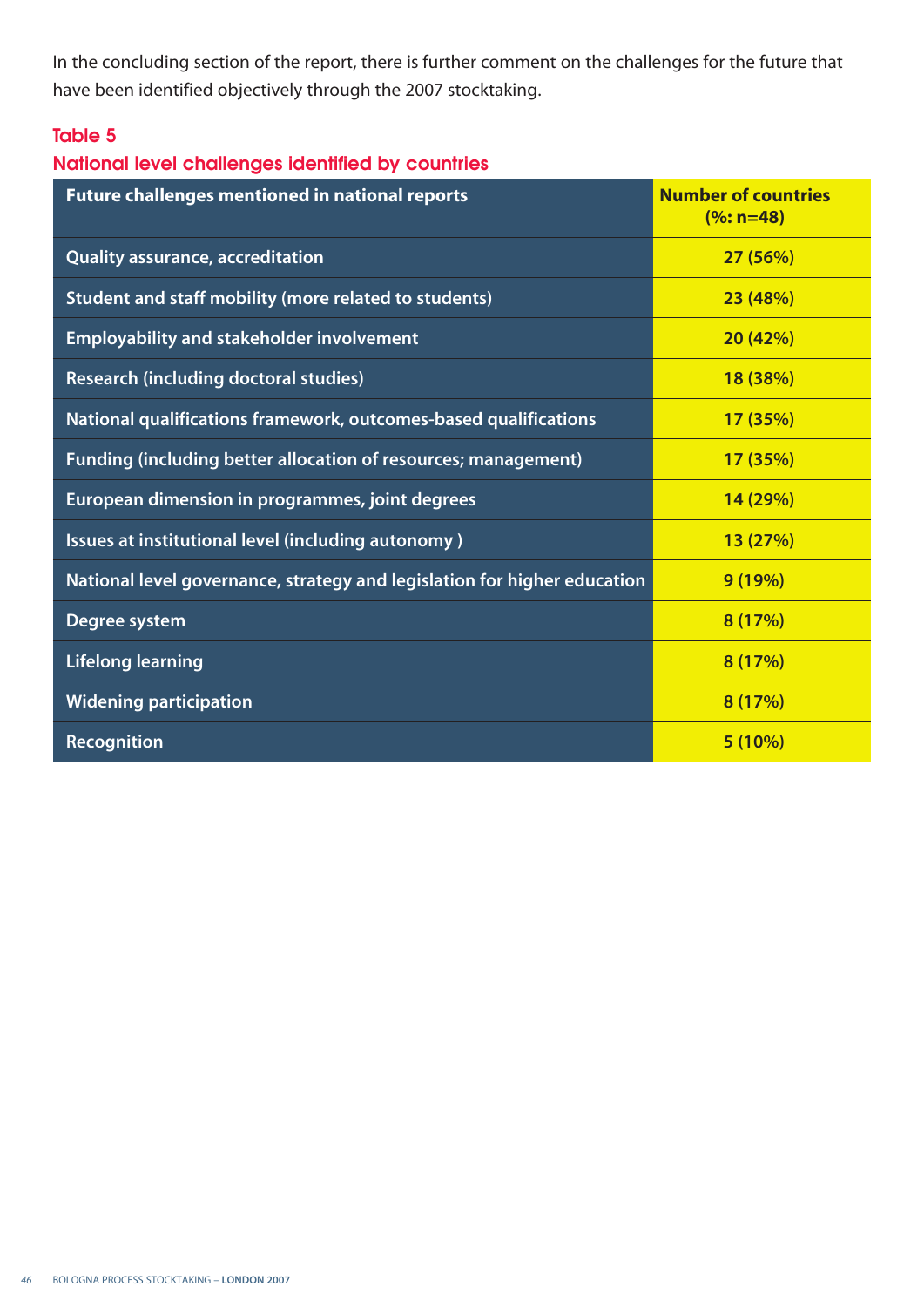## **Part 3**

## **Conclusions and recommendations**

**This part of the report draws conclusions about the progress within the Bologna Process since 2005. It also makes recommendations for the future based on the analysis in the preceding chapters.** 

## **Conclusions of the 2007 stocktaking**

**There are three main conclusions that can be drawn from the 2007 stocktaking.**

- **1. There has been good progress in the Bologna Process since Bergen.**
- **2. The outlook for achieving the goals of the Bologna Process by 2010 is good, but there are still some challenges to be faced.**
- **3. Stocktaking works well as an integral part of the Bologna Process strategy.**

## **Conclusion 1**

## *There has been good progress in the Bologna Process since Bergen.*

**The stocktaking shows that there has been good progress on all the priority action lines that the Ministers set in the Bergen communiqué. The indicators were more demanding in 2007 than in 2005, to reflect the progress that is needed if the implementation of all action lines is to be completed by 2010.**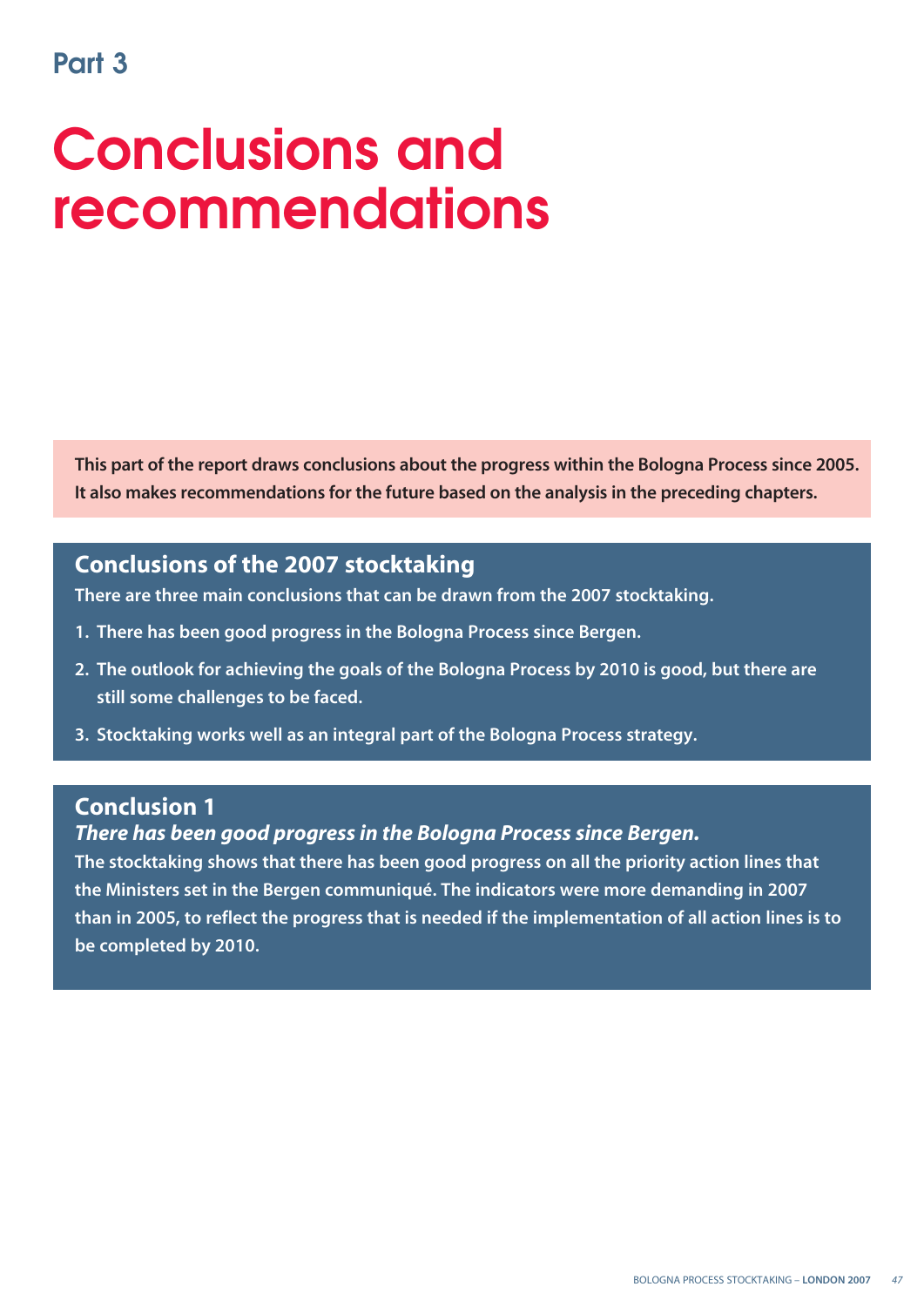Table 6 below shows the rank order of mean scores on all twelve indicators in the 2007 stocktaking.

## **Table 6**

## **Rank order of indicators for 2007 stocktaking**

| <b>Rank</b>             | <b>Indicator (number in scorecard)</b>                            | <b>Mean score 2007</b> |
|-------------------------|-------------------------------------------------------------------|------------------------|
| 1                       | <b>Establishment and recognition of joint degrees (12)</b>        | 4.6                    |
| $\overline{2}$          | Access to the next cycle (2)                                      | 4.5                    |
| $\overline{\mathbf{3}}$ | Implementation of external quality assurance (5)                  | 4.2                    |
| 4                       | <b>Stage of implementation of ECTS (10)</b>                       | 4.2                    |
| 5                       | <b>Implementation of ESG in quality assurance (4)</b>             | 4.2                    |
| 6                       | Implementation of 1st and 2nd cycle (1)                           | 4.1                    |
| $\overline{7}$          | Implementation of diploma supplement (8)                          | 4.1                    |
| 8                       | Student participation in quality assurance (6)                    | 4.0                    |
| 9                       | <b>Implementation of LRC principles (9)</b>                       | 4.0                    |
| 10                      | <b>Recognition of prior learning (11)</b>                         | 3.7                    |
| 11                      | International participation in quality assurance (7)              | 3.5                    |
| 12                      | <b>Implementation of national qualifications</b><br>framework (3) | 2.9                    |

The indicators with the greatest growth in mean scores since the 2005 stocktaking are shown in table 7.

## **Table 7**

## **Indicators with greatest growth in mean scores since 2005**

| <b>Indicator</b>                                    | <b>Mean scores</b> |                  |  |
|-----------------------------------------------------|--------------------|------------------|--|
|                                                     | 2007               | 2005             |  |
| <b>Student participation in quality assurance</b>   | 4.0                | 3.0              |  |
| Access to the next cycle                            | 4.5                | 3.9              |  |
| Implementation of two-cycle degree system           | 4.1                | 3.6 <sub>1</sub> |  |
| Implementation of external quality assurance system | 4.2                | 3.8              |  |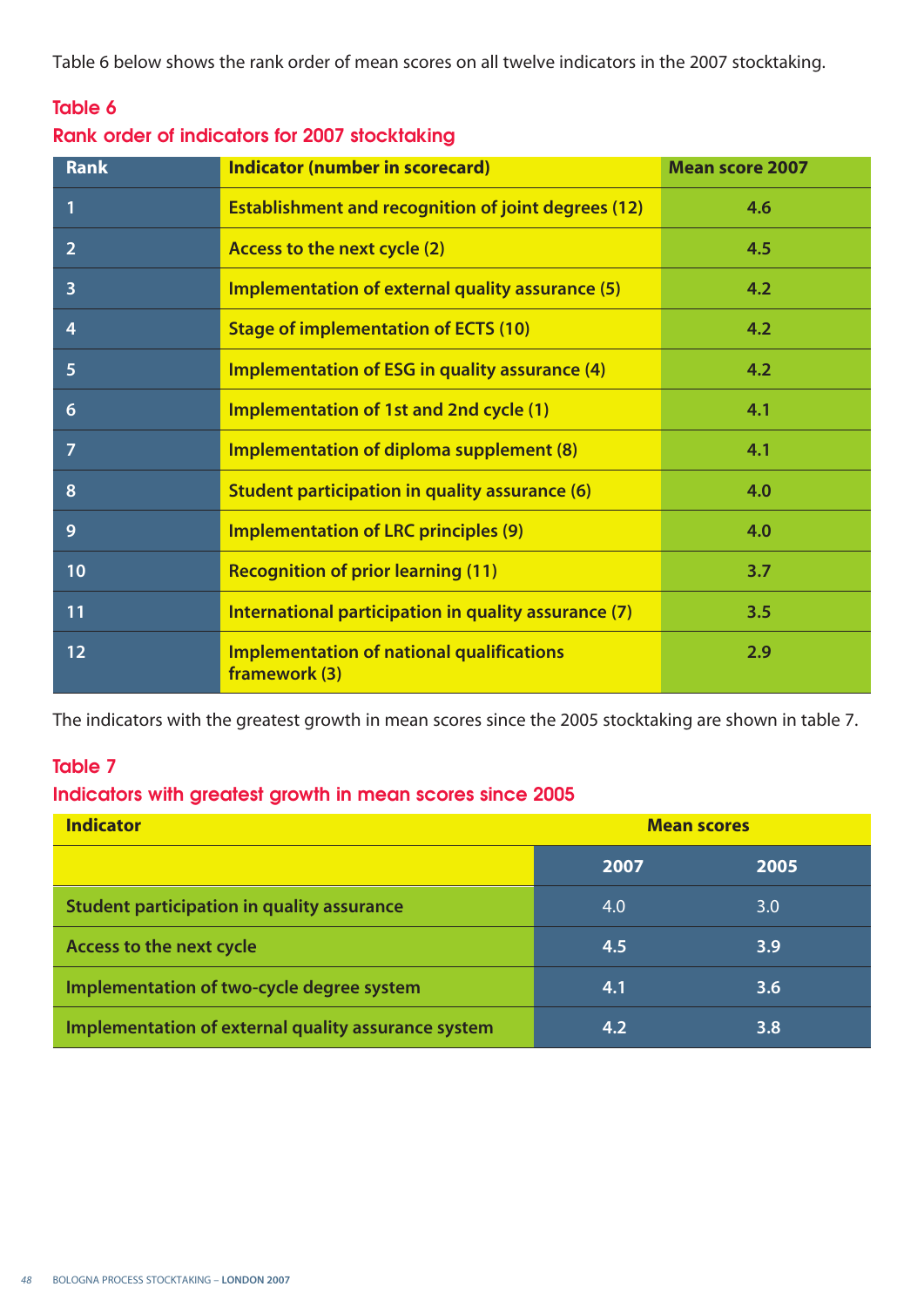## **Areas where there has been most progress in 2007**

## *Degree system*

Countries have made good progress on implementing the two-cycle degree system and on providing access to the next cycle, as shown by indicators 1 and 2. It is likely that there will be further progress on these indicators in the near future, because there are a number of countries where new laws have already been adopted, or where implementation of the two-cycle system has started. There is also a trend towards the introduction of structured doctoral programmes in the third cycle.

## *Quality assurance*

The results on indicator 5 show that there has been good progress on the development of external quality assurance systems at national level. Indicator 6, student participation in quality assurance, while leaving room for further development, is the indicator that shows the greatest improvement since 2005. Indicator 4 demonstrates that there is potential for further progress in implementing the *Standards and Guidelines for Quality Assurance in the EHEA* adopted by the Ministers in Bergen.

However, while there has been progress across the board in the area of quality assurance, the establishment of a genuine quality enhancement culture in higher education institutions is the future guarantee of sustainable quality. Some elements of internal quality already exist in all higher education institutions and some others are new. Bringing all these elements together to achieve a "quality culture" will be the task for the coming years.

## *Recognition*

The very strong result on indicator 12 demonstrates that arrangements are largely in place for the awarding and recognition of joint degrees, but it does not show the level of real implementation. There has been good overall progress on implementing the diploma supplement and ECTS, which is being used for both credit transfer and accumulation. However, credits are not always awarded on the basis of learning outcomes, a finding which is confirmed by the ESIB survey.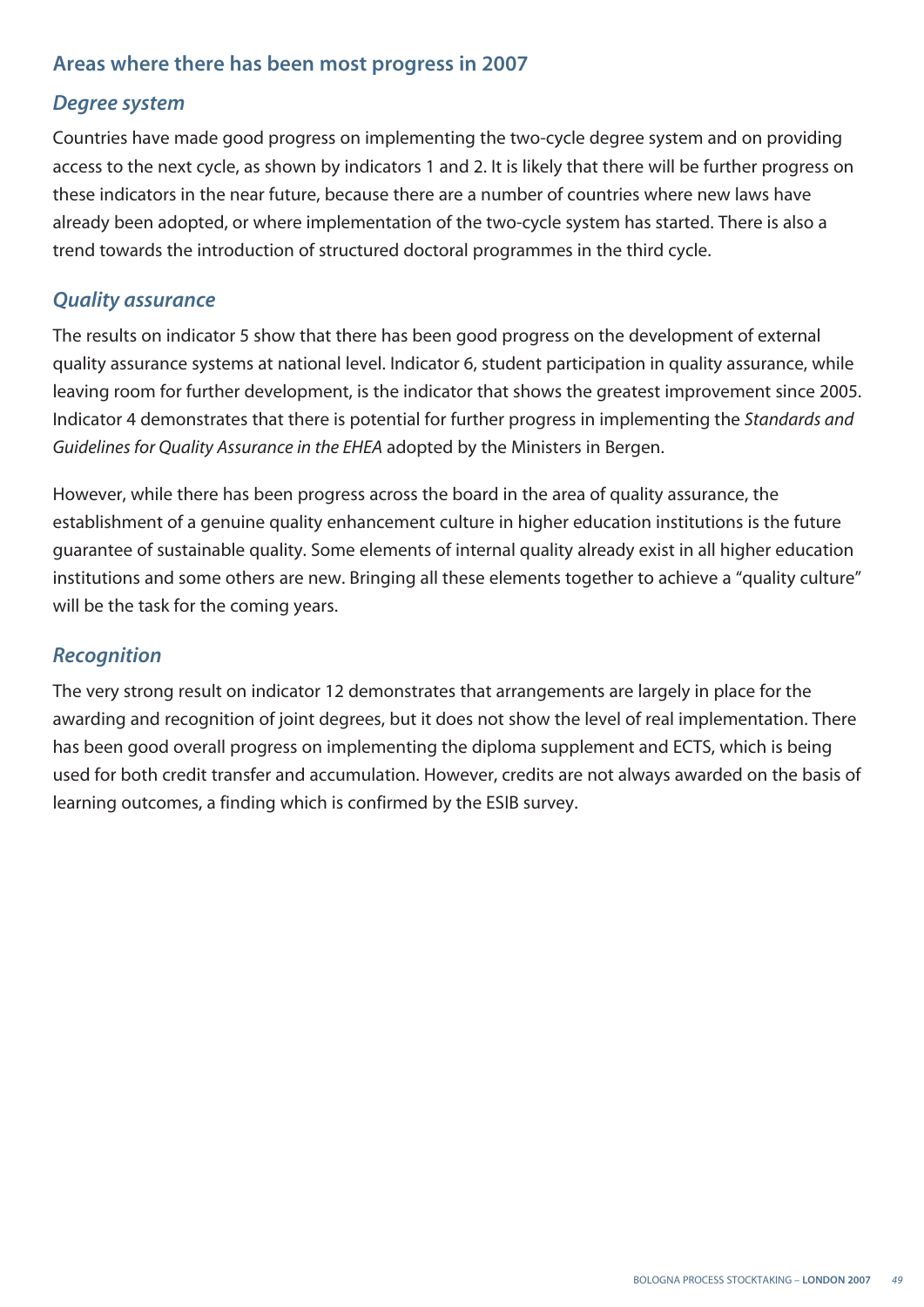## **Conclusion 2**

*The outlook for achieving the goals of the Bologna Process by 2010 is good, but there are still some challenges to be faced.*

**The evidence from the 2007 stocktaking shows that the Bologna Process is moving towards achieving its goals by 2010, but there is still some way to go before the process of reform is complete across all action lines and all countries.** 

## **Areas where there is still work to be done**

## *National frameworks of qualifications*

The Ministers said in Bergen that they expected countries to have started work on implementing their national frameworks of qualifications by 2007. From the results on indicator 3, it is clear that while work has indeed started, it is not very advanced in most countries. As this is a relatively new element of the Bologna Process, there may be confusion and even resistance to the notion of a national qualifications framework. The benefits of a framework for learners, higher education institutions and the economy may not yet be fully recognised in some countries.

The stocktaking found that there is some confusion between the proposed European Framework of Qualifications for Lifelong Learning and the *Framework for Qualifications of the European Higher Education Area*, which may also have delayed development in some cases.

## *International participation in quality assurance*

Another area where there has been little progress is international participation in quality assurance (indicator 7), which appears to pose difficulties for many countries. There has nevertheless been progress on cooperation through ENQA, with an increasing number of quality assurance agencies applying for membership. The results for this indicator will improve when more countries introduce external evaluation of their quality assurance agencies, which has not yet happened widely.

## *Linking the different action lines*

While the 2007 stocktaking found that there has been progress on specific action lines and indicators, it is not enough to look at these in isolation because all aspects of the Bologna Process need to be seen as interdependent. There are two themes that link all action lines: a focus on *learners*, and a focus on *learning outcomes*.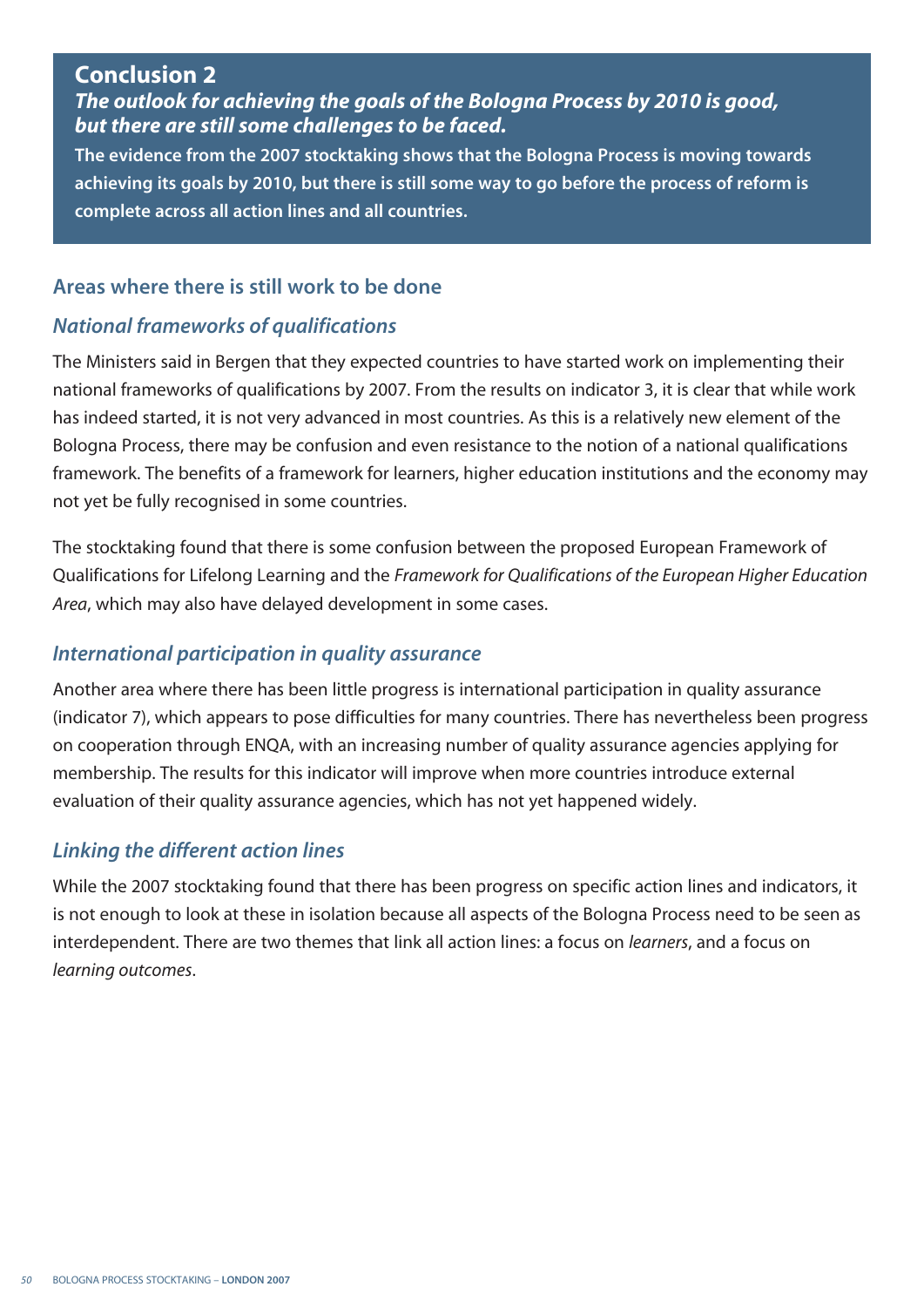### **Focus on learners**

It is important to consider how the Bologna Process is meeting the needs and expectations of learners. Based on the goals that Ministers have declared in the series of communiqués since 1999, learners can reasonably expect that by 2010 the Bologna Process will ensure that:

- **●** the different cycles of higher education in all participating countries are easily understood
- **●** the quality of higher education in these countries is assured
- higher education qualifications that are awarded in all participating countries are recognised in all other countries for access to employment, education and research opportunities
- **●** higher education provides flexible learning paths that are part of the lifelong learning continuum
- **●** higher education is accessible to everyone without social or economic obstacles.

The 2007 stocktaking shows that there has been good progress on the first two points related to the transparency and quality of higher education, but there are still some problems with recognition. In addition, there are still questions about the employability of bachelor degree holders and about the opportunities that exist for doctoral graduates to take up research careers. It also seems that it will be some time before flexible learning paths become a reality in all countries.

#### **Focus on learning outcomes**

The three Bologna cycles are based on generic descriptors of learning outcomes, so it is clear that describing higher education programmes in terms of learning outcomes is a precondition for achieving many of the goals of the Bologna Process by 2010. Learning outcomes are critically important in the development of national qualifications frameworks, systems for credit transfer and accumulation, the diploma supplement, recognition of prior learning and quality assurance.

However, the 2007 stocktaking shows that the movement towards adopting a learning outcomes approach in higher education takes time. This is particularly evident in the slow progress on establishing national qualifications frameworks and arrangements for the recognition of prior learning. Very few countries have put in place national qualifications frameworks that provide seamless progression for learners through all cycles of higher education, thus affirming the national commitment to lifelong learning.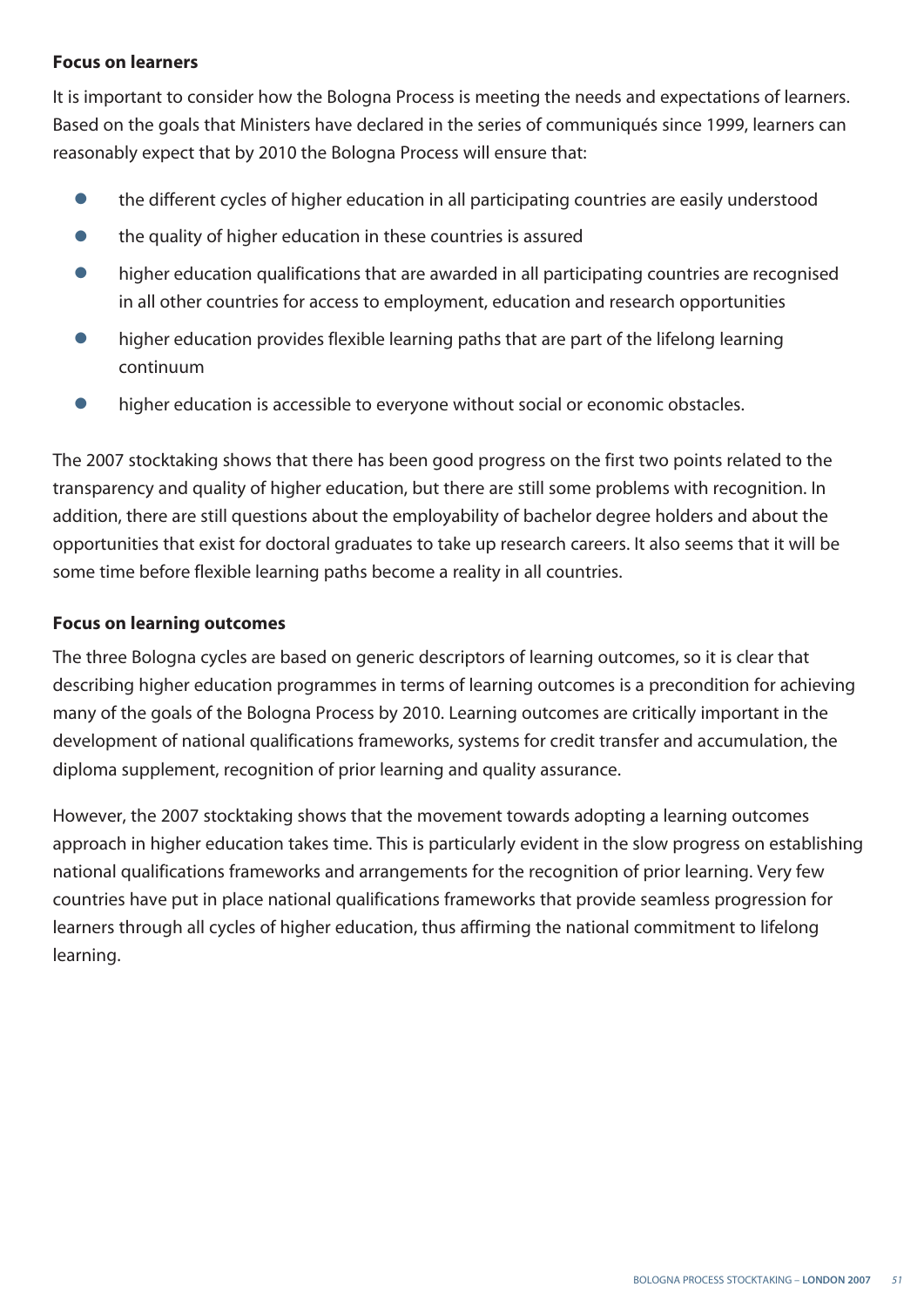## **Conclusion 3**

*Stocktaking works well as an integral part of the Bologna Process strategy.* **It is evident from the 2005 and 2007 stocktaking that the process of collaborative peer-reported self-evaluation has been effective in encouraging countries to take action at national level.**

The 2007 scorecard summary shows that the overall picture within the Bologna Process is much more "green" than it was in 2005. The results in the preceding section of this report indicate that there has been considerable movement towards achieving many of the main goals set by the Ministers in Bergen. The stocktaking used a combination of quantitative and qualitative analysis to assess not only the progress against a set of objective indicators and criteria, but also to examine the stage of development in a number of other related areas.

From the experience of both the 2005 and 2007 stocktaking exercises, it is clear that the quantitative aspect of stocktaking works well when there are clear policy goals and specific targets that can be translated into a scorecard that enables countries to measure their progress against these goals and targets. In 2005 the Bologna scorecard was used for the first time, and it was used again in 2007. Although the indicators and criteria were modified to take account of the changes that were expected to have happened in the intervening period, the scorecard nevertheless provides a valid measurement of progress over the two years.

The 2007 stocktaking also included qualitative analysis of a number of themes from the Bergen Communiqué that were covered in national reports but not included in the scorecard. This enabled countries to report on their progress using a process of self-review. The stocktaking then evaluated progress at collective level, and complemented the scorecard analysis with qualitative reporting on these themes.

This combination of analytical approaches reflects the fact that the various aspects of the Bologna Process are at different stages of development and some may not yet be ready for quantitative measurement. Fig 4 below shows a model of a goal-driven development cycle that includes five "steps to success".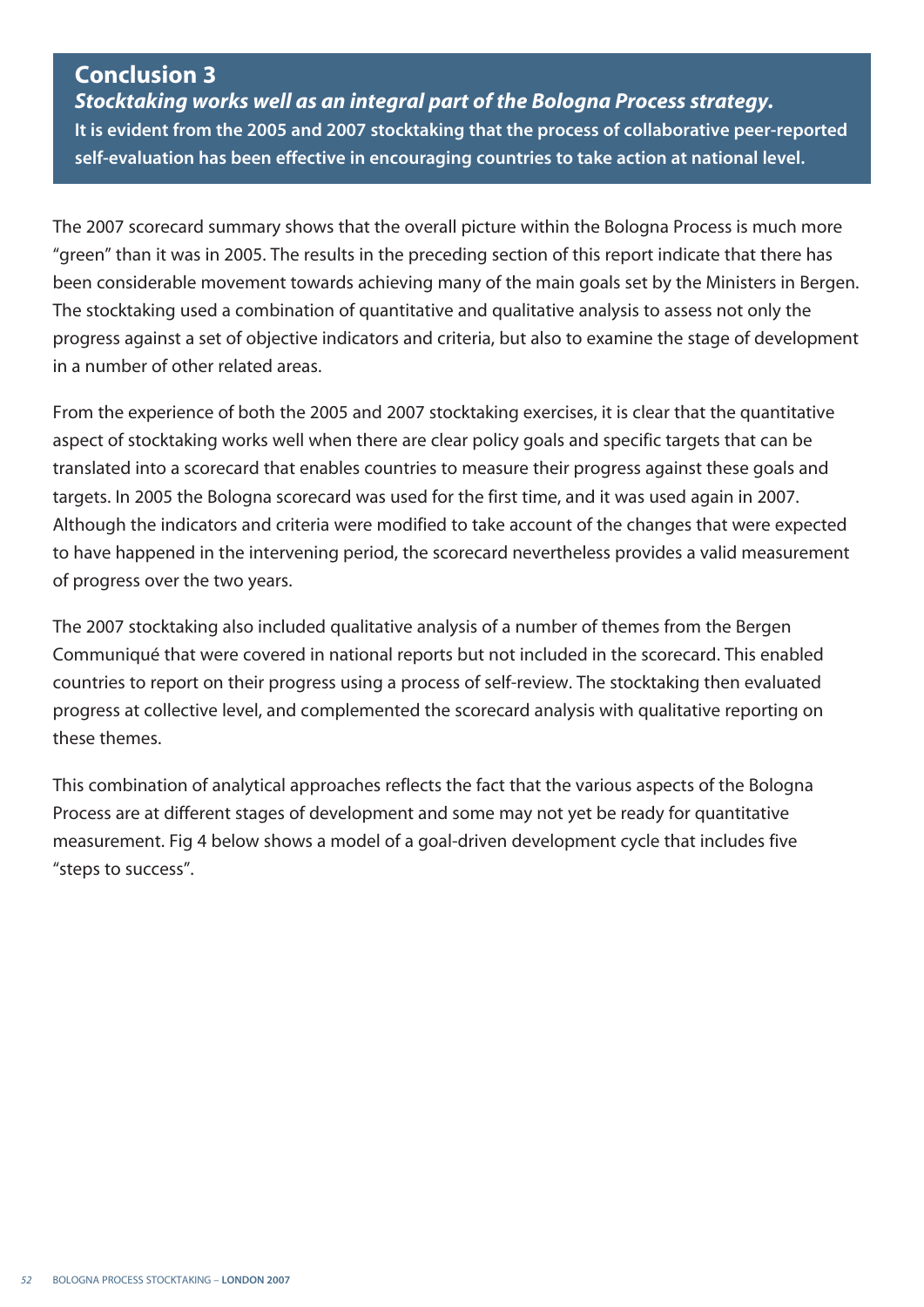**1. Agree the policy goals, linking them to a vision for the future that is shared by all participating countries.**

**2. Set targets to be achieved within a certain time frame (make sure they are specific, measurable, achievable, relevant and timed: SMART).**

**3. Take action at national level and collectively (provide relevant support, share good practice, encourage peer collaboration).**

**4. Review progress individually: self-evaluation by countries using agreed criteria (scorecard) complemented by qualitative reporting.**

**5. Evaluate achievement collectively (stocktaking).** 

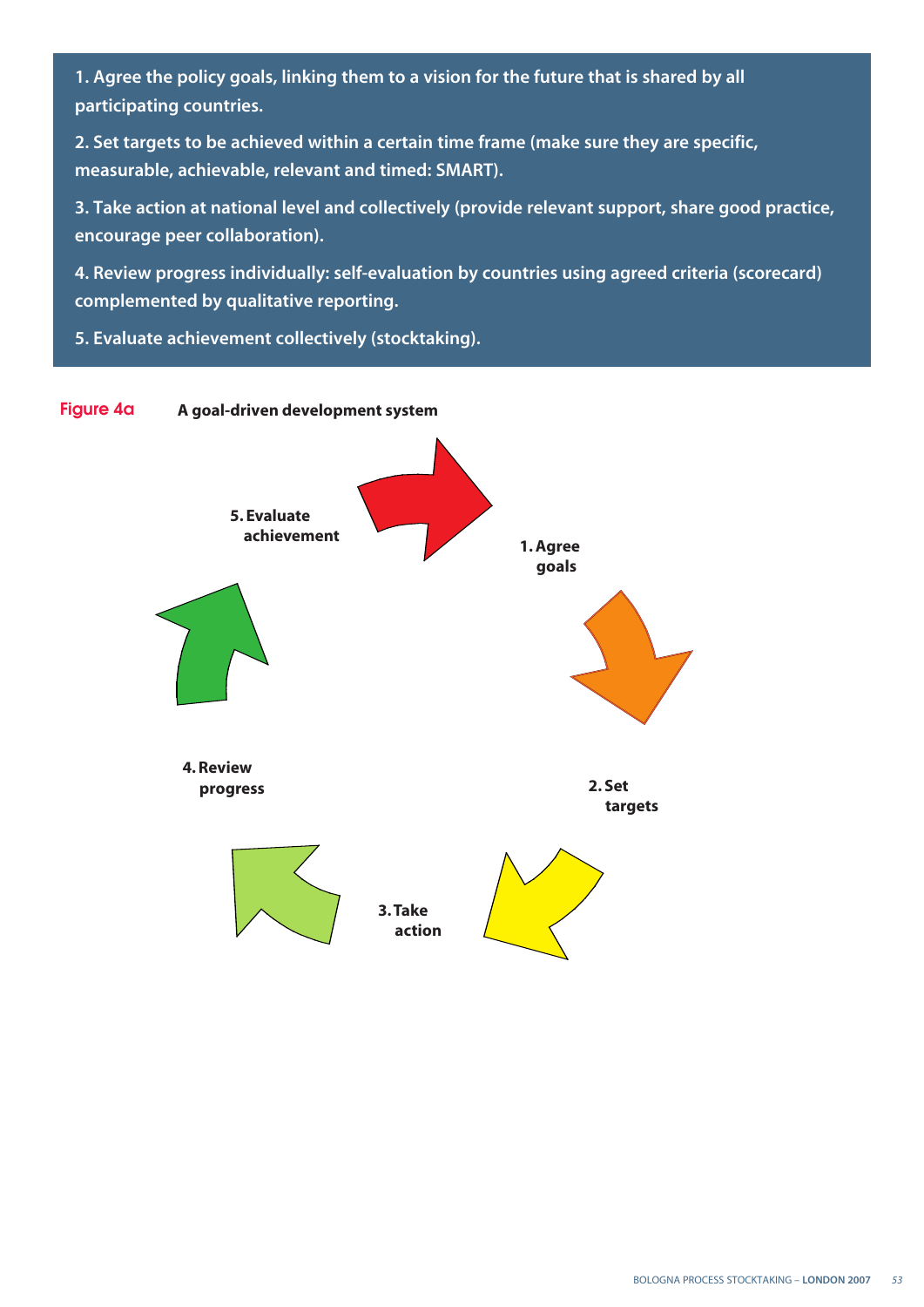## *Recommendations from the 2007 stocktaking*

## **Recommendation to Ministers**

**Set clear policy goals and specific targets for the next period of the Bologna Process, especially in the areas of the third cycle, employability, recognition, lifelong learning, flexible learning paths and the social dimension.** 

## **Recommendations for countries**

**1. Work towards fully implementing a national qualifications framework based on learning outcomes by 2010.** 

**2. Link the development of the qualifications framework to other Bologna action lines, including quality assurance, credit transfer and accumulation systems, lifelong learning, flexible learning paths and the social dimension.** 

**3. Ensure that progress is promoted across all action lines, including the more challenging aspects that are not easily and immediately attainable.** 

**4. Make formal links between the Bologna Process and the ENIC/NARIC network to undertake further work on developing and implementing national action plans for recognition.**

## **Recommendations for future stocktaking**

**Repeat the stocktaking in 2009, with the close collaboration of other partner organisations, including Eurydice European Unit, EUA and ESIB, in setting out the timetable and the arrangements for data collection and analysis.**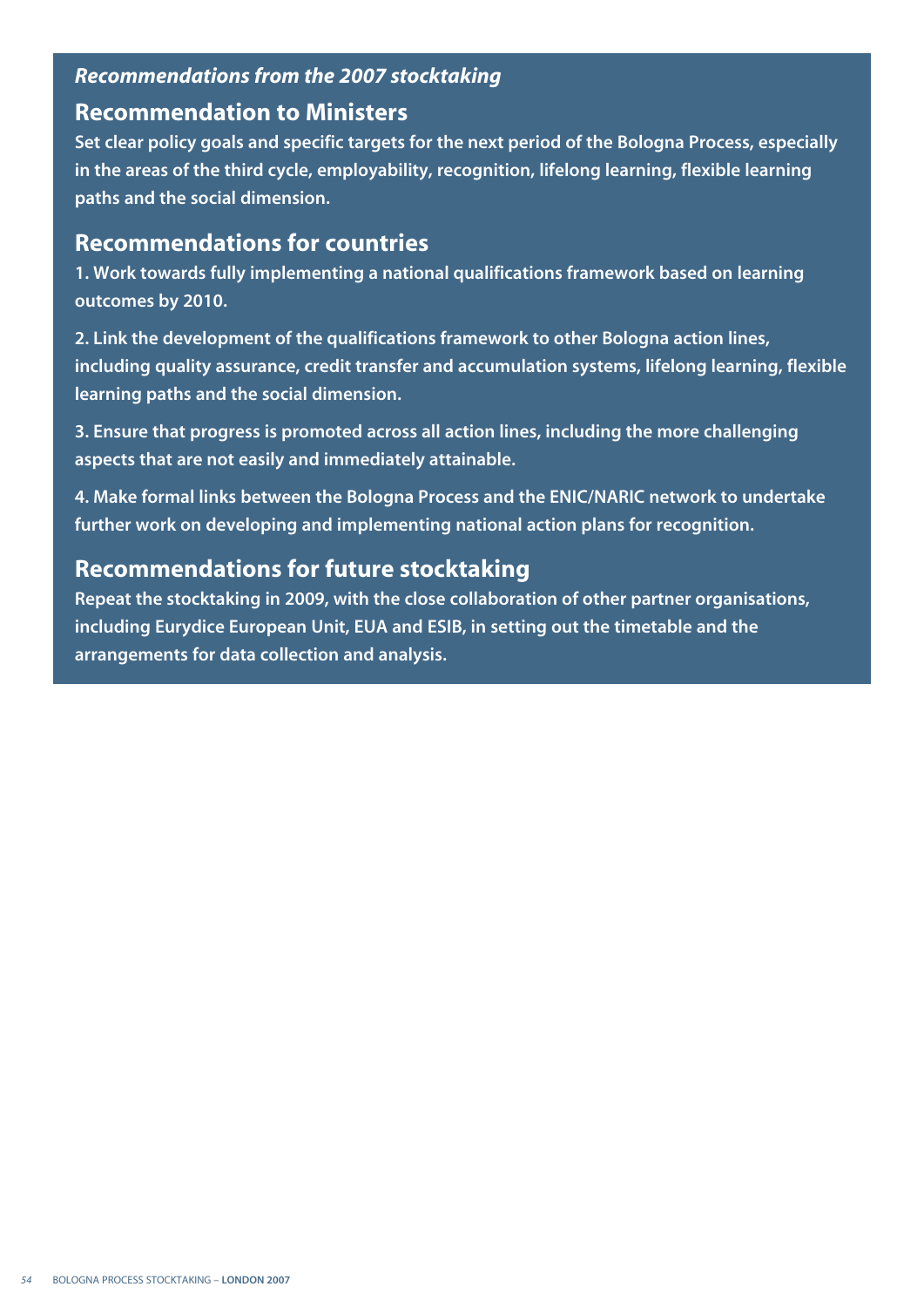

# **2007 Stocktaking Scorecards**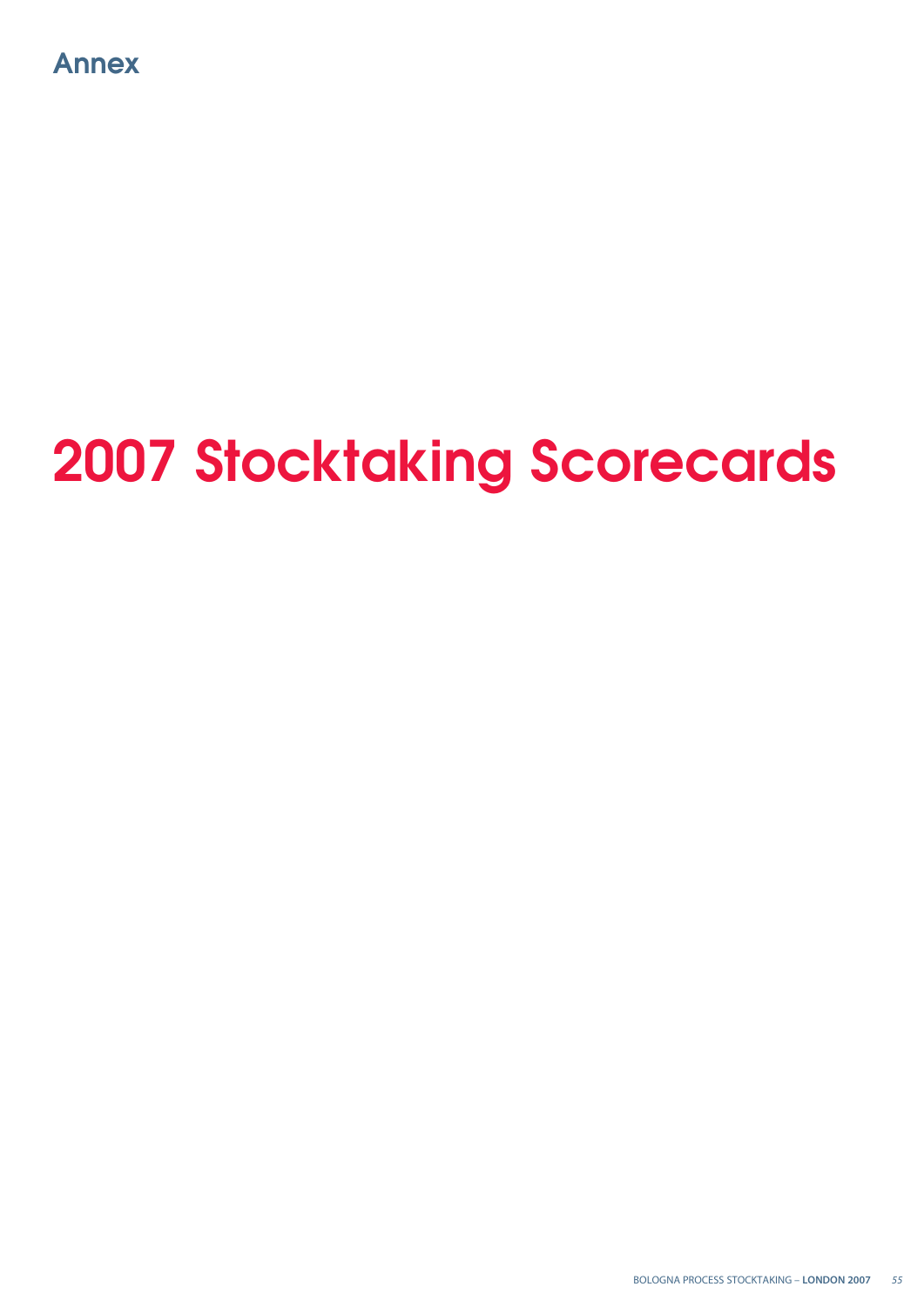## **ALBANIA**

#### > **DEGREE SYSTEM** <

- **1. Stage of implementation of the first and second cycle**
- **2. Access to the next cycle**
- **3. Implementation of national qualifications framework**

#### > **QUALITY ASSURANCE** <

- **4. National implementation of** *Standards and Guidelines for QA in the EHEA*
- **5. Stage of development of external quality assurance system**
- **6. Level of student participation**
- **7. Level of international participation**

#### > **RECOGNITION OF DEGREES AND STUDY PERIODS** <

- **8. Stage of implementation of diploma supplement**
- **9. National implementation of the principles of the Lisbon Recognition Convention**
- **10. Stage of implementation of ECTS**

#### > **LIFELONG LEARNING** <

**11. Recognition of prior learning** 

#### > **JOINT DEGREES** <

#### **12. Establishment and recogntion of joint degrees**

**Albania** joined the Bologna Process in 2003. Key developments since 2005 include: holding a series of seminars with European experts on curricula development, national qualifications frameworks and developing a "State Matura" higher education entrance qualification; drafting the Master Plan of Higher Education in Albania; and making legislative amendments to implement Bologna reforms. Some 50% of the student population are now following first cycle degrees. Second and third cycle qualifications will be introduced from 2008- 09. A working group has been set up to implement more fully the Lisbon Recognition Convention. Future challenges include: completing and securing approval of the master plan; ratifying the new law of higher education; and pursuing all of the Bologna action lines.

#### **Bologna Scorecard**

## **ANDORRA**

#### > **DEGREE SYSTEM** <

- **1. Stage of implementation of the first and second cycle**
- **2. Access to the next cycle**
- **3. Implementation of national qualifications framework**

#### > **QUALITY ASSURANCE** <

- **4. National implementation of** *Standards and Guidelines for QA in the EHEA*
- **5. Stage of development of external quality assurance system**
- **6. Level of student participation**
- **7. Level of international participation**

#### > **RECOGNITION OF DEGREES AND STUDY PERIODS** <

- **8. Stage of implementation of diploma supplement**
- **9. National implementation of the principles of the Lisbon Recognition Convention**
- **10. Stage of implementation of ECTS**

#### > **LIFELONG LEARNING** <

**11. Recognition of prior learning** 

#### > **JOINT DEGREES** <

**12. Establishment and recogntion of joint degrees**

**Andorra** joined the Bologna Process in 2003. Key developments since 2005 include: establishing an external quality assurance system; preparing legislation on higher education, scholarships and recognition of diplomas; and moving towards ratifying the Lisbon Recognition Convention. The implementation of the first cycle is well under way. Second cycle qualifications will be introduced in three years. The newly established quality assurance agency is expected to cooperate with other international quality assurance agencies.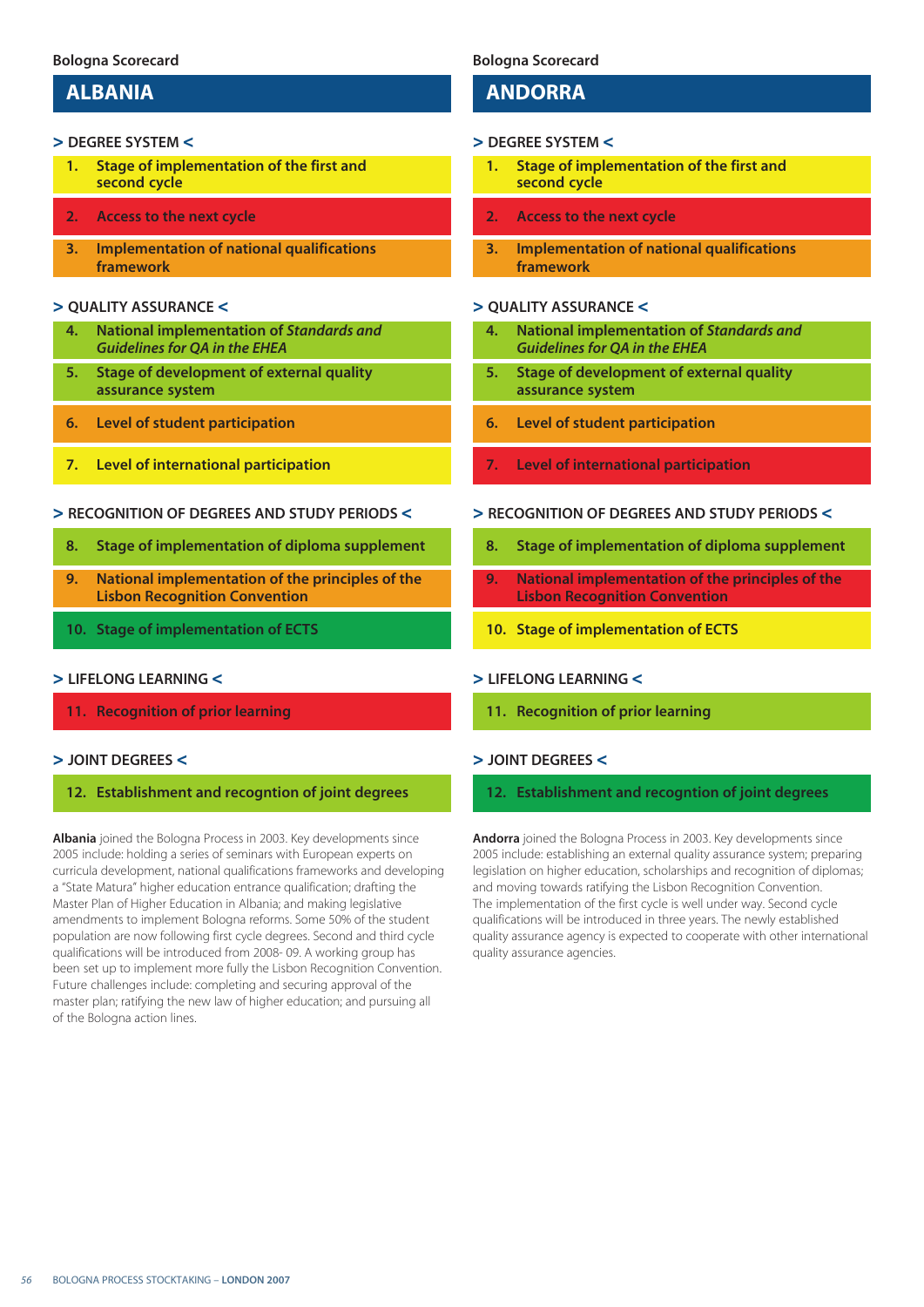## **ARMENIA**

#### > **DEGREE SYSTEM** <

- **1. Stage of implementation of the first and second cycle**
- **2. Access to the next cycle**
- **3. Implementation of national qualifications framework**

#### > **QUALITY ASSURANCE** <

- **4. National implementation of** *Standards and Guidelines for QA in the EHEA*
- **5. Stage of development of external quality assurance system**
- **6. Level of student participation**
- **7. Level of international participation**

#### > **RECOGNITION OF DEGREES AND STUDY PERIODS** <

- **8. Stage of implementation of diploma supplement**
- **9. National implementation of the principles of the Lisbon Recognition Convention**
- **10. Stage of implementation of ECTS**

#### > **LIFELONG LEARNING** <

**11. Recognition of prior learning** 

#### > **JOINT DEGREES** <

#### **12. Establishment and recogntion of joint degrees**

**Armenia** joined the Bologna Process in 2005. Key developments since then include: introducing a two-cycle degree system, a credit transfer and accumulation system and diploma supplements; developing greater links between higher education and research through doctoral programmes; and creating recognition and quality assurance agencies. The newly established quality assurance agency is expected to cooperate with other quality assurance agencies. A new Armenian diploma supplement, corresponding to the EU/CoE/UNESCO format, is currently under discussion. Following a pilot, national guidelines have been issued to implement ECTS as a national credit transfer and accumulation system. Once ECTS is implemented, flexible learning paths will be developed further. Some elements of lifelong learning are already in place. Future challenges include: fully implementing a three-cycle system; implementing the *Standards and Guidelines for Quality Assurance in the EHEA*; and developing a national qualifications framework.

#### **Bologna Scorecard**

## **AUSTRIA**

#### > **DEGREE SYSTEM** <

- **1. Stage of implementation of the first and second cycle**
- **2. Access to the next cycle**
- **3. Implementation of national qualifications framework**

#### > **QUALITY ASSURANCE** <

- **4. National implementation of** *Standards and Guidelines for QA in the EHEA*
- **5. Stage of development of external quality assurance system**
- **6. Level of student participation**
- **7. Level of international participation**

#### > **RECOGNITION OF DEGREES AND STUDY PERIODS** <

- **8. Stage of implementation of diploma supplement**
- **9. National implementation of the principles of the Lisbon Recognition Convention**
- **10. Stage of implementation of ECTS**

#### > **LIFELONG LEARNING** <

**11. Recognition of prior learning** 

#### > **JOINT DEGREES** <

#### **12. Establishment and recogntion of joint degrees**

**Austria** was a signatory of the Bologna Declaration. Key developments since 2005 include: setting up a process to establish a national qualifications framework; amending higher education legislation; reforming doctoral programmes; and converting teacher training programmes to bachelors. As of autumn 2006, 42% of university study programmes and 77% of other higher education study programmes were aligned with the two-cycle system. Future challenges include: fully implementing the *Standards and Guidelines for Quality Assurance in the EHEA*; implementing a national qualifications framework; increasing staff mobility; fully embedding ECTS; and implementing the new teacher training bachelor programmes.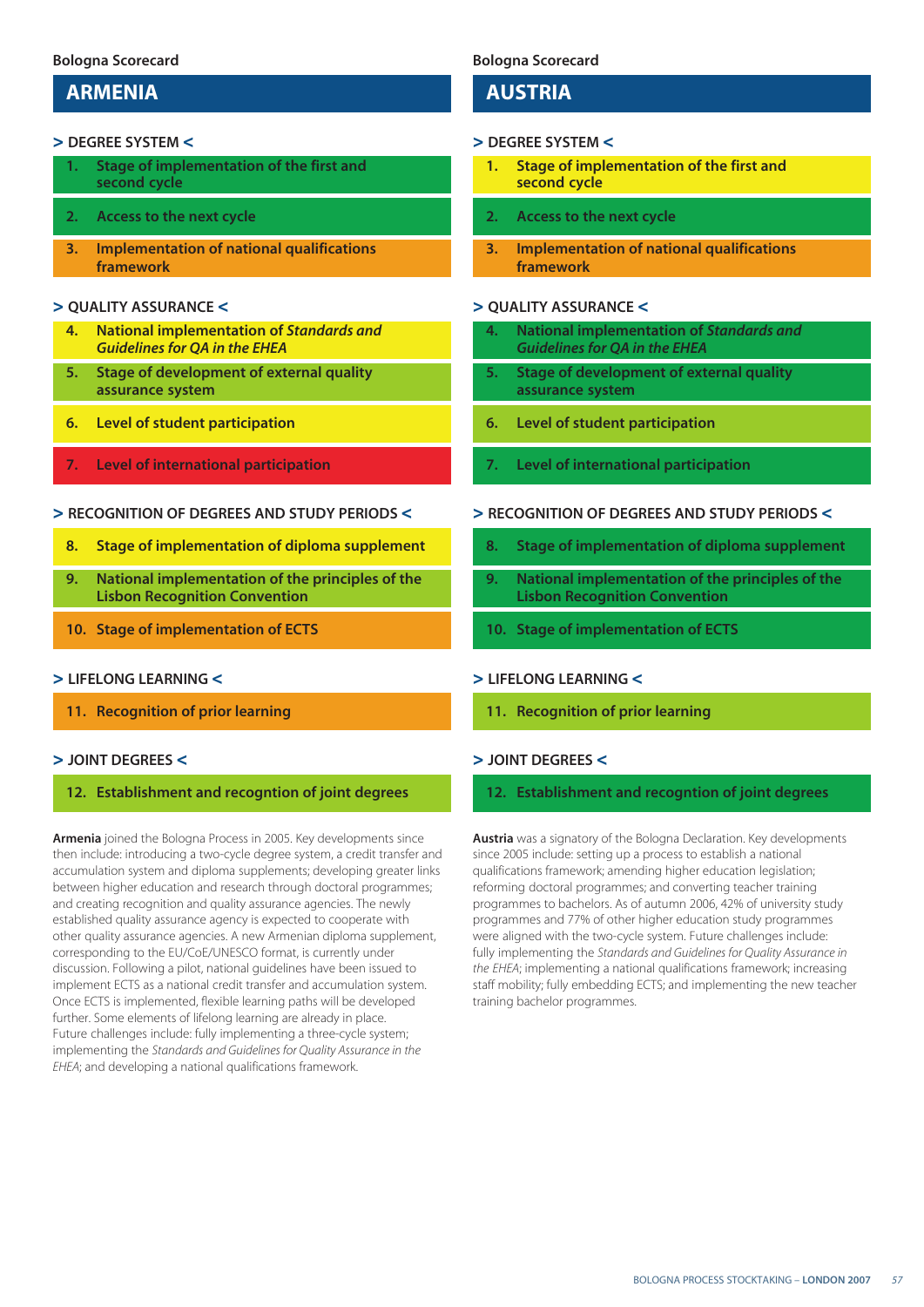## **AZERBAIJAN**

#### > **DEGREE SYSTEM** <

- **1. Stage of implementation of the first and second cycle**
- **2. Access to the next cycle**
- **3. Implementation of national qualifications framework**

#### > **QUALITY ASSURANCE** <

- **4. National implementation of** *Standards and Guidelines for QA in the EHEA*
- **5. Stage of development of external quality assurance system**
- **6. Level of student participation**
- **7. Level of international participation**

#### > **RECOGNITION OF DEGREES AND STUDY PERIODS** <

- **8. Stage of implementation of diploma supplement**
- **9. National implementation of the principles of the Lisbon Recognition Convention**
- **10. Stage of implementation of ECTS**

#### > **LIFELONG LEARNING** <

**11. Recognition of prior learning** 

#### > **JOINT DEGREES** <

#### **12. Establishment and recogntion of joint degrees**

**Azerbaijan** joined the Bologna Process in 2005. Key developments since then include: adopting a national action plan to implement Bologna reforms by 2010 and adopting legislation on the accreditation of higher education institutions. Full implementation of the new credit system is planned for 2010. Work has not yet started on developing a national qualifications framework, although bachelor and masters degree awarding bodies are in place. Up to 20% of bachelor graduates can be admitted to the second cycle. International experts and organisations are not involved directly in the quality assurance process, but take part in joint projects on quality issues through TEMPUS TACIS and UNESCO. Future challenges include: modernising and strengthening the higher education system; directing financial support to improve learning and teaching and update curricula; developing democratic principles in institutional management, modernising the quality assurance system; expanding the introduction of the new credit system; improving the recognition of degrees outside Azerbaijan; and increasing staff and student mobility.

**Bologna Scorecard**

## **BELGIUM FLEMISH**

#### > **DEGREE SYSTEM** <

- **1. Stage of implementation of the first and second cycle**
- **2. Access to the next cycle**
- **3. Implementation of national qualifications framework**

#### > **QUALITY ASSURANCE** <

- **4. National implementation of** *Standards and Guidelines for QA in the EHEA*
- **5. Stage of development of external quality assurance system**
- **6. Level of student participation**
- **7. Level of international participation**

#### > **RECOGNITION OF DEGREES AND STUDY PERIODS** <

- **8. Stage of implementation of diploma supplement**
- **9. National implementation of the principles of the Lisbon Recognition Convention**
- **10. Stage of implementation of ECTS**

#### > **LIFELONG LEARNING** <

**11. Recognition of prior learning** 

#### > **JOINT DEGREES** <

#### **12. Establishment and recogntion of joint degrees**

**Belgium** was a signatory of the Bologna Declaration. Key developments in the Flemish Community since 2005 include: moving towards full implementation of the new first and second cycle programmes; introducing new legislation to support the recognition of prior learning, increase institutional autonomy, adjust student grants and amend teacher training provision; and preparing legislation on adult education, piloting short-cycle qualifications and a new funding model for higher education. Work is continuing towards the ratification of the Lisbon Recognition Convention by all four Parliaments in Belgium. This was completed by the Flemish Community Parliament in November 2006 and it is hoped that the process will be complete throughout Belgium before May 2007. The principles of the Convention are applied in practice and a fully operational ENIC is in place. The two-cycle system is in place and is systematically replacing the old system. This process will be complete by the academic year 2008-9. Future challenges include: improving international recognition of degrees and qualifications; reforming the higher education funding system; enhancing synergies between education, research and innovation; enhancing accreditation procedures and institutional autonomy; making research careers more attractive; internationalising both the student and staff populations; and widening access to higher education.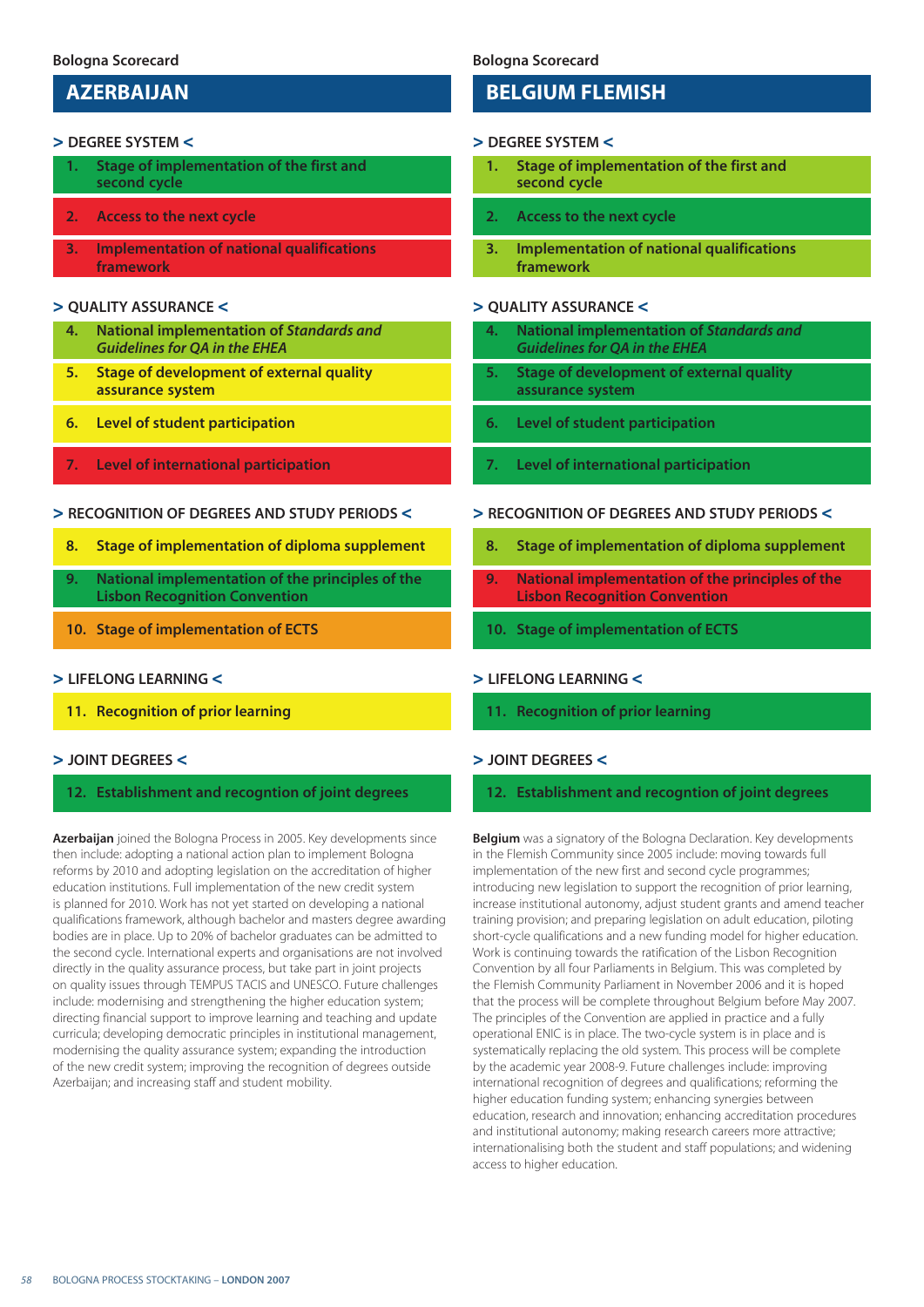## **BELGIUM FRENCH**

#### > **DEGREE SYSTEM** <

- **1. Stage of implementation of the first and second cycle**
- **2. Access to the next cycle**
- **3. Implementation of national qualifications framework**

#### > **QUALITY ASSURANCE** <

- **4. National implementation of** *Standards and Guidelines for QA in the EHEA*
- **5. Stage of development of external quality assurance system**
- **6. Level of student participation**
- **7. Level of international participation**

#### > **RECOGNITION OF DEGREES AND STUDY PERIODS** <

- **8. Stage of implementation of diploma supplement**
- **9. National implementation of the principles of the Lisbon Recognition Convention**
- **10. Stage of implementation of ECTS**

#### > **LIFELONG LEARNING** <

**11. Recognition of prior learning** 

#### > **JOINT DEGREES** <

#### **12. Establishment and recogntion of joint degrees**

**Belgium** was a signatory of the Bologna Declaration. Key developments in the French Community since 2005 include: modifying legislation to take forward Bologna reforms; expanding the use of ECTS and diploma supplements; awarding the first bachelor degrees; enabling higher education institutions to develop joint programmes; and establishing a student mobility fund and an Upper Council for Student Mobility. A "think tank" has been set up to develop a national qualifications framework. It presented its initial report in November 2006. Some higher education institutions are already starting to express their curricula in terms of learning outcomes. Work is continuing towards the ratification of the Lisbon Recognition Convention by all four Parliaments in Belgium. This was completed by the French Community Parliament in March 2005. It is hoped that the process will be complete throughout Belgium before May 2007. All of the principles of the Convention are already in place in existing legislation. Future challenges include: continuing to harmonise legislation applying to different aspects of higher education; increasing the number of science students and researchers; creating stronger synergies between education, research and innovation; managing student mobility more effectively; and developing a national qualifications framework.

**Bologna Scorecard**

## **BOSNIA AND HERZEGOVINA**

#### > **DEGREE SYSTEM** <

- **1. Stage of implementation of the first and second cycle**
- **2. Access to the next cycle**
- **3. Implementation of national qualifications framework**

#### > **QUALITY ASSURANCE** <

- **4. National implementation of** *Standards and Guidelines for QA in the EHEA*
- **5. Stage of development of external quality assurance system**
- **6. Level of student participation**
- **7. Level of international participation**

#### > **RECOGNITION OF DEGREES AND STUDY PERIODS** <

- **8. Stage of implementation of diploma supplement**
- **9. National implementation of the principles of the Lisbon Recognition Convention**
- **10. Stage of implementation of ECTS**

#### > **LIFELONG LEARNING** <

**11. Recognition of prior learning** 

#### > **JOINT DEGREES** <

**12. Establishment and recogntion of joint degrees**

**Bosnia and Herzegovina** joined the Bologna Process in 2003. Key developments since 2005 include: implementing first cycle qualifications, based on new curricula and supported by diploma supplements; introducing ECTS for all new study programmes; setting up international projects on quality assurance, recognition of qualifications and study periods and a national qualifications framework; and higher education institutions taking forward Bologna reforms, despite delays in the adoption of new legislation on higher education at State level. The Working Group for Quality Assurance is currently developing procedures for internal and external quality assurance, based on the *Standards and Guidelines for Quality Assurance in the EHEA.* The Lisbon Recognition Convention was ratified in 2003 and some progress has been made to implement the principles of the Convention. Future challenges include: adopting at national level the new law on higher education; establishing a national agency for the development of higher education and quality assurance and an ENIC centre; financing and revising the structure of higher education institutions; promoting academic research and adapting learning and teaching to new societal demands.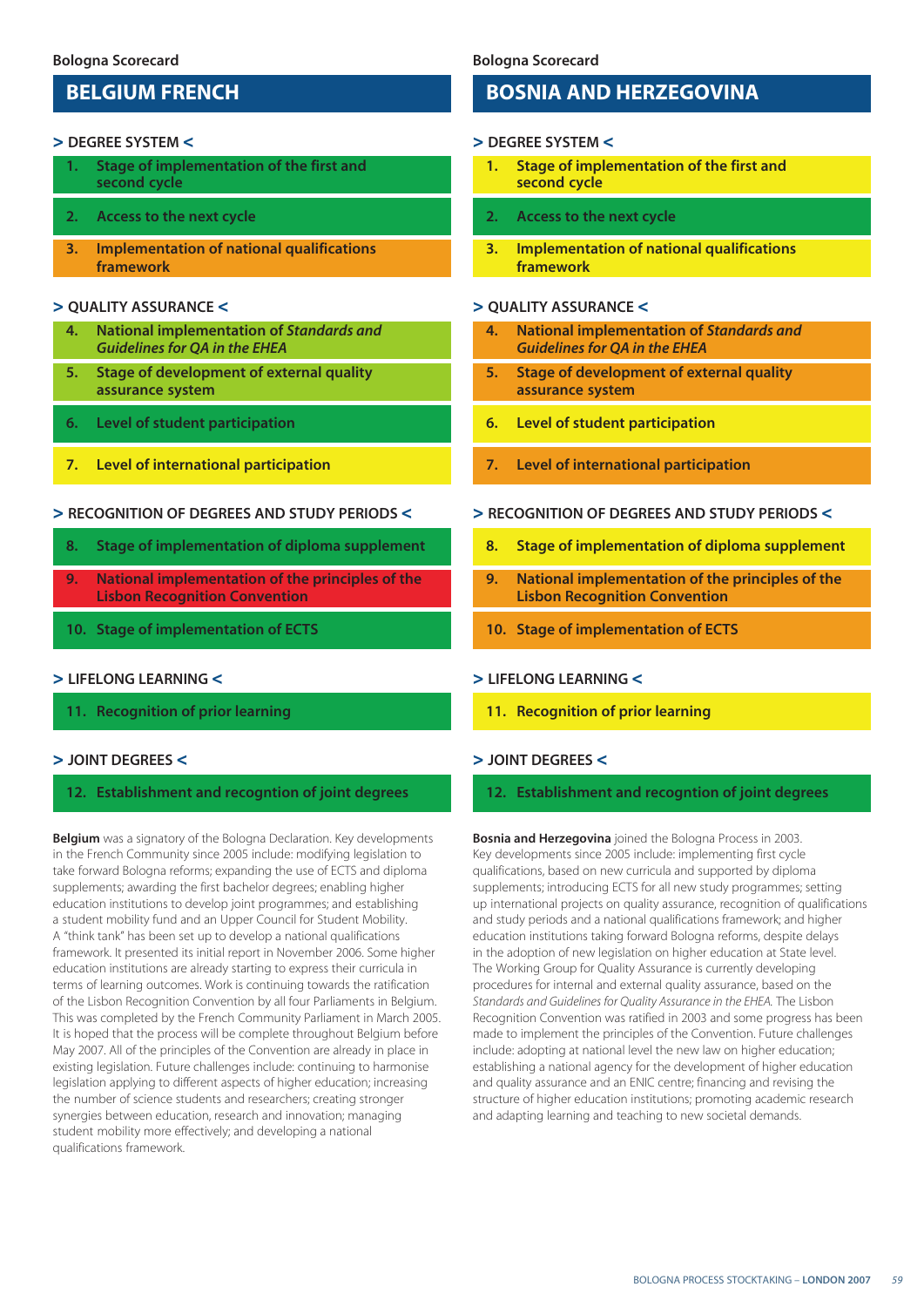## **BULGARIA**

#### > **DEGREE SYSTEM** <

- **1. Stage of implementation of the first and second cycle**
- **2. Access to the next cycle**
- **3. Implementation of national qualifications framework**

#### > **QUALITY ASSURANCE** <

- **4. National implementation of** *Standards and Guidelines for QA in the EHEA*
- **5. Stage of development of external quality assurance system**
- **6. Level of student participation**
- **7. Level of international participation**

#### > **RECOGNITION OF DEGREES AND STUDY PERIODS** <

- **8. Stage of implementation of diploma supplement**
- **9. National implementation of the principles of the Lisbon Recognition Convention**
- **10. Stage of implementation of ECTS**

#### > **LIFELONG LEARNING** <

**11. Recognition of prior learning** 

#### > **JOINT DEGREES** <

#### **12. Establishment and recogntion of joint degrees**

**Bulgaria** was a signatory of the Bologna Declaration. Key developments since 2005 include: opening up Bulgarian higher education to foreign students; improving recognition of foreign qualifications; encouraging staff and student mobility; aligning the National Evaluation and Accreditation Agency (NEAA) to the *Standards and Guidelines for Quality Assurance in the EHEA*, and becoming a candidate member of ENQA; and preparing a new strategy for the development of higher education. NEAA has well-established procedures for involving foreign experts in working groups. Financial constraints prevent foreign experts being involved in all of NEAA's activities. Students are not involved in the governance of quality assurance, although they do contribute to self evaluation reports and report to external review teams. Future challenges include: securing EU structural funds for educational reform; enhancing the quality of higher education; ensuring the employability of Bulgarian graduates across the EHEA; and modernising and developing the higher education system.

#### **Bologna Scorecard**

## **CROATIA**

#### > **DEGREE SYSTEM** <

- **1. Stage of implementation of the first and second cycle**
- **2. Access to the next cycle**
- **3. Implementation of national qualifications framework**

#### > **QUALITY ASSURANCE** <

- **4. National implementation of** *Standards and Guidelines for QA in the EHEA*
- **5. Stage of development of external quality assurance system**
- **6. Level of student participation**
- **7. Level of international participation**

#### > **RECOGNITION OF DEGREES AND STUDY PERIODS** <

- **8. Stage of implementation of diploma supplement**
- **9. National implementation of the principles of the Lisbon Recognition Convention**
- **10. Stage of implementation of ECTS**

#### > **LIFELONG LEARNING** <

**11. Recognition of prior learning** 

#### > **JOINT DEGREES** <

#### **12. Establishment and recogntion of joint degrees**

**Croatia** joined the Bologna Process in 2001. Key developments since 2005 include: completing the restructuring of all study programmes into the first and second cycle, following an evaluation programme carried out by teams including foreign experts; introducing a more efficient recognition process for foreign qualifications; and creating the Agency for Science and Higher Education, which is developing the framework for a quality assurance system. A working group was formed in 2006 to prepare a proposal for a Croatian qualifications framework. The two-cycle system is being phased in from 2005/06, and 50% of students are now enrolled in the two-cycle system. Diploma supplements in the EU/CoE/UNESCO format will be provided automatically, free of charge, in Croatian and English from 2007. Future challenges include: revising the structure of universities and strengthening the binary system; developing quality assurance; increasing alignment between higher education and the needs of the labour market; and developing more efficient funding mechanisms.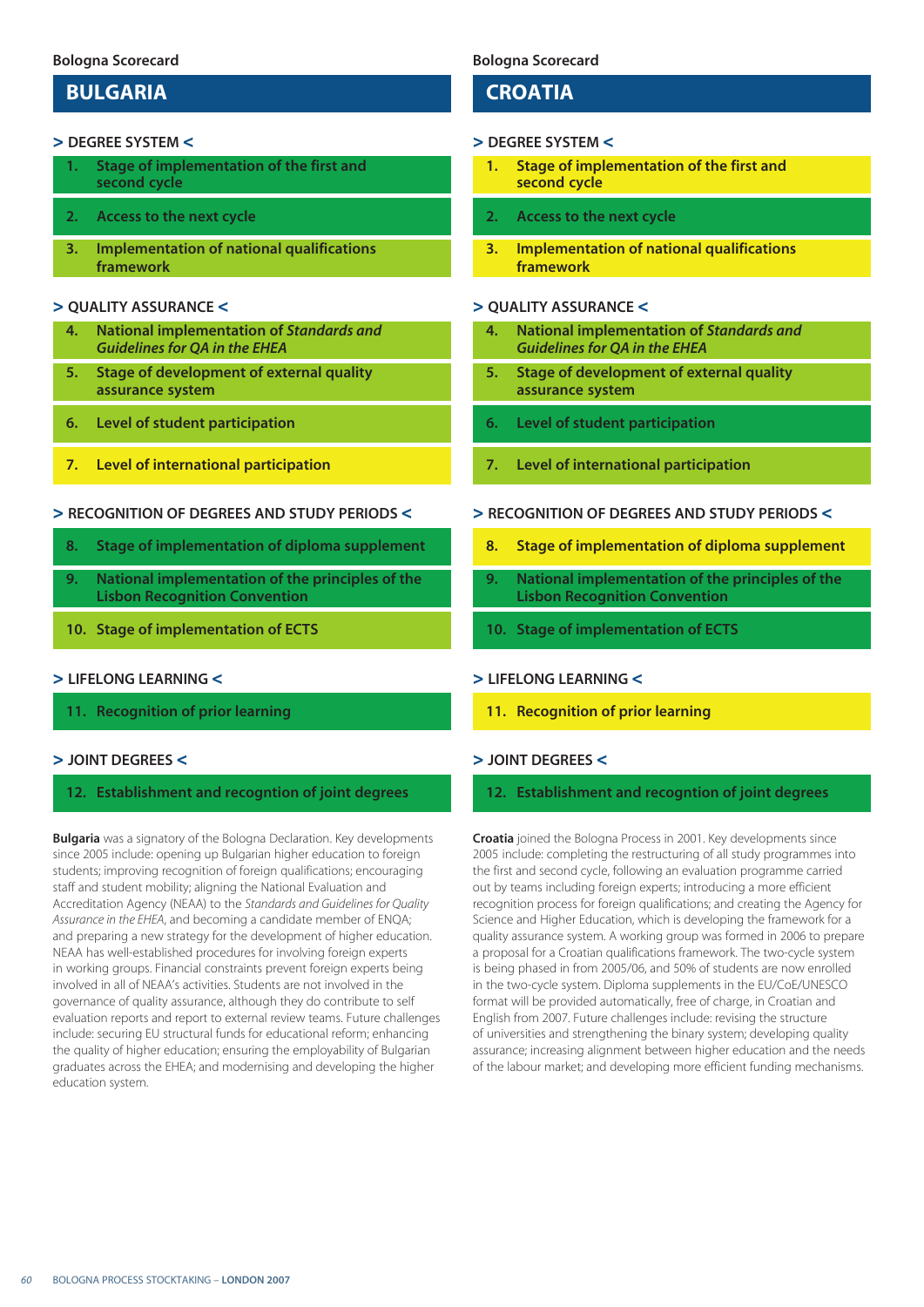## **CYPRUS**

#### > **DEGREE SYSTEM** <

- **1. Stage of implementation of the first and second cycle**
- **2. Access to the next cycle**
- **3. Implementation of national qualifications framework**

#### > **QUALITY ASSURANCE** <

- **4. National implementation of** *Standards and Guidelines for QA in the EHEA*
- **5. Stage of development of external quality assurance system**
- **6. Level of student participation**
- **7. Level of international participation**

#### > **RECOGNITION OF DEGREES AND STUDY PERIODS** <

- **8. Stage of implementation of diploma supplement**
- **9. National implementation of the principles of the Lisbon Recognition Convention**
- **10. Stage of implementation of ECTS**

#### > **LIFELONG LEARNING** <

**11. Recognition of prior learning** 

#### > **JOINT DEGREES** <

#### **12. Establishment and recogntion of joint degrees**

**Cyprus** joined the Bologna Process in 2001. Key developments since 2005 include: preparing the Open University of Cyprus and Cyprus University of Technology to receive their first student intakes in October 2006 and September 2007 respectively; expanding provision at the University of Cyprus to include masters and doctoral students from 2007; fully implementing ECTS and introducing diploma supplements; and developing proposals to establish a quality assurance and accreditation board for Cyprus in 2007, which will apply to all higher education and include student and international participation in external reviews. A working group, including all relevant stakeholders, has been set up to develop proposals for a national qualifications framework. Plans are under way to use ECTS across all programmes, both public and private. Future challenges include: continuing the educational reform programme to increase higher education provision substantially, enhancing the quality of private providers, and establishing a quality assurance and accreditation agency; developing and implementing a comprehensive lifelong learning strategy; and introducing a national qualifications framework.

#### **Bologna Scorecard**

## **CZECH REPUBLIC**

#### > **DEGREE SYSTEM** <

- **1. Stage of implementation of the first and second cycle**
- **2. Access to the next cycle**
- **3. Implementation of national qualifications framework**

#### > **QUALITY ASSURANCE** <

- **4. National implementation of** *Standards and Guidelines for QA in the EHEA*
- **5. Stage of development of external quality assurance system**
- **6. Level of student participation**
- **7. Level of international participation**

#### > **RECOGNITION OF DEGREES AND STUDY PERIODS** <

- **8. Stage of implementation of diploma supplement**
- **9. National implementation of the principles of the Lisbon Recognition Convention**
- **10. Stage of implementation of ECTS**

#### > **LIFELONG LEARNING** <

**11. Recognition of prior learning** 

#### > **JOINT DEGREES** <

#### **12. Establishment and recogntion of joint degrees**

**The Czech Republic** was a signatory of the Bologna Declaration. Key developments since 2005 include: introducing the new long term plan of the Ministry for 2006-2010, which includes programmes of development to align higher education institution funding to their long term plans; amending the Act on higher education institutions; increasing institutional autonomy, particularly in financial matters; and taking part in the OECD project, Thematic Review of Tertiary Education. Work has started on improving recognition of non-formal and informal learning, in the context of the development of the national qualifications framework, planned for the tertiary sector in 2007-2010. ECTS is not stipulated in legislation, although all public higher education institutions have introduced ECTS for bachelors and masters degree programmes, incentivised by the introduction of a development programme under which higher education institutions can submit projects for ECTS 'labelling'. Discussions have started about how to increase student involvement in external evaluation and accreditation processes. Future challenges include: taking forward the outcomes from the OECD Thematic Review of Tertiary Education, particularly the higher education system, governance and leadership at national as well as at institutional level, and funding mechanisms.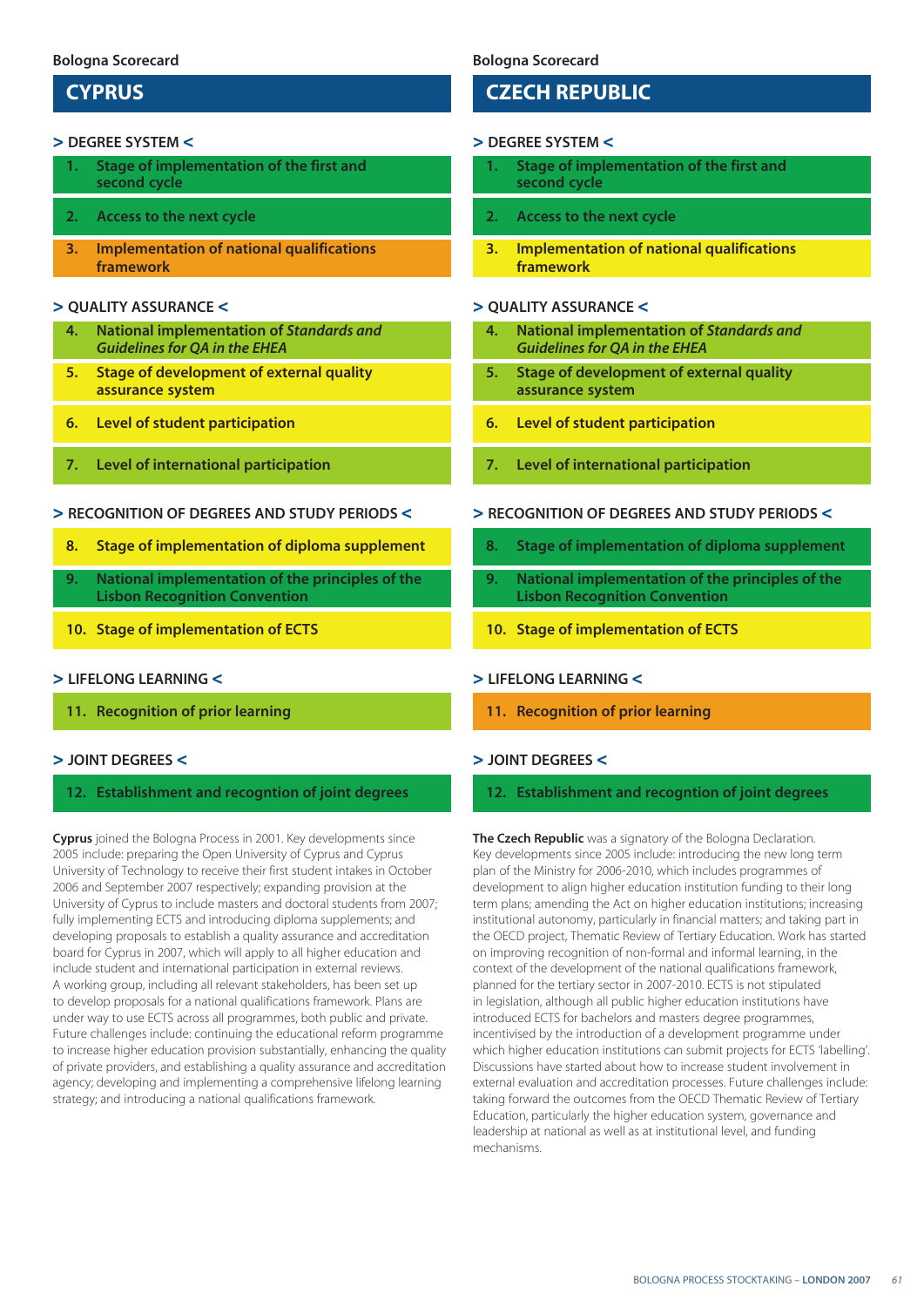## **DENMARK**

#### > **DEGREE SYSTEM** <

- **1. Stage of implementation of the first and second cycle**
- **2. Access to the next cycle**
- **3. Implementation of national qualifications framework**

#### > **QUALITY ASSURANCE** <

- **4. National implementation of** *Standards and Guidelines for QA in the EHEA*
- **5. Stage of development of external quality assurance system**
- **6. Level of student participation**
- **7. Level of international participation**

#### > **RECOGNITION OF DEGREES AND STUDY PERIODS** <

- **8. Stage of implementation of diploma supplement**
- **9. National implementation of the principles of the Lisbon Recognition Convention**
- **10. Stage of implementation of ECTS**

#### > **LIFELONG LEARNING** <

**11. Recognition of prior learning** 

#### > **JOINT DEGREES** <

#### **12. Establishment and recogntion of joint degrees**

**Denmark** was a signatory of the Bologna Declaration. Key developments since 2005 include: launching in April 2006 a new "Strategy for Denmark in the Global Economy". Future objectives for the higher education sector include: at least 50% of all young people should complete a higher education programme; all university programmes should be evaluated according to international standards; more systematic dialogue with employers; and doubling the number of doctoral scholarships.

#### **Bologna Scorecard**

## **ESTONIA**

#### > **DEGREE SYSTEM** <

- **1. Stage of implementation of the first and second cycle**
- **2. Access to the next cycle**
- **3. Implementation of national qualifications framework**

#### > **QUALITY ASSURANCE** <

- **4. National implementation of** *Standards and Guidelines for QA in the EHEA*
- **5. Stage of development of external quality assurance system**
- **6. Level of student participation**
- **7. Level of international participation**

#### > **RECOGNITION OF DEGREES AND STUDY PERIODS** <

- **8. Stage of implementation of diploma supplement**
- **9. National implementation of the principles of the Lisbon Recognition Convention**
- **10. Stage of implementation of ECTS**

#### > **LIFELONG LEARNING** <

**11. Recognition of prior learning** 

#### > **JOINT DEGREES** <

**12. Establishment and recogntion of joint degrees**

**Estonia** was a signatory of the Bologna Declaration. Key developments since 2005 include: adoption by Parliament of a new higher education strategy for 2006-2016; preparing an internationalisation strategy for higher education 2006-2015; improving recognition procedures; undertaking an extensive survey on student social and economic conditions; preparing legislation on joint degrees and learning outcomes-based programme development; and taking part in an EU project focusing on quality improvement and the development of student support systems. A representative working group has been set up to develop a national qualifications framework by autumn 2007. Measures are in place to support the full implementation of ECTS, based on learning outcomes, by the 2009-2010 academic year. Although there is no international involvement in the governance of the Higher Education Quality Assessment Council, international participation is important in peer reviews for programme and institutional accreditation. Future challenges include: preparing for a decrease in the student population due to the downward demographic trend; strengthening the international dimension of higher education institutions; and ensuring appropriate funding for sustainable and competitive higher education.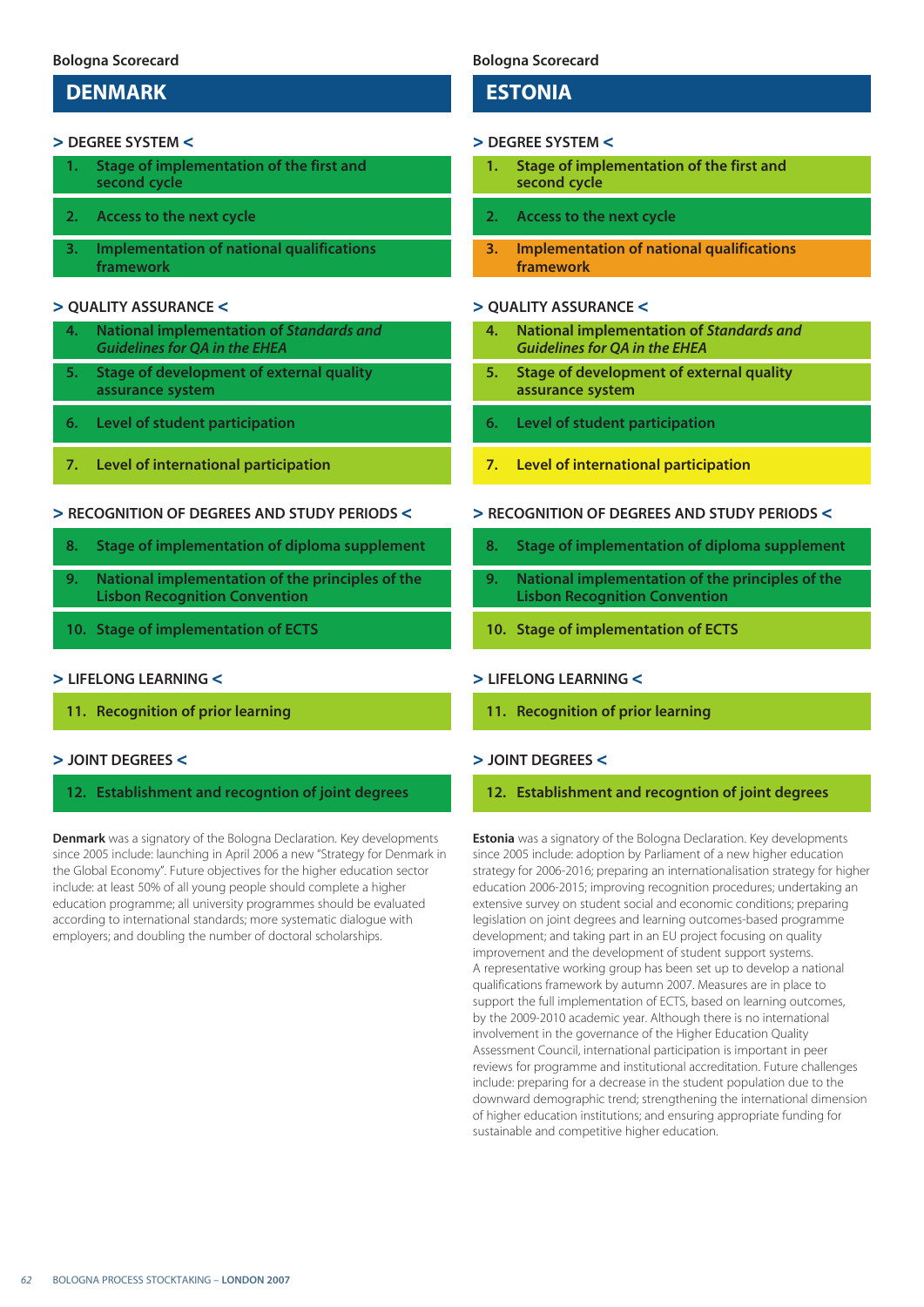## **FINLAND**

#### > **DEGREE SYSTEM** <

- **1. Stage of implementation of the first and second cycle**
- **2. Access to the next cycle**
- **3. Implementation of national qualifications framework**

#### > **QUALITY ASSURANCE** <

- **4. National implementation of** *Standards and Guidelines for QA in the EHEA*
- **5. Stage of development of external quality assurance system**
- **6. Level of student participation**
- **7. Level of international participation**

#### > **RECOGNITION OF DEGREES AND STUDY PERIODS** <

- **8. Stage of implementation of diploma supplement**
- **9. National implementation of the principles of the Lisbon Recognition Convention**
- **10. Stage of implementation of ECTS**

#### > **LIFELONG LEARNING** <

**11. Recognition of prior learning** 

#### > **JOINT DEGREES** <

#### **12. Establishment and recogntion of joint degrees**

**Finland** was a signatory of the Bologna Declaration. Key developments since 2005 include: implementing legislation to introduce a Bolognacompatible two-tier degree structure, including official degree titles in Finnish, Swedish and English; confirming second cycle degrees in polytechnics; enhancing the quality assurance system and starting a quality audit programme, to be completed by 2011. A working group in 2004-2005 led a series of discussions, seminars and written consultations to prepare a proposal for a national qualifications framework. A decision has yet to be taken about the approval and implementation process for the proposal. The Finnish Higher Education Evaluation Council (FINHEEC) is a member of ENQA and the Nordic Quality Assurance Network (NOQA), and uses international experts in its evaluation projects. Future challenges include: further internationalisation and modernisation of Finnish higher education; ensuring the international competitiveness of Finnish higher education institutions; ensuring adequate financing; and encouraging greater cooperation between higher education institutions.

#### **Bologna Scorecard**

## **FRANCE**

#### > **DEGREE SYSTEM** <

- **1. Stage of implementation of the first and second cycle**
- **2. Access to the next cycle**
- **3. Implementation of national qualifications framework**

#### > **QUALITY ASSURANCE** <

- **4. National implementation of** *Standards and Guidelines for QA in the EHEA*
- **5. Stage of development of external quality assurance system**
- **6. Level of student participation**
- **7. Level of international participation**

#### > **RECOGNITION OF DEGREES AND STUDY PERIODS** <

- **8. Stage of implementation of diploma supplement**
- **9. National implementation of the principles of the Lisbon Recognition Convention**
- **10. Stage of implementation of ECTS**

#### > **LIFELONG LEARNING** <

**11. Recognition of prior learning** 

#### > **JOINT DEGREES** <

#### **12. Establishment and recogntion of joint degrees**

**France** was a signatory of the Bologna Declaration. Key developments since 2005 include: adopting legislation on joint degrees; expanding implementation of *Licence, Master, Doctorat* (LMD) reforms in universities and other higher education institutions, including preparing for the integration of short cycle qualifications into the three cycle system; re-organising doctoral schools and programmes; and creating a new evaluation agency for research and higher education (AERES). AERES was set up in 2007 and is run by a board composed of French and international members. Students are being increasingly involved in internal evaluation processes. Work is under way to provide diploma supplements for all graduates. The national qualifications framework in place since 2002 is being revised to bring it into line with the overarching qualifications framework for the EHEA. Future challenges include: enhancing the international competitiveness of French higher education institutions; making university governance more efficient; strengthening university autonomy; and improving the transparency of university funding decisions.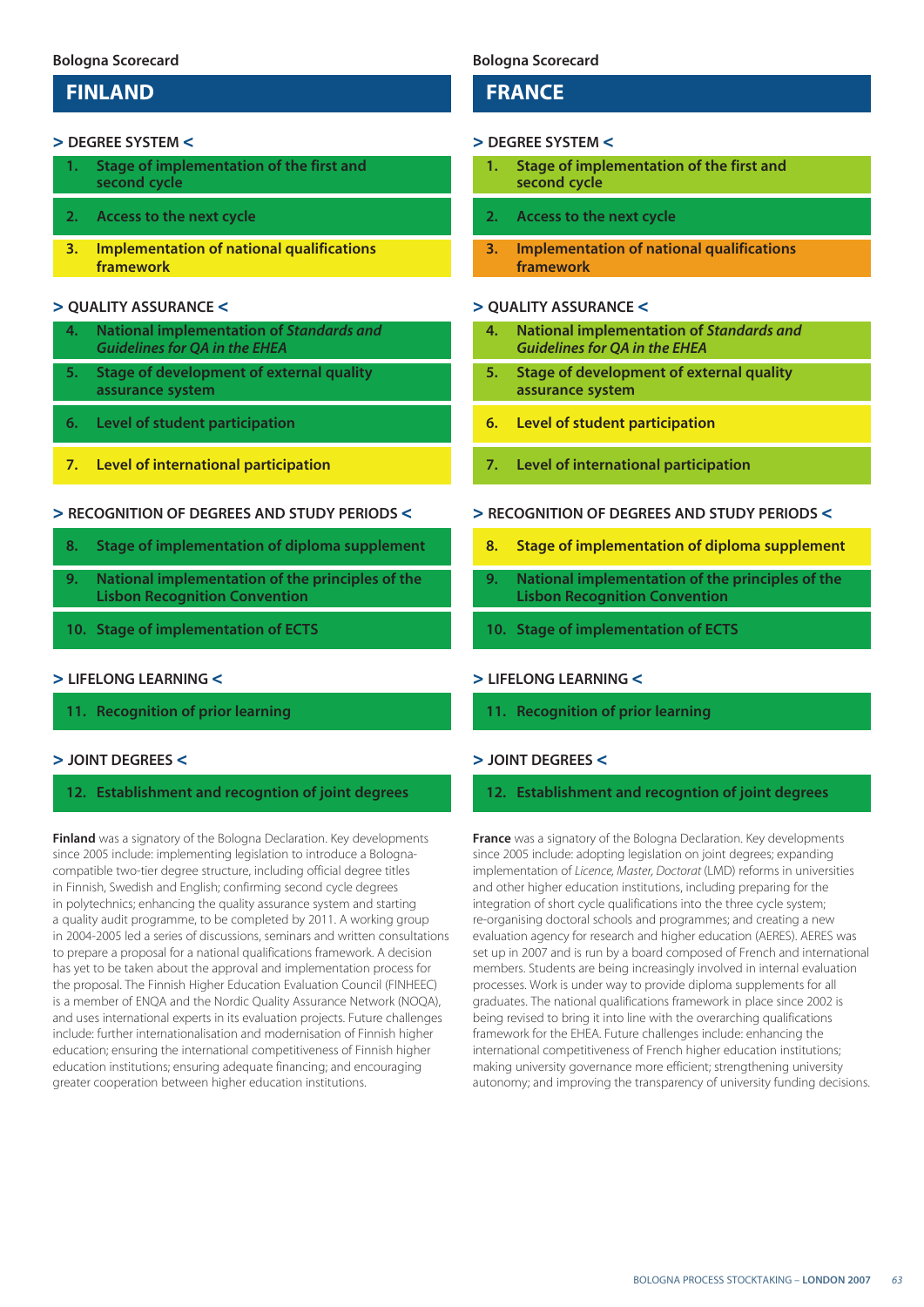## **GEORGIA**

#### > **DEGREE SYSTEM** <

- **1. Stage of implementation of the first and second cycle**
- **2. Access to the next cycle**
- **3. Implementation of national qualifications framework**

#### > **QUALITY ASSURANCE** <

- **4. National implementation of** *Standards and Guidelines for QA in the EHEA*
- **5. Stage of development of external quality assurance system**
- **6. Level of student participation**
- **7. Level of international participation**

#### > **RECOGNITION OF DEGREES AND STUDY PERIODS** <

- **8. Stage of implementation of diploma supplement**
- **9. National implementation of the principles of the Lisbon Recognition Convention**
- **10. Stage of implementation of ECTS**

#### > **LIFELONG LEARNING** <

**11. Recognition of prior learning** 

#### > **JOINT DEGREES** <

#### **12. Establishment and recogntion of joint degrees**

**Georgia** joined the Bologna Process in 2005. Key developments since then include: adopting legislation to facilitate the implementation of Bologna reforms on degree systems, diploma supplements, student finance, accreditation procedures and institutional governance; and preparing legislation on the integration of the Centre for Academic Recognition and Mobility with the National Centre of Education Accreditation (NCEA), the introduction of new professional qualifications, and the development of higher education institutions as centres of research as well as preparation for the labour market. Two stakeholder events have been held on the development of a national qualifications framework over the last two years. Work to take this forward is a priority within the Action Plan of the European Neighbourhood Policy for the first quarter of 2007. NCEA operates at the national level and is developing further its accreditation procedures. It is envisaged that students and international experts will take part in future accreditation and quality assurance procedures. By law, all higher education institutions will have to be accredited by NCEA by 2008. A draft law on professional education provides for recognition of qualifications gained through informal education. Future challenges include: developing a national qualifications framework; completing the accreditation of all higher education institutions; establishing a quality culture within higher education institutions; increasing staff and student mobility; strengthening cooperation between all stakeholders, including employers; and ensuring citizens can study and work abroad free from discrimination.

#### **Bologna Scorecard**

## **GERMANY**

#### > **DEGREE SYSTEM** <

- **1. Stage of implementation of the first and second cycle**
- **2. Access to the next cycle**
- **3. Implementation of national qualifications framework**

#### > **QUALITY ASSURANCE** <

- **4. National implementation of** *Standards and Guidelines for QA in the EHEA*
- **5. Stage of development of external quality assurance system**
- **6. Level of student participation**
- **7. Level of international participation**

#### > **RECOGNITION OF DEGREES AND STUDY PERIODS** <

- **8. Stage of implementation of diploma supplement**
- **9. National implementation of the principles of the Lisbon Recognition Convention**
- **10. Stage of implementation of ECTS**

#### > **LIFELONG LEARNING** <

**11. Recognition of prior learning** 

#### > **JOINT DEGREES** <

#### **12. Establishment and recogntion of joint degrees**

**Germany** was a signatory of the Bologna Declaration. Key developments since 2005 include: progressing towards the implementation of a twocycle degree structure; adopting the "Qualifications Framework for German Higher Education Degrees"; developing accreditation and quality assurance procedures; and preparing for the enactment of the Lisbon Recognition Convention after ratification. The number of students enrolled in the two-cycle degree system is increasing. ECTS and the diploma supplement are being implemented in the majority of first cycle and second cycle programmes. The German Rectors' Conference (HRK) provides examples of subject specific diploma supplements and other tools on its website. Future challenges include: further developing the twocycle system and the acceptance of bachelors and masters qualifications; implementing ECTS and diploma supplements; developing the higher education qualifications framework to include interfaces with other areas of education; further developing internal quality management at higher education institutions; enhancing structured doctoral programmes while at the same time retaining different paths for doctoral studies; and progressing the social dimension of higher education.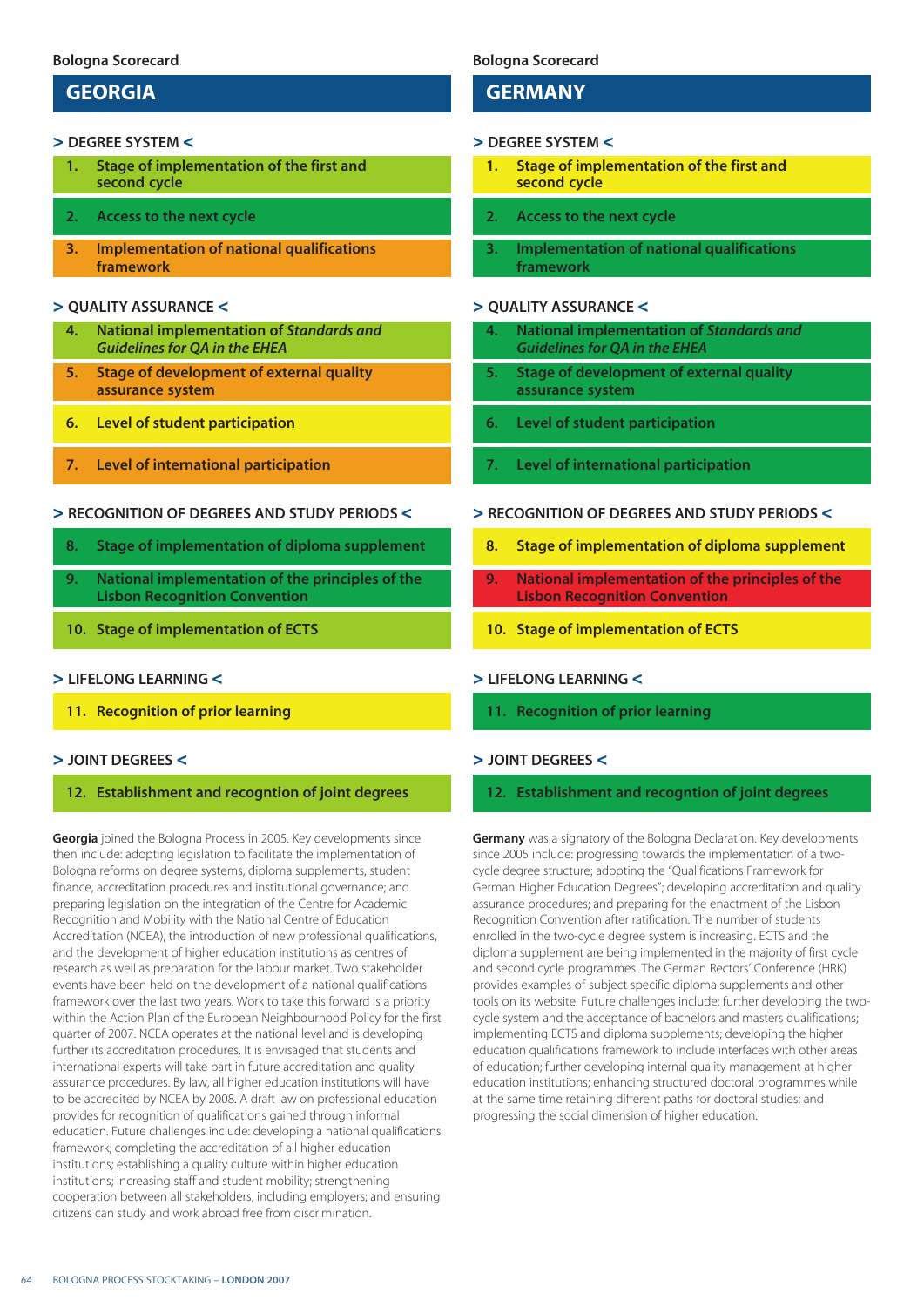## **GREECE**

#### > **DEGREE SYSTEM** <

- **1. Stage of implementation of the first and second cycle**
- **2. Access to the next cycle**
- **3. Implementation of national qualifications framework**

#### > **QUALITY ASSURANCE** <

- **4. National implementation of** *Standards and Guidelines for QA in the EHEA*
- **5. Stage of development of external quality assurance system**
- **6. Level of student participation**
- **7. Level of international participation**

#### > **RECOGNITION OF DEGREES AND STUDY PERIODS** <

- **8. Stage of implementation of diploma supplement**
- **9. National implementation of the principles of the Lisbon Recognition Convention**
- **10. Stage of implementation of ECTS**

#### > **LIFELONG LEARNING** <

**11. Recognition of prior learning** 

#### > **JOINT DEGREES** <

#### **12. Establishment and recogntion of joint degrees**

**Greece** was a signatory of the Bologna Declaration. Key developments since 2005 include: introducing a number of laws to implement Bologna reforms on recognition, quality assurance, ECTS, diploma supplements, lifelong learning, joint programmes and consortia, enhancing student support, increasing institutional accountability, increasing provision in languages other than Greek; increasing student involvement in institutional governance and access to higher education. A working group, chaired by the Secretary for Higher Education, has been set up to develop a national qualifications framework. Greece has not signed or ratified the Lisbon Recognition Convention although some of its principles already apply, such as the establishment of a fully operational ENIC, the Agency for Degree Recognition. Measures to recognise non-formal and informal learning are currently being considered, following pilot projects. Future challenges include: reorganising and modernising the higher education system in response to contemporary societal and economic demands; ensuring quality, openness and transparency; increasing institutional autonomy and flexibility; revising research policy and developing new post graduate study programmes; and internationalising the Greek higher education system.

#### **Bologna Scorecard**

## **HOLY SEE**

#### > **DEGREE SYSTEM** <

- **1. Stage of implementation of the first and second cycle**
- **2. Access to the next cycle**
- **3. Implementation of national qualifications framework**

#### > **QUALITY ASSURANCE** <

- **4. National implementation of** *Standards and Guidelines for QA in the EHEA*
- **5. Stage of development of external quality assurance system**
- **6. Level of student participation**
- **7. Level of international participation**

#### > **RECOGNITION OF DEGREES AND STUDY PERIODS** <

- **8. Stage of implementation of diploma supplement**
- **9. National implementation of the principles of the Lisbon Recognition Convention**
- **10. Stage of implementation of ECTS**

#### > **LIFELONG LEARNING** <

**11. Recognition of prior learning** 

#### > **JOINT DEGREES** <

#### **12. Establishment and recogntion of joint degrees**

**The Holy See** joined the Bologna Process in 2003. Key developments since 2005 include: holding an official Bologna seminar on "The Cultural Heritage and Academic Values of the European University and the Attractiveness of the European Higher Education Area" in March 2006; and setting up numerous international and bilateral contracts to increase cooperation with other national higher education systems. Most of the necessary legislation to introduce Bologna reforms is already in place. Consultation has started to examine what steps will be necessary to adopt a national qualifications framework for the Holy See. This is also expected to address lifelong learning through the recognition of non-formal and informal learning. The adoption of ECTS for credit transfer became obligatory in 2005 for all higher education institutions. The use of ECTS for credit accumulation is still under debate. All Holy See higher education institutions were asked to issue diploma supplements from 2005 onwards. The level of implementation has not yet been assessed. The level of student collaboration in quality assurance varies from region to region. Work is progressing to implement the principles of the Lisbon Recognition Convention, and developing the Holy See ENIC will be a priority for 2007- 2009. Future challenges include: reorganising ENIC, further developing quality assurance procedures; and drafting a national qualifications framework. The Holy See faces particular challenges which arise from the necessary collaboration between two 'national' higher education systems (the host country and the Holy See).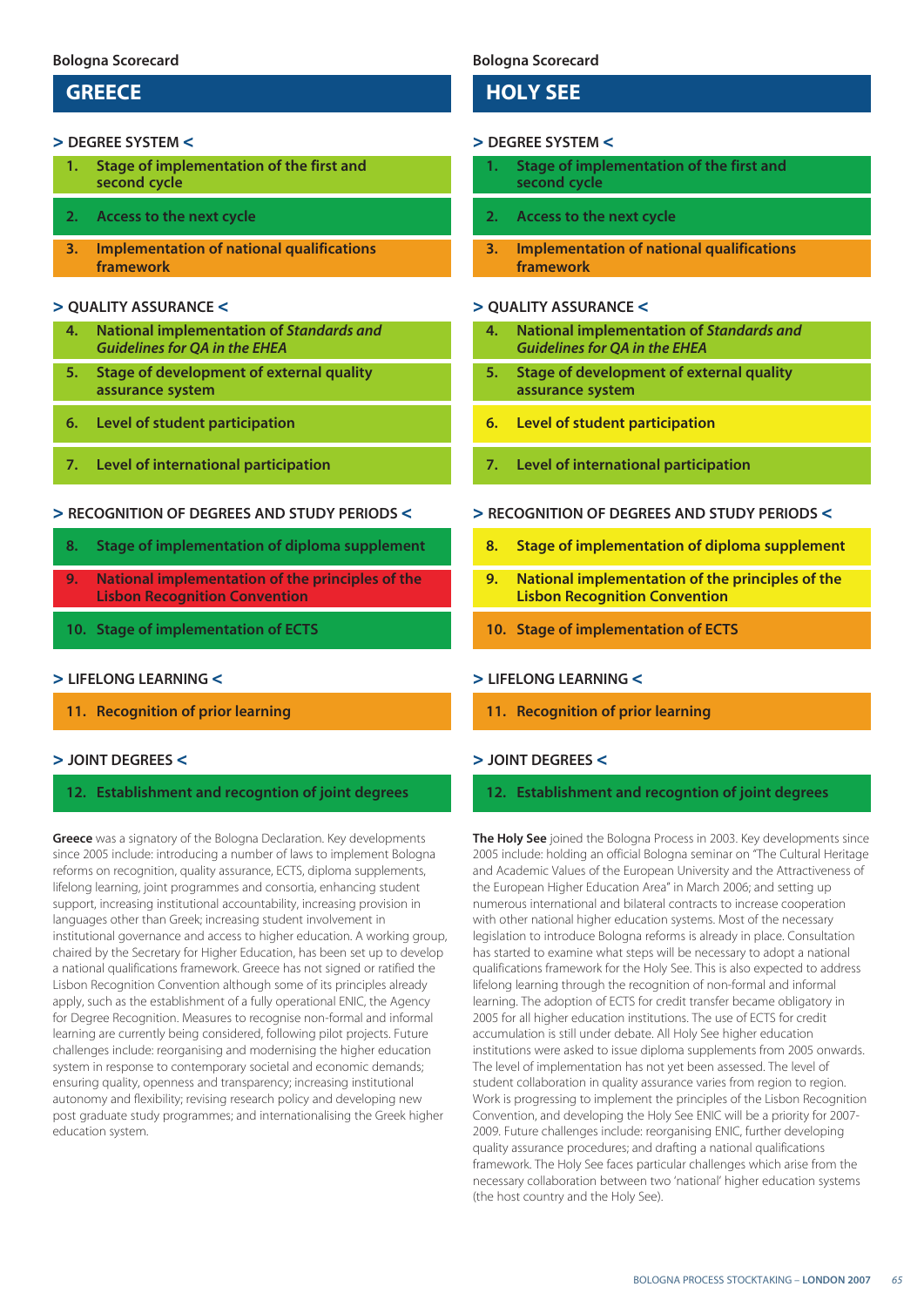## **HUNGARY**

#### > **DEGREE SYSTEM** <

- **1. Stage of implementation of the first and second cycle**
- **2. Access to the next cycle**
- **3. Implementation of national qualifications framework**

#### > **QUALITY ASSURANCE** <

- **4. National implementation of** *Standards and Guidelines for QA in the EHEA*
- **5. Stage of development of external quality assurance system**
- **6. Level of student participation**
- **7. Level of international participation**

#### > **RECOGNITION OF DEGREES AND STUDY PERIODS** <

- **8. Stage of implementation of diploma supplement**
- **9. National implementation of the principles of the Lisbon Recognition Convention**
- **10. Stage of implementation of ECTS**

#### > **LIFELONG LEARNING** <

**11. Recognition of prior learning** 

#### > **JOINT DEGREES** <

#### **12. Establishment and recogntion of joint degrees**

**Hungary** was a signatory of the Bologna Declaration. Key developments since 2005 include: adopting the new Higher Education Act in March 2006 and the Hungarian Universities Programme for 2006-2010. These have led to changes in a number of areas, including: course structure; institutional governance and autonomy; student and teacher mobility; financial contributions from students; admissions policy; and equality issues. The number of first and second cycle programmes is gradually increasing, with the new Higher Education Act launching the multi-cycle course structure from September 2006. Future challenges are set out in the new Hungary Development Plan 2007-2013 and include: improving the quality of higher education; broadening participation; fostering lifelong learning, based on the recognition of prior learning, including non-formal and informal learning; harmonising degrees with the needs of the economy and the labour market; and enhancing the role of higher education in the establishment of a knowledge based economy.

#### **Bologna Scorecard**

## **ICELAND**

#### > **DEGREE SYSTEM** <

- **1. Stage of implementation of the first and second cycle**
- **2. Access to the next cycle**
- **3. Implementation of national qualifications framework**

#### > **QUALITY ASSURANCE** <

- **4. National implementation of** *Standards and Guidelines for QA in the EHEA*
- **5. Stage of development of external quality assurance system**
- **6. Level of student participation**
- **7. Level of international participation**

#### > **RECOGNITION OF DEGREES AND STUDY PERIODS** <

- **8. Stage of implementation of diploma supplement**
- **9. National implementation of the principles of the Lisbon Recognition Convention**
- **10. Stage of implementation of ECTS**

#### > **LIFELONG LEARNING** <

**11. Recognition of prior learning** 

#### > **JOINT DEGREES** <

**12. Establishment and recogntion of joint degrees**

**Iceland** was a signatory of the Bologna Declaration. Key developments since 2005 include: adopting a new law in July 2006 to strengthen the legal basis for implementing Bologna reforms, covering areas such as: automatically issuing diploma supplements in English; consolidating the three-cycle structure; adopting ECTS and a national qualifications framework. Iceland is an associate member of ENQA, and a full member of the Nordic Quality Assurance Network. The Icelandic higher education system will undergo an accreditation process by July 2008. This will be carried out by committees consisting of foreign experts. Future challenges include: ensuring appropriate funding for the higher education system, and completing the accreditation process for all higher education institutions by mid 2008.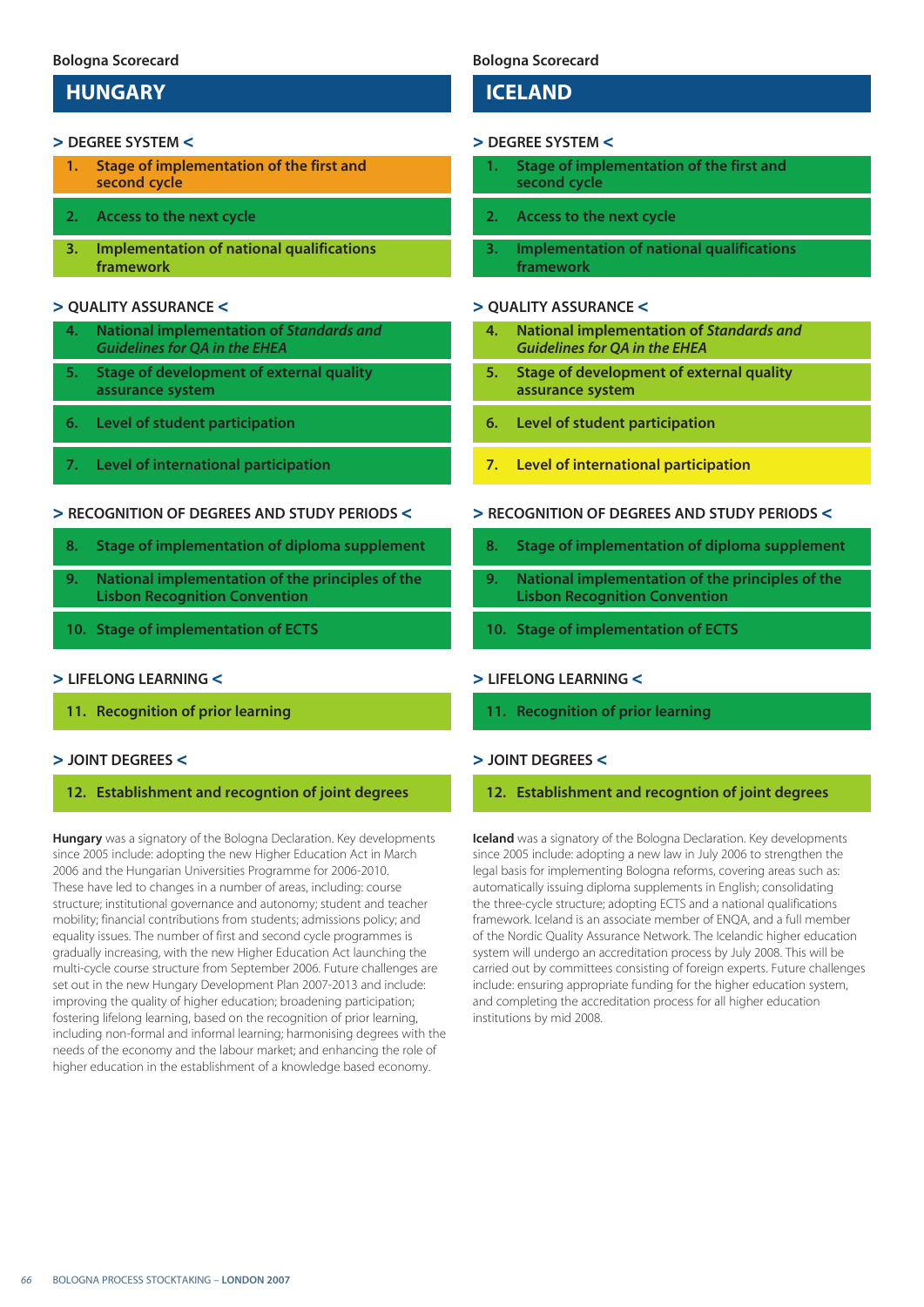## **IRELAND**

#### > **DEGREE SYSTEM** <

- **1. Stage of implementation of the first and second cycle**
- **2. Access to the next cycle**
- **3. Implementation of national qualifications framework**

## > **QUALITY ASSURANCE** <

- **4. National implementation of** *Standards and Guidelines for QA in the EHEA*
- **5. Stage of development of external quality assurance system**
- **6. Level of student participation**
- **7. Level of international participation**

#### > **RECOGNITION OF DEGREES AND STUDY PERIODS** <

- **8. Stage of implementation of diploma supplement**
- **9. National implementation of the principles of the Lisbon Recognition Convention**
- **10. Stage of implementation of ECTS**

## > **LIFELONG LEARNING** <

**11. Recognition of prior learning** 

#### > **JOINT DEGREES** <

## **12. Establishment and recogntion of joint degrees**

**Ireland** was a signatory of the Bologna Declaration. Key developments since 2005 include: adopting the Institute of Technology Act 2006 which brings these institutions under the responsibility of the Higher Education Authority; continuing to implement the national framework of qualifications; establishing a legal basis for the Irish Universities Quality Board; and completing peer reviews of Irish Universities and the Higher Education and Training Awards Council. Future challenges include: encouraging and deepening change at the institutional level.

## **Bologna Scorecard**

# **ITALY**

#### > **DEGREE SYSTEM** <

- **1. Stage of implementation of the first and second cycle**
- **2. Access to the next cycle**
- **3. Implementation of national qualifications framework**

## > **QUALITY ASSURANCE** <

- **4. National implementation of** *Standards and Guidelines for QA in the EHEA*
- **5. Stage of development of external quality assurance system**
- **6. Level of student participation**
- **7. Level of international participation**

#### > **RECOGNITION OF DEGREES AND STUDY PERIODS** <

- **8. Stage of implementation of diploma supplement**
- **9. National implementation of the principles of the Lisbon Recognition Convention**
- **10. Stage of implementation of ECTS**

## > **LIFELONG LEARNING** <

**11. Recognition of prior learning** 

## > **JOINT DEGREES** <

## **12. Establishment and recogntion of joint degrees**

**Italy** was a signatory of the Bologna Declaration. Key developments since 2005 include: simplifying the transition from the first to the second cycle; and adopting legislation to increase the internationalisation of higher education institutions, enhance links between higher education institutions and industry, and set up new research doctorate schools. Following a national consultation exercise and a pilot, a committee has been appointed to implement a national qualifications framework, based on learning outcomes. Italy has made all the necessary amendments to legislation for ratification of the Lisbon Recognition Convention, which is expected to be completed soon. The legal framework underpinning the Convention and its supplementary documents are already in place. Future challenges include: further reducing the drop-out rate; increasing the number of students who obtain their degrees within the prescribed time; improving the employability of first cycle graduates; and enhancing the internationalisation of the higher education system.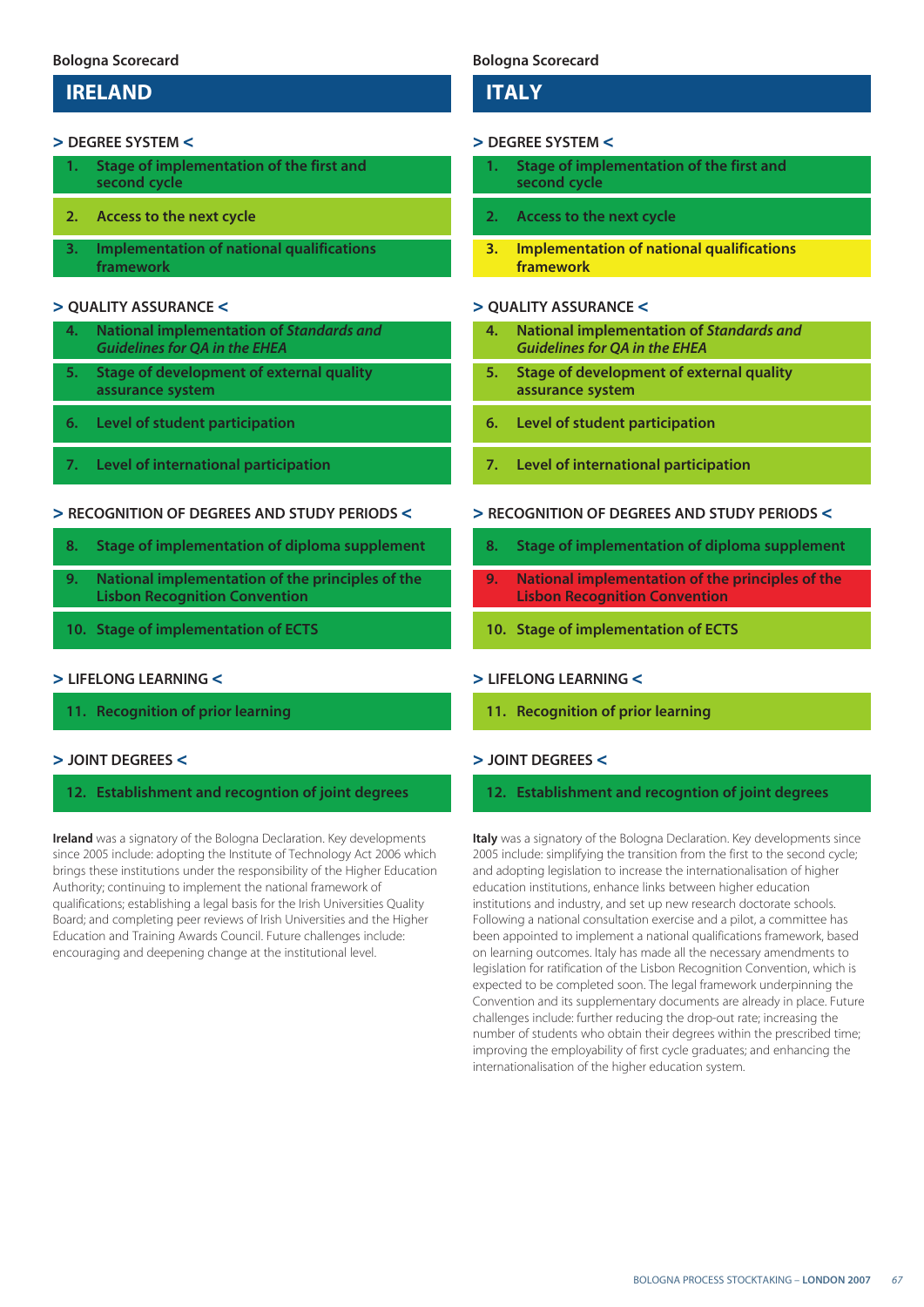## **LATVIA**

#### > **DEGREE SYSTEM** <

- **1. Stage of implementation of the first and second cycle**
- **2. Access to the next cycle**
- **3. Implementation of national qualifications framework**

## > **QUALITY ASSURANCE** <

- **4. National implementation of** *Standards and Guidelines for QA in the EHEA*
- **5. Stage of development of external quality assurance system**
- **6. Level of student participation**
- **7. Level of international participation**

## > **RECOGNITION OF DEGREES AND STUDY PERIODS** <

- **8. Stage of implementation of diploma supplement**
- **9. National implementation of the principles of the Lisbon Recognition Convention**
- **10. Stage of implementation of ECTS**

## > **LIFELONG LEARNING** <

**11. Recognition of prior learning** 

## > **JOINT DEGREES** <

## **12. Establishment and recogntion of joint degrees**

**Latvia** was a signatory of the Bologna Declaration. Key developments since 2005 include: adopting new accreditation regulations which promote internal and external quality assurance and outcomes-based curricula; increasing research funding and staff salaries; introducing financial incentives for students to study science and engineering; drafting a new higher education law to address recent Bologna developments, including a national qualifications framework, flexible learning paths, recognition of prior learning and joint degrees; switching fully from a national credit accumulation system to ECTS. The draft law is being discussed in the Government before adoption by Parliament. Future challenges include: fully embedding the learning outcomes approach; developing a comprehensive internal quality system; fully integrating short cycle qualifications into the first cycle; increasing the number of doctoral graduates; increasing inward staff and student mobility; recognising prior learning; and providing greater financial support to students and staff.

## **Bologna Scorecard**

# **LIECHTENSTEIN**

#### > **DEGREE SYSTEM** <

- **1. Stage of implementation of the first and second cycle**
- **2. Access to the next cycle**
- **3. Implementation of national qualifications framework**

## > **QUALITY ASSURANCE** <

- **4. National implementation of** *Standards and Guidelines for QA in the EHEA*
- **5. Stage of development of external quality assurance system**
- **6. Level of student participation**
- **7. Level of international participation**

## > **RECOGNITION OF DEGREES AND STUDY PERIODS** <

- **8. Stage of implementation of diploma supplement**
- **9. National implementation of the principles of the Lisbon Recognition Convention**
- **10. Stage of implementation of ECTS**

## > **LIFELONG LEARNING** <

**11. Recognition of prior learning** 

## > **JOINT DEGREES** <

**12. Establishment and recogntion of joint degrees**

**Liechtenstein** has been part of the Bologna Process since the beginning. Key developments since 2005 include: carrying out quality assurance peer reviews by international experts in all three higher education institutions; commissioning a task force to improve the regulation of executive masters and other tertiary courses, and setting up legal provision to promote joint degrees. A working group has been established to develop a national qualifications framework. The draft is to be presented to the appropriate body for approval in 2008. Due to the country's small size, there is no national quality assurance agency. Higher education institutions are required to report annually on their quality assurance procedures, which have included student surveys in the past. By law, higher education institutions are required to undergo an external peer review involving international experts at least once every six years. It is envisaged that higher education institutions will increasingly have their courses accredited by international agencies. There is extensive cooperation with neighbouring countries. Future challenges include: revising the Higher Education Act; developing a national qualifications framework, including national outcomes-based descriptors of the main types of qualifications; and developing further measures on the recognition of prior learning.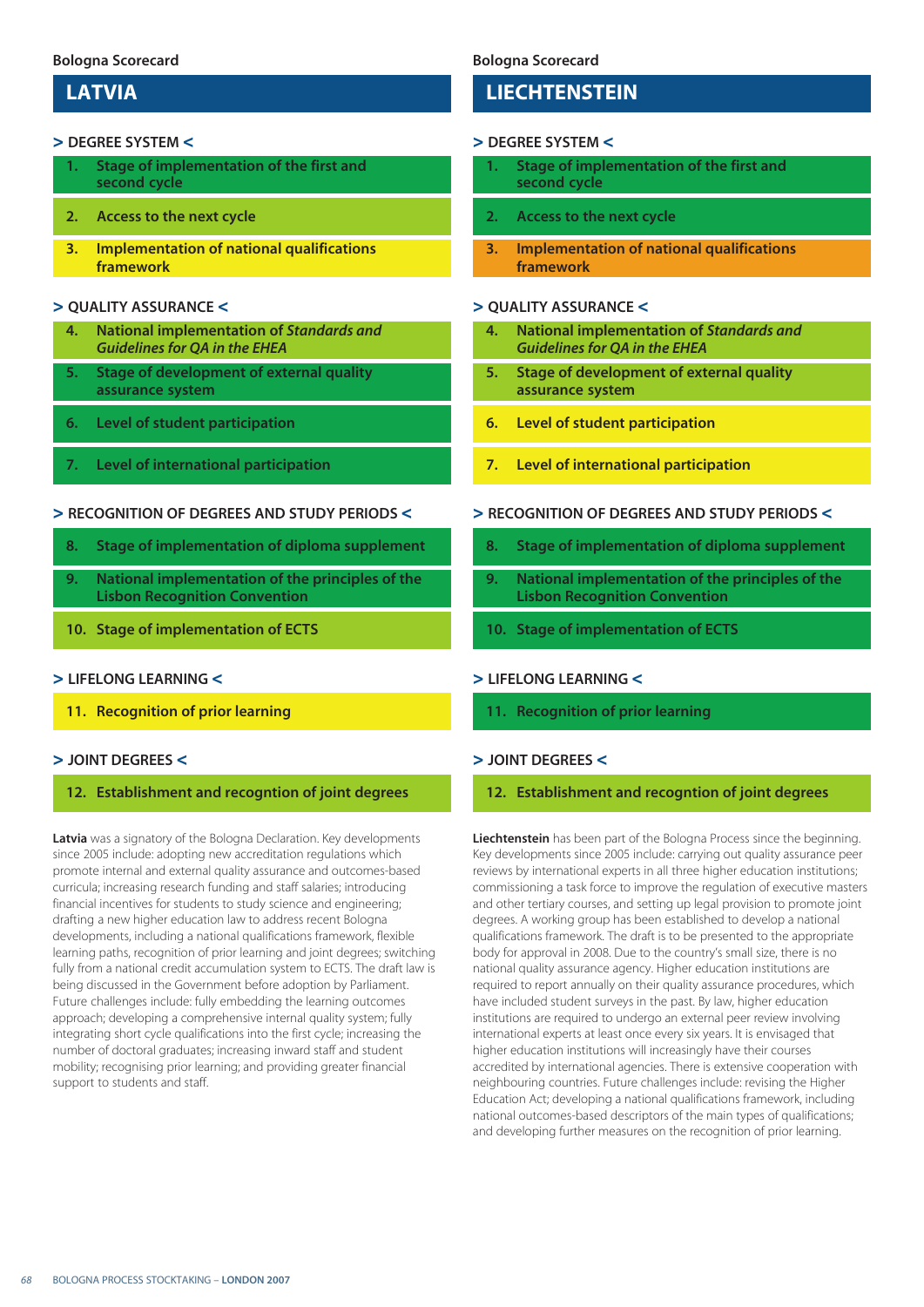# **LITHUANIA**

#### > **DEGREE SYSTEM** <

- **1. Stage of implementation of the first and second cycle**
- **2. Access to the next cycle**
- **3. Implementation of national qualifications framework**

### > **QUALITY ASSURANCE** <

- **4. National implementation of** *Standards and Guidelines for QA in the EHEA*
- **5. Stage of development of external quality assurance system**
- **6. Level of student participation**
- **7. Level of international participation**

## > **RECOGNITION OF DEGREES AND STUDY PERIODS** <

- **8. Stage of implementation of diploma supplement**
- **9. National implementation of the principles of the Lisbon Recognition Convention**
- **10. Stage of implementation of ECTS**

## > **LIFELONG LEARNING** <

**11. Recognition of prior learning** 

## > **JOINT DEGREES** <

## **12. Establishment and recogntion of joint degrees**

**Lithuania** was a signatory of the Bologna Declaration. Key developments since 2005 include: approving the Lithuanian Higher Education System Development Plan for 2006-2010 and measures for the first stage of its implementation for 2006-2007, to improve the governance and management of higher education institutions; enhance quality and ensure the effective use of financial and other resources; amending the Law on Higher Education to enable colleges to award professional bachelor qualifications; and creating a legal basis for joint degrees. The introduction of professional bachelor degrees in 2007 will facilitate access to the second cycle for graduates from the college sector. A working group has been established to develop a national qualifications framework, drawing on a pilot project undertaken in 2005. Proposals are expected by 2008. The Development Plan for 2006-2010 includes both the development of a national qualifications framework for higher education linked to a national qualifications framework for lifelong learning and the implementation of the *Standards and Guidelines for Quality Assurance in the EHEA.* The Centre for Quality Assessment in Higher Education is planning to apply for full ENQA membership in 2007-2008. Future challenges include: developing further the higher education system as a whole as well as individual higher education institutions; implementing successfully the Development Plan for 2006-2010 and the national programme for the Lisbon Strategy.

**Bologna Scorecard**

## **LUXEMBOURG**

#### > **DEGREE SYSTEM** <

- **1. Stage of implementation of the first and second cycle**
- **2. Access to the next cycle**
- **3. Implementation of national qualifications framework**

## > **QUALITY ASSURANCE** <

- **4. National implementation of** *Standards and Guidelines for QA in the EHEA*
- **5. Stage of development of external quality assurance system**
- **6. Level of student participation**
- **7. Level of international participation**

## > **RECOGNITION OF DEGREES AND STUDY PERIODS** <

- **8. Stage of implementation of diploma supplement**
- **9. National implementation of the principles of the Lisbon Recognition Convention**
- **10. Stage of implementation of ECTS**

## > **LIFELONG LEARNING** <

**11. Recognition of prior learning** 

## > **JOINT DEGREES** <

**12. Establishment and recogntion of joint degrees**

**Luxembourg** was a signatory of the Bologna Declaration.

Key developments since 2005 include: adopting legislation on the three-cycle system, including the modularisation of study programmes, the use of ECTS and the introduction of joint degrees; and inviting OECD to review the research sector. A working group was established to implement a national qualifications framework. Work has been suspended pending the outcome of the European Commission proposal on the European Qualifications Framework for Lifelong Learning. The issue of the diploma supplement is now compulsory and will commence in June 2008 for bachelor programmes and in June 2007 for master programmes. Future challenges include: ensuring sustainable growth for the higher education sector; increasing participation in higher education and the number of young people taking up research careers; and accelerating the implementation of three-cycle study programmes.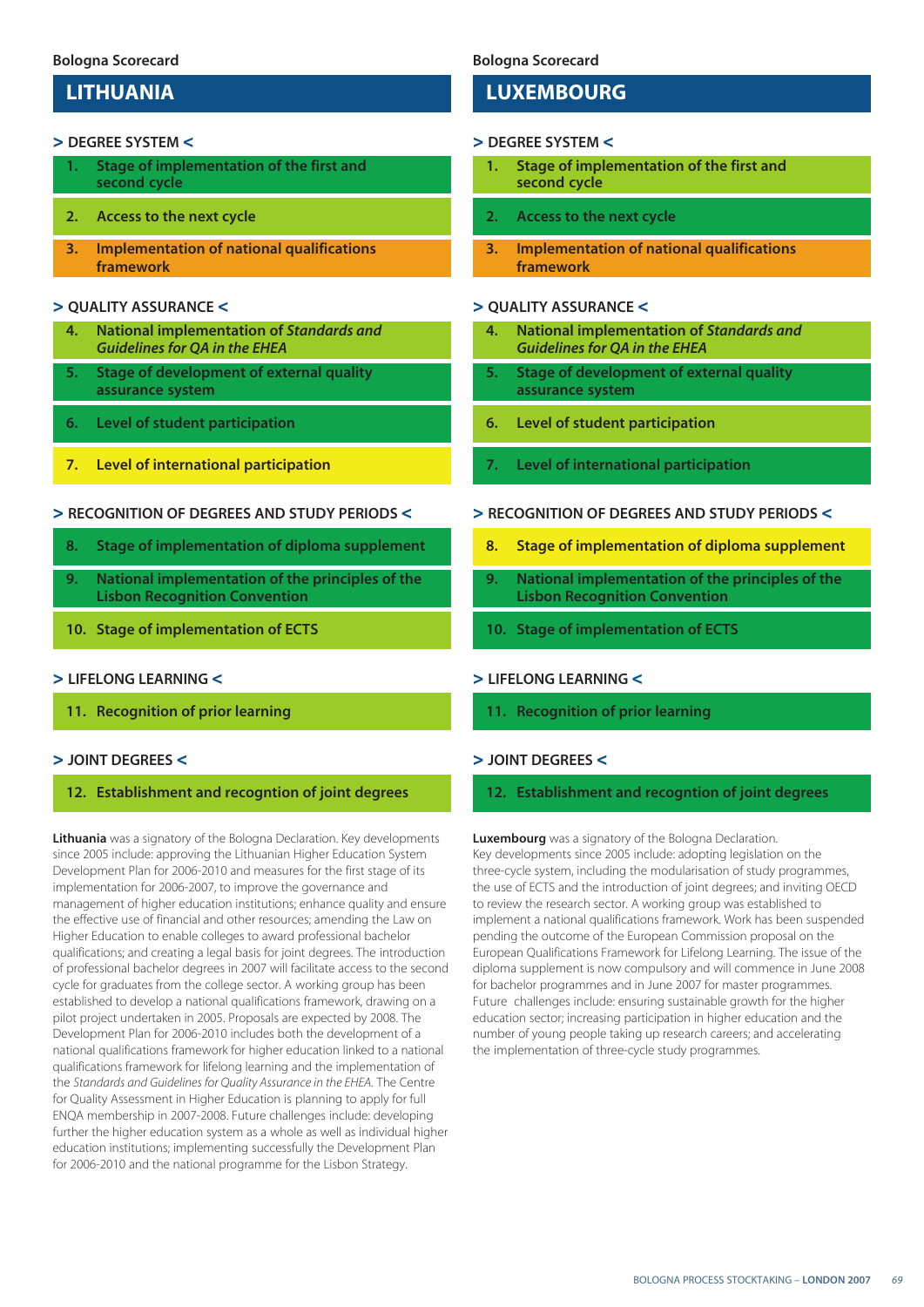## **MALTA**

### > **DEGREE SYSTEM** <

- **1. Stage of implementation of the first and second cycle**
- **2. Access to the next cycle**
- **3. Implementation of national qualifications framework**

## > **QUALITY ASSURANCE** <

- **4. National implementation of** *Standards and Guidelines for QA in the EHEA*
- **5. Stage of development of external quality assurance system**
- **6. Level of student participation**
- **7. Level of international participation**

## > **RECOGNITION OF DEGREES AND STUDY PERIODS** <

- **8. Stage of implementation of diploma supplement**
- **9. National implementation of the principles of the Lisbon Recognition Convention**
- **10. Stage of implementation of ECTS**

## > **LIFELONG LEARNING** <

**11. Recognition of prior learning** 

## > **JOINT DEGREES** <

## **12. Establishment and recogntion of joint degrees**

**Malta** was a signatory of the Bologna Declaration. Key developments since 2005 include introducing new legislation to establish a National Commission for Higher Education (NCHE) and the Malta College of Arts, Science and Technology (MCAST). NCHE is working to establish a national quality assurance system in line with the *Standards and Guidelines for Quality Assurance in the EHEA.* All higher education institutions in Malta have a high level of international participation within their quality assurance systems, and regular external monitoring of their study programmes. A pilot scheme for the issue of diploma supplements was carried out in 2006 and full implementation is expected by 2009. The Malta Qualifications Council has developed a national qualifications framework for lifelong learning in line with the overarching framework for qualifications of the EHEA. It is expected to be adopted by autumn 2007. The recognition of prior learning (including informal, non-formal and formal learning) will be considered during 2008. Future challenges include: establishing the infrastructure for NCHE and the Malta Qualifications Council: restructuring the higher education sector, including aspects of governance, funding and accountability; increasing mobility; and creating more flexible learning pathways in higher education, including procedures for the recognition of prior learning.

## **Bologna Scorecard**

## **MOLDOVA**

#### > **DEGREE SYSTEM** <

- **1. Stage of implementation of the first and second cycle**
- **2. Access to the next cycle**
- **3. Implementation of national qualifications framework**

## > **QUALITY ASSURANCE** <

- **4. National implementation of** *Standards and Guidelines for QA in the EHEA*
- **5. Stage of development of external quality assurance system**
- **6. Level of student participation**
- **7. Level of international participation**

## > **RECOGNITION OF DEGREES AND STUDY PERIODS** <

- **8. Stage of implementation of diploma supplement**
- **9. National implementation of the principles of the Lisbon Recognition Convention**
- **10. Stage of implementation of ECTS**

## > **LIFELONG LEARNING** <

**11. Recognition of prior learning** 

## > **JOINT DEGREES** <

**12. Establishment and recogntion of joint degrees**

**Moldova** joined the Bologna Process in 2005. Key developments since then include: implementing the new two-cycle system in all higher education institutions from 2005-2006; introducing ECTS; drafting a new higher education law based on the concept of modernisation; and approving a working plan for 2005-2010 to implement Bologna reforms. Approximately 48% of students entered the first cycle in 2005-2006. The first graduates will enter the second cycle in 2008. The implementation of ECTS for all higher education courses will enable access to the second cycle. ECTS currently applies to the first and second year of study in the first cycle and will apply to the second cycle from 2008. The Ministry of Education and Youth has organised a range of activities to support the development of a national qualifications framework, including a comparative analysis of frameworks in other countries. Higher education institutions are entitled to recognise non-formal and informal learning, by establishing special examination procedures. There is cooperation with international networks and foreign national agencies for quality assurance. Foreign experts are invited to take part in external evaluations for fields such as art, medicine and engineering. Students participate in internal procedures through the completion of questionnaires, and senior students can participate in external evaluations, as full members of specialised commissions. Future challenges include: continuing the modernisation of higher education; approving the higher education law; implementing an efficient quality management system; elaborating the national qualifications framework; enhancing institutional autonomy and stakeholder engagement, including students; and diversifying the financial resources available to higher education institutions.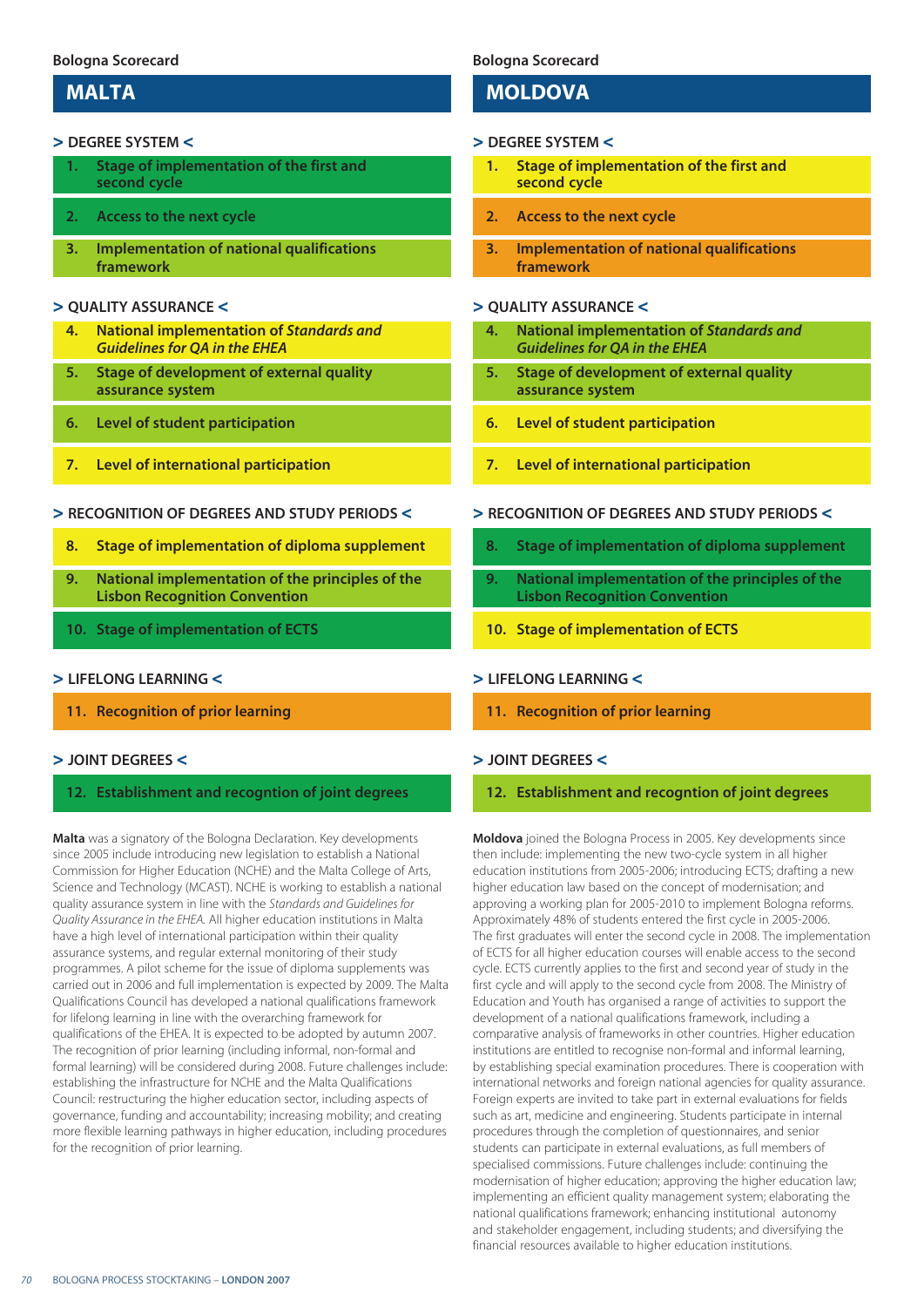# **MONTENEGRO**

## > **DEGREE SYSTEM** <

- **1. Stage of implementation of the first and second cycle**
- **2. Access to the next cycle**
- **3. Implementation of national qualifications framework**

#### > **QUALITY ASSURANCE** <

- **4. National implementation of** *Standards and Guidelines for QA in the EHEA*
- **5. Stage of development of external quality assurance system**
- **6. Level of student participation**
- **7. Level of international participation**

#### > **RECOGNITION OF DEGREES AND STUDY PERIODS** <

- **8. Stage of implementation of diploma supplement**
- **9. National implementation of the principles of the Lisbon Recognition Convention**
- **10. Stage of implementation of ECTS**

#### > **LIFELONG LEARNING** <

**11. Recognition of prior learning** 

## > **JOINT DEGREES** <

## **12. Establishment and recogntion of joint degrees**

**Montenegro** has participated in the Bologna Process since 2003 and expects to become a full member from May 2007. Key developments since 2005 include: developing further the three-cycle system, improving quality assurance; and implementing the Lisbon Recognition Convention. The quality assurance system is still relatively new. There is currently a lack of trained professionals. Procedures for accrediting study programmes and higher education institutions in line with *Standards and Guidelines for Quality Assurance in the EHEA* have been adopted. Students will participate at two levels: in internal evaluations and in consultations during external reviews. Diploma Supplements are now required for all degree programmes and will start to be issued from 2006-07. A national qualifications working group has been set up and a draft framework produced. The University of Montenegro assesses diplomas and foreign qualifications for recognition purposes. In February 2007, draft legislation on recognition, incorporating all the principles of the Lisbon Recognition Convention (ratified in March 2004), was issued for public discussion. The ENIC centre is fully operational. The draft legislation prescribes the recognition of prior learning, as well as other forms of education. Future challenges include: strengthening the European dimension of education; promoting cooperation and mobility; encouraging innovation; improving quality and developing a quality assurance system and improving the mutual recognition of qualifications.

#### **Bologna Scorecard**

## **NETHERLANDS**

#### > **DEGREE SYSTEM** <

- **1. Stage of implementation of the first and second cycle**
- **2. Access to the next cycle**
- **3. Implementation of national qualifications framework**

## > **QUALITY ASSURANCE** <

- **4. National implementation of** *Standards and Guidelines for QA in the EHEA*
- **5. Stage of development of external quality assurance system**
- **6. Level of student participation**
- **7. Level of international participation**

#### > **RECOGNITION OF DEGREES AND STUDY PERIODS** <

- **8. Stage of implementation of diploma supplement**
- **9. National implementation of the principles of the Lisbon Recognition Convention**
- **10. Stage of implementation of ECTS**

### > **LIFELONG LEARNING** <

**11. Recognition of prior learning** 

## > **JOINT DEGREES** <

**12. Establishment and recogntion of joint degrees**

**The Netherlands** was a signatory of the Bologna Declaration. Key developments since 2005 include drafting legislation to ratify the Lisbon Recognition Convention. The principles of the Convention are applied in practice and a fully operational ENIC is in place. The new legislation will establish a procedure for recognising prior learning. A national qualifications framework for higher education has been drafted and will be discussed widely in the Netherlands and with external peers. Future challenges include: meeting the target for 50% of the labour workforce aged 25-44 to have a higher education degree by 2020; improving links between higher education, research and regional needs; promoting excellence and internationalisation; developing joint degree programmes; implementing a national qualifications framework which is consistent with the both the EHEA framework and European Qualifications Framework for Lifelong Learning; and ratifying the Lisbon Recognition Convention.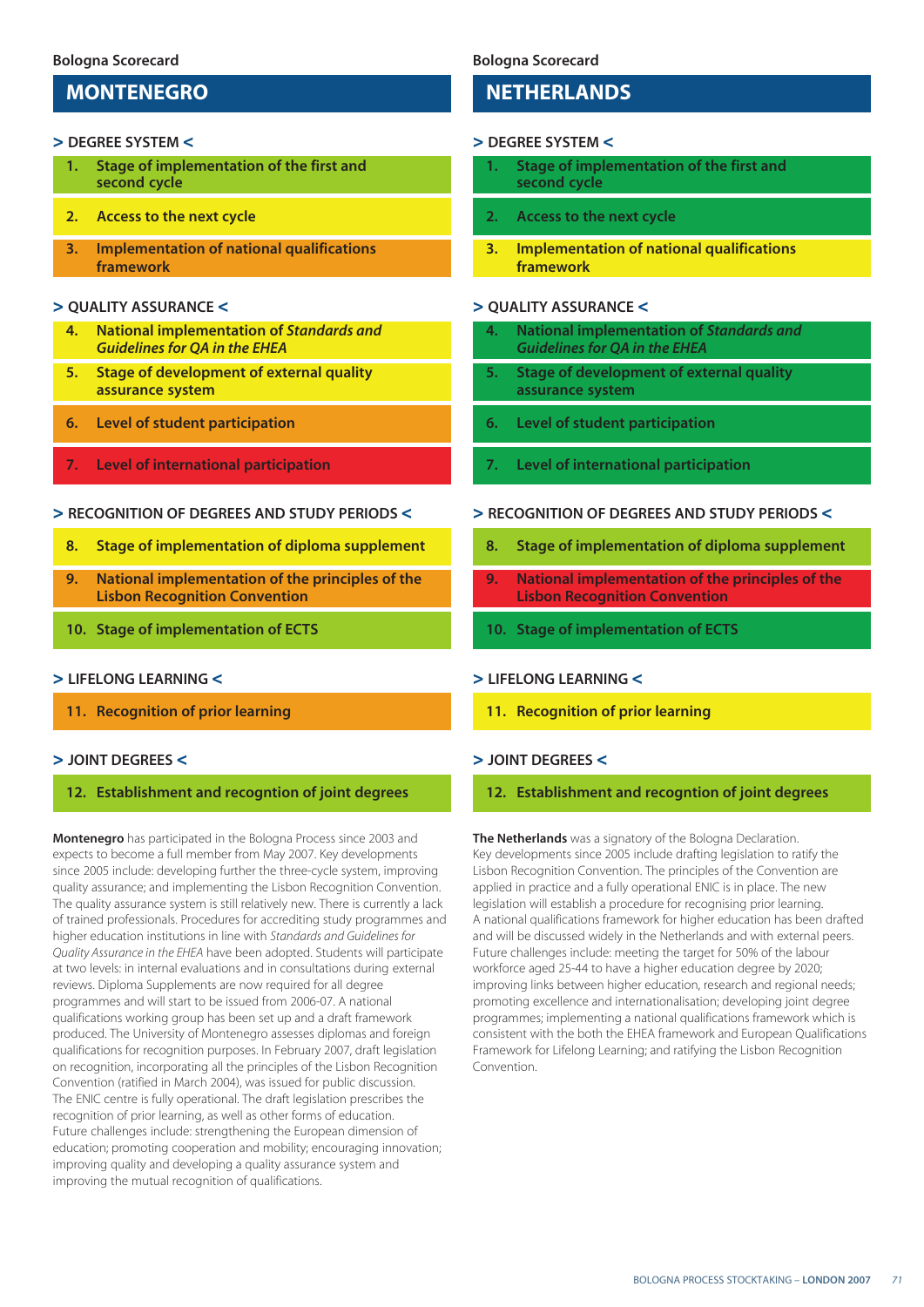## **NORWAY**

#### > **DEGREE SYSTEM** <

- **1. Stage of implementation of the first and second cycle**
- **2. Access to the next cycle**
- **3. Implementation of national qualifications framework**

## > **QUALITY ASSURANCE** <

- **4. National implementation of** *Standards and Guidelines for QA in the EHEA*
- **5. Stage of development of external quality assurance system**
- **6. Level of student participation**
- **7. Level of international participation**

## > **RECOGNITION OF DEGREES AND STUDY PERIODS** <

- **8. Stage of implementation of diploma supplement**
- **9. National implementation of the principles of the Lisbon Recognition Convention**
- **10. Stage of implementation of ECTS**

## > **LIFELONG LEARNING** <

**11. Recognition of prior learning** 

## > **JOINT DEGREES** <

## **12. Establishment and recogntion of joint degrees**

**Norway** was a signatory of the Bologna Declaration. Key developments since 2005 include: revising the Higher Education Act, which sets out a common framework that includes: authority to introduce and withdraw study programmes; quality assurance; students' rights and responsibilities; institutional autonomy; and internal leadership structure. This forms part of the Quality Reform that has been in place since 2003 and has recently been evaluated by two independent research centres. A draft national qualifications framework in line with the Framework for Qualifications of the EHEA has been prepared by a working group following consultation with stakeholders. The draft has been presented to the Government and will be subject to national consultation. Future challenges include: increasing mobility and participation in the Erasmus programme; increasing the volume of research; and increasing cooperation between higher education and business.

## **Bologna Scorecard**

## **POLAND**

#### > **DEGREE SYSTEM** <

- **1. Stage of implementation of the first and second cycle**
- **2. Access to the next cycle**
- **3. Implementation of national qualifications framework**

## > **QUALITY ASSURANCE** <

- **4. National implementation of** *Standards and Guidelines for QA in the EHEA*
- **5. Stage of development of external quality assurance system**
- **6. Level of student participation**
- **7. Level of international participation**

## > **RECOGNITION OF DEGREES AND STUDY PERIODS** <

- **8. Stage of implementation of diploma supplement**
- **9. National implementation of the principles of the Lisbon Recognition Convention**
- **10. Stage of implementation of ECTS**

## > **LIFELONG LEARNING** <

**11. Recognition of prior learning** 

## > **JOINT DEGREES** <

**12. Establishment and recogntion of joint degrees**

**Poland** was a signatory of the Bologna Declaration. Key developments since 2005 include: adopting legislation to implement a three-cycle system, diploma supplements, a credit transfer and accumulation system, joint degrees, interdisciplinary programmes, and consortia of higher education institutions; developing internal quality assurance systems; and developing distance learning. The adoption of the three-cycle system has been introduced on a voluntary basis and will become mandatory for all higher education institutions from October 2007. ECTS was also introduced on a voluntary basis, but has been mandatory since January 2007. A working group was set up in October 2006 to develop the higher education national qualifications framework. The group has prepared a timetable, a preliminary activity plan and a glossary of basic terms. This work will include discussion about the development of national guidelines to recognise prior learning. The diploma supplement is issued in Polish, which is regarded as a 'widely spoken European language' and is available on request in English. Future challenges include: developing a national qualifications framework; increasing staff and student mobility; increasing the number of graduates in mathematics, engineering and science; developing quality assurance procedures; adjusting education to the needs of the labour market; developing lifelong learning; and revising the higher education institutional funding system.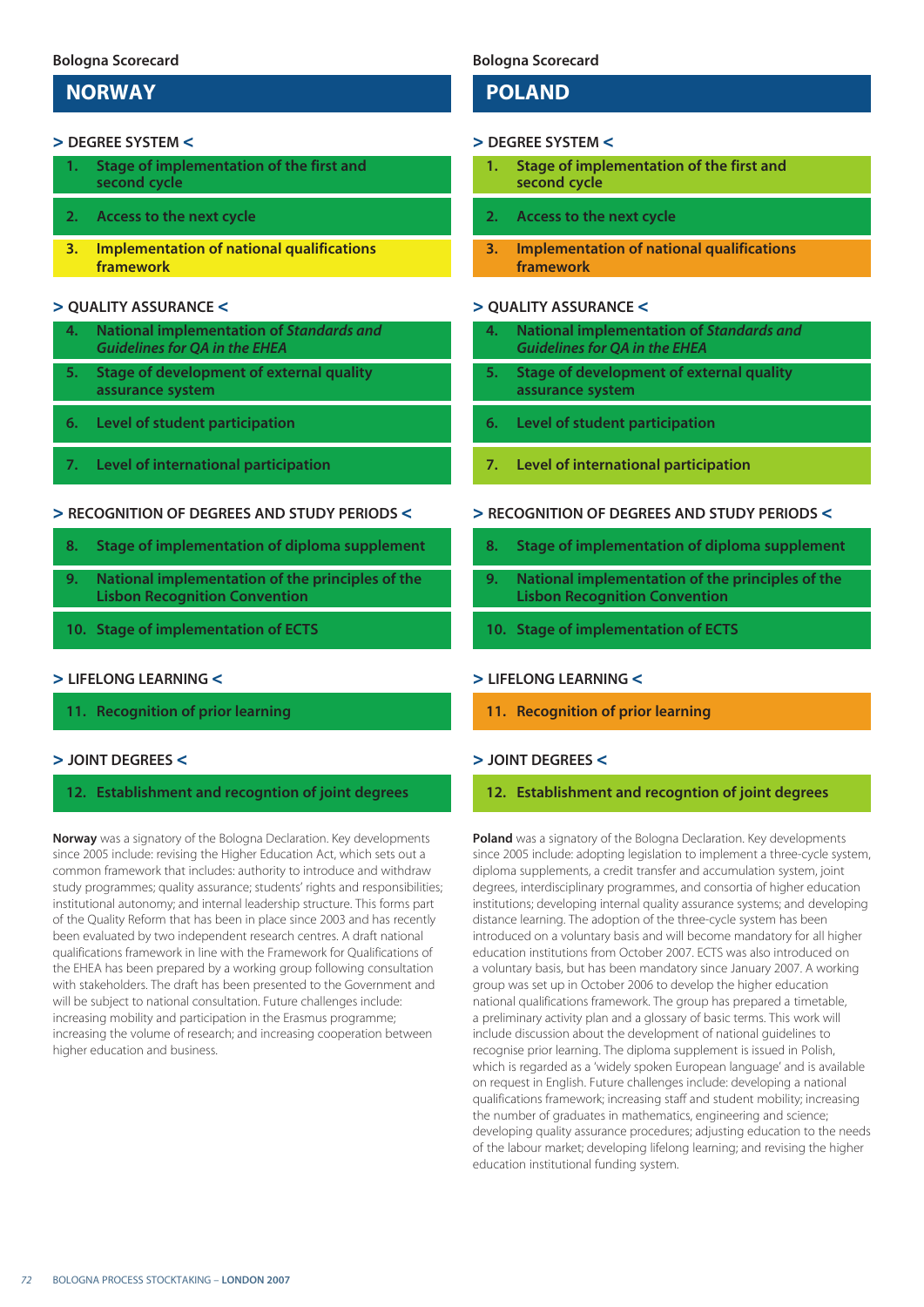# **PORTUGAL**

#### > **DEGREE SYSTEM** <

- **1. Stage of implementation of the first and second cycle**
- **2. Access to the next cycle**
- **3. Implementation of national qualifications framework**

#### > **QUALITY ASSURANCE** <

- **4. National implementation of** *Standards and Guidelines for QA in the EHEA*
- **5. Stage of development of external quality assurance system**
- **6. Level of student participation**
- **7. Level of international participation**

#### > **RECOGNITION OF DEGREES AND STUDY PERIODS** <

- **8. Stage of implementation of diploma supplement**
- **9. National implementation of the principles of the Lisbon Recognition Convention**
- **10. Stage of implementation of ECTS**

## > **LIFELONG LEARNING** <

**11. Recognition of prior learning** 

## > **JOINT DEGREES** <

## **12. Establishment and recogntion of joint degrees**

**Portugal** was a signatory to the Bologna Declaration. Key developments since 2005 include: adopting legislation to implement Bologna reforms; introducing a three-cycle system based on learning outcomes and credit ranges, joint degrees, and recognition of prior learning, including nonformal and informal learning, and short first cycle vocational qualifications; inviting ENQA to review the existing quality assurance procedures and EUA to review some higher education institutions; taking part in the OECD Review of Tertiary Education; and taking steps to create a Portuguese accreditation and evaluation agency in 2007. The percentage of first and second cycle study programmes will increase to around 80% by 2007-2008. The remaining study programmes will be reorganised into first and second cycle in 2008-2009. The use of ECTS is mandatory for all study programmes created after June 2005 and for those being reorganised into the first and second cycle. Future challenges include: improving access to lifelong learning and widening participation; improving the quality and relevance of the training provided; enhancing autonomy and accountability; encouraging mobility and internationalisation; and clarifying the higher education institution funding system.

## **Bologna Scorecard**

## **ROMANIA**

#### > **DEGREE SYSTEM** <

- **1. Stage of implementation of the first and second cycle**
- **2. Access to the next cycle**
- **3. Implementation of national qualifications framework**

## > **QUALITY ASSURANCE** <

- **4. National implementation of** *Standards and Guidelines for QA in the EHEA*
- **5. Stage of development of external quality assurance system**
- **6. Level of student participation**
- **7. Level of international participation**

#### > **RECOGNITION OF DEGREES AND STUDY PERIODS** <

- **8. Stage of implementation of diploma supplement**
- **9. National implementation of the principles of the Lisbon Recognition Convention**
- **10. Stage of implementation of ECTS**

## > **LIFELONG LEARNING** <

**11. Recognition of prior learning** 

## > **JOINT DEGREES** <

#### **12. Establishment and recogntion of joint degrees**

**Romania** was a signatory to the Bologna Declaration. Key developments since 2005 include implementing legislation to define structured third cycle study programmes; creating the necessary preconditions for developing a system of post-doctoral individual grants; extending the use of ECTS and diploma supplements; and developing a quality assurance framework by establishing the Romanian Agency for Quality Assurance in Higher Education, which applied for ENQA membership; and a new methodological framework for external evaluation of quality assurance. A national agency for qualifications in higher education has been set up, with the aim of developing and implementing a national qualifications framework. Future challenges include: developing an integrated national qualifications framework for lifelong learning based on learning outcomes; evaluating all higher education institutions and their study programmes; increasing funding for higher education, allocated on the basis of quality and increasing staff and student mobility by introducing portable grants.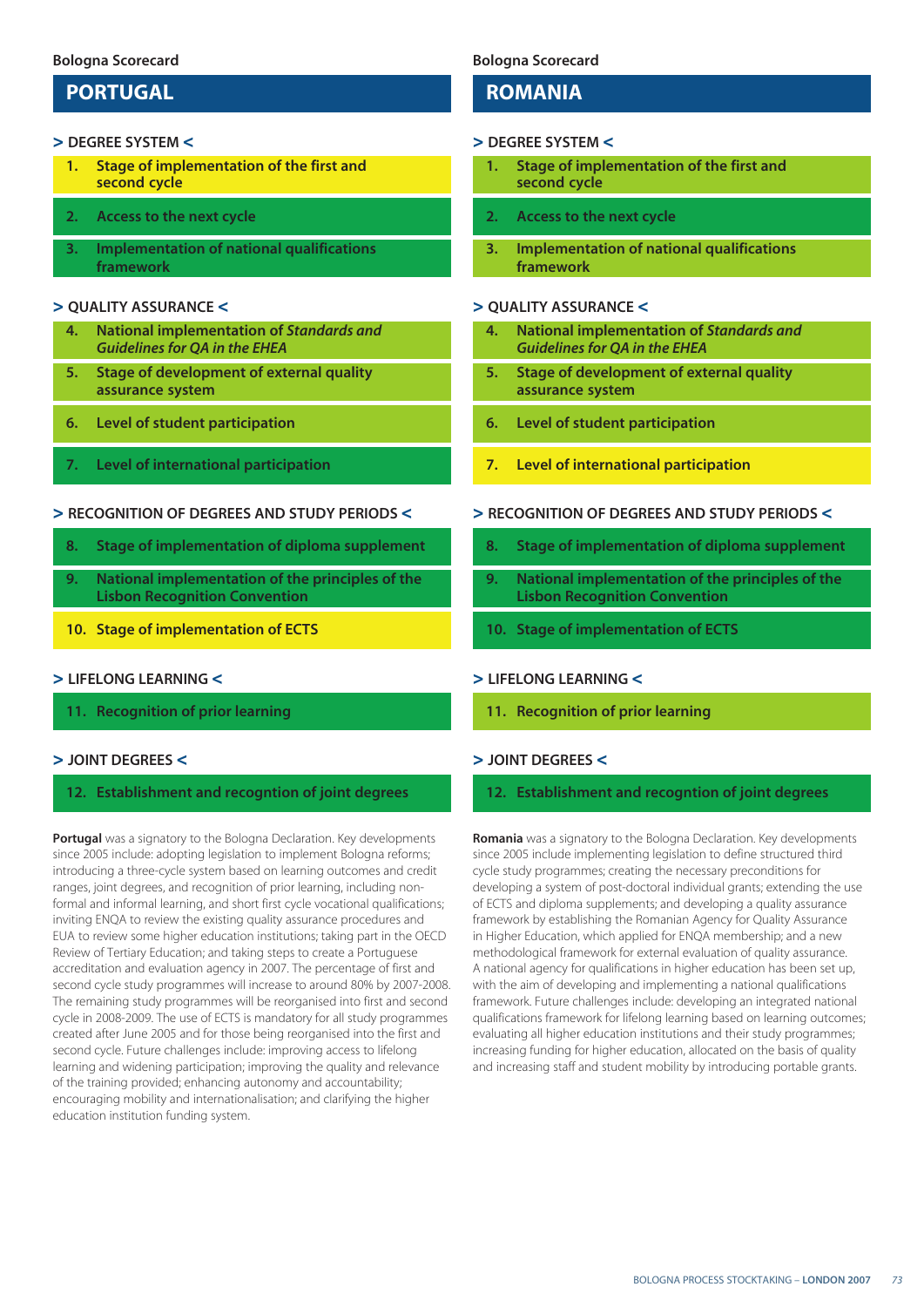## **RUSSIA**

### > **DEGREE SYSTEM** <

- **1. Stage of implementation of the first and second cycle**
- **2. Access to the next cycle**
- **3. Implementation of national qualifications framework**

## > **QUALITY ASSURANCE** <

- **4. National implementation of** *Standards and Guidelines for QA in the EHEA*
- **5. Stage of development of external quality assurance system**
- **6. Level of student participation**
- **7. Level of international participation**

#### > **RECOGNITION OF DEGREES AND STUDY PERIODS** <

- **8. Stage of implementation of diploma supplement**
- **9. National implementation of the principles of the Lisbon Recognition Convention**
- **10. Stage of implementation of ECTS**

#### > **LIFELONG LEARNING** <

**11. Recognition of prior learning** 

#### > **JOINT DEGREES** <

## **12. Establishment and recogntion of joint degrees**

**Russia** joined the Bologna Process in 2003. Key developments since 2005 include: approving the list of higher education institutions implementing Bologna reforms; working to introduce a system of student loans; increasing institutional autonomy; streamlining quality assurance procedures; and improving entrance procedures to higher education. Some 7% of the student population is following bachelor programmes, with 700,000 students studying in the two-cycle system. New educational standards for bachelors and masters are now being developed. A public campaign is under way to inform the higher education institution community and employers about the value of the new study programmes. The involvement of foreign experts in the external review of the quality of education in Russian higher education institutions is planned for the near future. The National Accreditation Agency is a candidate member of ENQA. Currently, only 2% of graduates in Russia receive a diploma supplement. Plans are in hand for all graduates to receive diploma supplements automatically and free of charge by 2008. The first stage of development of a national qualifications framework is complete. The Lisbon Recognition Convention was ratified in 2000, and amendments to laws are proposed to take forward the main provisions of the Convention. Future challenges include: stimulating demand from employers for bachelor graduates; increasing participation in mobility programmes; and increasing flexibility and adaptability in curricula.

## **Bologna Scorecard**

## **SERBIA**

#### > **DEGREE SYSTEM** <

- **1. Stage of implementation of the first and second cycle**
- **2. Access to the next cycle**
- **3. Implementation of national qualifications framework**

## > **QUALITY ASSURANCE** <

- **4. National implementation of** *Standards and Guidelines for QA in the EHEA*
- **5. Stage of development of external quality assurance system**
- **6. Level of student participation**
- **7. Level of international participation**

#### > **RECOGNITION OF DEGREES AND STUDY PERIODS** <

- **8. Stage of implementation of diploma supplement**
- **9. National implementation of the principles of the Lisbon Recognition Convention**
- **10. Stage of implementation of ECTS**

### > **LIFELONG LEARNING** <

**11. Recognition of prior learning** 

## > **JOINT DEGREES** <

## **12. Establishment and recogntion of joint degrees**

**Serbia** joined the Bologna Process in 2003. Key developments since 2005 include: adopting the new Law on Higher Education (LHE), which includes establishing the National Council for Higher Education and the Accreditation and Quality Assurance Commission; approving new standards for study programmes in October 2006; and setting up review teams to evaluate higher education institutions against the new standards. All study programmes allow access to the next level. In some cases, there is a requirement to take additional examinations. A commission involving all relevant stakeholders has been set up to develop a national qualifications framework. The framework is expected to be in place by mid 2007. The Accreditation and Quality Assurance Commission became a full member of INQAAHE in December 2006. Plans are in hand to seek ENQA membership. The Commission may seek the services of international organisations and associations in pursuing its work. Higher education institutions must define in their statutes how they recognise previously obtained qualifications. Future challenges include: developing a national qualifications framework and improving recognition.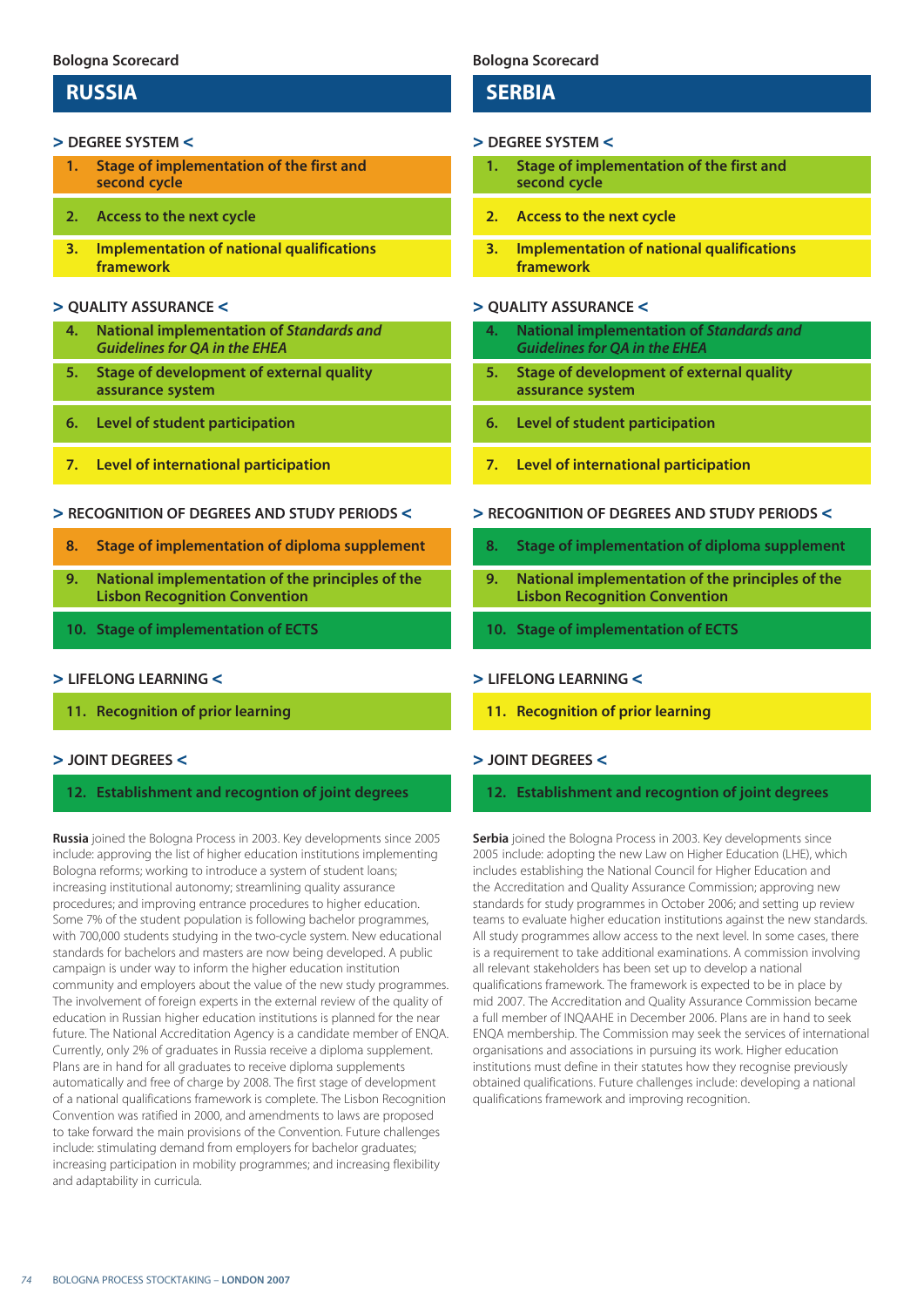# **SLOVAKIA**

#### > **DEGREE SYSTEM** <

- **1. Stage of implementation of the first and second cycle**
- **2. Access to the next cycle**
- **3. Implementation of national qualifications framework**

## > **QUALITY ASSURANCE** <

- **4. National implementation of** *Standards and Guidelines for QA in the EHEA*
- **5. Stage of development of external quality assurance system**
- **6. Level of student participation**
- **7. Level of international participation**

#### > **RECOGNITION OF DEGREES AND STUDY PERIODS** <

- **8. Stage of implementation of diploma supplement**
- **9. National implementation of the principles of the Lisbon Recognition Convention**
- **10. Stage of implementation of ECTS**

## > **LIFELONG LEARNING** <

**11. Recognition of prior learning** 

## > **JOINT DEGREES** <

## **12. Establishment and recogntion of joint degrees**

**The Slovak Republic** was a signatory of the Bologna Declaration. Key developments since 2005 include amending legislation to elaborate the position of higher education institutions within the EHEA and the European Research Area, and to regulate the awarding of joint degrees after completing joint study programmes. A working group of the Ministry of Higher Education was set up in December 2006 to develop a national qualifications framework, which will be fully compatible with the European Qualifications Framework for Lifelong Learning. Lifelong learning is offered at workplaces, through civic organisations, education establishments and private education institutions. Recognition of education received by informal learning has not yet been included in legislation. Future challenges include: building up a knowledge-based society; quality enhancement and developing an international dimension of quality assurance; creating new financial resources for higher education institutions through the introduction of part-time courses; and developing research capabilities, through joint collaborations, developing centres of excellence or by other means.

## **Bologna Scorecard**

## **SLOVENIA**

#### > **DEGREE SYSTEM** <

- **1. Stage of implementation of the first and second cycle**
- **2. Access to the next cycle**
- **3. Implementation of national qualifications framework**

## > **QUALITY ASSURANCE** <

- **4. National implementation of** *Standards and Guidelines for QA in the EHEA*
- **5. Stage of development of external quality assurance system**
- **6. Level of student participation**
- **7. Level of international participation**

#### > **RECOGNITION OF DEGREES AND STUDY PERIODS** <

- **8. Stage of implementation of diploma supplement**
- **9. National implementation of the principles of the Lisbon Recognition Convention**
- **10. Stage of implementation of ECTS**

## > **LIFELONG LEARNING** <

**11. Recognition of prior learning** 

## > **JOINT DEGREES** <

## **12. Establishment and recogntion of joint degrees**

**Slovenia** was a signatory of the Bologna Declaration. Key developments since 2005 include: increasing the number of student enrolments in the new structure since 2005-2006; adopting new legislation on the relationship between old and new qualifications, quality assurance arrangements and the provision of financial resources to second cycle students; adopting a new Decree on the public financing of higher education in December 2006; extending the remit of the Council of Higher Education to include external quality assurance evaluations; organising a public consultation and setting up a working group to prepare a national qualifications framework. The introduction of the new three-cycle degree structure will be completed by 2009-2010. The phasing in of the new structure means that only 13% of students are enrolled in the new programmes so far. External reviews are not currently included in the quality assurance system, although several higher education institutions have undergone international accreditations on their own initiative. There is international cooperation in some aspects of quality assurance. Future challenges include: developing quality assurance in higher education; promoting national and international mobility; further decentralising higher education; creating mechanisms for business investment in and cooperation with higher education institutions; recognising informal learning; developing flexible and joint study programmes; promoting student-centred learning; developing knowledge transfer and linking financing and quality indicators; and fostering better cooperation amongst higher education stakeholders.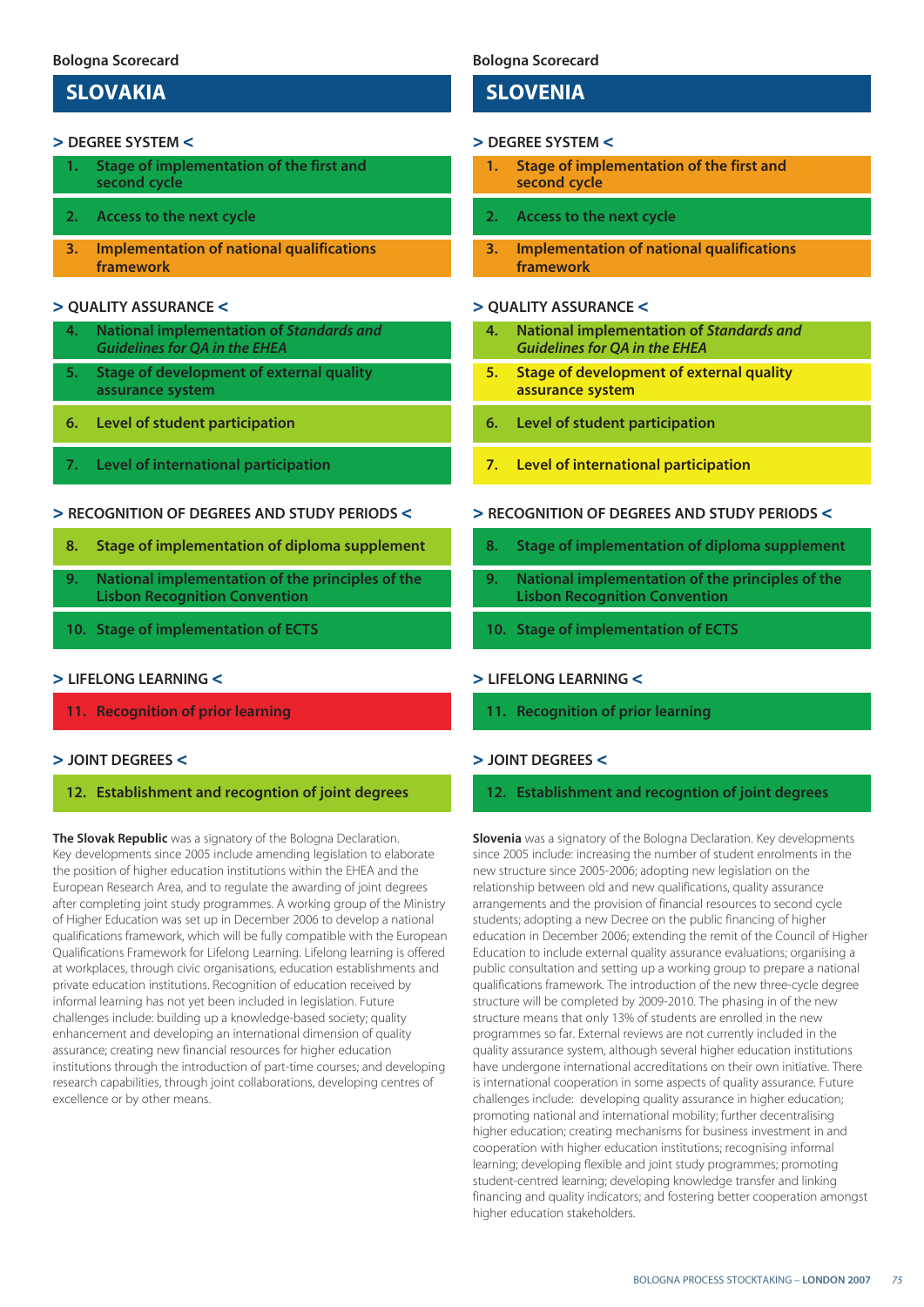## **SPAIN**

#### > **DEGREE SYSTEM** <

- **1. Stage of implementation of the first and second cycle**
- **2. Access to the next cycle**
- **3. Implementation of national qualifications framework**

## > **QUALITY ASSURANCE** <

- **4. National implementation of** *Standards and Guidelines for QA in the EHEA*
- **5. Stage of development of external quality assurance system**
- **6. Level of student participation**
- **7. Level of international participation**

## > **RECOGNITION OF DEGREES AND STUDY PERIODS** <

- **8. Stage of implementation of diploma supplement**
- **9. National implementation of the principles of the Lisbon Recognition Convention**
- **10. Stage of implementation of ECTS**

## > **LIFELONG LEARNING** <

**11. Recognition of prior learning** 

## > **JOINT DEGREES** <

## **12. Establishment and recogntion of joint degrees**

**Spain** was a signatory of the Bologna Declaration. Key developments since 2005 include: approving the Organic Law of Universities (LOU); confirming the three-cycle structure; improving mobility and coordinating the implementation of the Bologna reforms on a nationwide basis; and setting aside funding to allow greater staff and student mobility, and to encourage participation in joint study programmes. An extensive reform programme is currently under way to implement a system of higher education based on three cycles. Work is also under way to develop a national qualifications framework. A Royal Decree will set up a working group comprising all relevant stakeholders. Higher education institutions are working to introduce diploma supplements and ECTS is expected to replace completely the national system of credits from 2008-2009 onwards. Internal processes necessary to ratify the Lisbon Recognition Convention have been completed, and a number of steps have already been taken to improve recognition practice. The quality assurance agency, ANECA, has developed plans for student involvement in quality assurance from 2007. Future challenges include: implementing reforms to support participation in the EHEA; consolidating the reform of the degree system; implementing the national qualifications framework; and increasing the mobility of students and staff.

## **Bologna Scorecard**

## **SWEDEN**

### > **DEGREE SYSTEM** <

- **1. Stage of implementation of the first and second cycle**
- **2. Access to the next cycle**
- **3. Implementation of national qualifications framework**

## > **QUALITY ASSURANCE** <

- **4. National implementation of** *Standards and Guidelines for QA in the EHEA*
- **5. Stage of development of external quality assurance system**
- **6. Level of student participation**
- **7. Level of international participation**

## > **RECOGNITION OF DEGREES AND STUDY PERIODS** <

- **8. Stage of implementation of diploma supplement**
- **9. National implementation of the principles of the Lisbon Recognition Convention**
- **10. Stage of implementation of ECTS**

## > **LIFELONG LEARNING** <

**11. Recognition of prior learning** 

## > **JOINT DEGREES** <

**12. Establishment and recogntion of joint degrees**

**Sweden** was a signatory of the Bologna Declaration. Key developments since 2005 include: adopting a new law in February 2006 to reform the higher education system in line with the Bologna Process; developing degrees and courses in line with the three-cycle system; adopting new degree descriptions based on learning outcomes; introducing a new two-year masters degree in the second cycle; reforming the credit system in line with ECTS; and extending the implementation of diploma supplements to include the third cycle. All students in higher education will be enrolled in the three-cycle degree system from July 2007. Future challenges include: establishing joint degrees; further promoting staff and student mobility; maintaining a high quality of higher education and the link between higher education and research.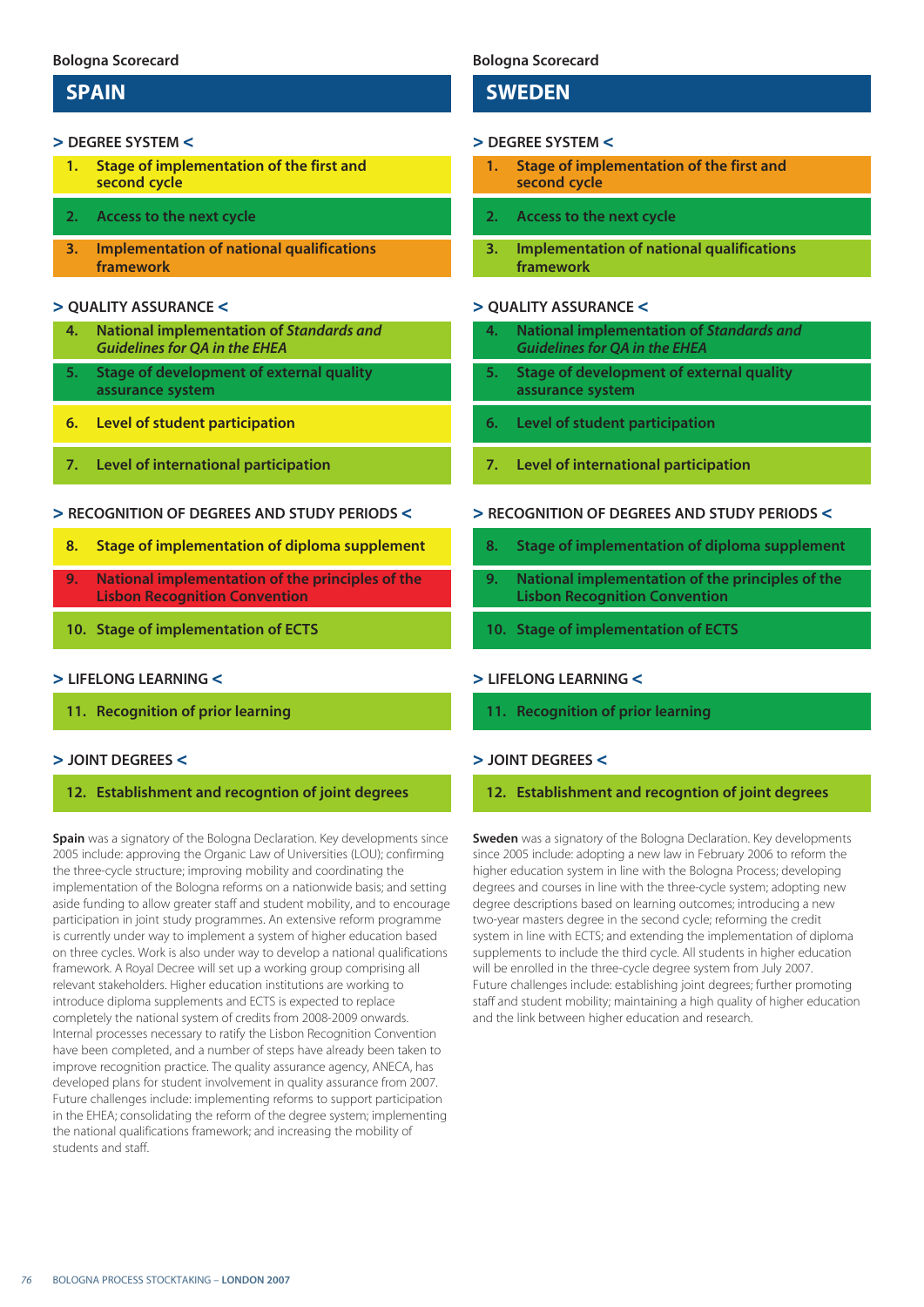# **SWITZERLAND**

## > **DEGREE SYSTEM** <

- **1. Stage of implementation of the first and second cycle**
- **2. Access to the next cycle**
- **3. Implementation of national qualifications framework**

## > **QUALITY ASSURANCE** <

- **4. National implementation of** *Standards and Guidelines for QA in the EHEA*
- **5. Stage of development of external quality assurance system**
- **6. Level of student participation**
- **7. Level of international participation**

#### > **RECOGNITION OF DEGREES AND STUDY PERIODS** <

- **8. Stage of implementation of diploma supplement**
- **9. National implementation of the principles of the Lisbon Recognition Convention**
- **10. Stage of implementation of ECTS**

#### > **LIFELONG LEARNING** <

**11. Recognition of prior learning** 

#### > **JOINT DEGREES** <

## **12. Establishment and recogntion of joint degrees**

**Switzerland** was a signatory of the Bologna Declaration.

Key developments since 2005 include: securing the enrolment of all first year students (apart from medicine) in bachelor programmes; working to introduce bachelor programmes in medicine from autumn 2007; working to simplify the mechanism for cooperation between federal and cantonal authorities; and enhancing the transparency and efficiency of resource allocation. Traditional single-tier study courses are being discontinued. Current estimates suggest that by 2010-11 more than 95% of students will be enrolled in first and/or second cycle courses. A steering group was set up in September 2005 to develop a national qualifications framework. A first draft is under development and the final draft is expected to be presented to the relevant political bodies for approval in 2008. Higher education institutions have the right to admit students who do not satisfy usual admissions conditions. Work experience and informal learning are also taken into account for admission to many continuing education programmes. Future challenges include: increasing the coherence of Swiss higher education; ensuring adequate funding; completing the introduction of high quality masters programmes in all disciplinary fields; creating flexible pathways between different types of higher education institutions; increasing the number of structured doctoral programmes; and providing easily accessible and user friendly information on study opportunities at Swiss higher education institutions.

#### **Bologna Scorecard**

## **"the former Yugoslav Republic of Macedonia"**

#### > **DEGREE SYSTEM** <

- **1. Stage of implementation of the first and second cycle**
- **2. Access to the next cycle**
- **3. Implementation of national qualifications framework**

## > **QUALITY ASSURANCE** <

- **4. National implementation of** *Standards and Guidelines for QA in the EHEA*
- **5. Stage of development of external quality assurance system**
- **6. Level of student participation**
- **7. Level of international participation**

#### > **RECOGNITION OF DEGREES AND STUDY PERIODS** <

- **8. Stage of implementation of diploma supplement**
- **9. National implementation of the principles of the Lisbon Recognition Convention**
- **10. Stage of implementation of ECTS**

### > **LIFELONG LEARNING** <

**11. Recognition of prior learning** 

## > **JOINT DEGREES** <

**12. Establishment and recogntion of joint degrees**

**"the former Yugoslav Republic of Macedonia"** joined the Bologna Process in 2003. Key developments since 2005 include: increasing the autonomy of the higher education sector; developing learning outcomes-based curricula that meet employers' needs; working towards student-centred learning; widening access to higher education and expanding the type of provision offered; and restructuring higher education institutions, to facilitate greater internal mobility. Implementation of the three-cycle system is continuing. A working group has been set up to develop a national qualifications framework, based on learning outcomes. Consultations and seminars were held in 2006 to develop a draft framework, which is expected to be finalised by 2010. Students are involved in higher education institution self-evaluation procedures, which inform the external evaluation undertaken by the Evaluation Agency. Foreign experts generally take part in external review teams. An external review of the Evaluation Agency involving foreign experts is planned by 2010. The introduction of the diploma supplement and the recognition of prior learning are expected to be addressed in forthcoming legislation. ECTS has been implemented in some areas and work is under way to widen its application. Future challenges include: improving the quality and relevance of higher education; developing a comprehensive evaluation system; modernising teaching methods; offering more flexible learning opportunities; increasing the effectiveness of higher education through appropriate investment; improving governance, and safeguarding academic and research standards.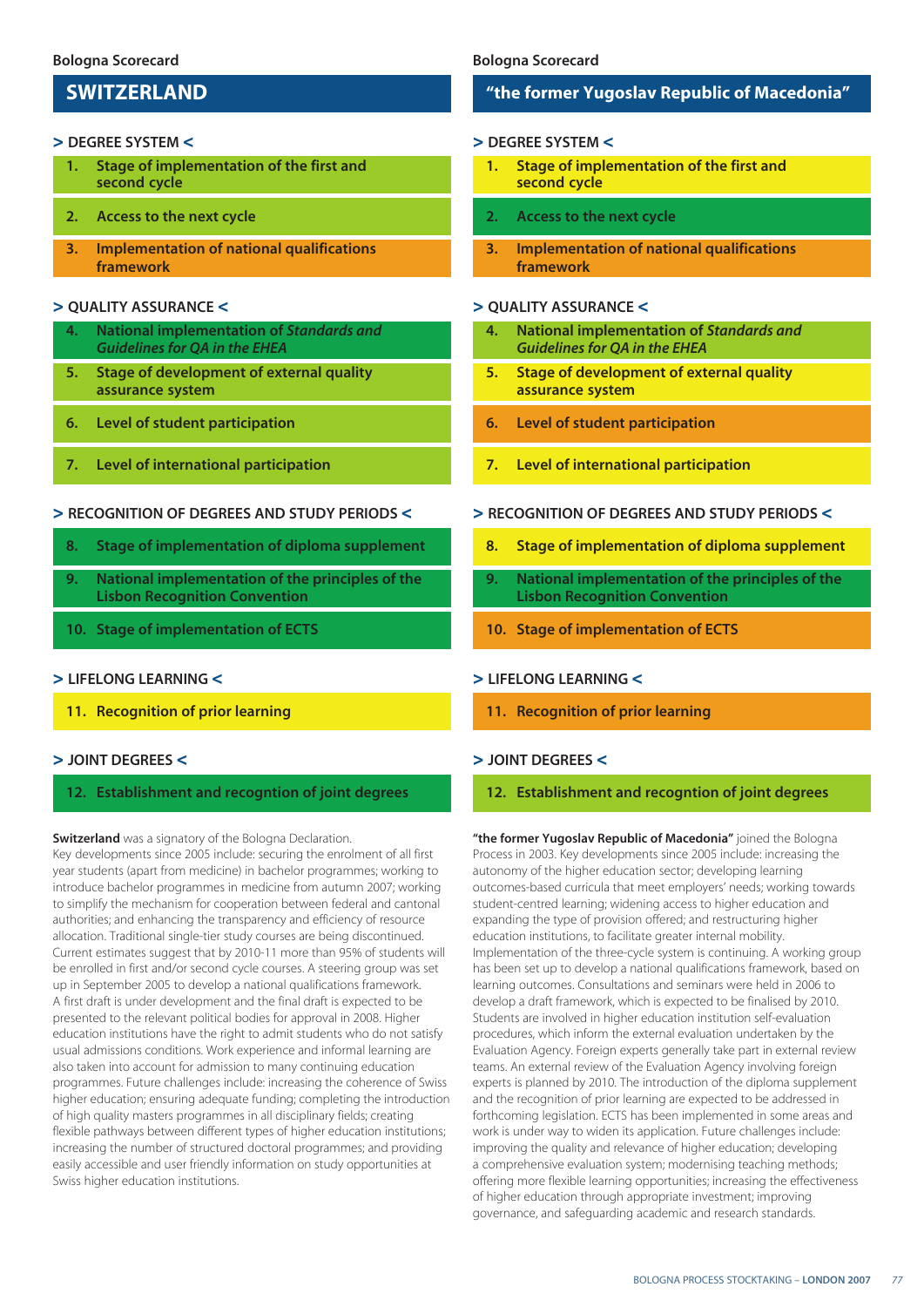## **TURKEY**

#### > **DEGREE SYSTEM** <

- **1. Stage of implementation of the first and second cycle**
- **2. Access to the next cycle**
- **3. Implementation of national qualifications framework**

## > **QUALITY ASSURANCE** <

- **4. National implementation of** *Standards and Guidelines for QA in the EHEA*
- **5. Stage of development of external quality assurance system**
- **6. Level of student participation**
- **7. Level of international participation**

## > **RECOGNITION OF DEGREES AND STUDY PERIODS** <

- **8. Stage of implementation of diploma supplement**
- **9. National implementation of the principles of the Lisbon Recognition Convention**
- **10. Stage of implementation of ECTS**

## > **LIFELONG LEARNING** <

**11. Recognition of prior learning** 

## > **JOINT DEGREES** <

## **12. Establishment and recogntion of joint degrees**

**Turkey** joined the Bologna Process in 2001. Key developments since 2005 include: adopting a number of regulations to take forward Bologna reforms; completing the ratification process for the Lisbon Recognition Convention; establishing the independent Commission for Academic Assessment and Quality Improvement in Higher Education Institutions (YODEK), a national student council and a commission to develop a national qualifications framework; mandatory introduction of ECTS and diploma supplements; enabling joint degrees; widening access for disabled students; and preparing a Report on the Strategy for Higher Education to 2025. It is envisaged that YODEK will cooperate with foreign experts in external assessments. YODEK is planning to apply for ENQA membership. Future challenges include: balancing supply and demand for higher education; implementing an internationally accepted national quality assessment system; designing a more effective and efficient funding model; widening access to higher education; and maximising the opportunity presented by the increasing young population.

## **Bologna Scorecard**

## **UKRAINE**

#### > **DEGREE SYSTEM** <

- **1. Stage of implementation of the first and second cycle**
- **2. Access to the next cycle**
- **3. Implementation of national qualifications framework**

## > **QUALITY ASSURANCE** <

- **4. National implementation of** *Standards and Guidelines for QA in the EHEA*
- **5. Stage of development of external quality assurance system**
- **6. Level of student participation**
- **7. Level of international participation**

## > **RECOGNITION OF DEGREES AND STUDY PERIODS** <

- **8. Stage of implementation of diploma supplement**
- **9. National implementation of the principles of the Lisbon Recognition Convention**
- **10. Stage of implementation of ECTS**

## > **LIFELONG LEARNING** <

**11. Recognition of prior learning** 

## > **JOINT DEGREES** <

## **12. Establishment and recogntion of joint degrees**

**Ukraine** joined the Bologna Process in 2005. Key developments since then include: preparing an Action Plan for implementation up to 2010; setting up a Bologna Follow-up Group within the Ministry of Education and Science, a Bologna Follow-up Inter-departmental Commission and a national team of Bologna Promoters; the council of students applying for ESIB membership; progressing the implementing of ECTS and diploma supplements; and increasing the higher education sector's engagement with the EHEA. Work has started to develop a national qualifications framework, following discussion with all interested parties at the national level. It is expected to be completed by 2010. Plans have been developed to improve and coordinate national quality assurance arrangements, with a seminar to be held in April 2007. Some international involvement in quality assurance takes place at the institutional level, and universities are in direct contact with international accreditation agencies. Plans are in place for graduates to receive diploma supplements from 2008-09. Future challenges include: developing a quality assurance system in line with the *Standards and Guidelines for Quality Assurance in the EHEA*; implementing the third cycle; increasing the employability of bachelor graduates; increasing staff and student mobility; and extending higher education institution and community links.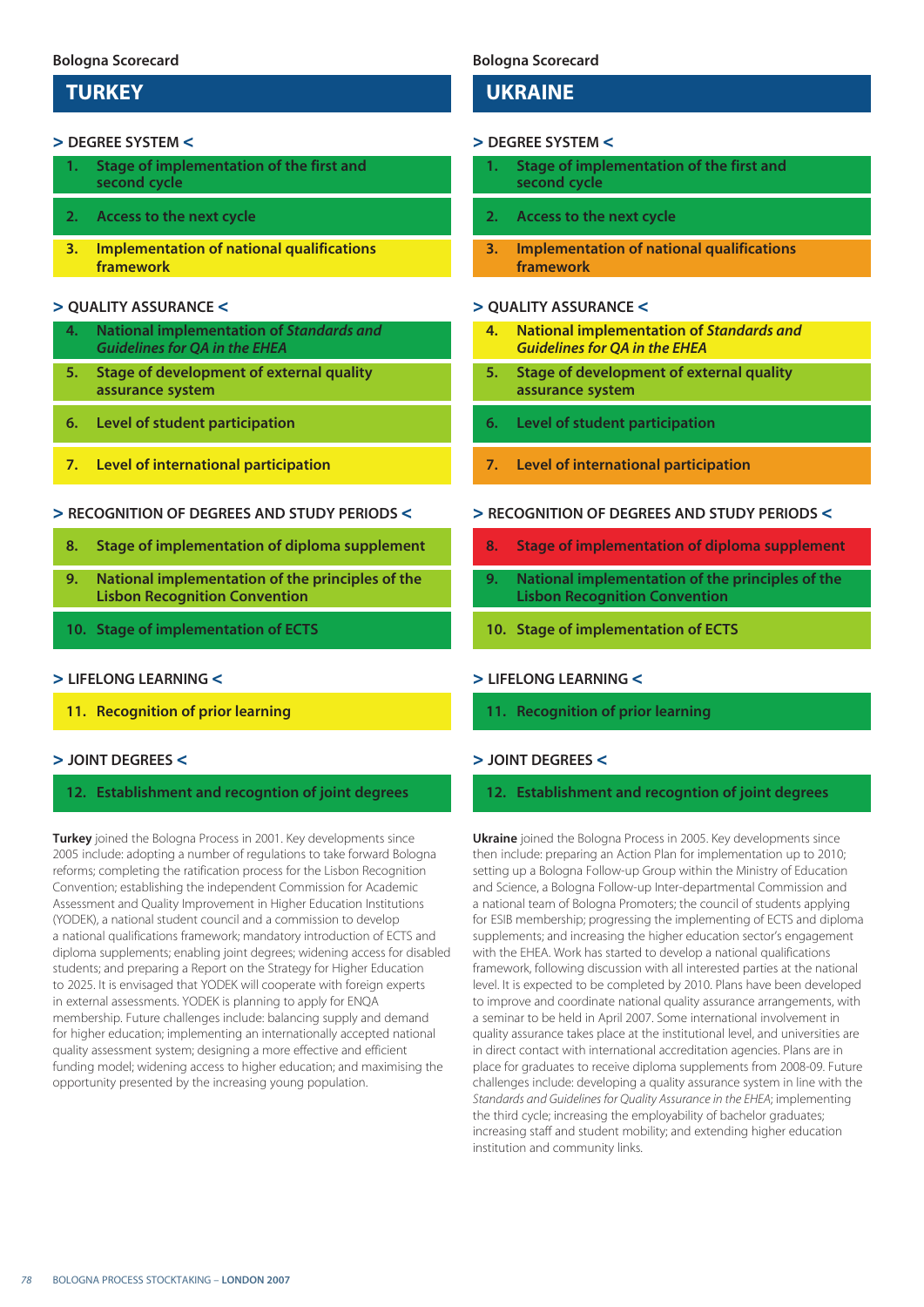# **UNITED KINGDOM – ENGLAND, WALES AND NORTHERN IRELAND**

#### > **DEGREE SYSTEM** <

- **1. Stage of implementation of the first and second cycle**
- **2. Access to the next cycle**
- **3. Implementation of national qualifications framework**

## > **QUALITY ASSURANCE** <

- **4. National implementation of** *Standards and Guidelines for QA in the EHEA*
- **5. Stage of development of external quality assurance system**
- **6. Level of student participation**
- **7. Level of international participation**

## > **RECOGNITION OF DEGREES AND STUDY PERIODS** <

- **8. Stage of implementation of diploma supplement**
- **9. National implementation of the principles of the Lisbon Recognition Convention**
- **10. Stage of implementation of ECTS**

## > **LIFELONG LEARNING** <

**11. Recognition of prior learning** 

## > **JOINT DEGREES** <

## **12. Establishment and recogntion of joint degrees**

**The United Kingdom** was a signatory of the Bologna Declaration. Key developments in England, Wales and Northern Ireland since 2005 include: providing the Bologna Secretariat from 2005-2007; publishing a guide to the diploma supplement and a revised guide to the Bologna Process in 2006; setting up a steering group to develop a credit framework for higher education in England; improving the student support system; and further expanding Foundation Degrees provision (short cycle qualifications). A survey in 2005 showed that around one-third of higher education institutions in the UK were issuing diploma supplements and some 50% of respondents planned to do so in the following two years. A further survey planned for the summer of 2007 will measure progress. Implementation of ECTS is being undertaken alongside the credit framework being developed for England (Northern Ireland and Wales already have credit systems in operation). Many institutions use ECTS, primarily within European programmes, but it is not compulsory. Future challenges include: encouraging greater sectoral participation in the Bologna Process; developing a national credit system in England; stimulating outward mobility; increasing engagement with employers; encouraging interest in science and technology, and encouraging the comprehensive use of the diploma supplement.

## **Bologna Scorecard**

# **UNITED KINGDOM – SCOTLAND**

#### > **DEGREE SYSTEM** <

- **1. Stage of implementation of the first and second cycle**
- **2. Access to the next cycle**
- **3. Implementation of national qualifications framework**

## > **QUALITY ASSURANCE** <

- **4. National implementation of** *Standards and Guidelines for QA in the EHEA*
- **5. Stage of development of external quality assurance system**
- **6. Level of student participation**
- **7. Level of international participation**

## > **RECOGNITION OF DEGREES AND STUDY PERIODS** <

- **8. Stage of implementation of diploma supplement**
- **9. National implementation of the principles of the Lisbon Recognition Convention**
- **10. Stage of implementation of ECTS**

## > **LIFELONG LEARNING** <

**11. Recognition of prior learning** 

## > **JOINT DEGREES** <

**12. Establishment and recogntion of joint degrees**

**The United Kingdom** was a signatory of the Bologna Declaration. Key developments in Scotland since 2005 include: successfully self-certifying the Framework for Qualifications of Higher Education Institutions in Scotland against the Framework for Qualifications of the EHEA; reviewing the Quality Enhancement Framework against the *Standards and Guidelines for Quality Assurance in the EHEA*; undertaking sector-wide quality enhancement initiatives on enhancing the student experience and flexible delivery; implementing diploma supplements and ECTS, alongside the compatible national system; publishing guidelines for the recognition of prior learning; merging the Scottish Further and Higher Education Funding Councils, and extending academic freedom to cover all staff. International participation in the governance of the national quality assurance agency has been agreed, and international involvement in external review teams is under consideration. Scottish representatives have been active in European quality assurance discussions and each Quality Enhancement Theme explicitly looks for international good practice. Future challenges include: maintaining the competitiveness of higher education in Scotland; internationalising curricula; developing more joint degrees; improving retention within under represented groups; supporting peer learning; and increasing outward student mobility.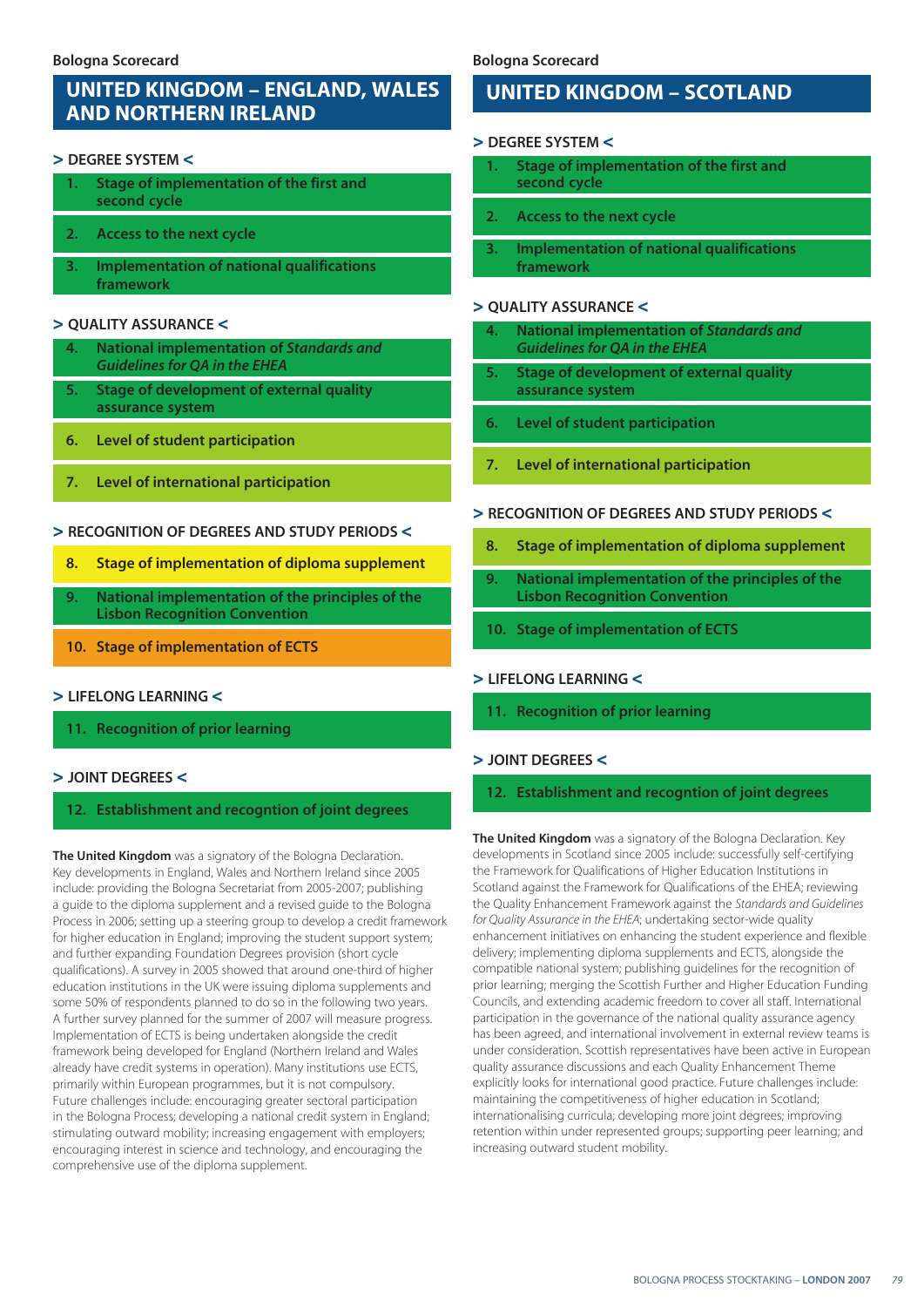# **BOLOGNA SCORECARD**

|                           | Degree system |             |                | <b>Quality Assurance</b> |   |   |                | Recognition |   |    | <b>LLL</b> | Joint |
|---------------------------|---------------|-------------|----------------|--------------------------|---|---|----------------|-------------|---|----|------------|-------|
| Country                   | $\mathbf{1}$  | $2^{\circ}$ | $\overline{3}$ | $\overline{\mathbf{4}}$  | 5 | 6 | $\overline{7}$ | 8           | 9 | 10 | 11         | 12    |
| <b>Albania</b>            |               |             |                |                          |   |   |                |             |   |    |            |       |
| <b>Andorra</b>            |               |             |                |                          |   |   |                |             |   |    |            |       |
| <b>Armenia</b>            |               |             |                |                          |   |   |                |             |   |    |            |       |
| <b>Austria</b>            |               |             |                |                          |   |   |                |             |   |    |            |       |
| Azerbaijan                |               |             |                |                          |   |   |                |             |   |    |            |       |
| <b>Belgium Flemish</b>    |               |             |                |                          |   |   |                |             |   |    |            |       |
| <b>Belgium French</b>     |               |             |                |                          |   |   |                |             |   |    |            |       |
| <b>Bosnia Herzegovina</b> |               |             |                |                          |   |   |                |             |   |    |            |       |
| <b>Bulgaria</b>           |               |             |                |                          |   |   |                |             |   |    |            |       |
| <b>Croatia</b>            |               |             |                |                          |   |   |                |             |   |    |            |       |
| <b>Cyprus</b>             |               |             |                |                          |   |   |                |             |   |    |            |       |
| <b>Czech Republic</b>     |               |             |                |                          |   |   |                |             |   |    |            |       |
| <b>Denmark</b>            |               |             |                |                          |   |   |                |             |   |    |            |       |
| <b>Estonia</b>            |               |             |                |                          |   |   |                |             |   |    |            |       |
| <b>Finland</b>            |               |             |                |                          |   |   |                |             |   |    |            |       |
| <b>France</b>             |               |             |                |                          |   |   |                |             |   |    |            |       |
| Georgia                   |               |             |                |                          |   |   |                |             |   |    |            |       |
| Germany                   |               |             |                |                          |   |   |                |             |   |    |            |       |
| <b>Greece</b>             |               |             |                |                          |   |   |                |             |   |    |            |       |
| <b>Holy See</b>           |               |             |                |                          |   |   |                |             |   |    |            |       |
| <b>Hungary</b>            |               |             |                |                          |   |   |                |             |   |    |            |       |
| <b>Iceland</b>            |               |             |                |                          |   |   |                |             |   |    |            |       |
| <b>Ireland</b>            |               |             |                |                          |   |   |                |             |   |    |            |       |
| <b>Italy</b>              |               |             |                |                          |   |   |                |             |   |    |            |       |
| Latvia                    |               |             |                |                          |   |   |                |             |   |    |            |       |
| Liechtenstein             |               |             |                |                          |   |   |                |             |   |    |            |       |
| Lithuania                 |               |             |                |                          |   |   |                |             |   |    |            |       |
| Luxembourg                |               |             |                |                          |   |   |                |             |   |    |            |       |
| <b>Malta</b>              |               |             |                |                          |   |   |                |             |   |    |            |       |
| <b>Moldova</b>            |               |             |                |                          |   |   |                |             |   |    |            |       |
| Montenegro                |               |             |                |                          |   |   |                |             |   |    |            |       |
| <b>Netherlands</b>        |               |             |                |                          |   |   |                |             |   |    |            |       |
| <b>Norway</b>             |               |             |                |                          |   |   |                |             |   |    |            |       |
| Poland                    |               |             |                |                          |   |   |                |             |   |    |            |       |
| Portugal                  |               |             |                |                          |   |   |                |             |   |    |            |       |
| Romania                   |               |             |                |                          |   |   |                |             |   |    |            |       |
| <b>Russia</b>             |               |             |                |                          |   |   |                |             |   |    |            |       |
| <b>Serbia</b>             |               |             |                |                          |   |   |                |             |   |    |            |       |
| <b>Slovakia</b>           |               |             |                |                          |   |   |                |             |   |    |            |       |
| Slovenia                  |               |             |                |                          |   |   |                |             |   |    |            |       |
| <b>Spain</b>              |               |             |                |                          |   |   |                |             |   |    |            |       |
| Sweden                    |               |             |                |                          |   |   |                |             |   |    |            |       |
| Switzerland               |               |             |                |                          |   |   |                |             |   |    |            |       |
| <b>The FYROM</b>          |               |             |                |                          |   |   |                |             |   |    |            |       |
| <b>Turkey</b>             |               |             |                |                          |   |   |                |             |   |    |            |       |
| <b>Ukraine</b>            |               |             |                |                          |   |   |                |             |   |    |            |       |
| <b>UK-EWNI</b>            |               |             |                |                          |   |   |                |             |   |    |            |       |
| <b>UK-Scotland</b>        |               |             |                |                          |   |   |                |             |   |    |            |       |